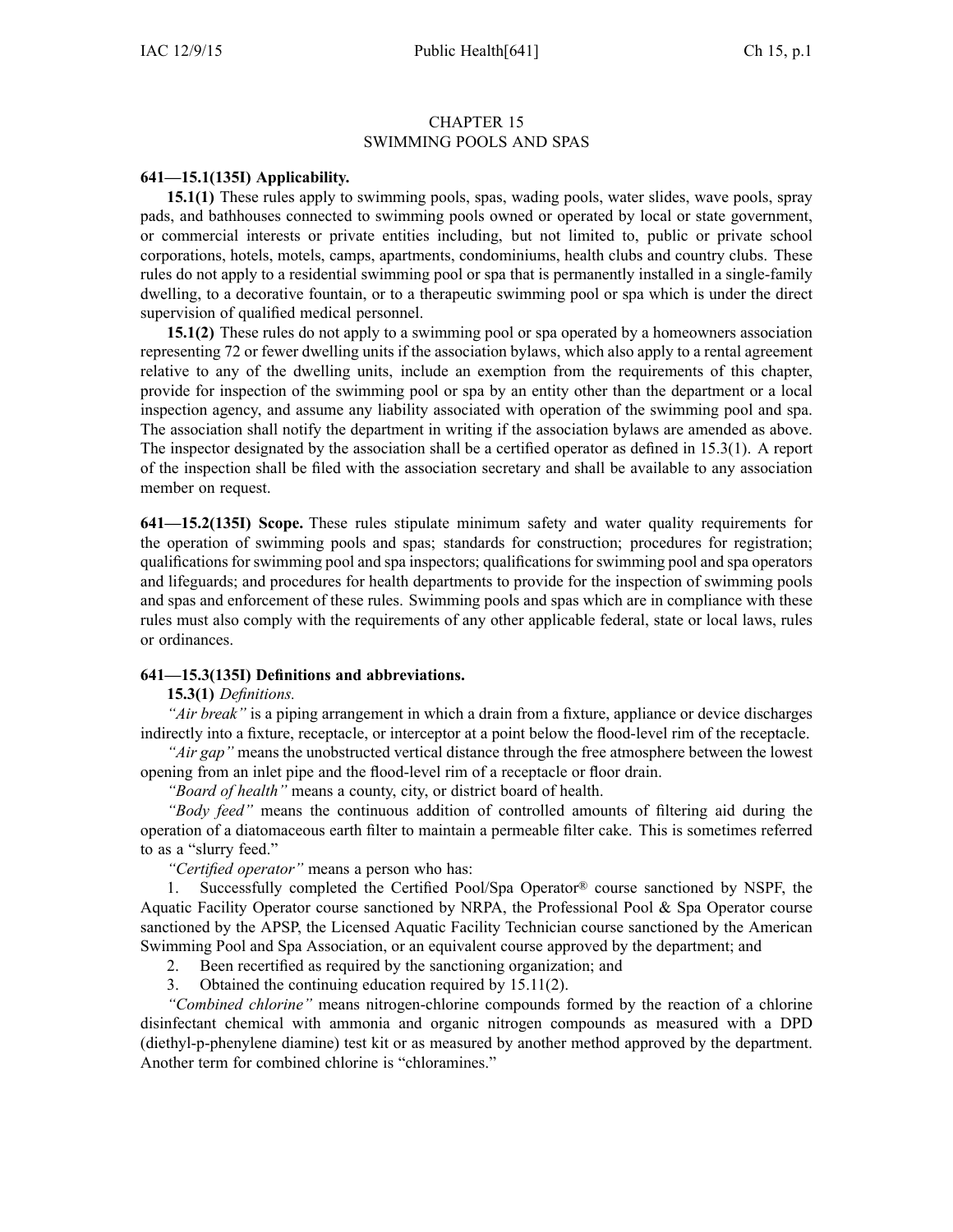*"Deck"* means <sup>a</sup> walkway immediately adjacent to <sup>a</sup> swimming pool.

*"Decorative fountain"* means a basin equipped with water sprays or jets that does not serve primarily as <sup>a</sup> wading or swimming pool and whose drain is not directly connected to any type of suction device for removing or recirculating the water.

*"Deep water"* means those areas of <sup>a</sup> swimming pool where the water is more than five feet deep. *"Department"* means the Iowa department of public health.

*"Di-chlor"* means sodium dichloro-s-triazinetrione dihydrate. Di-chlor is <sup>a</sup> form of chlorine that includes cyanuric acid in its formulation.

*"Engineering plans"* means plans and specifications certified in accordance with the rules of the engineering and land surveying examining board or the architectural examining board by an engineer or architect licensed to practice in the state of Iowa.

*"Equalizer"* means an arrangemen<sup>t</sup> including <sup>a</sup> pipe from an opening below the water level in <sup>a</sup> swimming pool or spa to the body of <sup>a</sup> skimmer and <sup>a</sup> normally closed valve at the skimmer body. The arrangemen<sup>t</sup> is designed to automatically preven<sup>t</sup> air from being drawn into the pump when the water level drops below the skimmer inlet. The equalizer opening in <sup>a</sup> swimming pool or spa is <sup>a</sup> fully submerged outlet.

*"Facility"* means <sup>a</sup> building, fenced enclosure, or lot where there is at least one swimming pool or spa subject to regulation under Iowa Code chapter 135I and these rules.

*"Field fabricated,"* when applied to <sup>a</sup> sump or <sup>a</sup> cover/grate for <sup>a</sup> fully submerged outlet, means constructed on site with conventional building materials or of <sup>a</sup> size and shape different from readily available commercial sumps or cover/grates.

*"Fill and drain wading pool"* means <sup>a</sup> wading pool having no recirculation system.

*"Filter"* means <sup>a</sup> mechanical device for removing suspended particles from the swimming pool water and refers to the complete mechanism including all componen<sup>t</sup> parts.

*"Flow rating,"* when applied to the cover/grate for <sup>a</sup> fully submerged outlet, means the maximum flow rate in gpm through the cover/grate that will not cause body or hair entrapment as determined by the test methods in the ASME standard.

*"Fountain"* means <sup>a</sup> water fountain that is not established primarily for swimming or wading, but where swimming or wading is allowed, and that has <sup>a</sup> drain which is connected to <sup>a</sup> mechanical suction device for removing or recirculating the water.

*"Free chlorine"* meansthe concentration of hypochlorous acid and hypochlorite ion in the swimming pool water as measured with <sup>a</sup> DPD (diethyl-p-phenylene diamine) test kit or as measured by another method approved by the department.

*"Fully submerged outlet"* means an outlet that is completely under water when the water is at the normal operating level.

*"Gravity outlet"* means an outlet that directly connects to <sup>a</sup> tank or other structure that is at atmospheric pressure. Water flows through <sup>a</sup> gravity outlet by the natural head of water over the outlet.

*"Hose bib"* means <sup>a</sup> fresh-water outlet that is threaded to permit the attachment of <sup>a</sup> garden hose.

*"Hydrostatic relief valve"* means <sup>a</sup> relief valve installed in the bottom of the swimming pool and designed to operate automatically when the swimming pool is empty, relieving the groundwater pressure around the structure by allowing the groundwater into the swimming pool tank.

*"Inlet"* means <sup>a</sup> fitting or opening through which recirculation water enters the swimming pool.

*"Inspection agency"* means the department, or <sup>a</sup> city, county or district board of health that has executed with the department pursuan<sup>t</sup> to the authority of Iowa Code chapters 28E and 135I an agreemen<sup>t</sup> to inspect swimming pool/spa facilities and enforce these rules. The authority of <sup>a</sup> city, county or district board of health is limited to the geographic area defined in the agreemen<sup>t</sup> executed with the department. Within the defined geographic area, the city, county or district board of health is the "local inspection agency."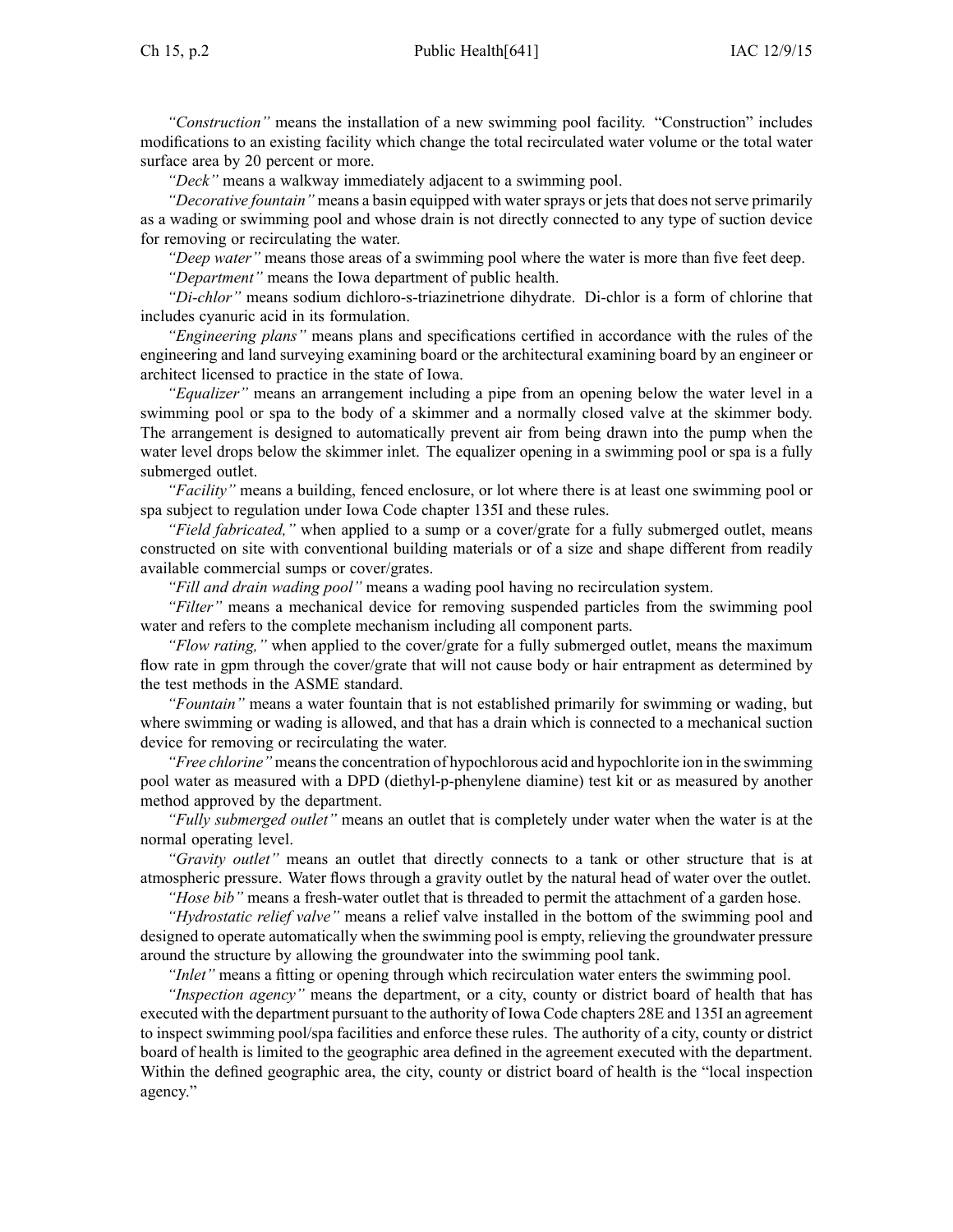*"Leisure river"* means <sup>a</sup> closed-path channel of near constant depth with <sup>a</sup> river-like flow of water. A leisure river may include water features and play devices. Leisure rivers are also called "lazy rivers" or "slow rivers."

*"Lifeguard."*

1. "Certified lifeguard" means an individual who holds current certification in one of the following courses and, where applicable, current additional certification in American Red Cross first aid and American Red Cross or American Heart Association infant, child and adult CPR; two-person CPR, or equivalent first-aid and CPR certification approved by the department:

- ●American Red Cross Lifeguard Training
- $\bullet$ YMCA Lifeguarding
- ●Boy Scouts of America Lifeguard

2. "Licensed lifeguard" means an individual who holds <sup>a</sup> current license from the National Pool and Waterpark Lifeguard Training Program in one of the following programs:

- ●National Pool and Waterpark Pool Lifeguard
- ●National Pool and Waterpark Lifeguard Training
- $\bullet$ National Pool and Waterpark Deep Water Lifeguard

NOTE: Lifeguard, CPR and first-aid training programs will sometimes be renamed or restructured by the sponsoring organization. American Red Cross lifeguard training now includes first aid and CPR; the lifeguard receives the lifeguard certificate and <sup>a</sup> CPR certificate. Separate CPR and first-aid training is available from the American Red Cross, the American Heart Association, and other providers. If there is <sup>a</sup> question whether <sup>a</sup> specific training course will meet the requirements of these rules, information about the course should be submitted to the department for evaluation.

*"Main drain"* means the outlet(s) at the deepest par<sup>t</sup> of <sup>a</sup> swimming pool or spa.

*"Manufacturer's specifications"* means written guidelines established by <sup>a</sup> manufacturer for the installation and operation of the manufacturer's equipment.

*"Multisection water recreation pool"* means <sup>a</sup> swimming pool with three or more distinct use areas such as, but not limited to, <sup>a</sup> zero-depth play area, <sup>a</sup> water slide landing area, <sup>a</sup> lap swim area, and <sup>a</sup> diving area.

*"Outlet"* means <sup>a</sup> fitting or opening, including the main drain, through which water leaves the swimming pool or spa.

*"Outlet system"* means an arrangemen<sup>t</sup> of components associated with one or more connected fully submerged outlets including the cover/grate(s), the sump(s), the piping, and the pump(s) if one or more pumps are directly connected to the outlet(s).

*"Perimeter overflow gutter"* means <sup>a</sup> weir and trough around the perimeter of <sup>a</sup> swimming pool that is used to skim the surface of the water and return the water to the treatment system.

*"Plunge pool"* means <sup>a</sup> pool designed to serve as <sup>a</sup> landing area for <sup>a</sup> water slide.

*"Recirculation system"* means the pump(s), piping, inlets, outlets, filtration system, chemical feed systems and accessories provided to convey and treat the swimming pool or spa water to meet the water quality standards in these rules.

*"Reconstruction"* means the replacement or modification of <sup>a</sup> swimming pool or spa shell or deck, <sup>a</sup> swimming pool or spa recirculation system, <sup>a</sup> perimeter overflow gutter or skimmer, or <sup>a</sup> bathhouse associated with <sup>a</sup> public swimming pool or spa. "Reconstruction" does not include the replacement of equipment or piping previously approved by the department, provided that the type and size of the equipment are not revised, nor does it include normal maintenance or repair.

*"Residential swimming pool"* means any swimming pool that is used, or intended to be used, in connection with <sup>a</sup> single-family residence and that is available only to the family of the householder and the householder's private guests. A residential swimming pool used for any commercial purpose, including, but not limited to, swimming lessons or exercise classes, shall comply with the requirements of 15.4(6)*"n."* A residential swimming pool used for private swimming lessons for over 207 hours in <sup>a</sup> calendar month, or the number of hours prescribed by local ordinance applicable to such use of <sup>a</sup> residential swimming pool, whichever is greater, shall be considered <sup>a</sup> public swimming pool and shall be subject to all the requirements of this chapter. A residential swimming pool used for any other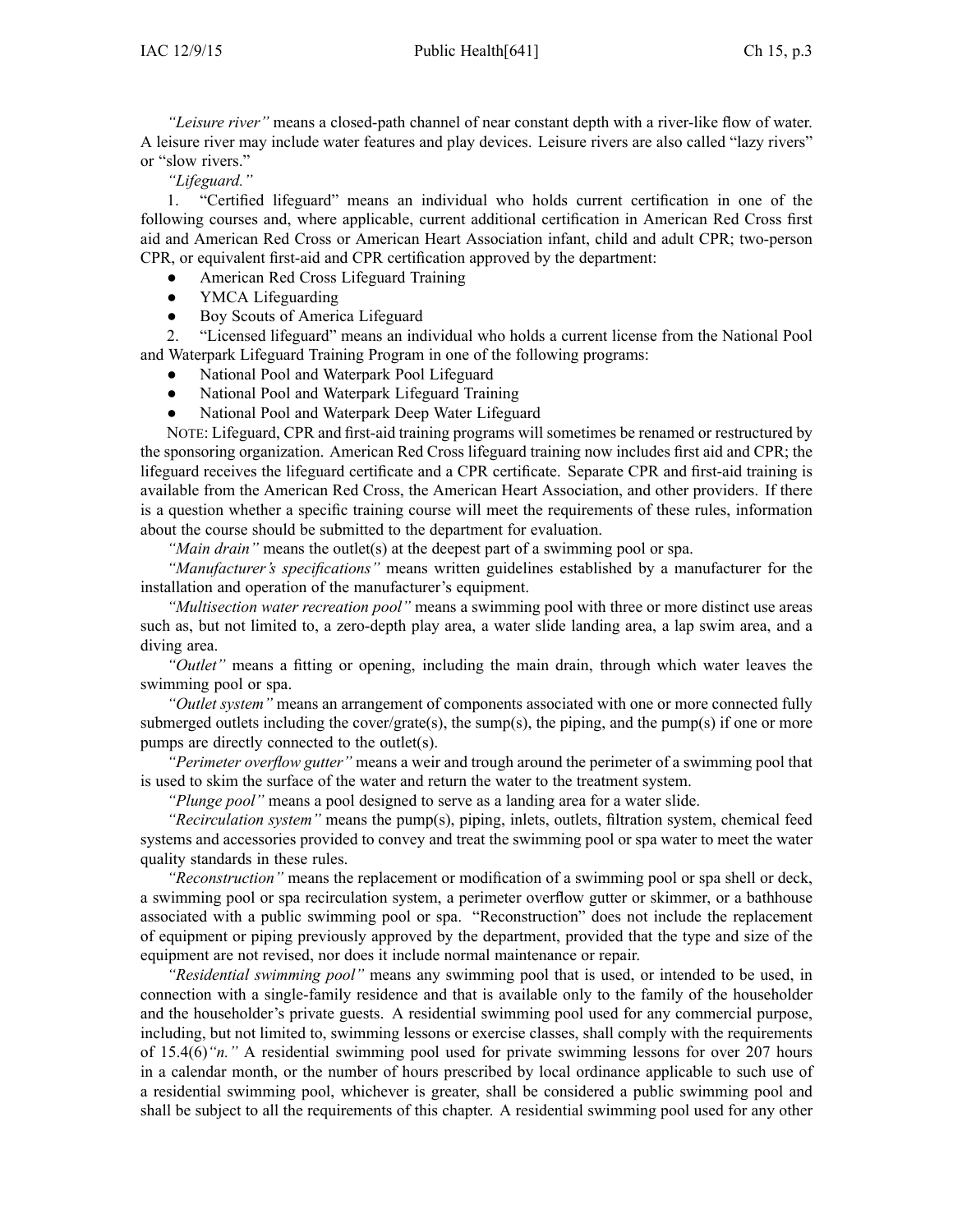commercial purposes for more than 60 hours in <sup>a</sup> calendar month shall be considered <sup>a</sup> public swimming pool and shall be subject to all the requirements of this chapter.

*"Shallow water"* means those areas of <sup>a</sup> swimming pool where the water is 5 ft deep or less. *"Shallow water guard."*

1. "Certified shallow water guard" means <sup>a</sup> person who has current certification in American Red Cross basic water rescue, current certification in American Red Cross first aid, and current certification in American Red Cross or American Heart Association infant, child and adult CPR, or equivalent training approved by the department.

2. "Licensed shallow water guard" means <sup>a</sup> person who holds <sup>a</sup> current license from the National Pool and Waterpark Lifeguard Training Program as a National Pool and Waterpark Shallow Water Waterpark Lifeguard.

NOTE: Water safety, CPR and first-aid training programs will sometimes be renamed or restructured by the sponsoring organization. If there is <sup>a</sup> question whether <sup>a</sup> specific training course will meet the requirements of these rules, information about the course should be submitted to the department for evaluation.

*"Skimmer"* means <sup>a</sup> manufactured device designed to be directly connected to the recirculation pump suction and used to skim the swimming pool over <sup>a</sup> self-adjusting weir.

*"Spa"* means <sup>a</sup> structure, chamber, or tank, such as <sup>a</sup> hot tub or whirlpool, that is designed for recreational or therapeutic use and is designed not to be drained, cleaned, and refilled after each individual use. A spa is designed to provide <sup>a</sup> means of agitation. A swimming pool with <sup>a</sup> bench equipped with agitation is not considered <sup>a</sup> spa provided that the bench length is no more than 10 percen<sup>t</sup> of the swimming pool perimeter and that the water temperature is maintained at 90°F or less. Rules 641—15.51(135I) and 641—15.52(135I) define minimum standards for the operation and design of spas.

*"Speed slide"* means <sup>a</sup> water slide which is designed to enter users into <sup>a</sup> plunge pool or other deceleration arrangemen<sup>t</sup> at <sup>a</sup> speed of 30 ft per second or more.

*"Spray pad"* means a constructed area equipped with water sprays or other water play features where the water isintended to contact the users. A spray pad includes no standing water. A spray pad uses water that is recirculated independently or from an associated swimming pool. Spray pads are also called "wet decks," "splash pads," "interactive play attractions," "water recreation attractions," and other names.

A play area with sprays or other features that includes no standing water and that uses only potable water that is not circulated (the water drains to waste) is not included in this definition.

*"Suction outlet"* means an outlet that is directly connected to the inlet side of <sup>a</sup> circulation pump.

*"Superchlorination"* means the addition of <sup>a</sup> chlorine disinfectant compound to <sup>a</sup> swimming pool or spa to <sup>a</sup> concentration at least ten times the combined chlorine concentration before the addition. Treatment of swimming pool or spa water with nonchlorine chemicals to eliminate or suppress combined chlorine is not superchlorination.

*"Swimming pool"* means <sup>a</sup> structure, chamber, tank, or area constructed of man-made material through which water is circulated and that is designed and operated for recreation, training, or competition that includes full body contact with the water. This definition includes, but may not be limited to, swimming pools, wading pools, spray pads, leisure rivers, water slides, and wave pools. The swimming pool may be either publicly or privately owned. This definition includes, but is not limited to, swimming pools operated by cities, counties, public and private schools, hotels, motels, camps, apartments, condominiums, and health clubs and country clubs.

1. "Class A swimming pool" means <sup>a</sup> swimming pool with <sup>a</sup> water surface area of 1500 ft<sup>2</sup> or more, excep<sup>t</sup> for wading pools.

2. "Class B swimming pool" means <sup>a</sup> swimming pool with <sup>a</sup> water surface area of less than 1500 ft<sup>2</sup> .

*"Swimming poolslide"* means any device used to enter <sup>a</sup> swimming pool by sliding down an inclined plane or through <sup>a</sup> tube. "Swimming pool slide" as used in this chapter is equipment generally similar to <sup>a</sup> playground slide. A swimming pool slide shall have <sup>a</sup> slide path of 20 ft or less in length and <sup>a</sup> water flow down the slide of 20 gpm or less. A slide exceeding either of these criteria shall be <sup>a</sup> water slide.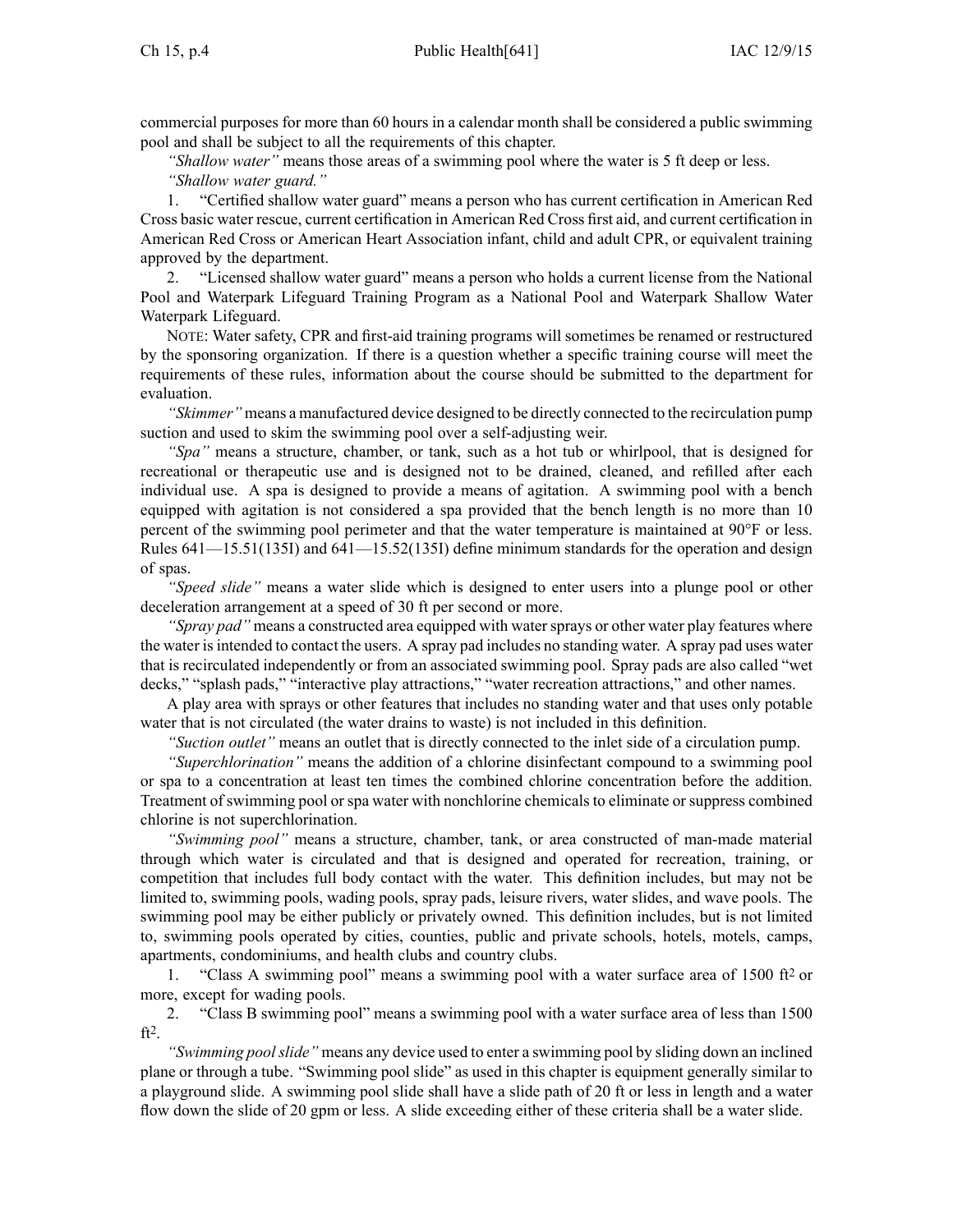*"Temporary spa"* means <sup>a</sup> spa which is installed or situated in one location for <sup>a</sup> period of less than 30 days.

*"Total bromine"* means the concentration of hypobromous acid, hypobromite ion and nitrogen-bromine compoundsin the swimming pool water as measured with <sup>a</sup> DPD (diethyl-p-phenylene diamine) test kit or as measured by another method approved by the department.

*"Tri-chlor"* means trichloro-s-triazinetrione. Tri-chlor is <sup>a</sup> form of chlorine that includes cyanuric acid in its formulation.

*"Unblockable,"* when applied to <sup>a</sup> cover/grate for <sup>a</sup> fully submerged outlet, means <sup>a</sup> size and shape that cannot be fully covered by an 18-inch by 23-inch mat with 4-inch-diameter rounded corners and the differential pressure generated by the flow through the uncovered open area is not enough to cause body entrapment. "Unblockable" is evaluated by the methods specified in the ASME standard.

*"Wading pool"* means <sup>a</sup> swimming pool that is no more than 24 inches deep at any point and that is primarily intended for use by young children for general recreation or training.

*"Water slide"* means <sup>a</sup> recreational ride which is <sup>a</sup> sloped trough-like or tubular structure using water as <sup>a</sup> lubricant and as <sup>a</sup> method of regulating rider velocity and which terminates in <sup>a</sup> plunge pool, swimming pool, or in <sup>a</sup> specially designed deceleration structure. "Water slide" includes appurtenant structures and devices, such as <sup>a</sup> plunge pool, pump reservoir, recirculation equipment, flume pumps, and access structures, when they are provided.

*"Wave pool"* means <sup>a</sup> swimming pool of special shape and design which is provided with wave-generating equipment.

*"Zero-depth pool"* means <sup>a</sup> swimming pool in which the pool floor intersects the water surface along at least one side of the pool. This definition does not include wading pools.

**15.3(2)** *Abbreviations.*

*"AFO"* means aquatic facility operator.

*"AGA"* means American Gas Association, 400 N. Capitol Street, NW, Washington, DC 20001.

*"ANSI"* means American National Standards Institute, 25 West 43rd Street, New York, NY 10036.

*"APSP"* means the Association of Pool & Spa Professionals (formerly National Spa and Pool Institute (NSPI)), 2111 Eisenhower Avenue, Alexandria, Virginia 22314.

*"ASME"* means American Society of Mechanical Engineers, Three Park Avenue, New York, NY 10016-5990.

*"ASME standard"* means ASME/ANSI A112.19.8a-2008, "Suction Fittings for Use in Swimming Pools, Wading Pools, Spas, and Hot Tubs." The standard sets performance requirements and test methods for pool and spa fittings, covers and grates for physical strength, ultraviolet light resistance, and hair and body entrapment prevention. The standard can be purchased from ANSI by calling (212)642-4980 or at http://webstore.ansi.org/.

*"AWWA"* means American Water Works Association, 6666 West Quincy Avenue, Denver, CO 80235.

*"BTU"* means British thermal unit.

*"CPO®"* means certified swimming pool/spa operator.

*"CPR"* means cardiopulmonary resuscitation.

*"feet"* means feet of water (feet  $\times$  0.43 = psi) when used in discussing pump requirements.

*"ft"* means foot or feet (distance).

*"ft<sup>2</sup>"* means square foot or square feet.

*"gal"* means gallon(s).

*"gpm"* means gal per minute.

*"in Hg"* means inches of mercury (in Hg  $\times$  0.49 = psi).

*"in2"* means square inch(es).

*"LAFT"* means licensed aquatic facility technician.

*"mg/L"* means milligram(s) per liter.

*"mV"* means millivolts.

*"NRPA"* means National Recreation and Park Association, 22377 Belmont Ridge Road, Ashburn, VA 20148.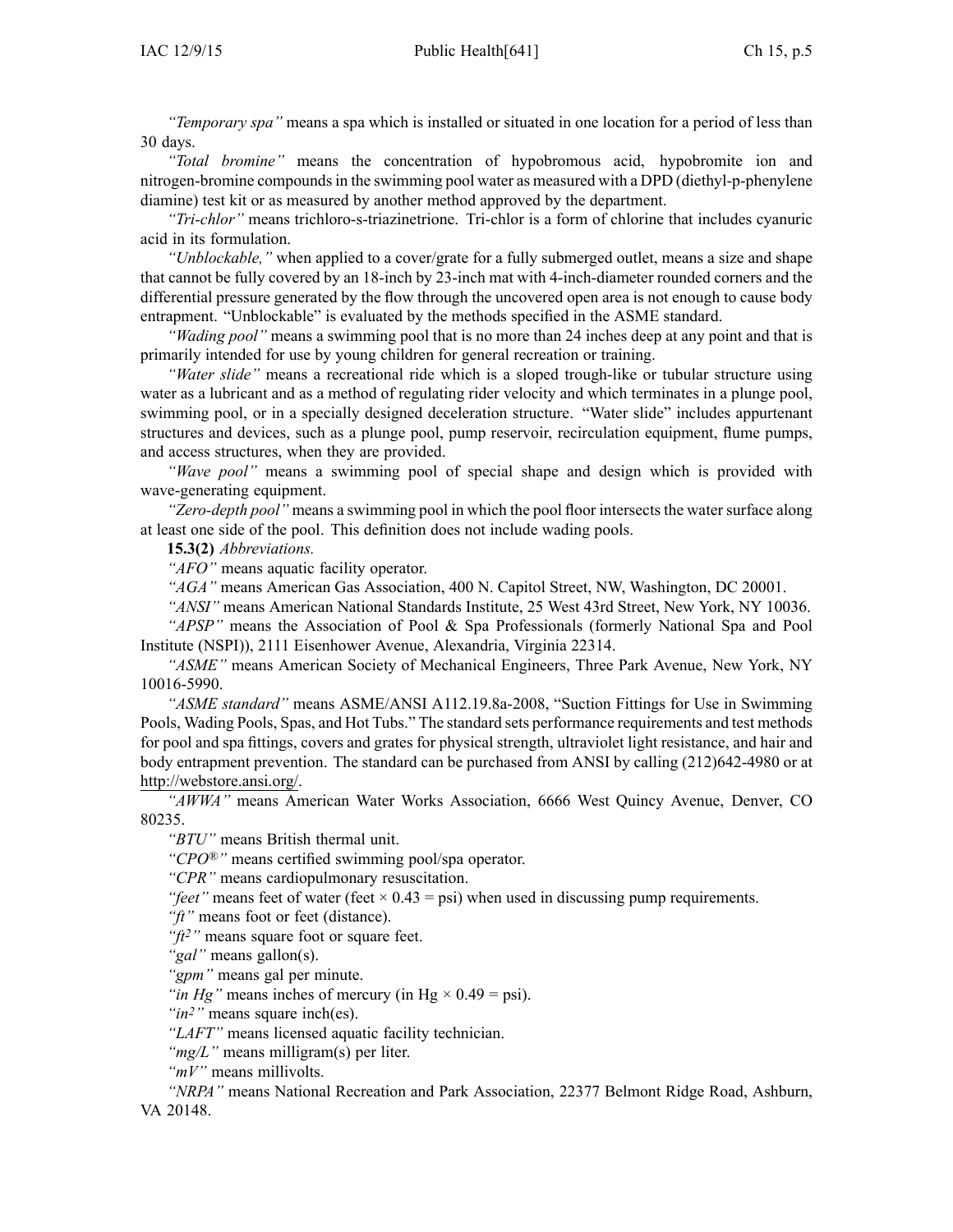*"NSF"* means NSF International (formerly National Sanitation Foundation), 789 N. Dixboro Road, P.O. Box 130140, Ann Arbor, MI 48113-0140.

*"NSPF®"* means National Swimming Pool Foundation, 4775 Granby Circle, Colorado Springs, CO 80919.

*"ORP"* means oxidation-reduction potential.

*"ppm"* means parts per million; mg/L and ppm are equivalent terms.

*"PPSO"* means professional pool and spa operator.

*"psi"* means pounds per square inch.

*"sec"* means second (time).

*"Standard 50"* means NSF/ANSI Standard 50, "Circulation System Components for Swimming Pools, Spas, or Hot Tubs."

*"TDH"* means total dynamic head.

*"UL"* means Underwriters Laboratories, 333 Pfingsten Road, Northbrook, IL 60062-2096. [**ARC 7839B**, IAB 6/3/09, effective 7/8/09; **ARC 2279C**, IAB 12/9/15, effective 1/13/16]

#### SWIMMING POOLS

**641—15.4(135I) Swimming pool operations.** Swimming pools shall be operated in <sup>a</sup> safe, sanitary manner and shall meet the following operational standards.

**15.4(1)** *Filtration and recirculation.*

*a. Filtration.* A swimming pool, excep<sup>t</sup> <sup>a</sup> fill and drain wading pool, shall have <sup>a</sup> filtration system in good working condition which provides water clarity in compliance with the water quality standards of 15.4(2).

*b. Recirculation.* The recirculation system of <sup>a</sup> swimming pool shall meet the following requirements:

(1) During the operating season, pumps, filters, disinfectant feeders, flow indicators, gauges, and all related components of the swimming pool water recirculation system shall be operated continuously excep<sup>t</sup> for backwashing or servicing.

(2) The recirculation system shall have an operating pressure gauge located in front of the filter if it is <sup>a</sup> pressure filter system. A vacuum filter system shall have <sup>a</sup> vacuum gauge located between the filter and the pump.

(3) The recirculation system shall have inlets adequate in design, number, location, and spacing to ensure effective distribution of treated water and maintenance of uniform disinfectant residual throughout the swimming pool.

(4) Swimming pools shall have <sup>a</sup> means for skimming the pool water surface.

1. Each skimmer shall have an easily removable basket or screen upstream from any valve. Self-adjusting weirs shall be in place to provide skimming action.

2. Gutter or skimmer drainage shall be sufficient to minimize flooding and preven<sup>t</sup> backflow of skimmed water into the swimming pool.

*c. Wastewater.* Backwash water from <sup>a</sup> swimming pool shall be discharged through an air break or an air gap.

*d. Water supply.* The water supplied to <sup>a</sup> swimming pool shall be from <sup>a</sup> water supply meeting the requirements of the department of natural resources for potable water.

(1) Water supplied to <sup>a</sup> swimming pool shall be discharged to the pool system through an air gap or <sup>a</sup> reduced-pressure principle backflow device meeting AWWA C-511-97, "Reduced-Pressure Principle Backflow-Prevention Assembly."

(2) Each hose bib at <sup>a</sup> facility shall be equipped with an atmospheric vacuum breaker or <sup>a</sup> hose connection backflow preventer.

*e. Swimming pool water heaters.*

(1) Electric water heaters shall bear the seal of UL.

(2) Gas-fired water heaters shall bear the seal of the AGA and shall be equipped with <sup>a</sup> pressure relief valve.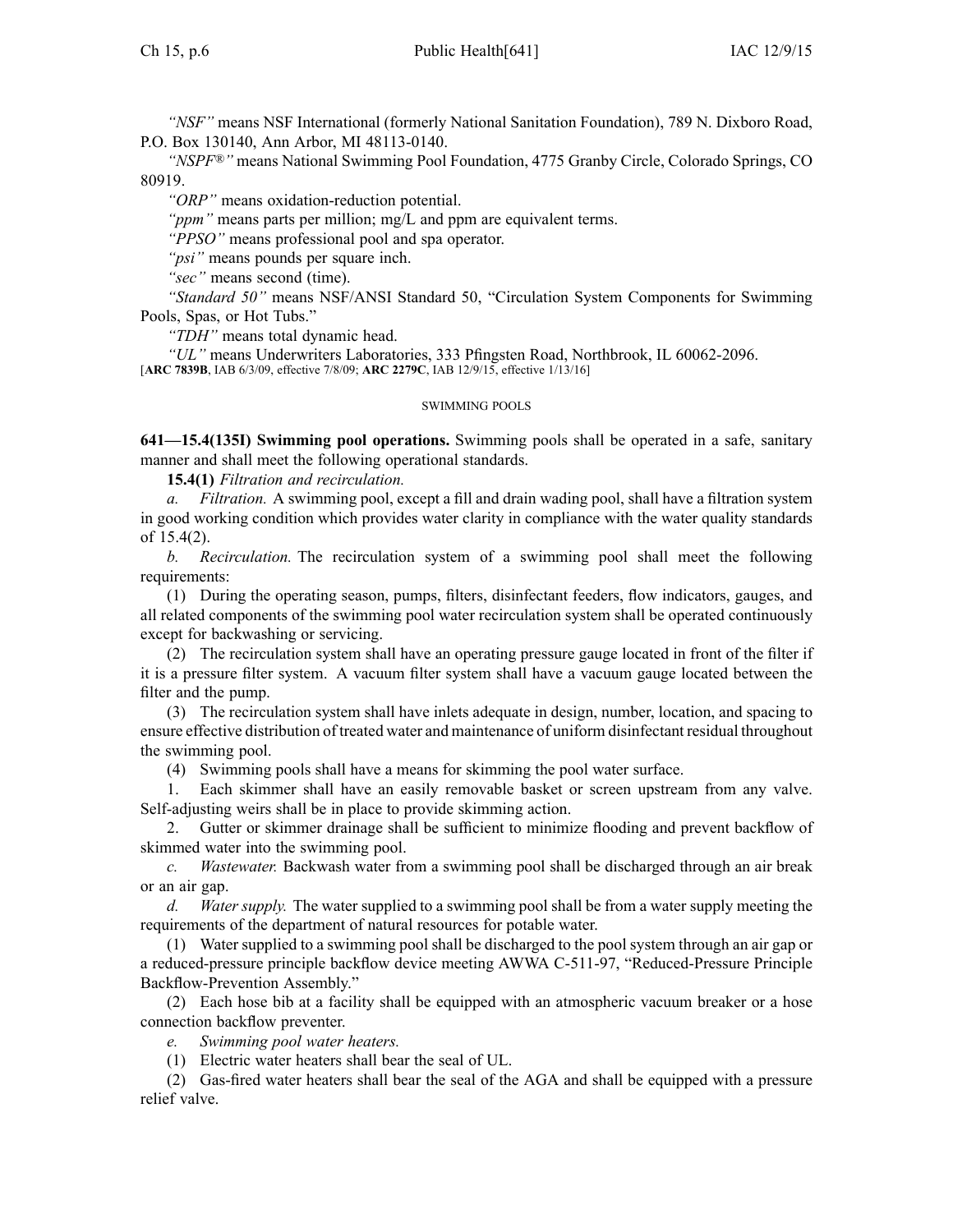(3) Fuel-burning water heaters shall be vented to the outside in accordance with the Iowa state plumbing code.

(4) Each indoor swimming pool equipment room with fuel-burning water heating equipment shall have one or more openings to the outside of the room for the provision of combustion air.

*f. Fill and drain wading pools.* Each fill and drain wading poolshall be drained at least once every 12 hours and left empty when the pool is not open for use.

**15.4(2)** *Water quality and testing.*

*a. Disinfection.*

(1) Swimming pool water shall have <sup>a</sup> free chlorine residual of at least 1.0 ppm and no greater than 8.0 ppm, or <sup>a</sup> total bromine residual of at least 2.0 ppm and no greater than 18 ppm when the swimming pool is open for use, excep<sup>t</sup> as given in Table 1.

(2) The swimming pool shall be closed if the free chlorine is measured to be less than 0.6 ppm or the total bromine is measured to be less than 1.0 ppm.

(3) The swimming pool shall be closed if <sup>a</sup> free chlorine measurement exceeds 8.0 ppm or if the total bromine measurement exceeds 18 ppm, excep<sup>t</sup> as given in Table 1.

(4) If an ORP controller with <sup>a</sup> readout meeting the requirements of 15.4(2)*"f"*(4) is installed on the swimming pool system, the swimming pool water shall have an ORP of at least 700 mV, but no greater than 880 mV, excep<sup>t</sup> as given in Table 1. The swimming pool shall be closed if the ORP is less than 650 mV or greater than 880 mV.

(5) The swimming pool shall be closed if the cyanuric acid concentration in the swimming pool water exceeds 80 ppm. The swimming pool may be reopened when the cyanuric acid concentration is 40 ppm or less.

(6) No cyanuric acid shall be added to an indoor swimming pool after May 4, 2005, excep<sup>t</sup> through an existing chemical feed system designed to deliver di-chlor or tri-chlor. No cyanuric acid in any form shall be added to an indoor swimming pool after May 31, 2008.

| Preferred Operating Range |               |                |                       | Acceptable Operating Range |                |
|---------------------------|---------------|----------------|-----------------------|----------------------------|----------------|
| ORP(mV)                   | Free Cl (ppm) | Total Br (ppm) | ORP(mV)               | Free Cl (ppm)              | Total Br (ppm) |
| 700-880                   | $1.0 - 8.0$   | $2.0 - 18.0$   | 700-880               | $0.50 - 0.90$              | $1.0 - 2.0$    |
|                           |               |                | $650 - 700^{\#}$      | $1.0 - 8.0$                | $2.0 - 18.0$   |
|                           |               |                | $650 - 700^{\dagger}$ | $8.2 - 10.0$               | 18.5-22.0      |

Table 1

# If these conditions occur on any 5 consecutive days or on any 10 days within <sup>a</sup> 14-day period, the facility managemen<sup>t</sup> shall evaluate water parameters including, but not limited to, cyanuric acid, pH, combined chlorine, and phosphates (ortho- and total); and other conditions at the swimming pool. The facility managemen<sup>t</sup> shall modify parameters and conditions as practical to bring the ORP to <sup>a</sup> minimum of 700 mV. The evaluation shall be completed within 30 days after the low ORP condition is known to the facility management. A written repor<sup>t</sup> of the evaluation shall be kept with the pool records.

† If these conditions occur on any 3 consecutive days or on any 7 days within <sup>a</sup> 14-day period, the facility managemen<sup>t</sup> shall notify the local inspection agency and shall cause the conditions at the swimming pool specified in the previous footnote and the function of the ORP equipment to be investigated by <sup>a</sup> professional pool service company. A written repor<sup>t</sup> detailing source water parameters, pool water parameters, pool design (including information about the installed mechanical and chemical equipment), other conditions affecting the disinfectant concentration and the ORP, and the actions taken to increase ORP relative to the disinfectant residual shall be submitted to the local inspection agency within 30 days after the low ORP condition is known to the facility management.

*b. pH level.* The pH of swimming pool water shall be 7.2 to 7.8. An inspection agency may require that <sup>a</sup> swimming pool be closed if the pH is less than 6.8 or greater than 8.2.

*c. Water clarity.* A swimming pool that is less than 8 ft deep shall be closed if the grate openings on the main drain are not clearly visible from the deck. A swimming pool that is 8 ft deep or deeper shall be closed if the main drain is not clearly visible from the deck.

*d. Bacteria detection.*

(1) If coliform bacteria are detected in <sup>a</sup> sample taken in accordance with 15.4(2)*"e"*(6), the swimming pool shall be superchlorinated and <sup>a</sup> check sample shall be taken when the disinfectant residual is within the requirements of paragraph *"a"* above. If coliform bacteria are detected in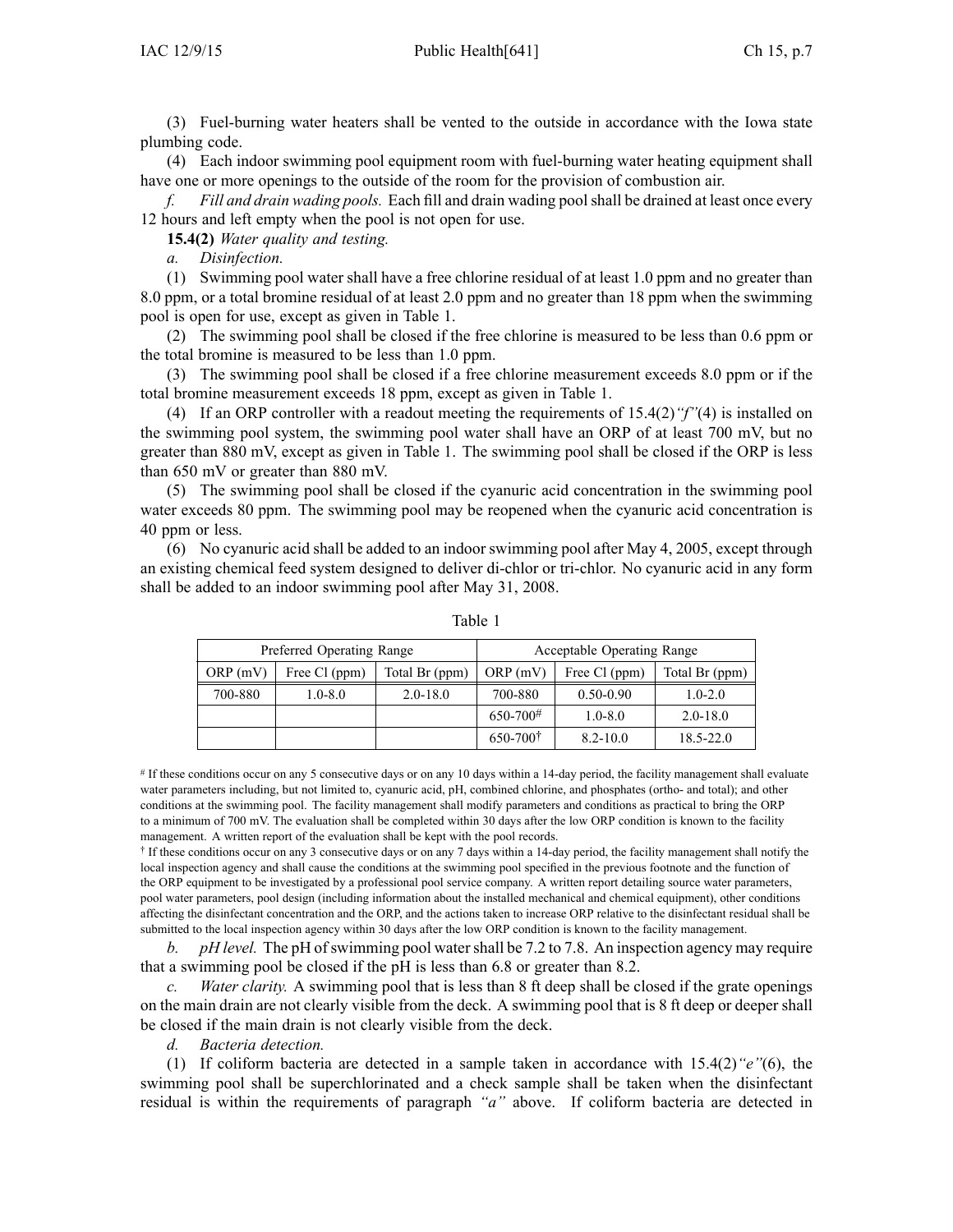the check sample, the swimming pool shall be closed. The swimming pool may reopen when no coliform bacteria are detected in <sup>a</sup> swimming pool water sample taken when the pool water meets the requirements of paragraphs *"a," "b"* and *"c"* above.

(2) The facility managemen<sup>t</sup> shall notify the local inspection agency of the positive bacteriological result within one business day after the facility managemen<sup>t</sup> has become aware of the result.

*e. Test frequency.* The results of the tests required below shall be recorded in the swimming pool records.

(1) The disinfectant residual in the swimming pool water shall be tested or the ORP of the swimming pool water shall be checked each day within one-half hour of the swimming pool opening time and at intervals not to exceed four hours thereafter until the swimming pool closing time. For swimming pools at condominiums, apartments or homeowners associations with 25 or fewer living units, testing must be performed at least once each day that the swimming pool is available for use.

If the swimming pool is equipped with an automatic controller with <sup>a</sup> readout or local printout of ORP meeting the requirements of 15.4(2)*"f"*(4), the operator may make visual readings of ORP in lieu of manual testing, but the swimming pool water shall be tested manually for disinfectant residual at least twice per day. Both ORP and disinfectant residual shall be recorded when manual testing is done. The operator shall specify in the swimming pool records which results are from the manual tests.

(2) The pH of the swimming pool water shall be tested each day within one-half hour of the swimming pool opening time and at intervals not to exceed four hours thereafter until the swimming pool closing time. For swimming pools at condominiums, apartments or homeowners associations with 25 or fewer living units, testing for pH must be performed at least once each day that the swimming pool is available for use.

If the swimming pool is equipped with an automatic controller with <sup>a</sup> readout or local printout of pH meeting the requirements of 15.4(2)*"f"*(5), the operator may make visual readings of pH in lieu of manual testing, but the swimming pool water shall be tested manually for pH at least twice per day. The operator shall specify in the swimming pool records which results are from the manual tests.

(3) The swimming pool water shall be tested for total alkalinity at least once in each week that the swimming pool is open for use. The swimming pool shall be tested for calcium hardness at least once in each month that the swimming pool is open for use.

(4) If <sup>a</sup> chlorine chemical is used for disinfection, the swimming pool water shall be tested for combined chlorine at least once in each week that the swimming pool is open for use.

(5) If cyanuric acid or <sup>a</sup> stabilized chlorine is used at <sup>a</sup> swimming pool, the swimming pool water shall be tested for cyanuric acid at least once in each week that the swimming pool is open for use.

(6) At least once in each month that <sup>a</sup> swimming pool is open for use, the facility managemen<sup>t</sup> shall submit <sup>a</sup> sample of the swimming pool water to <sup>a</sup> laboratory certified by the department of natural resources for the determination of coliform bacteria in drinking water. The sample shall be analyzed for total coliform.

## *f. Test equipment.*

(1) Each facility shall have functional water testing equipment for free chlorine and combined chlorine, or total bromine; pH; total alkalinity; calcium hardness; and cyanuric acid (if cyanuric acid or <sup>a</sup> stabilized chlorine is used at the facility).

(2) The test equipment shall provide for the direct measurement of free chlorine and combined chlorine from 0 to 10 ppm in increments of 0.2 ppm or less over the full range, or total bromine from 0 to 20 ppm in increments of 0.5 ppm or less over the full range.

(3) The test equipment shall provide for the measurement of swimming pool water pH from 7.0 to 8.0 with at least five increments in that range.

(4) A controller readout used in lieu of manual disinfectant residual testing shall be <sup>a</sup> numerical analog or digital display (indicator lights are not acceptable) with an ORP scale with <sup>a</sup> range of at least 600 to 900 mV with increments of 20 mV or less.

(5) A controller readout used in lieu of manual pH testing shall be <sup>a</sup> numerical analog or digital display (indicator lights are not acceptable) with <sup>a</sup> pH range at least equal to the range required in 15.4(2)*"f"*(3) with increments of 0.2 or less over the full range.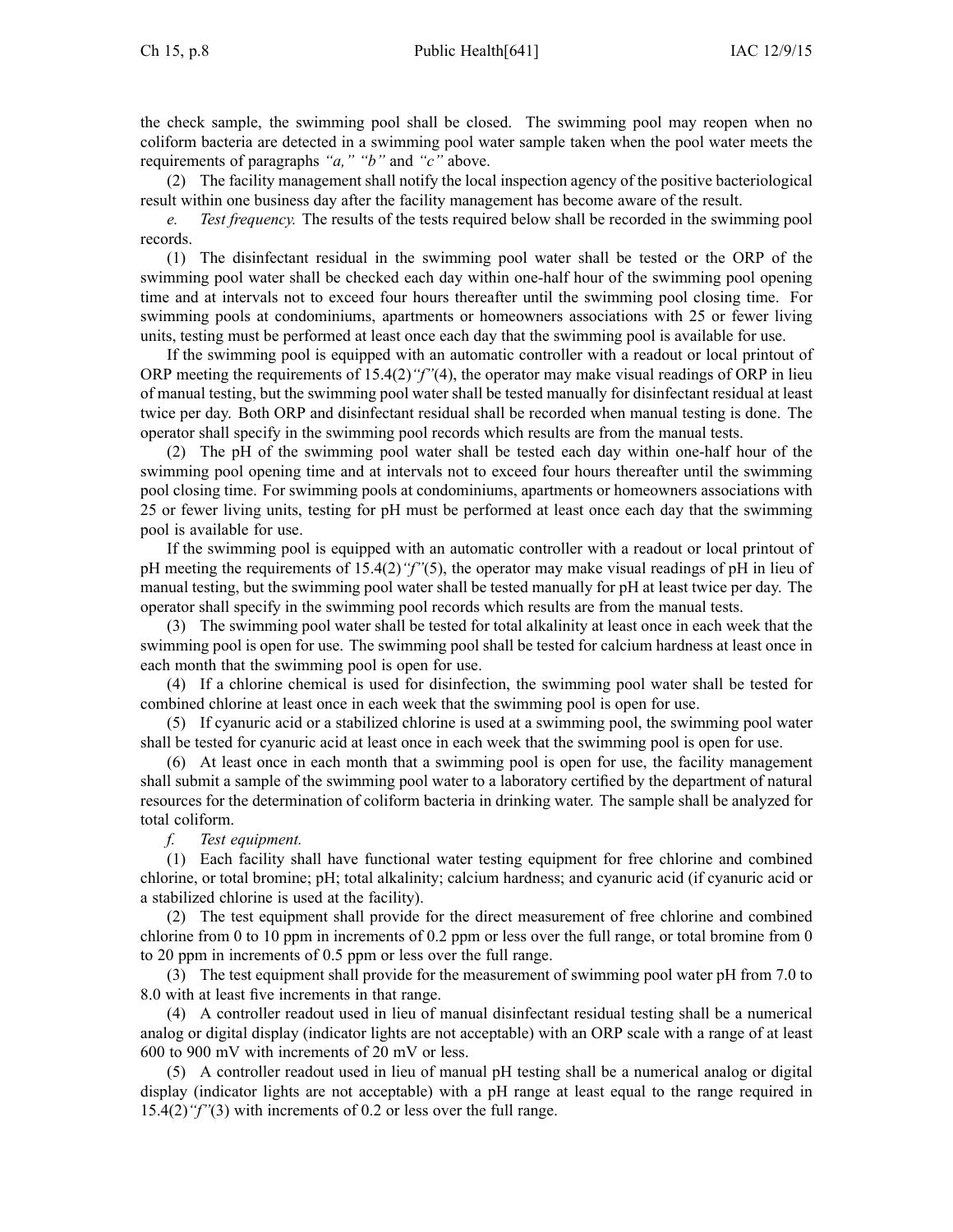*g. Operator availability.* A person knowledgeable in testing water and in operating the water treatment equipment shall be available whenever <sup>a</sup> swimming pool is open for use.

**15.4(3)** *Chemical feed equipment and cleaning.*

*a. Chemical feed equipment.*

(1) Equipment for continuous feed of chlorine, <sup>a</sup> chlorine compound or <sup>a</sup> bromine compound to the swimming pool water shall be provided and shall be operational. The equipment shall be adjustable in at least five increments over its feed capacity. Where applicable, the chemical feeder shall be listed by NSF or another listing agency approved by the department for compliance with Standard 50.

(2) Equipment for the continuousfeed of <sup>a</sup> chemical for pH adjustment of the swimming pool water shall be provided and shall be operational for each Class A swimming pool and for each swimming pool constructed after July 1, 1998. Where applicable, the chemical feeder shall be listed by NSF or another listing agency approved by the department for compliance with Standard 50.

*b. Cleaning.*

(1) The inspection agency may require that <sup>a</sup> swimming pool be drained and scrubbed with <sup>a</sup> disinfecting agen<sup>t</sup> prior to further usage.

(2) A vacuum system shall be provided to remove dirt from the bottom of the swimming pool.

**15.4(4)** *Safety.*

*a. Chemical safety.*

(1) No disinfectant chemical, pH control chemical, algaecide, shock treatment chemical, or any other chemical that is toxic or irritating to humans may be added to the swimming pool water from the deck of the swimming pool while the swimming pool is in use. When chemical additions are made from the deck, the swimming pool shall be closed from use for at least one-half hour. The operator shall test the swimming pool water as appropriate before allowing use of the swimming pool. The chemical addition and the test results shall be recorded in the swimming pool records.

(2) Swimming pool treatment chemicals shall be stored and handled in accordance with the manufacturer's recommendations.

(3) Material safety data sheets (MSDS) for the chemicals used at the pool shall be at the facility in <sup>a</sup> location known and readily accessible to the facility staff.

(4) Chemical storage containers shall be clearly labeled.

(5) A chemical hazard warning sign shall be placed at the entrance of <sup>a</sup> room where chemicals are used or stored or where bulk containers are located.

*b. Stairs, ladders, recessed steps, and ramps.*

(1) Ladders or recessed steps shall be provided in the deep portion of <sup>a</sup> swimming pool. Stairs, ladders, recessed steps, or ramps shall be provided in the shallow portion if the vertical distance from the bottom of the swimming pool to the deck is more than 2 ft.

(2) Ladders, ladder rungs and ramps shall be securely anchored.

(3) The distance between the swimming pool wall to the vertical rail of <sup>a</sup> ladder shall be no greater than 6 inches and no less than 3 inches. The lower end of each ladder rail shall be securely covered with <sup>a</sup> smooth nonmetallic cap. The lower end of each ladder rail shall be within 1 inch of the swimming pool wall.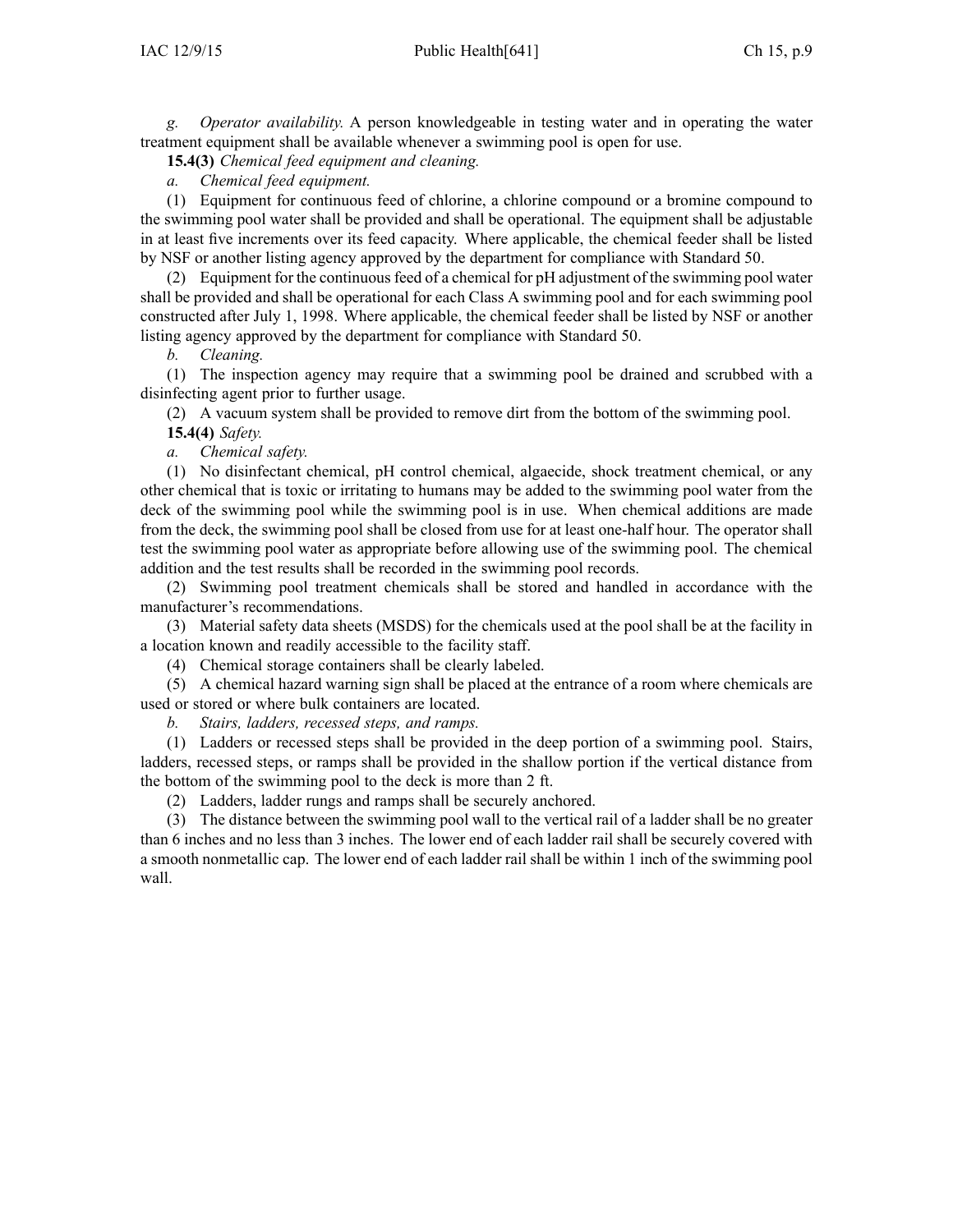

(4) Stairs, ladder rungs, ramps and recessed steps shall be slip-resistant.

(5) If <sup>a</sup> swimming pool is over 30 ft wide, recessed steps, ladders, ramps, or stairs shall be installed on each side. If <sup>a</sup> stairway centered on the shallow end wall of the swimming pool is within 30 ft of each side of the swimming pool, that end of the swimming pool shall be considered in compliance with this subparagraph.

(6) Each set of recessed steps shall be equipped with <sup>a</sup> securely anchored grab rail on each side of the recessed steps.

(7) Each set of stairs and each ramp shall be equipped with <sup>a</sup> securely anchored handrail(s).

(8) When stairs are provided for entry into <sup>a</sup> swimming pool, <sup>a</sup> stripe at least 1 inch wide of <sup>a</sup> color contrasting with the step surface and with the swimming pool floor shall be marked at the top front edge of each tread. The stripe shall be slip-resistant.

*c. Diving areas.*

(1) No diving shall be permitted in areas where the water is 5 ft deep or less excep<sup>t</sup> for purposes of competition or training. The diving shall be supervised by <sup>a</sup> lifeguard, swim instructor or swim coach.

(2) Starting blocks shall only be used for competition or training purposes under the supervision of <sup>a</sup> lifeguard, swim instructor, or swim coach. Starting blocks and starting block installation shall meet the requirements of the competition governing body (National Collegiate Athletic Association, USA Swimming, or National Federation of State High School Associations). When the swimming pool is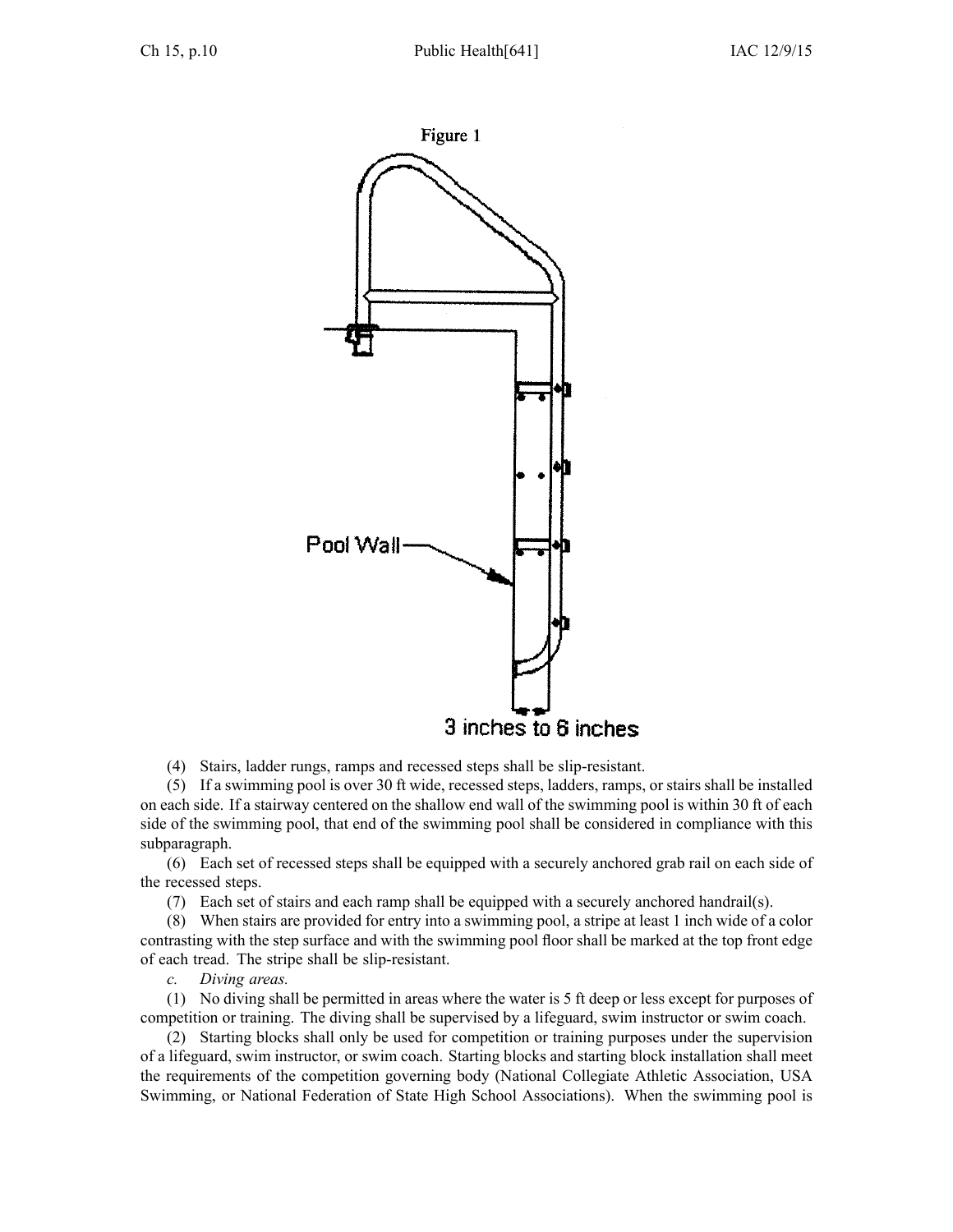open for general use, the starting blocks shall be secured from use by removal, covering, or signage and active supervision.

(3) Diving boards shall be permitted only if the diving area dimensions conform to the minimum requirements indicated in Figure 2, Table 2 and Table 3. Alternative diving well configurations may be used, subject to the approval of the department.

(4) There shall be <sup>a</sup> completely unobstructed clear distance of 13 ft above the diving board, measured from the center of the front end of the board. This area shall extend at least 8 ft behind, 8 ft to each side, and 16 ft ahead of the measuring point.

(5) Diving boards and platforms over 3 meters in height are prohibited excep<sup>t</sup> where approved by the department.

(6) Diving boards and platforms shall have <sup>a</sup> slip-resistent surface.

(7) Where the top of <sup>a</sup> diving board or platform is more than 18 inches above the deck, stairs or <sup>a</sup> ladder shall be provided for access to the diving board or platform.

(8) Handrails shall be provided at all steps and ladders leading to diving boards which are more than 32 inches above the deck.

(9) A platform or diving board that is 32 inches or more above the swimming pool deck shall have <sup>a</sup> guardrail on both sides. The guardrails shall be at least 36 inches high and shall extent to the edge of the deck. The guardrails shall have at least one horizontal mid-bar.

(10) Supports, platforms, and steps for diving boards shall be of substantial construction and of sufficient structural strength to safely carry the maximum anticipated load.

NOTE: The information contained in Figure 2 and Tables 2 and 3 is for swimming pools constructed prior to March 14, 1990. Swimming pools constructed after March 14, 1990, shall meet the requirements contained in 15.5(13)*"a."*

When determining distances set out in Tables 2 and 3, measurements shall be taken from the top center of the front edge of the diving board. The reference water level shall be the midpoint of the skimmer opening for <sup>a</sup> skimmer pool or <sup>a</sup> stainless steel gutter system with surge weirs. The reference water level for <sup>a</sup> gutter pool shall be the top of the gutter weir.



#### Figure 2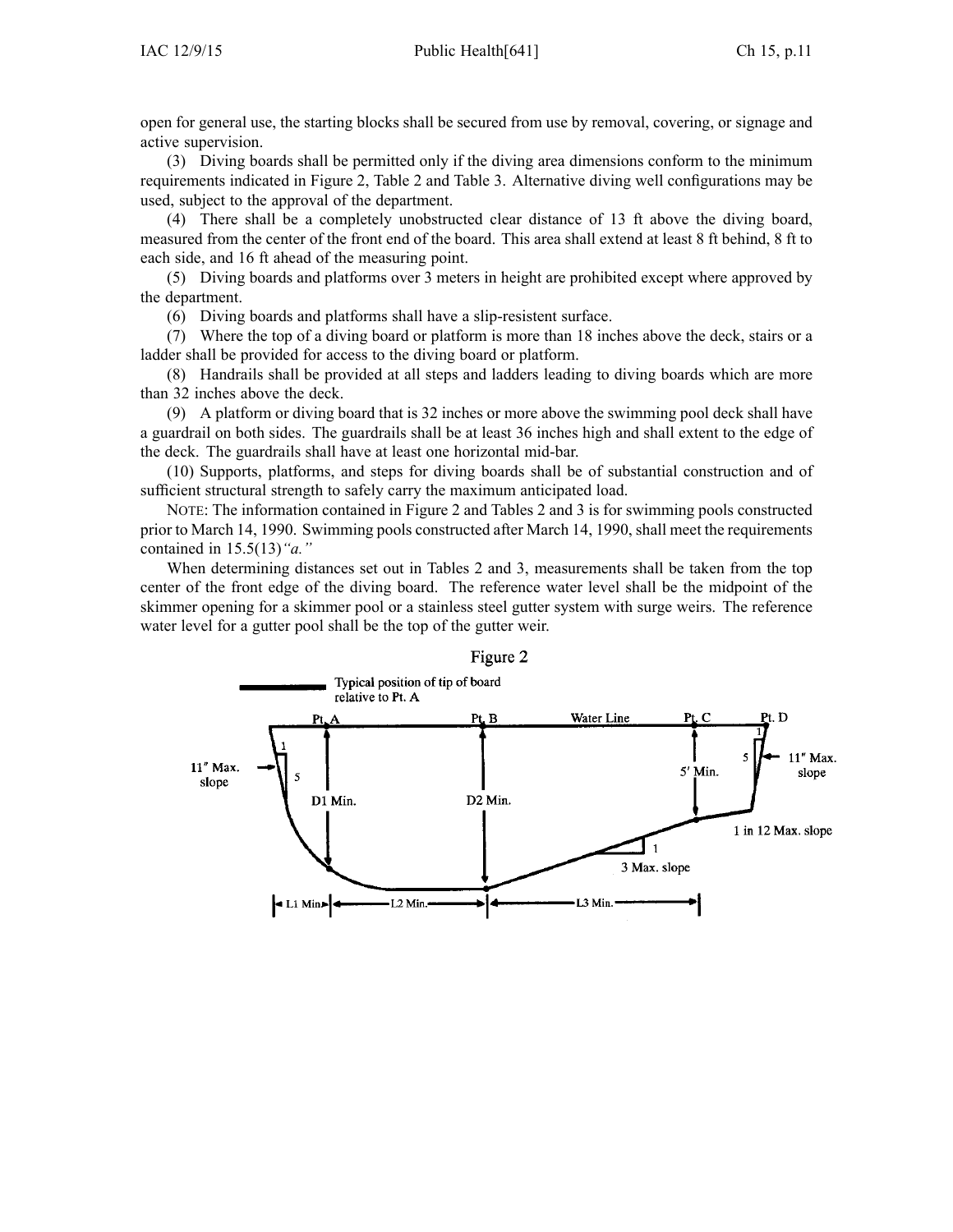|                                         |                                | Minimum Dimensions |                |                |                 |           |
|-----------------------------------------|--------------------------------|--------------------|----------------|----------------|-----------------|-----------|
| Diving Board<br>Height Above<br>Water   | Maximum Diving<br>Board Length | D1                 | D <sub>2</sub> | L1             | L2              | L3        |
| Deck level to 2/3 meter                 | $10$ ft                        | 7 <sub>f</sub>     | $8.5$ ft       | $2.5$ ft       | 8 <sub>f</sub>  | $10.5$ ft |
| Greater than $2/3$ meter to $3/4$ meter | $12 \text{ ft}$                | $7.5$ ft           | 9ft            | 3 <sub>f</sub> | 9 <sub>ft</sub> | 12 ft     |
| Greater than $3/4$ meter to 1 meter     | 16 ft                          | $8.5 \text{ ft}$   | $10$ ft        | 4 ft           | 10 <sub>f</sub> | 15 ft     |
| Greater than 1 meter to 3 meters        | 16 ft                          | 11 ft              | 12 ft          | 6 ft           | $10.5$ ft       | $21$ ft   |

| . . | .n. |  |
|-----|-----|--|
|     |     |  |

| $\sigma$ or $\sigma$ and $\sigma$ in $\sigma$ in $\sigma$ in $\sigma$ | .                | 11 IL                      | $\sim$ | $\mathbf{v}$ it | 10.71                      | 41 LL |  |  |
|-----------------------------------------------------------------------|------------------|----------------------------|--------|-----------------|----------------------------|-------|--|--|
|                                                                       | Table 3          |                            |        |                 |                            |       |  |  |
|                                                                       | Minimum Distance |                            |        |                 |                            |       |  |  |
| Diving Board Height<br>Above Water                                    | To Pool Side     | To 1-Meter Diving<br>Board |        |                 | To 3-Meter Diving<br>Board |       |  |  |
| Deck level to 1 meter                                                 | 9 ft             | 8 ft                       |        |                 | 10 ft                      |       |  |  |
| Greater than 1 meter                                                  | -ft              | 10 ft                      |        |                 | 10 ft                      |       |  |  |

#### *d. Lifeguards and shallow water guards.*

(1) Except for wading pools and spray pads, lifeguards are required at municipal and school swimming pools of any size and other swimming pools having a water surface area of 1500 ft<sup>2</sup> or larger. Swimming pools operated by apartments, condominiums, country clubs, neighborhoods, manufactured home communities, or mobile home parks are exemp<sup>t</sup> from lifeguard requirements.

(2) Shallow water guards may be used at plunge pools which are 5 ft deep or less and at wading pools.

(3) For open recreation swimming, there shall be at least one lifeguard guarding the pool at all times for up to 30 swimmers in the water; for over 30 swimmers in the water, there shall be at least two lifeguards on duty, one of whom shall be guarding the pool at all times for up to 125 swimmers in the water. An additional lifeguard shall be provided for each additional 125 swimmers in the water or fraction thereof.

NOTE: This is the minimum lifeguard coverage acceptable under these rules. It is the responsibility of the managemen<sup>t</sup> of each facility to evaluate the facility configuration, the features of the facility, including water slides, spray pads, play features, etc., the patrons, and the type of use, and to determine the facility-specific requirements for supervision by lifeguards.

(4) For <sup>a</sup> structured swimming program, such as lap swim, competitive swimming, water exercise classes, swim lessons and physical education classes, <sup>a</sup> lifeguard is not required provided the program is supervised by an instructor, teacher, or coach who is <sup>a</sup> lifeguard or who has current certification from the American Red Cross in basic water rescue, first aid, and infant, child and adult CPR, or equivalent training approved by the department. An instructor, teacher or coach may be responsible for <sup>a</sup> maximum of 30 persons within <sup>a</sup> structured activity. If more than 30 persons are involved in <sup>a</sup> structured activity, <sup>a</sup> second qualified supervisor must be present.

(5) Water slide attendants. Each water slide shall have <sup>a</sup> minimum of two attendants, one stationed at the top of the slide and one at the bottom of the slide. If the plunge pool is shallow, the water slide attendants shall be either lifeguards or shallow water guards. If the plunge pool includes deep water, the water slide attendants shall be lifeguards. Where the water slide attendant stationed at the bottom of <sup>a</sup> slide which empties into <sup>a</sup> swimming pool is <sup>a</sup> shallow water guard, the attendant shall only be responsible for guarding the water slide landing area.

The department may approve alternate water slide managemen<sup>t</sup> based on <sup>a</sup> review of the slide and swimming pool configuration. Alternate water slide managemen<sup>t</sup> plans shall be in writing and shall be at the facility during the operating season.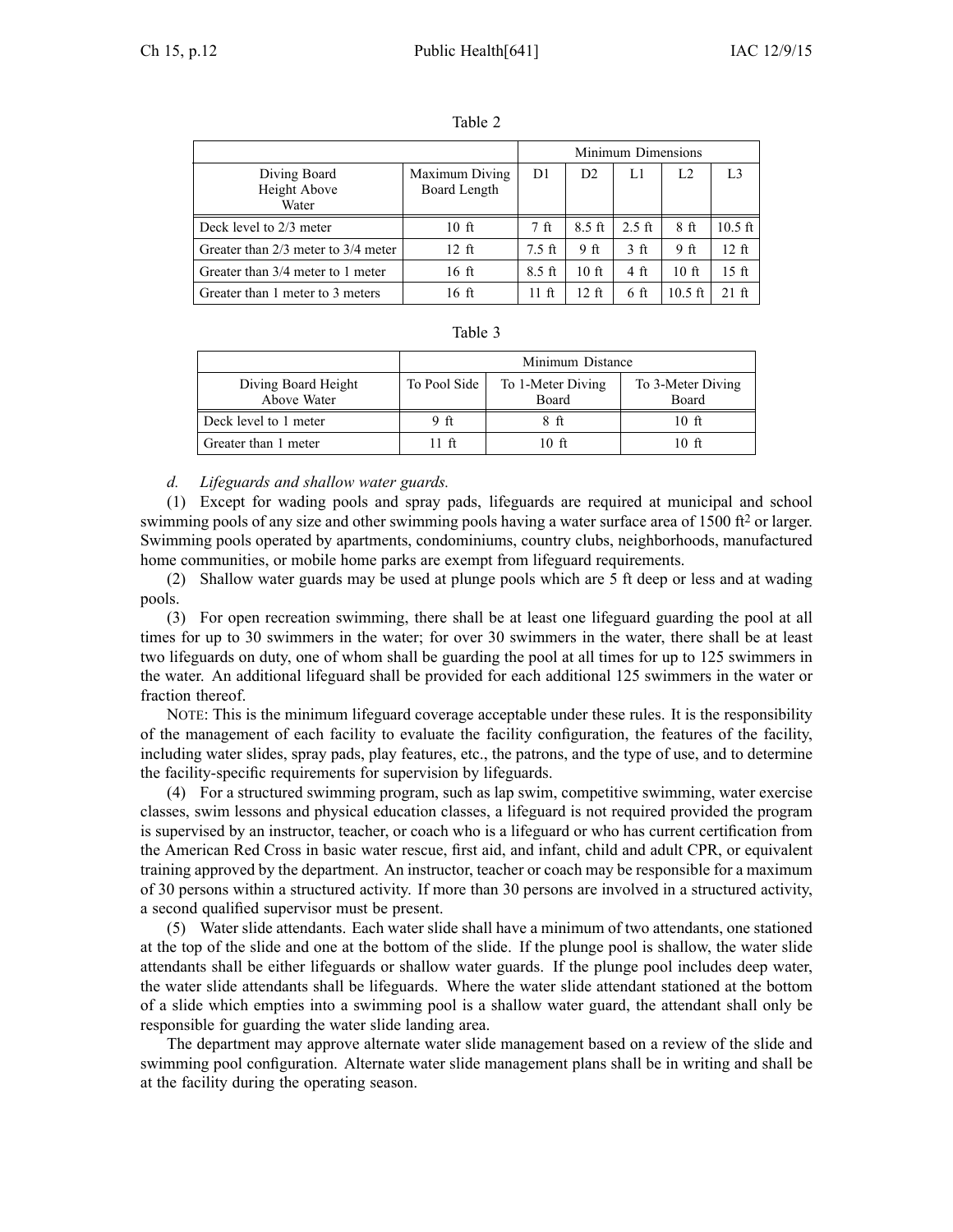If two or three water slides start at the same platform and the distance between the centerlines of any two start structures is 10 ft or less, one attendant may supervise the slides. If two or three water slides terminate within the same landing area, one attendant may supervise the landing area.

*e. Lifeguard chairs.* For outdoor swimming pools where lifeguards are required by rule, at least one elevated lifeguard chair or station shall be provided for <sup>a</sup> swimming pool with <sup>a</sup> water surface area of 2000 to 4000 ft<sup>2</sup> inclusive; at least two chairs shall be provided if the area is 4001 to 6000 ft<sup>2</sup>; and at least three chairs shall be provided if the area is 6001 ft<sup>2</sup> or more. Swimming pools are not required to have more than three lifeguard chairs or stations. This requirement does not apply to wave pools, leisure rivers, spray pads, or wading pools.

*f. Emergency equipment and facilities.*

(1) Except for wading pools, <sup>a</sup> minimum of one unit of lifesaving equipment shall be provided for each 1500 ft<sup>2</sup> of water surface area or fraction thereof. The area of a swimming pool where the water is 2 ft deep or less may be subtracted from the total area for this requirement. A swimming pool is not required to have more than ten units of lifesaving equipment.

(2) A unit of lifesaving equipment consists of one of the following:

1. A U.S. Coast Guard-recognized ring buoy fitted with a ¼-inch diameter line with a length of at least one-half the width of the pool, but no more than 60 ft; or

2. A life pole, or <sup>a</sup> "shepherd's crook" of at least 8 ft in length, and having blunted ends; or

3. A rescue buoy made of lightweight, hard, buoyant plastic with molded handgrips along each side and provided with <sup>a</sup> 4- to 6-ft tow rope and shoulder strap; or

4. A rescue tube made of <sup>a</sup> soft, strong foam material 3 inches by 6 inches by 40 inches with <sup>a</sup> molded strap providing <sup>a</sup> ring at one end and <sup>a</sup> hook at the other. Attached to the end with the ring shall be <sup>a</sup> 6-ft-long towline with <sup>a</sup> shoulder strap; or

5. Any other piece of rescue equipment approved by the department.

NOTE: Rescue equipment identified in 15.4(4)*"f"*(2)"3" and 15.4(4)*"f"*(2)"4" above shall be used only at swimming pools where lifeguards are employed. If <sup>a</sup> facility employs lifeguards (whether required by rule or not), the lifeguards shall be provided with the minimum equipment required by their training including, but not necessarily limited to, rescue tubes and personal CPR masks.

(3) Lifesaving equipment shall be mounted in conspicuous places around the swimming pool deck during normal operations.

(4) A swimming pool facility shall have <sup>a</sup> first-aid kit which contains, at <sup>a</sup> minimum, the following:

- 1. Band-Aids.
- 2. Sterile  $4'' \times 4''$  bandage compress.
- 3. Self-adhering gauze bandage.
- 4. Disposable gloves.
- 5. Chemical cold compress.

Where lifeguards are not provided, the first-aid kit shall be prominently mounted in the swimming pool enclosure, or <sup>a</sup> sign stating its location shall be posted near the swimming pool. The first-aid kit shall be accessible when the swimming pool is open.

(5) A standard spine board with straps and <sup>a</sup> head immobilizer shall be provided at each swimming pool where lifeguards are required by rule.

(6) Except for wading pools and spray pads, each swimming pool where lifeguards are not provided shall have <sup>a</sup> designated emergency telephone or equivalent emergency communication system that can be operated without coins. The communication system shall be available to users of swimming pools when the swimming pool is open. When the telephone is not within the confines of the swimming pool enclosure, the location of the emergency telephone shall be posted in at least one conspicuous place within the swimming pool enclosure. Instructions for emergency use of the telephone shall be posted near the telephone.

At each swimming pool where lifeguards are employed, <sup>a</sup> telephone shall be available to the swimming pool staff for emergency purposes.

*g. Water level.* Water level in swimming pools shall be maintained at the skimming level.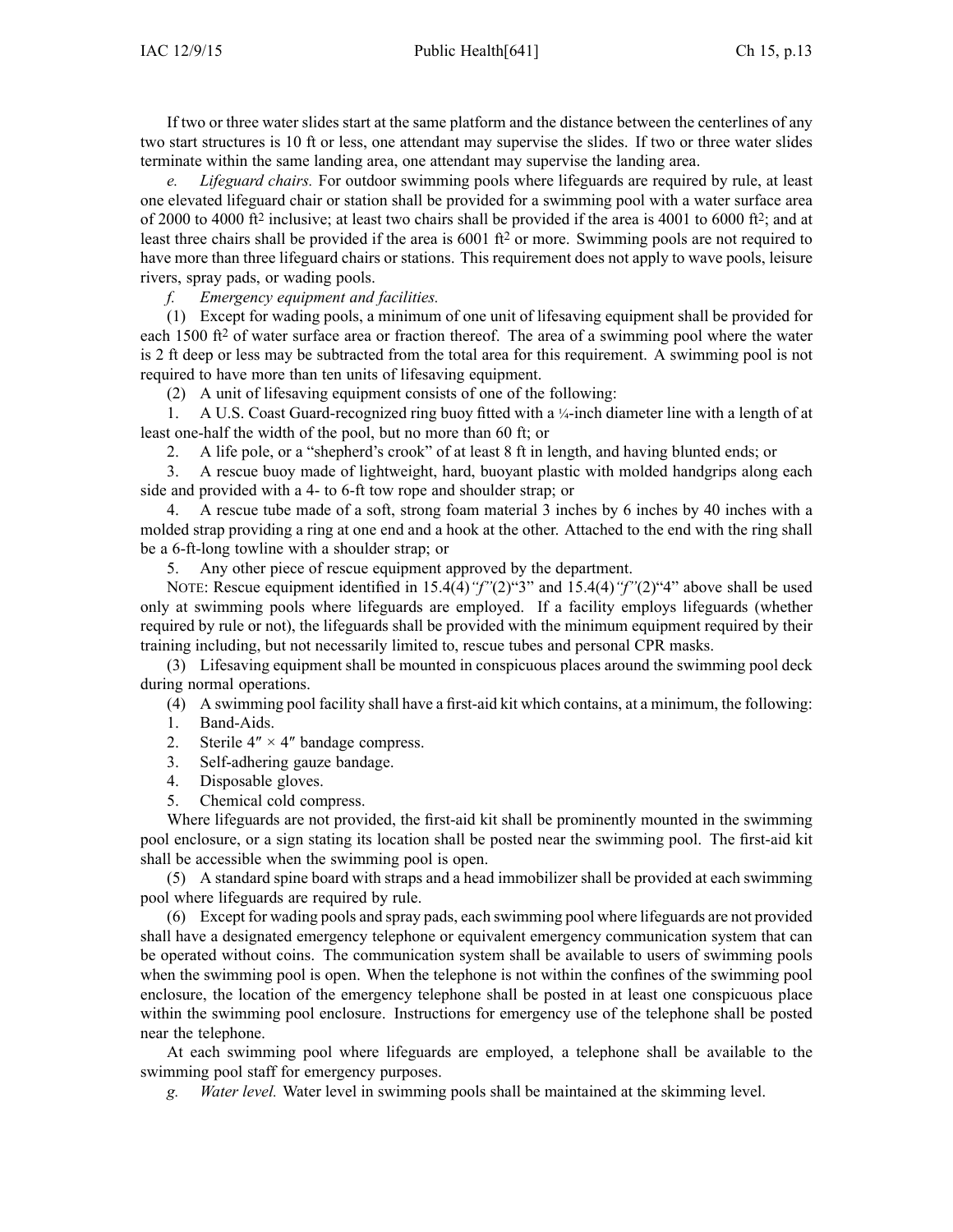#### Ch 15, p.14 Public Health[641] IAC 12/9/15

*h. Fully submerged outlets.* Each outlet, including the main drain(s), shall be designed to preven<sup>t</sup> user entrapment. A swimming pool shall be closed if the cover/grate of <sup>a</sup> fully submerged outlet is missing or broken.

(1) Each fully submerged outlet shall have <sup>a</sup> cover/grate that has been tested for compliance with the requirements of the ASME standard by <sup>a</sup> testing agency approved by the department or that is certified for compliance by an engineer licensed in Iowa.

1. The cover/grate for an outlet system with a single fully submerged outlet shall have a flow rating of at least 100 percen<sup>t</sup> of the maximum system flow rate. The combined flow rating for the cover/grates for an outlet system with more than one fully submerged outlet shall be at least 200 percen<sup>t</sup> of the maximum system flow rate.

The maximum system flow rate for <sup>a</sup> main drain system is at least the design filter flow rate, but may include play feature and water slide flow. The maximum system flow rate for other fully submerged outlets is the design flow rate of the pump(s) directly connected to the outlet system.

2. Fully submerged outlet cover/grates shall not be removable without the use of tools.

3. Purchase records and product information that demonstrate compliance shall be maintained by the facility for at least five years from the time the cover/grate is purchased. If <sup>a</sup> field fabricated cover/grate is certified for compliance to the ASME standard by an engineer licensed in Iowa, <sup>a</sup> copy of the certification letter shall be kept at the facility for at least five years from the certification date.

(2) A swimming pool with <sup>a</sup> single fully submerged outlet that is not unblockable and that is directly connected to <sup>a</sup> pump shall be closed if the outlet does not have <sup>a</sup> cover/grate that complies with the ASME standard.

If <sup>a</sup> swimming pool has two or more fully submerged outlets on <sup>a</sup> single surface that are all less than 3 ft apar<sup>t</sup> on center, are not unblockable, and are directly connected to <sup>a</sup> pump, the swimming pool is considered to have <sup>a</sup> single fully submerged outlet.

(3) A swimming pool with <sup>a</sup> single fully submerged outlet that is not unblockable and that is directly connected to <sup>a</sup> pump shall be closed if the outlet system is not equipped with <sup>a</sup> safety vacuum release system that islisted for compliance with ASME/ANSI A112.19.17-2002, "Manufactured Safety Vacuum Release Systems (SVRS) for Residential and Commercial Swimming Pool, Spa, Hot Tub, and Wading Pool Suction Systems," by <sup>a</sup> listing agency approved by the department; or another vacuum release system approved by the department.

1. Purchase records and product information that demonstrate compliance shall be maintained by the facility for at least five years from the time the SVRS is purchased or another approved system is installed.

2. An SVRS shall be installed in accordance with the manufacturer's instructions.

3. An SVRS shall be tested for proper function at the frequency recommended by the manufacturer, but at least once in each month the swimming pool is operated. The date and result of each test shall be recorded.

(4) In lieu of compliance with subparagraphs (1), (2) and (3) above, <sup>a</sup> fully submerged outlet in <sup>a</sup> swimming pool may be disabled with the approval of the department, excep<sup>t</sup> that an equalizer in <sup>a</sup> skimmer may be plugged without department approval. The managemen<sup>t</sup> of the swimming pool shall submit to the department information including, but not necessarily limited to:

1. The area and volume of the pool;

2. The functional areas of the pool and the depths in those areas;

3. Detailed information about the inlet system, including the location of the inlets, the depth of the inlets, and the type of inlet fitting;

4. Detailed information about the overflow system, gutter or skimmer, number of skimmers, and pipe sizes;

5. Pump information and flow rates for the outlet system;

6. Filter type, number of filters, the size of the filter(s), and whether multiple filters are backwashed together or separately.

If the department approves the application to disable the outlet, the outlet valve shall be closed and the valve secured by removing the handle, by locking the handle closed, or by another method approved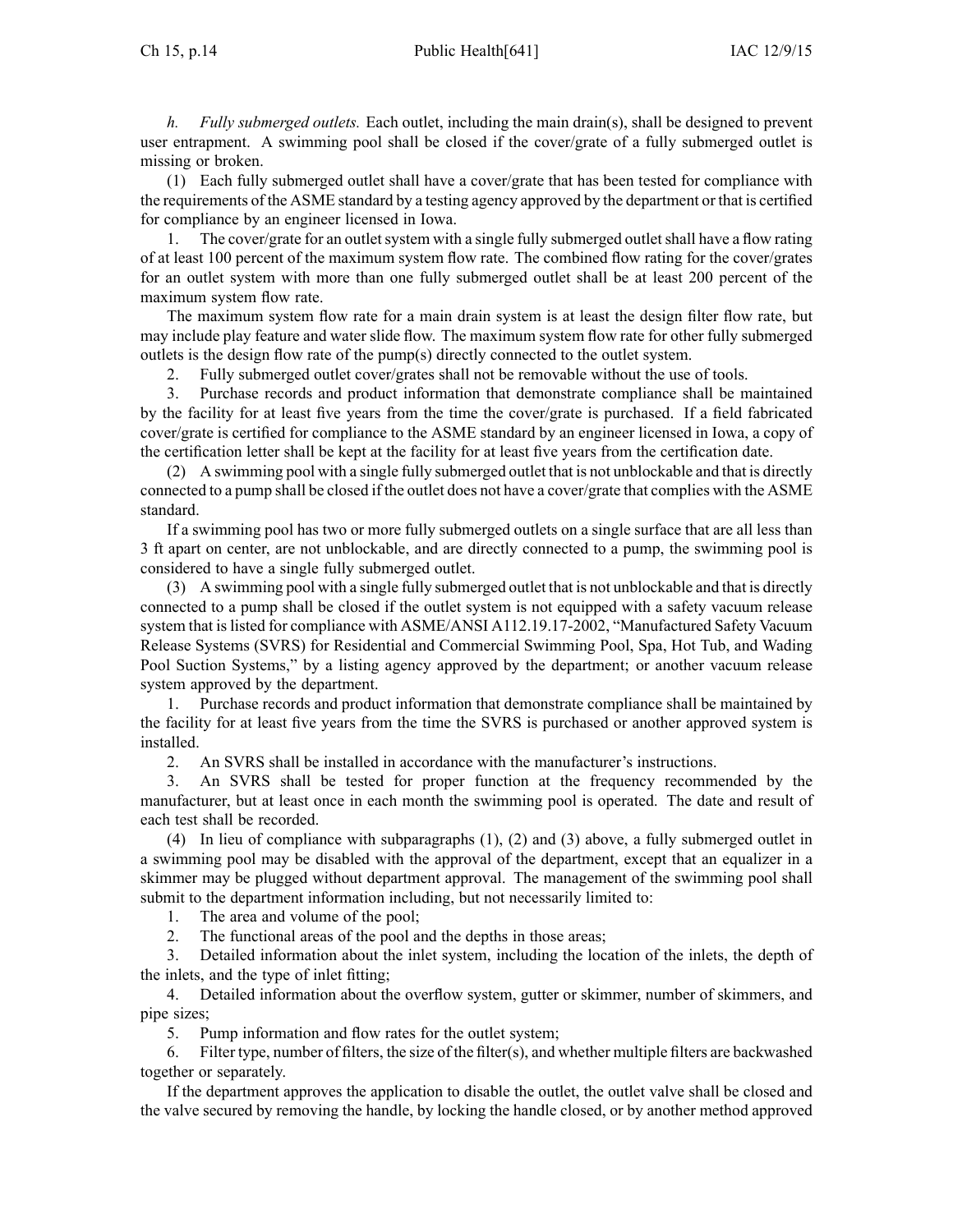by the department. The outlet may be physically disconnected from the pump system at the option of the facility management.

*i. Surface finish and float lines.*

(1) The bottom and sides of <sup>a</sup> swimming pool shall be white or <sup>a</sup> light color. This does not prohibit painting or marking racing lines, stairs or turn targets with contrasting colors.

(2) The swimming pool walls and floor shall have <sup>a</sup> smooth surface to facilitate cleaning.

(3) The boundary between shallow and deep water (5 ft) shall be marked by <sup>a</sup> float line with floats spaced no more than 5 ft apart. The float line shall be installed on the shallow side of the boundary within 12 inches of the boundary. When the slope of the floor of <sup>a</sup> swimming pool exceeds 1 ft vertical to 12 ft horizontal at <sup>a</sup> depth of less than 5 ft, the float line shall be placed on the shallow side of the slope change within 12 inches of the slope change in lieu of <sup>a</sup> float line at the 5 ft depth.

(4) A wave pool shall be equipped with <sup>a</sup> float line with floats spaced no more than 5 ft apart. The float line shall be located at least 6 ft from the deep-end wall. Users shall not be permitted between the float line and the deep-end wall.

(5) The landing area for <sup>a</sup> swimming pool slide or <sup>a</sup> water slide that terminates in <sup>a</sup> swimming pool shall be delineated by <sup>a</sup> float line or as approved by the department.

A float line is not required when the landing area is in deep water provided the distance between the slide and any diving board(s) meets the requirements for diving board spacing. The distance between the side of the slide at the slide's terminus and the swimming pool wall shall be in accordance with the manufacturer's recommendations, but shall be at least 8 ft.

A float line is not required for <sup>a</sup> slide that is designed for toddlers and young children and that terminates in water that is 2 ft deep or less. The landing area shall be designated by <sup>a</sup> brightly colored pad securely fastened to the floor of the swimming pool or by painting the floor at the end of the slide.

*j. Depth marking.*

(1) Depth markers shall be painted or otherwise marked on the deck within 3 ft of the edge of the swimming pool. The depth of <sup>a</sup> wave pool shall also be marked on the side walls of the wave pool, above the maximum static water level, where the depth is 3 ft or more, and on the deep-end wall of the wave pool. Depth markers are not required at the zero-depth end of <sup>a</sup> wading pool, wave pool, or <sup>a</sup> zero-depth swimming pool. Depth markers are not required at <sup>a</sup> plunge pool on the flume discharge end or on the exit end if stairs are used for exit.

(2) Depth markers shall be located at 1-ft depth intervals, but not more than 25 ft apar<sup>t</sup> measured between the centers of the depth markers around the area of <sup>a</sup> swimming pool which has <sup>a</sup> water depth of 5 ft or less.

(3) Depth markers shall be located not more than 25 ft apar<sup>t</sup> measured between the centers of the depth markers around the deep end of the swimming pool. The words "Deep Water" may be used in place of numerals.

(4) In lieu of subparagraph (2) above, the maximum depth of <sup>a</sup> wading pool may be posted at each entrance to <sup>a</sup> wading pool enclosure and at one conspicuous location inside the wading pool enclosure in letters or numbers at least 3 inches high.

(5) The depth of <sup>a</sup> leisure river shall be posted at the entrance(s) to the leisure river in characters at least 3 inches high. The depth of the leisure river shall be marked on the side wall of the leisure river above the static water level at intervals not to exceed 50 ft on center. The depth of the leisure river shall be marked on the deck in the areas where users are permitted. The depth markers shall be within 3 ft of the edge of the leisure river at intervals not to exceed 25 ft on center. The depth markers at <sup>a</sup> leisure river constructed before May 4, 2005, are not required to be changed until the deck or channel structure is replaced or repaired.

(6) "No Diving" or equivalent wording or graphics shall be marked on the swimming pool deck within 3 ft of the edge of the swimming pool where the water is shallow and at other pool areas determined by management. The markers shall be 25 ft apar<sup>t</sup> or less, center to center, around the perimeter of the area. This marking is not required for wading pools or at the zero-depth end of <sup>a</sup> wave pool or of <sup>a</sup> zero-depth swimming pool. "No Diving" or equivalent wording or graphics shall be marked on the deck of <sup>a</sup> leisure river in areas where users are permitted. The "No Diving" markers shall be within 3 ft of the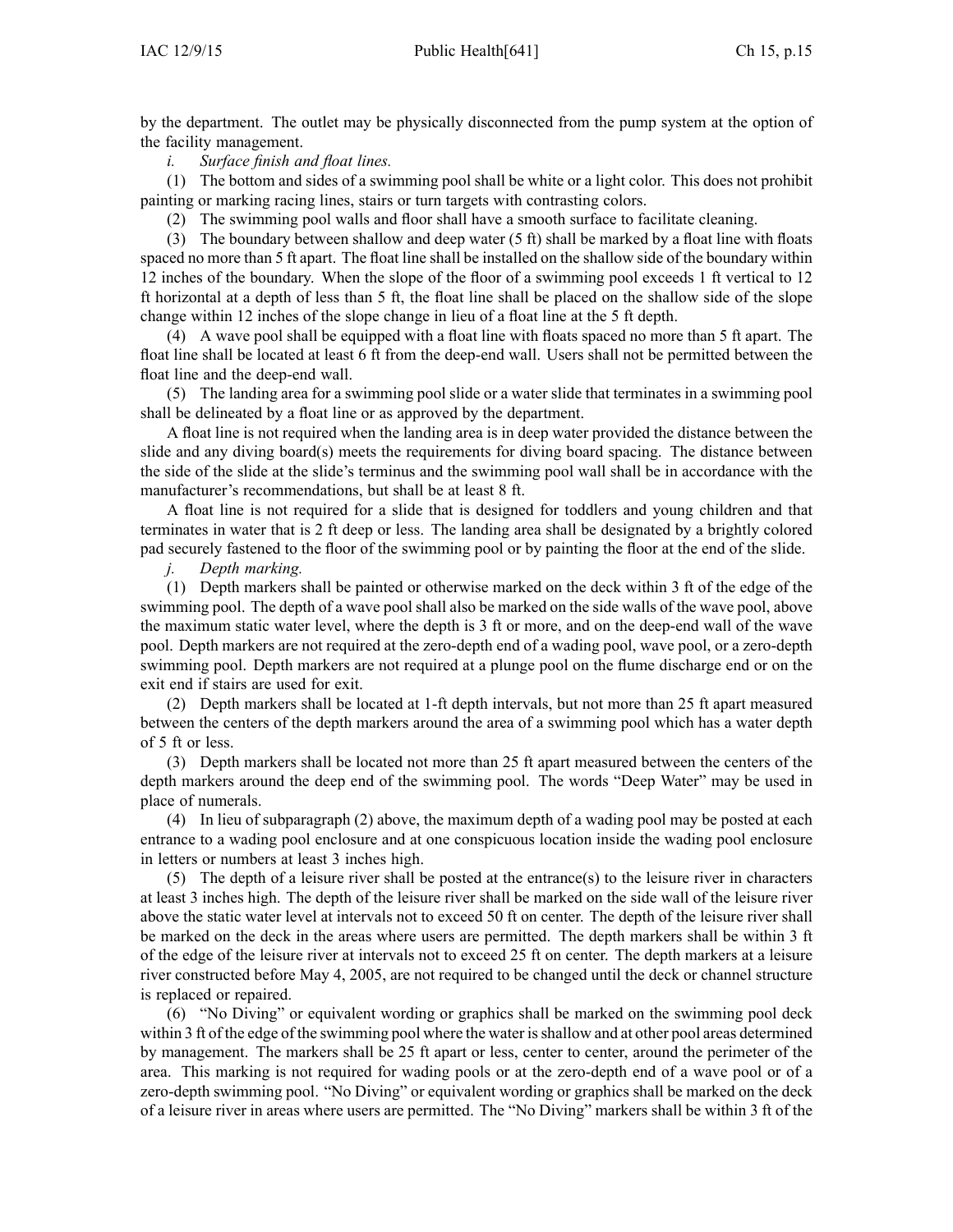edge of the leisure river at intervals not to exceed 25 ft on center. The "No Diving" markers at <sup>a</sup> leisure river constructed before May 4, 2005, are not required to be changed until the deck or channel structure is replaced or repaired.

(7) Letters, numbers, and graphics marked on the deck shall be slip-resistant, of <sup>a</sup> color contrasting with the deck and at least 4 inches in height.

*k. Deck safety.*

(1) Decks shall be maintained slip-resistant, and free of litter, obstructions and tripping hazards.

(2) Glass objects, other than eyeglasses and safety glass doors and partitions, shall not be permitted on the deck.

(3) There shall be no underwater or overhead projections or obstructions which would endanger swimmer safety or interfere with proper swimming pool operation.

*l. Fencing.*

(1) Except for <sup>a</sup> fill and drain wading pool, <sup>a</sup> circulated wading pool that is drained when not in use, or <sup>a</sup> spray pad, <sup>a</sup> swimming pool shall be enclosed by <sup>a</sup> fence, wall, building, or combination thereof not less than 4 ft high. The enclosure shall be constructed of durable materials.

(2) A fence, wall, or other means of enclosure shall have no openings that would allow the passage of <sup>a</sup> 4-inch sphere, and shall not be easily climbable by toddlers. The distance between the ground and the top of the lowest horizontal suppor<sup>t</sup> accessible from outside the facility, or between the two lowest horizontal supports accessible from outside the facility, shall be at least 45 inches. A horizontal suppor<sup>t</sup> is considered accessible if it is on the exterior of the fence relative to the swimming pool, or if the gap between the vertical members of the fence is greater than 1<sup>¾</sup> inches.

(3) At least one gate or door with an opening of at least 36 inches in width shall be provided for emergency purposes. When closed, gates and doors shall comply with the requirements of (2) above. Except where lifeguard or structured program supervision is provided whenever the swimming pool is open, gates and doors shall be self-closing and self-latching.

(4) If <sup>a</sup> wading pool is within 50 ft of <sup>a</sup> swimming pool, the wading pool shall have <sup>a</sup> barrier at least 36 inches high separating it from the swimming pool. A barrier installed after May 4, 2005, shall have no openings that would allow the passage of <sup>a</sup> 4-inch sphere and shall not be easily climbable by toddlers. The barrier shall have at least one 36-inch-wide gate or door. Gates and doors shall be lockable. Except where lifeguard supervision is provided, gates and doors shall be self-closing and self-latching.

The department may approve alternate managemen<sup>t</sup> of the area between the wading pool and swimming pool at <sup>a</sup> facility where lifeguards are provided whenever the pools are open. The alternate managemen<sup>t</sup> plan shall be in writing and shall be at the facility when the pools are open.

(5) An indoor swimming pool shall be enclosed by <sup>a</sup> barrier at least 3 ft high if there are sleeping rooms, hallways, apartments, condominiums, or permanen<sup>t</sup> recreation areas which are used by children and which open directly into the swimming pool area. No opening in the barrier shall permit the passage of <sup>a</sup> 4-inch sphere. The barrier shall not be easily climbable by toddlers. There shall be at least one 36-inch-wide gate or door through the barrier. Gates and doors shall be lockable. Except where lifeguard supervision is provided whenever the pool is open, gates and doorsshall be self-closing and self-latching.

(6) A wave pool shall have <sup>a</sup> continuous barrier along the full length of each side of the wave pool. The barrier shall be at least 42 inches high and be installed no more than 3 ft from the side of the wave pool. Wave pool users shall not be permitted in this area.

*m. Electrical.*

(1) Electrical outlets. Each electrical outlet in the deck, shower room, and pool water treatment equipment areas shall be equipped with <sup>a</sup> properly installed ground fault circuit interrupter (GFCI) at the outlet or at the breaker serving the outlet. Electrical outlets energized through an ORP/pH controller are not required to have <sup>a</sup> separate GFCI if the controller is equipped with <sup>a</sup> GFCI or is energized through <sup>a</sup> GFCI breaker. GFCI receptacles and breakers shall be tested at least once in each month that the swimming pool is in operation. Testing dates and results shall be recorded in the pool records.

(2) Lighting.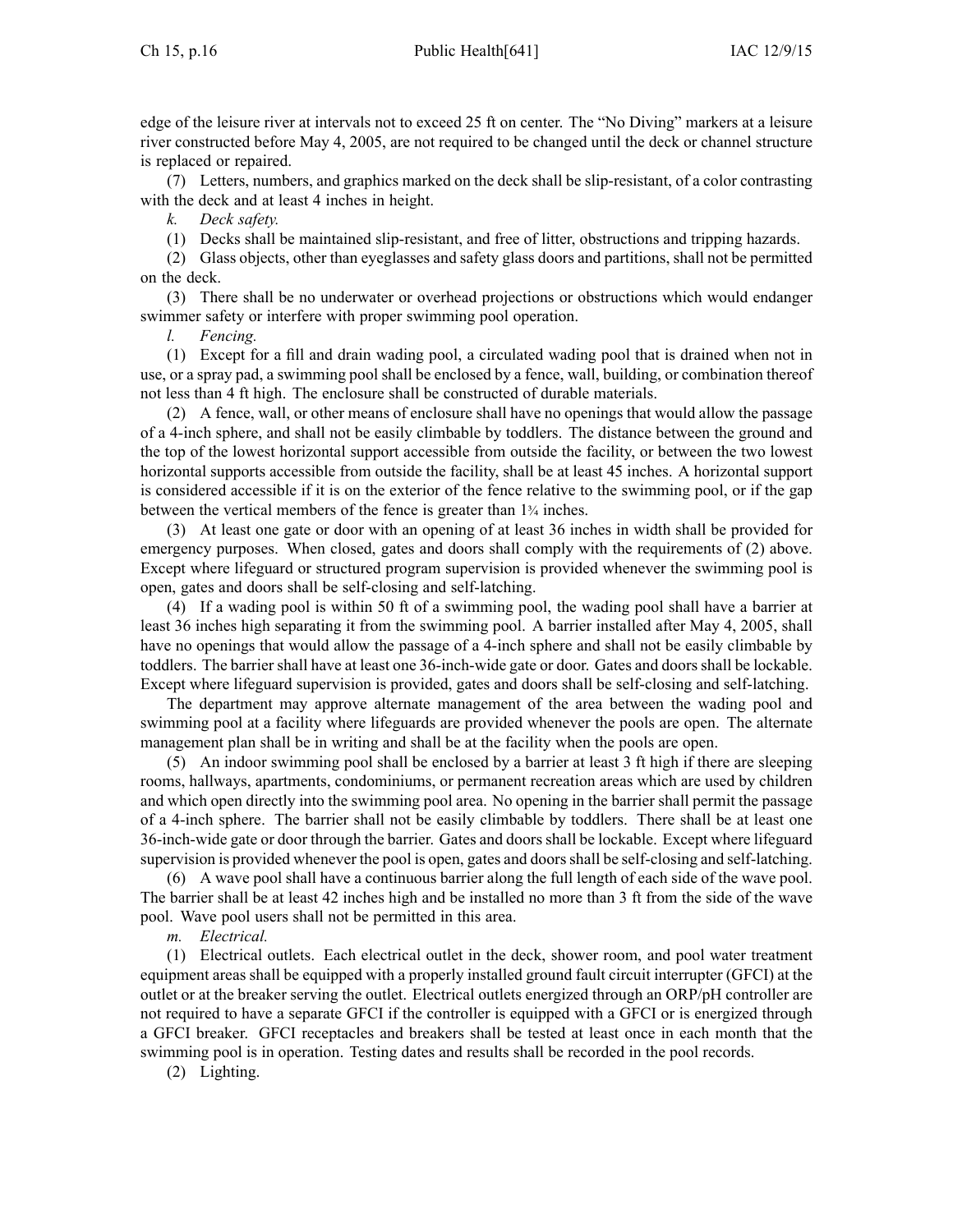1. Artificial lighting shall be provided at <sup>a</sup> swimming pool which is to be used at night or which does not have adequate natural lighting so that all portions of the swimming pool, including the bottom and main drain, may be clearly seen.

2. Underwater lights and fixtures shall be designed for their intended use. When the underwater lights operate at more than 15 volts, the underwater light circuit shall be equipped with <sup>a</sup> GFCI. When an underwater light needs to be repaired, the electricity shall be shut off until repairs are completed.

3. For outdoor swimming pools, no electrical wiring, excep<sup>t</sup> for overhead illumination, shall extend over <sup>a</sup> swimming pool.

*n. Chlorine gas and carbon dioxide.*

(1) Chlorine gas feed equipment and full and empty chlorine cylinders shall be housed in <sup>a</sup> room or building used exclusively for that purpose during the pool operation season. Chlorine gas installations constructed prior to March 14, 1990, that are housed within chain-link fence or similar enclosure may be used provided that the chlorine cylinders are protected from direct sunlight and the applicable requirements below are met.

1. A chlorine gas room or building shall have an airtight exhaust system which takes its suction near the floor and discharges out of doors in <sup>a</sup> direction to minimize the exposure to swimming pool patrons. The system shall provide one air change every four minutes.

2. An air intake shall be provided near the ceiling.

3. The exhaust fan shall be operated from <sup>a</sup> switch in <sup>a</sup> nearby location outside the chlorine room or building. The switch shall be clearly labeled "Chlorine Exhaust Fan."

- 4. The discharge from the exhaust system shall be outside the pool enclosure.
- 5. Artificial lighting shall be provided in the chlorine room or building.

6. The door of <sup>a</sup> chlorine room or building shall be secured in an open position whenever the room is occupied.

7. A plastic bottle of commercial strength ammonia solution for leak detection shall be provided.

8. Rooms or buildings where chlorine is stored or used shall be placarded in accordance with 875—Chapter 140, Iowa Administrative Code.

- (2) Chlorine and carbon dioxide  $(CO<sub>2</sub>)$  cylinders.
- 1. Chlorine gas and  $CO<sub>2</sub>$  cylinders shall be individually anchored with safety chains or straps.
- 2. Storage space shall be provided so that chlorine cylinders are not subject to direct sunlight.
- 3. The chlorinator shall be designed to preven<sup>t</sup> the backflow of water or moisture into the chlorine gas cylinder.

4. An automatic shutoff shall be provided to shut off the gas chlorinator and the pH control chemical pump when the recirculation pump stops.

- *o. Water slides.*
- (1) Water slide suppor<sup>t</sup> structures shall be free of obvious structural defects.
- (2) The internal surface of <sup>a</sup> flume shall be smooth and continuous for its entire length.

(3) The flume shall have no sharp edges within reach of <sup>a</sup> user while the user is in the proper sliding position.

**15.4(5)** *Showers, dressing rooms, and sanitary facilities.* Swimming pool users shall have access to showers, dressing rooms, and sanitary facilities that are clean and free of debris. If <sup>a</sup> bathhouse is provided, the following shall be met:

- *a.* Floors shall have <sup>a</sup> slip-resistant surface.
- *b.* Floors shall provide adequate drainage to preven<sup>t</sup> standing water.

*c.* Olefin or other approved carpeting may be used in locker room or dressing room areas provided there is an adequate drip area between the carpeting and the shower room, toilet facilities, swimming pool, or other area where water can accumulate.

- *d.* All lavatories, showers, and sanitary facilities shall be functional.
- *e.* Soap shall be available at each lavatory and at each indoor shower fixture.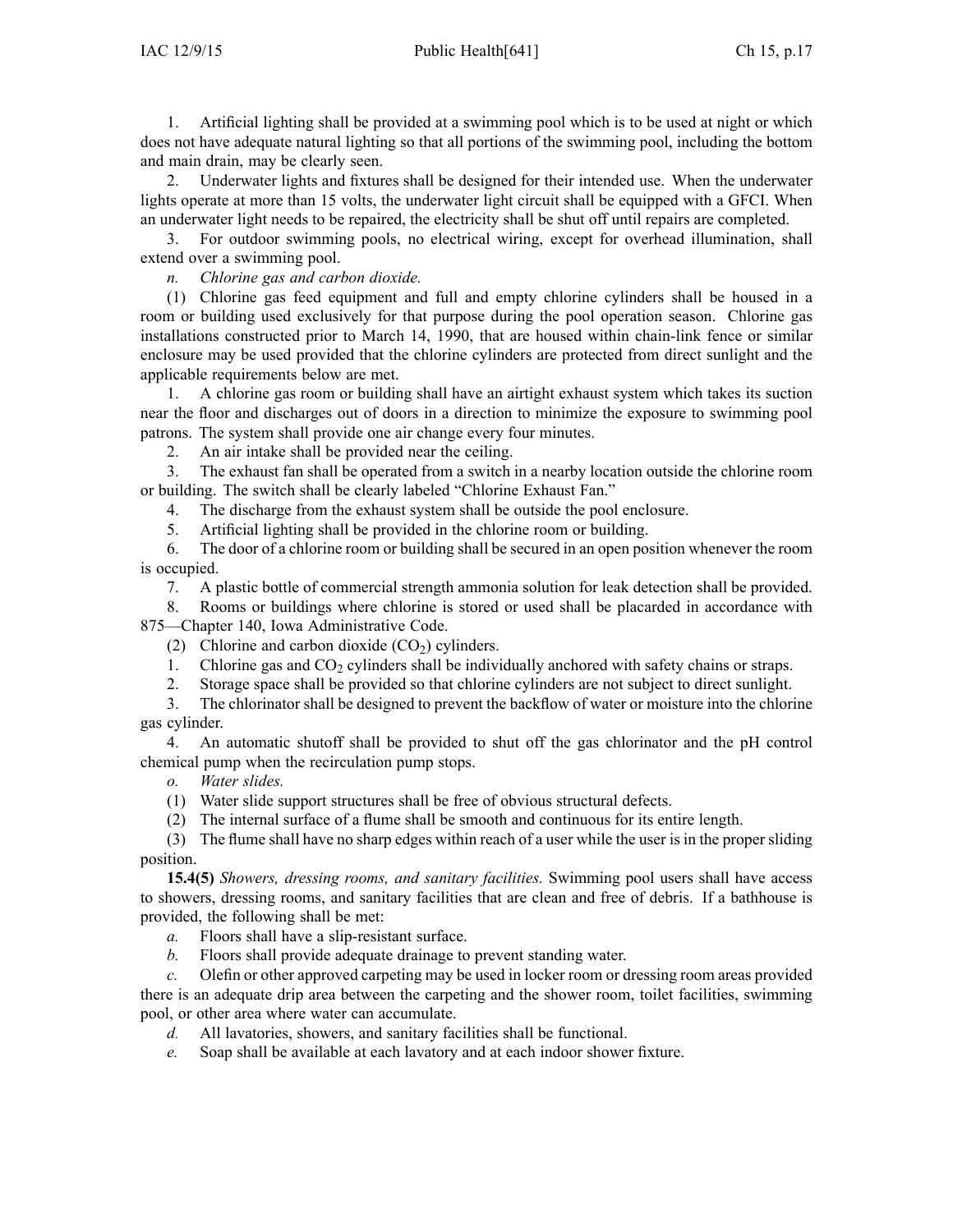**15.4(6)** *Management, notifications, and records.*

*a. Certified operator required.* Each facility shall employ <sup>a</sup> certified operator. One certified operator may be responsible for <sup>a</sup> maximum of three facilities. Condominium associations, apartments and homeowners associations with 25 or fewer living units are exemp<sup>t</sup> from this requirement.

*b. Pool rules sign.* A legible pool rules sign shall be posted conspicuously at <sup>a</sup> minimum of two locations within the swimming pool enclosure. The sign shall include the following stipulations:

(1) No diving in the shallow end of the swimming pool and in other areas marked "No Diving."

(2) No rough play in or around the swimming pool.

(3) No running on the deck.

*c. Other rules.* Management may adopt and pos<sup>t</sup> such other rules as it deems necessary to provide for user safety and the proper operation of the facility.

*d. "No Lifeguard" signs.* Where lifeguards are not provided whenever the pool is open, <sup>a</sup> sign shall be posted at each entry to <sup>a</sup> swimming pool or <sup>a</sup> wading pool.

(1) The sign(s) at <sup>a</sup> swimming pool shall state that lifeguards are not on duty and children under the age of 12 must be accompanied by an adult.

(2) The sign(s) at <sup>a</sup> wading pool shall state that lifeguards are not on duty and children must be accompanied by an adult.

*e. Water slide rules.* Rules and restrictions for the use of <sup>a</sup> water slide shall be posted near the slide. The rules shall address the following as applicable:

(1) Use limits.

(2) Attire.

(3) Riding restrictions.

(4) Water depth at exit.

(5) Special rules to accommodate unique aspects of the attraction.

(6) Special warnings about the relative degree of difficulty.

*f. Operational records.* The operator of <sup>a</sup> swimming pool shall have the swimming pool operational records for the previous 12 months at the facility and shall make these records available when requested by <sup>a</sup> swimming pool inspector. These records shall contain <sup>a</sup> day-by-day account of swimming pool operation, including:

(1) ORP and pH readings, results of pH, free chlorine or total bromine residual, cyanuric acid, total alkalinity, combined chlorine, and calcium hardness tests, and any other chemical test results.

(2) Results of microbiological analyses.

- (3) Reports of complaints, accidents, injuries, and illness.
- (4) Dates and quantities of chemical additions, including resupply of chemical feed systems.
- (5) Dates when filters were backwashed or cleaned or when <sup>a</sup> filter cartridge was changed.
- (6) Monthly ground fault circuit interrupter test results.
- (7) Dates of review of material safety data sheets.
- (8) If applicable, dates and results of tests of each SVRS installed at <sup>a</sup> facility.

*g. Submission of records.* An inspection agency may require <sup>a</sup> facility operator to submit to the inspection agency on <sup>a</sup> monthly basis <sup>a</sup> copy of the records of the ORP and pH readings, chemical test results and microbiological analyses. The inspection agency shall notify the facility managemen<sup>t</sup> of this requirement in writing at least 15 days before the reports are to be submitted for the first time. The facility managemen<sup>t</sup> shall submit the required reports to the inspection agency within 10 days after the end of each month of operation.

*h. Certificates.* Copies of certified operator certificates and copies of lifeguard, first-aid, basic water rescue, and CPR certificates for the facility staff shall be kept at the facility.

*i. Operations manual.* A permanen<sup>t</sup> manual for the operation of the swimming pool shall be kept at the facility. The manual shall include instructions for routine operations at the swimming pool including, but not necessarily limited to:

- (1) Water testing procedures, including the required frequency of testing.
- (2) Maintaining the chemical supply for the chemical feed systems.
- (3) Filter backwash or cleaning.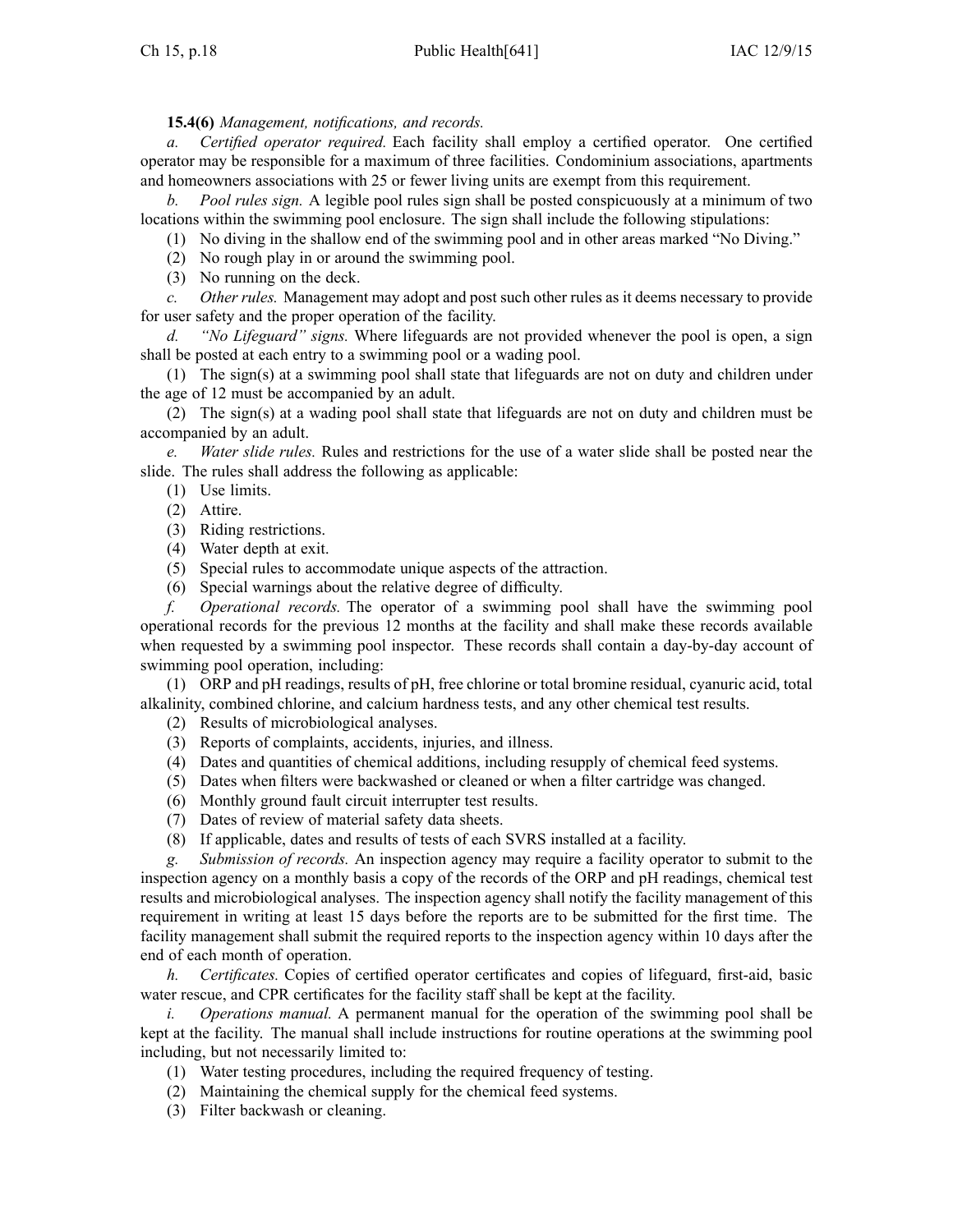- (4) Vacuuming and cleaning the swimming pool.
- (5) Superchlorination.
- (6) Controller sensor maintenance, where applicable.

*j. Schematic drawing.* A schematic drawing of the pool recirculation system shall be posted in the swimming pool filter room or shall be in the operations manual. Clear labeling of the swimming pool piping with flow direction and water status (unfiltered, treated, backwash) may be substituted for the schematic drawing.

*k. Materialsafety data sheets.* Copies of materialsafety data sheets(MSDS) of the chemicals used at the swimming pool shall be kept at the facility in <sup>a</sup> location known and readily accessible to facility staff with chemical-handling responsibilities. Each member of the facility staff with chemical-handling responsibilities shall review the MSDS at least annually. The facility managemen<sup>t</sup> shall retain records of the MSDS reviews at the facility and shall make the records available upon reques<sup>t</sup> by <sup>a</sup> swimming pool inspector.

*l. Emergency plan.* The facility managemen<sup>t</sup> shall develop <sup>a</sup> written emergency plan. The plan shall include, but may not be limited to, actions to be taken in cases of drowning, serious illness or injury, chemical-handling accidents, weather emergencies, and other serious incidents. The emergency plan shall be reviewed with the facility staff at least once <sup>a</sup> year, and the dates of review or training shall be recorded in the pool records. The written emergency plan shall be kept at the facility and shall be available to <sup>a</sup> swimming pool inspector upon request.

*m. Lifeguard staffing plan.* The lifeguard/program staffing plan for the facility shall be available to the swimming pool inspector at the facility. The plan shall include staffing assignments for all programs conducted at the pool.

*n. Residential swimming pools used for commercial purposes.* A residential swimming pool that is used for commercial purposes shall be subject to the following requirements:

(1) The owner of <sup>a</sup> residential swimming pool that is used for commercial purposes shall register the swimming pool with the department in accordance with 641—15.9(135I), excep<sup>t</sup> that no registration fee is required.

(2) The recirculation system of the swimming poolshall be operating whenever the swimming pool is used for commercial purposes.

(3) The owner or the owner'srepresentative shall test the swimming pool water for the free chlorine or the total bromine residual prior to and after each commercial use of the swimming pool. The owner or the owner's representative shall test the swimming pool water for pH and cyanuric acid (if applicable) at least once in each day that the swimming pool is used for commercial purposes. The test results shall be recorded. The records shall be made available to <sup>a</sup> swimming pool inspector upon request.

(4) The owner or the owner's representative shall test the swimming pool water for total alkalinity and calcium hardness at least once in each month that the swimming pool is used for commercial purposes. The test results shall be recorded. The records shall be made available to <sup>a</sup> swimming pool inspector upon request.

(5) During commercial use of <sup>a</sup> residential swimming pool, the chlorine or bromine residual shall meet the requirements of 15.4(2)*"a."* The pH shall meet the requirements of 15.4(2)*"b."* If an alternative disinfectant is used, the residual shall be maintained as recommended by the manufacturer of the product. The operational range specified by the manufacturer for an alternative disinfectant shall be written in the pool records.

(6) The swimming pool shall be inspected at least annually by the local inspection agency. The inspection shall be limited to <sup>a</sup> review of the records and <sup>a</sup> survey of the swimming pool for sanitation and obvious safety hazards.

**15.4(7)** *Reports.* Swimming pool and spa operators shall report to the local inspection agency, within one business day of occurrence, all deaths; near drowning incidents; head, neck, and spinal cord injuries; and any injury which renders <sup>a</sup> person unconscious or requires immediate medical attention. [**ARC 7839B**, IAB 6/3/09, effective 7/8/09]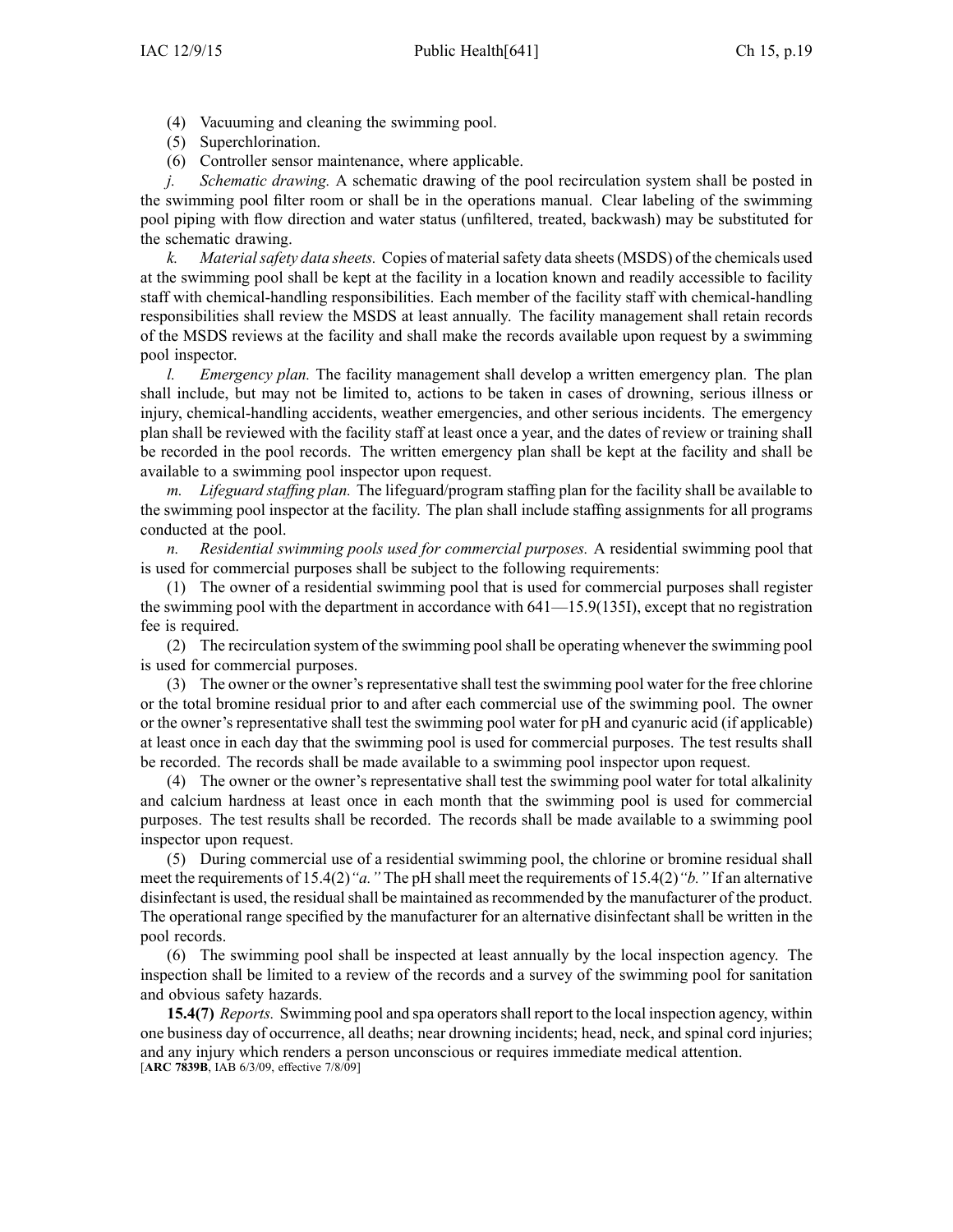**641—15.5(135I) Construction and reconstruction.** A swimming pool constructed or reconstructed after May 4, 2005, shall comply with the following standards. Nothing in these rules is intended to exemp<sup>t</sup> swimming pools and associated structures from any applicable federal, state or local laws, rules, or ordinances. Applicable requirements may include, but are not limited to, the handicapped access and energy requirements of the state building code, the fire and life safety requirements of the state fire marshal, the rules of the department of workforce development, and the rules of the department of natural resources.

## **15.5(1)** *Construction permit.*

*a. Permit required.* No swimming pool shall be constructed or reconstructed without the owner or <sup>a</sup> designated representative of the owner first receiving <sup>a</sup> permit from the department. Construction shall be completed within 24 months from the date the construction permit is issued unless an extension is granted in writing by the department.

*b. Permit application.* The owner of <sup>a</sup> proposed or existing facility or <sup>a</sup> designated representative of the owner shall apply for <sup>a</sup> construction permit on forms provided by the department. The application shall be submitted to the department at least 15 days prior to the start of construction of <sup>a</sup> new swimming pool or the reconstruction of an existing swimming pool.

*c. Plan submission and fee.* Three sets of plans and specifications shall be submitted with the application. A nonrefundable plan review fee for each swimming pool, leisure river, water slide, wave pool, wading pool, spray pad, zero-depth swimming pool, and multisection water recreation pool shall be remitted with the application as required in 15.12(3).

*d. Notification of completion.* The owner of <sup>a</sup> newly constructed or reconstructed swimming pool, or the owner's designated representative, shall notify the department in writing at least 15 business days prior to opening the swimming pool.

## **15.5(2)** *Plans and specifications.*

*a. Plan certification.* Plans and specifications shall be sealed and certified in accordance with the rules of the engineering and land surveying examining board or the architectural examining board by an engineer or architect licensed to practice in Iowa. This requirement may be waived by the department if the project is the addition or replacement of <sup>a</sup> chemical feed system, including <sup>a</sup> disinfection system, or <sup>a</sup> simple replacement of <sup>a</sup> filter or pump or both.

If the requirement for engineering plans is waived, the owner of the facility assumes full responsibility for ensuring that the reconstruction complies with these rules and with any other applicable federal, state and local laws, rules and ordinances.

*b. Content of plans.* Plans and specifications submitted shall contain sufficient information to demonstrate to the department that the proposed swimming pool will meet the requirements of this chapter. The plans and specifications shall include, but may not be limited to:

(1) The name and address of the owner and the name, address, and telephone number of the architect or engineer responsible for the plans and specifications. If <sup>a</sup> swimming pool contractor applies for <sup>a</sup> construction permit, the name, address and telephone number of the swimming pool contractor shall be included.

(2) The location of the project by street address or other legal description.

(3) A site plan showing the pool in relation to buildings, streets, water and sewer service, gas service, and electrical service.

(4) Detailed scale drawings of the swimming pool and its appurtenances, including <sup>a</sup> plan view and cross sections at <sup>a</sup> scale of 3/32 inch per ft or larger. The location of inlets, overflow system components, main drains, the deck and deck drainage, the location and size of pool piping, the swimming pool ladders, stairs and deck equipment, including diving stands and boards, and fencing shall be shown.

(5) A drawing(s) showing the location, plan, and elevation of filters, pumps, chemical feeders, ventilation devices, heaters, and surge tanks; and additional drawings or schematics showing operating levels, backflow preventers, valves, piping, flow meters, pressure gauges, thermometers, the make-up water connection, and the drainage system for the disposal of filter backwash water.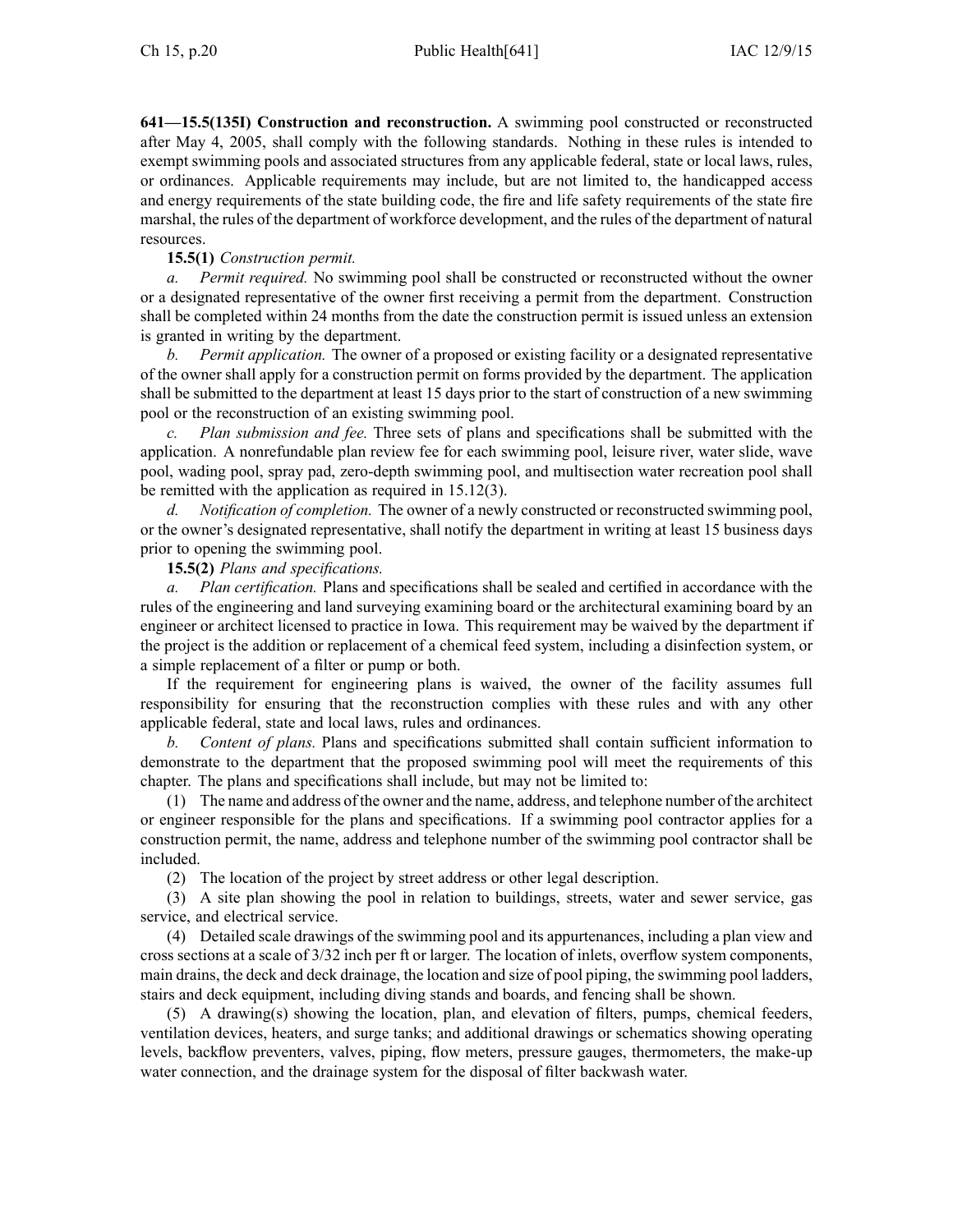(6) Plan and elevation drawings of bathhouse facilitiesincluding dressing rooms; lockers; showers, toilets and other plumbing fixtures; water supply; drain and vent systems; gas service; water heating equipment; electrical fixtures; and ventilation systems, if provided.

(7) Complete technical specifications for the construction of the swimming pool, for the swimming pool equipment and for the swimming pool appurtenances.

*c. Deviation from plans.* No deviation from the plans and specifications or conditions of approval shall be made without prior approval of the department.

**15.5(3)** *General design.*

*a.* Construction of fill and drain wading pools is prohibited.

*b.* Materials. Swimming pools shall be constructed of materials which are inert, stable, nontoxic, watertight, and durable.

*c.* Structural loading.

(1) Swimming pools shall be designed and constructed to withstand the anticipated structural loading. If maintenance of the structural integrity of the swimming pool requires specific operations or limits of operation, these shall be specified in the permanen<sup>t</sup> operations manual required in 15.5(3)*"f."*

(2) Except for aboveground swimming pools, <sup>a</sup> hydrostatic relief valve or <sup>a</sup> suitable underdrain system shall be provided.

*d.* Water supply. The water supplied to <sup>a</sup> swimming pool shall be from <sup>a</sup> water supply meeting the requirements of the department of natural resources for potable water.

(1) Water supplied to <sup>a</sup> swimming pool shall be discharged to the pool system through an air gap, or <sup>a</sup> reduced-pressure principle backflow device complying with AWWA C-511-97, "Reduced-Pressure Principle Backflow-Prevention Assembly."

(2) Each hose bib at <sup>a</sup> facility shall be equipped with an atmospheric vacuum breaker or <sup>a</sup> hose connection backflow preventer.

*e.* No par<sup>t</sup> of <sup>a</sup> swimming pool recirculation system may be directly connected to <sup>a</sup> sanitary sewer. An air break or an air gap shall be provided.

*f.* Operations manual. The owner shall require that <sup>a</sup> permanen<sup>t</sup> manual for the operation of the facility be provided. The manual shall include, but may not be limited to:

(1) Instructions for routine operations at the swimming pool including, but not necessarily limited to:

1. Filter backwash or cleaning.

2. Maintaining the chemical supply for the chemical feed systems.

3. Vacuuming and cleaning the swimming pool.

4. Swimming pool water testing procedures, including the frequency of testing.

5. Superchlorination.

6. Controller sensor maintenance and calibration, including the recommended frequency of maintenance.

(2) For each centrifugal pump, a pump performance curve plotted on an  $8\frac{1}{2}$   $\times$  11" or larger sheet.

(3) For each chemical feeder, the maximum rated output listed in weight per time or volume per time units.

(4) Basic operating and maintenance instructions for swimming pool equipment that requires cleaning, adjustment, lubrication, or parts replacement, with recommended maintenance frequencies or the parameters that would indicate <sup>a</sup> need for maintenance.

*g.* A schematic drawing of the pool recirculation system shall be posted in the swimming pool filter room or shall be in the operations manual. Clear labeling of the swimming pool piping with flow direction and water status (unfiltered, treated, backwash) may be substituted for the schematic drawing.

*h.* A permanent file containing the operations and maintenance manuals for the equipment installed at the swimming pool shall be established. The file shall include <sup>a</sup> source for parts or maintenance for the equipment at the swimming pool. The file may be located in <sup>a</sup> location other than the facility, but it shall be readily available to the facility managemen<sup>t</sup> and maintenance staff.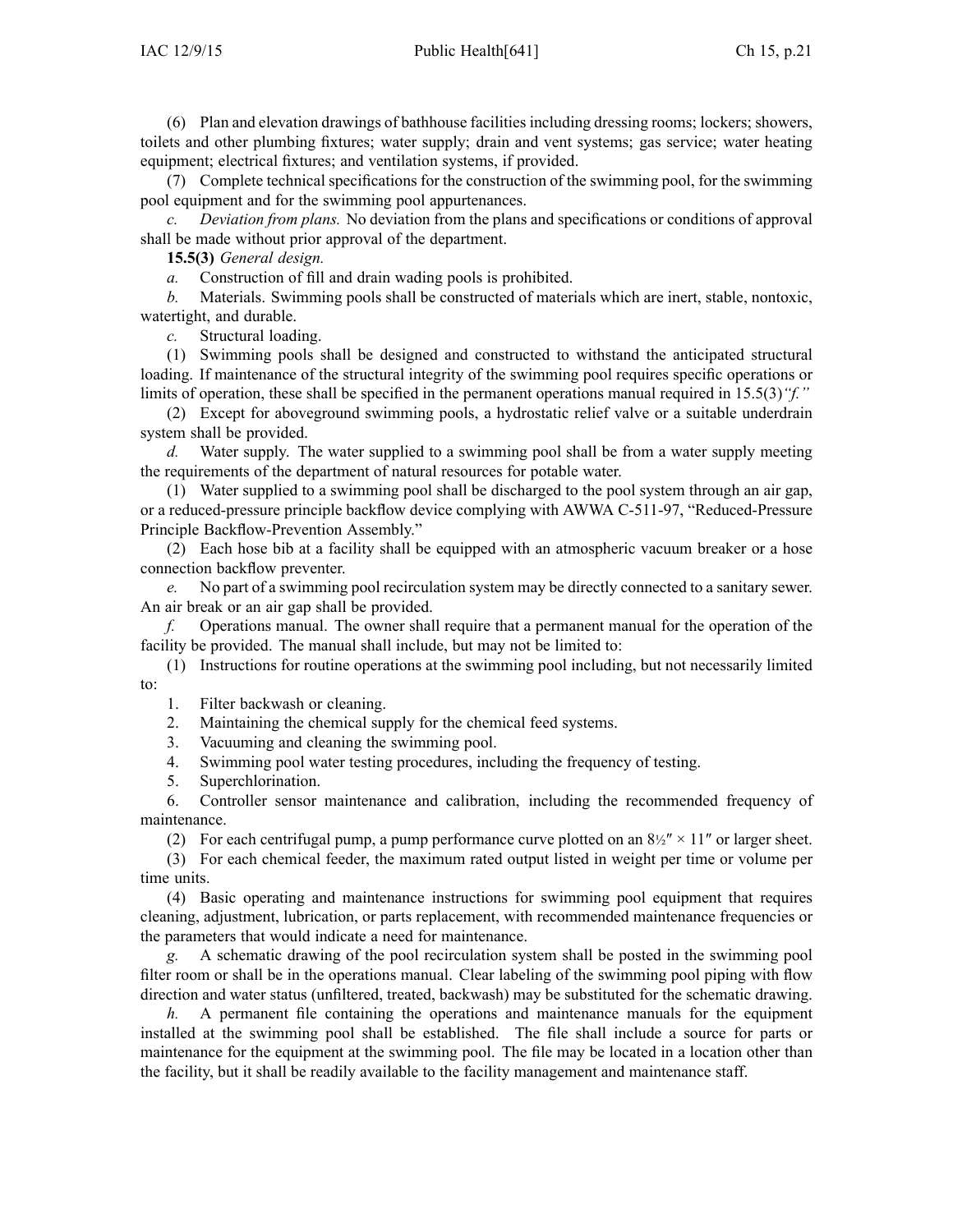# **15.5(4)** *Decks.*

*a. Deck width.* A swimming pool shall be surrounded by <sup>a</sup> deck. The deck shall be at least 6 ft wide for <sup>a</sup> Class A swimming pool, and 4 ft wide for <sup>a</sup> Class B swimming pool, and shall extend at least 4 ft beyond the diving stands, lifeguard chairs, swimming pool slides, or any other deck equipment.

*b. Materials.* Decks shall be constructed of stable, nontoxic, durable, and impervious materials and shall be provided with <sup>a</sup> slip-resistant surface.

*c. Deck coverings.* Porous, nonfibrous deck coverings may be used, subject to department approval, provided that:

(1) The covering allows drainage so that the covering and the deck underneath it do not remain wet or retain moisture.

(2) The covering is inert and will not suppor<sup>t</sup> bacterial growth.

(3) The covering provides <sup>a</sup> slip-resistant surface.

(4) The covering is durable and cleanable.

*d. Deck drainage.* The deck of <sup>a</sup> swimming pool shall not drain to the pool or to the pool recirculation system excep<sup>t</sup> as provided in 15.5(15)*"c"* and 15.5(16)*"b."* For deck-level swimming pools ("rim flow" or "rollout" gutter), <sup>a</sup> maximum of 5 ft of deck may slope to the gutter.

*e. Deck slope.* The deck slope shall be at least 1/8 inch/ft and no more than 1/2 inch/ft to drain. The deck shall be designed and constructed so that there is no standing water on the deck during normal operation of the facility.

*f. Surface runoff.* For outdoor swimming pools, the drainage for areas outside the facility and for nondeck areas within the facility shall be designed and constructed to keep the drainage water off the deck and out of the swimming pool.

*g. Carpeting.* The installation of <sup>a</sup> floor covering of synthetic material may be used only in separate sunbathing, patio, or refreshment areas, excep<sup>t</sup> as permitted by 15.5(4)*"c."*

*h. Hose bibs.* At least one hose bib shall be provided for flushing the deck.

*i. Rinse showers.* If users are permitted free access between the deck and an adjacent sand play area without having to pass through <sup>a</sup> bathhouse, <sup>a</sup> rinse shower area shall be installed between the deck and the sand play area. Fences, barriers and other structures shall be installed so that users must pass through the rinse shower area when going from the sand play area to the deck.

(1) Tempered water shall be provided for the rinse shower(s).

(2) The rinse shower area shall have sufficient drainage so that there is no standing water.

(3) Foot surfaces in the rinse shower area shall be impervious and slip-resistant.

**15.5(5)** *Recirculation.*

*a. Combined recirculation.* Except for wading pools, two or more swimming pools may share the same recirculation system. A wading pool shall have <sup>a</sup> recirculation system separate from any other wading pool or swimming pool.

(1) The recirculation flow rate for each swimming pool shall be calculated in accordance with 15.5(5)*"b."* The recirculation flow rate for the system shall be at least the arithmetic sum of the recirculation flow rates of the swimming pools.

(2) The flow to each pool shall be adjustable. A flow meter shall be provided for each pool.

*b. Recirculation flow rate.* The recirculation flow rate shall provide for the treatment of one pool volume within:

(1) Four hours for <sup>a</sup> swimming pool with <sup>a</sup> volume of 30,000 gal or less.

(2) Six hours for <sup>a</sup> swimming pool with <sup>a</sup> volume of more than 30,000 gal.

- (3) Two hours for <sup>a</sup> wave pool.
- (4) Four hours for <sup>a</sup> zero-depth pool.
- (5) One hour for <sup>a</sup> wading pool.
- (6) One hour for <sup>a</sup> water slide plunge pool.
- (7) Four hours for <sup>a</sup> leisure river.
- (8) Thirty minutes for <sup>a</sup> spray pad with its own filter system.

(9) For swimming pools with skimmers, the recirculation flow rate shall be at least 30 gpm per skimmer or the recirculation flow rate defined above, whichever is greater.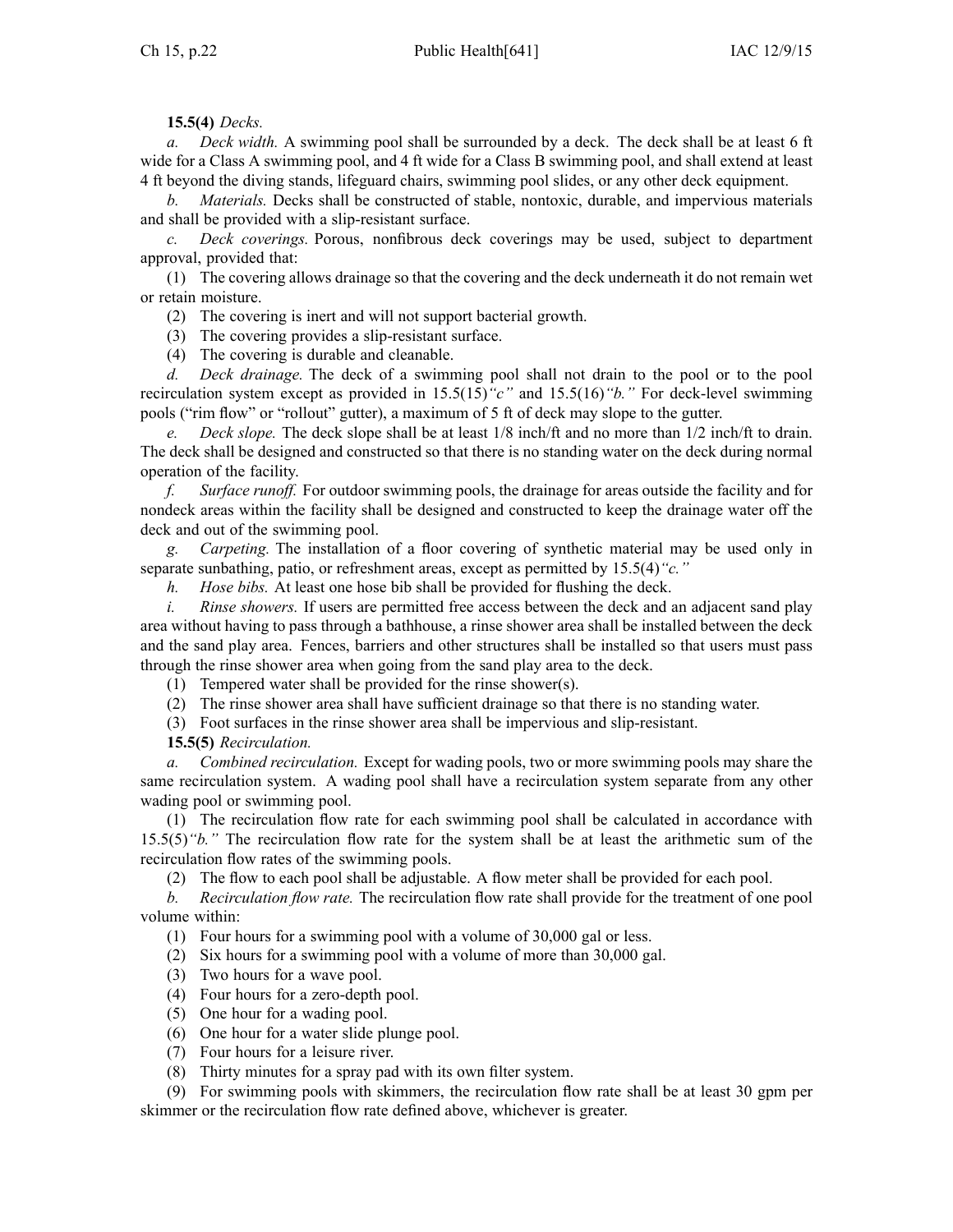The recirculation flow rate for pools not specified in 15.5(5)*"b"*(1) to (9) shall be determined by the department.

*c. Recirculation pump.* The recirculation pump(s) shall be listed by NSF or by another listing agency approved by the department as complying with the requirements of Standard 50 and shall comply with the following requirements:

(1) The pump(s) shall supply the recirculation flow rate required by 15.5(5)*"b"* at <sup>a</sup> TDH of at least that given in "1," "2," or "3" below, unless <sup>a</sup> lower TDH is shown by the designer to be appropriate. A valve for regulating the rate of flow shall be provided in the recirculation pump discharge piping.

- 1. 40 feet for vacuum filters; or
- 2. 60 feet for pressure sand filters; or
- 3. 70 feet for pressure diatomaceous earth filters or cartridge filters.

(2) For sand filter systems, the pump and filter system shall be designed so that each filter can be backwashed at <sup>a</sup> rate of at least 15 gpm/ft<sup>2</sup> of filter area.

(3) If <sup>a</sup> pump is located at an elevation higher than the pool water surface, it shall be self-priming or the piping shall be arranged to preven<sup>t</sup> the loss of pump prime when the pump is stopped.

(4) Where <sup>a</sup> vacuum filter is used, <sup>a</sup> vacuum limit control shall be provided on the pump suction line. The vacuum limit switch shall be set for <sup>a</sup> maximum vacuum of 18 in Hg.

(5) A compound vacuum-pressure gauge shall be installed on the pump suction line as close to the pump as practical. A vacuum gauge may be used for pumps with suction lift. A pressure gauge shall be installed on the pump discharge line as close to the pump as practical. Gauges shall be of such <sup>a</sup> size and located so that they may be easily read by the facility staff.

(6) On pressure filter systems, <sup>a</sup> hair and lint strainer shall be installed on the suction side of each recirculation pump. The hair and lint strainer basket shall be readily accessible for cleaning, changing, or inspection. A spare strainer basket shall be provided, excep<sup>t</sup> where the strainer basket has <sup>a</sup> volume of 15 gallons or more. This requirement may be waived for systems using vertical turbine pumps or pumps designed for solids handling.

*d. Swimming pool water heaters.*

(1) A heating coil, pipe or steam hose shall not be installed in <sup>a</sup> swimming pool.

(2) Gas-fired pool water heaters shall comply with the requirements of ANSI/AGA Z21.56-2001, ANSI/AGA Z21.56a-2004, and ANSI/AGA Z21.26b-2004. The data plate of the heater shall bear the AGA mark.

(3) Electric pool water heaters shall comply with the requirements of UL 1261 and shall bear the UL mark.

(4) A swimming pool water heater with an input of greater than 400,000 BTU/hour (117 kilowatts) shall have <sup>a</sup> water heating vessel constructed in accordance with ASME Boiler Code, Section 8. The data plate of the heater shall bear the ASME mark.

(5) A thermometer shall be installed in the piping to measure the temperature of the water returning to the pool. The thermometer shall be located so that it may be easily read by the facility staff.

(6) Combustion air shall be provided for fuel-burning water heaters as required by the state plumbing code, 641—Chapter 25, Iowa Administrative Code, or as required by local ordinance.

(7) Fuel-burning water heaters shall be vented as required by the state plumbing code, 641—Chapter 25, Iowa Administrative Code, or as required by local ordinance.

(8) Each fuel-burning water heater shall be equipped with <sup>a</sup> pressure relief valve sized for the energy capacity of the water heater.

*e. Flow meters.*

(1) Each swimming pool recirculation system shall be provided with <sup>a</sup> permanently installed flow meter to measure the recirculation flow rate.

(2) In <sup>a</sup> multiple pool system, <sup>a</sup> flow meter shall be provided for each pool.

(3) A flow meter shall be accurate within 5 percent of the actual flow rate between  $\pm 20$  percent of the recirculation flow rate specified in 15.5(5)*"b"* or the nominal recirculation flow rate specified by the designer.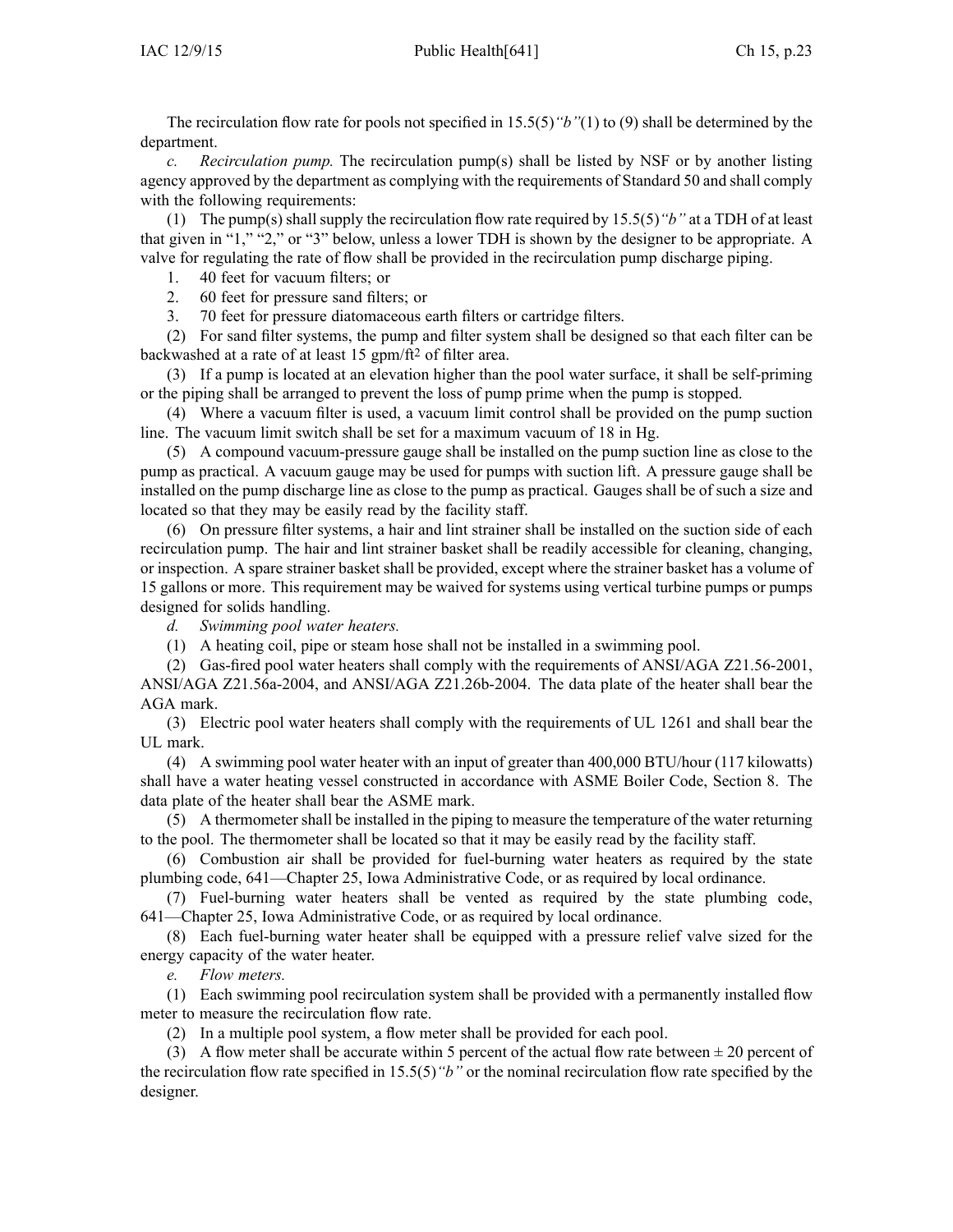(4) A flow meter shall be installed on <sup>a</sup> straight length of pipe with sufficient clearance from valves, elbows or other sources of turbulence to attain the accuracy required by 15.5(5)*"e"*(3). The flow meter shall be installed so that it may be easily read by facility staff, or <sup>a</sup> remote readout of the flow rate shall be installed where it may be easily read by the facility staff. The designer may be required to provide documentation that the installation meets the requirements of subparagraph (3).

*f. Vacuum cleaning system.*

(1) A swimming pool vacuum cleaning system capable of reaching all parts of the pool bottom shall be provided.

(2) A vacuum system may be provided which utilizes the attachment of <sup>a</sup> vacuum hose to the suction piping through <sup>a</sup> skimmer.

(3) Automatic vacuum systems may be used provided they are capable of removing debris from all parts of the swimming pool bottom.

**15.5(6)** *Filtration.* A filter shall be listed by NSF or by another listing agency approved by the department as complying with the requirements of Standard 50 and shall comply with the following requirements:

*a.* Pressure gauges. Each pressure filter shall have <sup>a</sup> pressure gauge on the inlet side. Gauges shall be of such <sup>a</sup> size and located so that they may be read easily by the facility staff. A differential pressure gauge that gives the difference between the inlet and outlet pressure of the filter may be used in place of <sup>a</sup> pressure gauge.

*b.* Air relief valve. An air relief valve shall be provided for each pressure filter.

*c.* Backwash water visible. Backwash water from <sup>a</sup> pressure filter shall discharge through an observable free fall, or <sup>a</sup> sight glass shall be installed in the backwash discharge line.

*d.* Indirect discharge required. Backwash water shall be discharged indirectly to <sup>a</sup> sanitary sewer or another point of discharge approved by the department of natural resources.

*e.* Rapid sand filter.

- (1) The filtration rate shall not exceed 3 gpm/ $\text{ft}^2$  of filter area.
- (2) The backwash rate shall be at least 15 gpm/ft<sup>2</sup> of filter area.
- *f.* High-rate sand filter.
- (1) The filtration rate shall not exceed 15 gpm/ft<sup>2</sup> of filter area.
- (2) The backwash rate shall be at least 15 gpm/ft<sup>2</sup> of filter area.

(3) If more than one filter tank is served by <sup>a</sup> pump, the designer shall demonstrate that the backwash flow rate to each filter tank meets the requirements of subparagraph (2) above, or an isolation valve shall be installed at each filter tank to permit each filter to be backwashed individually.

*g.* Vacuum sand filter.

- (1) The filtration rate shall not exceed 15 gpm/ft<sup>2</sup> of filter area.
- (2) The backwash rate shall be at least 15 gpm/ft<sup>2</sup> of filter area.

(3) An equalization screen shall be provided to evenly distribute the filter influent over the surface of the filter sand.

- (4) Each filter system shall have an automatic air-purging cycle.
- *h.* Sand filter media shall comply with the filter manufacturer's specifications.
- *i.* Diatomaceous earth filter.

(1) The filtration rate shall not exceed 1.5  $gpm/ft^2$  of effective filter area except that a maximum filtration rate of 2.0 gpm/ft<sup>2</sup> may be allowed where continuous body feed is provided.

(2) Diatomaceous earth filter systems shall have piping to allow recycling of the filter effluent during precoat.

(3) Waste diatomaceous earth shall be discharged to <sup>a</sup> sanitary sewer or other point of discharge approved by the department of natural resources. The discharge may be subject to the requirements of the local wastewater utility.<br> $j.$  Cartridge filter.

Cartridge filter.

- (1) The filtration rate shall not exceed  $0.38$  gpm/ft<sup>2</sup> of filter area.
- (2) A duplicate set of cartridges shall be provided.
- *k.* Other filter systems may be used if approved by the department.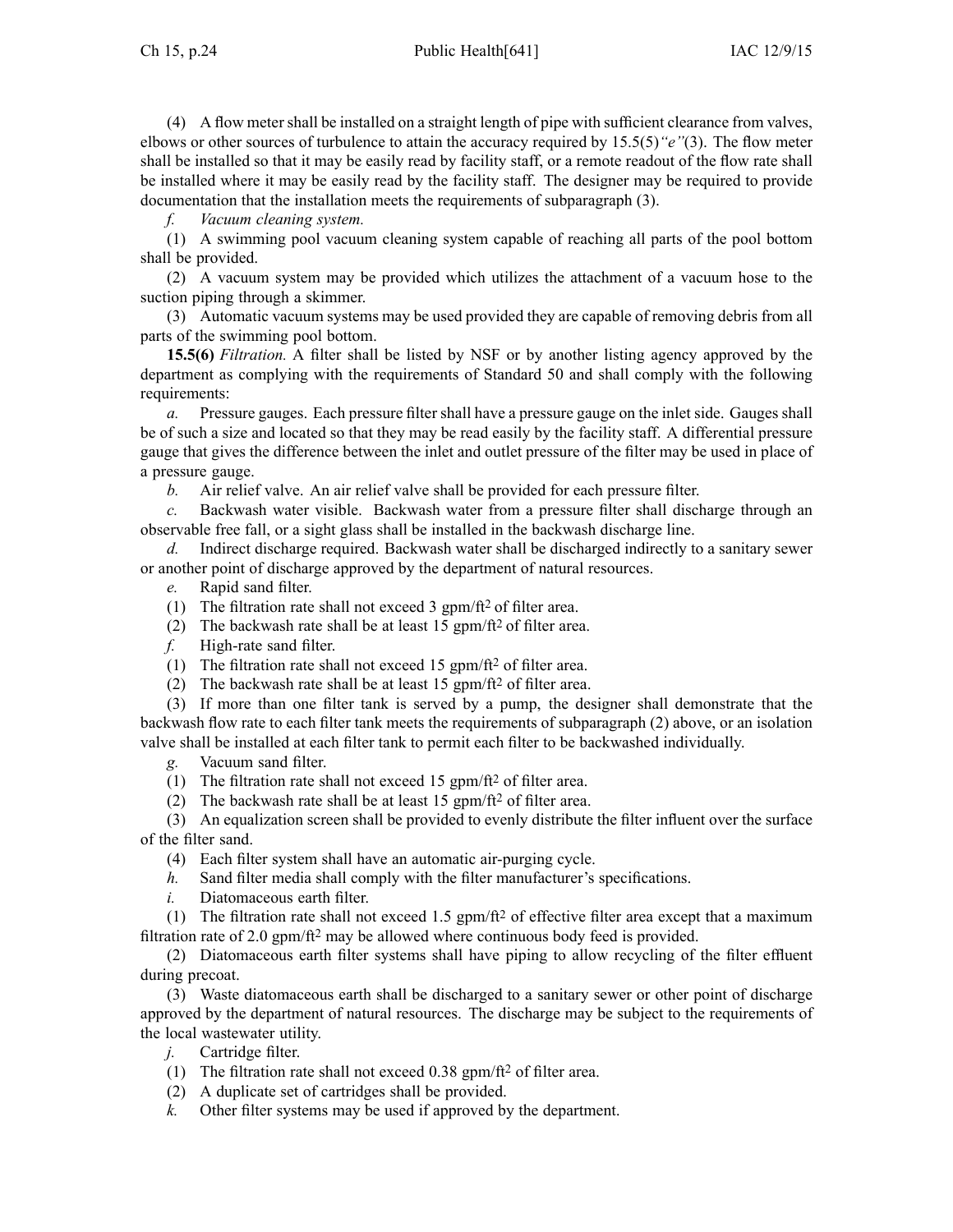# **15.5(7)** *Piping.*

*a. Piping standards.* Swimming pool piping shall conform to applicable nationally recognized standards and shall be specified for use within the limitations of the manufacturer's specifications. Swimming pool piping shall comply with the applicable requirements of NSF/ANSI Standard 61, "Drinking Water System Components—Health Effects." Plastic swimming pool pipe shall comply with the requirements of NSF/ANSI Standard 14, "Plastic Piping Components and Related Materials," for potable water pipe.

*b. Pipe sizing.* Swimming pool recirculation piping shall be sized so water velocities do not exceed 6 ft/sec for suction flow and 10 ft/sec for pressure flow. Gravity piping shall be sized in accordance with recognized engineering principles.

*c. Overflow system piping.* The piping for an overflow perimeter gutter system shall be designed to convey at least 125 percen<sup>t</sup> of the recirculation flow rate. The piping for <sup>a</sup> skimmer system shall be designed to convey at least 100 percen<sup>t</sup> of the recirculation flow rate.

*d. Main drain piping.* If the main drains are connected to the recirculation system, the main drains and main drain piping shall be designed to convey at least 100 percen<sup>t</sup> of the recirculation flow rate.

*e. Play feature circulation.* Where there are attractions, such as water slides, fountains and play features, that circulate water to the swimming pool and through the main drain and overflow systems, the main drain and overflow systems and the associated piping shall be designed to accommodate the combined flow of the recirculation system and the attractions within the requirements of paragraph *"b"* above and the applicable requirements of 15.5(9) and 15.5(10).

## **15.5(8)** *Inlets.*

*a. Inlets required.* Wall inlets or floor inlets, or both, shall be provided for <sup>a</sup> swimming pool. The inlets shall be adequate in design, number, location, and spacing to ensure effective distribution of treated water and the maintenance of <sup>a</sup> uniform disinfectant residual throughout the swimming pool. The designer may be required to provide documentation of adequate distribution. The department may require dye testing of <sup>a</sup> pool.

*b. Wall inlet spacing.* Where wall inlets are used, they shall be no more than 20 ft apar<sup>t</sup> around the perimeter of the area with an inlet within 5 ft of each corner of the swimming pool.

(1) There shall be at least one inlet at each stairway or ramp leading into <sup>a</sup> swimming pool.

(2) Except for wading pools, wall inlets shall be located at least 6 inches below the design water surface.

(3) Wall inlets in pools with skimmers shall be directional flow-type inlets.

(4) Each inlet shall have <sup>a</sup> directional flow inlet fitting with an opening of 1-inch diameter or less, or <sup>a</sup> fixed fitting with openings <sup>½</sup> inch wide or less.

*c. Floor inlets.* Floor inlets shall be provided for the areas of <sup>a</sup> zero-depth swimming pool or wave pool where the water is less than 2 ft deep and may be used throughout <sup>a</sup> swimming pool in lieu of or in combination with wall inlets. Floor inlets shall be no more than 20 ft apar<sup>t</sup> in the area where they are used. There shall be floor inlets within 15 ft of each wall of the swimming pool in the area where they are used. Floor inlets shall be flush with the pool floor.

**15.5(9)** *Overflow system.*

*a. Skimmers.* Recessed automatic surface skimmers shall be listed by NSF or by another listing agency approved by the department as complying with the requirements of Standard 50 excep<sup>t</sup> that an equalizer is not required for <sup>a</sup> skimmer installed in <sup>a</sup> swimming pool equipped with an automatic water level maintenance device.

(1) Skimmers may be used for swimming pools which are no more than 30 ft wide.

(2) A swimming pool shall have at least one skimmer for each 500 ft<sup>2</sup> of surface area or fraction thereof.

(3) Each skimmer shall be designed for <sup>a</sup> flow-through rate of at least 30 gpm or 3.8 gpm per lineal inch of weir, whichever is greater. The combined flow capacity of the skimmers in <sup>a</sup> swimming pool shall not be less than the total recirculation rate.

(4) Each skimmer shall have <sup>a</sup> weir that adjusts automatically to variations in water level of at least 4 inches.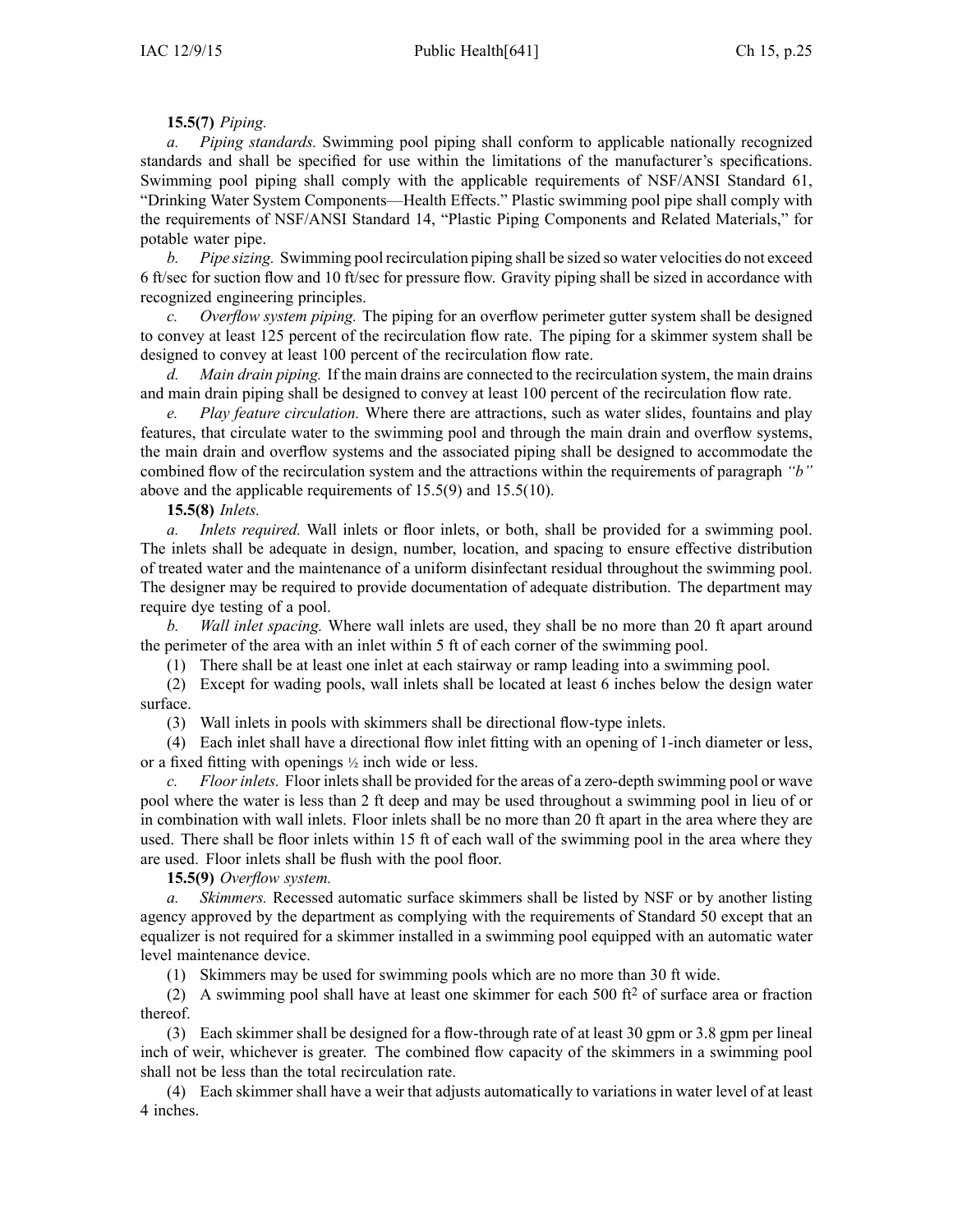(5) Each skimmer shall be equipped with <sup>a</sup> device to control flow through the skimmer.

(6) If <sup>a</sup> swimming pool is not equipped with an automatic water level maintenance device, each skimmer that is <sup>a</sup> suction outlet shall have an operational equalizer. The equalizer opening in the swimming pool shall be covered with <sup>a</sup> fitting listed by <sup>a</sup> listing agency approved by the department as meeting the requirements of the ASME standard.

(7) A skimmer pool shall have an approved handhold around the perimeter of the pool. The handhold shall be 9 inches or less above the minimum skimmer operation level.

*b. Perimeter overflow gutters.*

(1) A perimeter overflow gutter system is required for <sup>a</sup> swimming pool greater than 30 ft in width, excep<sup>t</sup> for <sup>a</sup> wave pool or <sup>a</sup> wading pool.

(2) The overflow weir shall extend completely around the swimming pool, excep<sup>t</sup> at stairs, ramps, or water slide flumes.

(3) The gutter shall be designed to provide <sup>a</sup> handhold and to preven<sup>t</sup> entrapment.

(4) Drop boxes, converters, return piping, or flumes used to convey water from the gutter shall be designed to convey 125 percen<sup>t</sup> of the recirculation flow rate. The flow capacity of the gutter and the associated plumbing shall be sufficient to preven<sup>t</sup> backflow of skimmed water into the swimming pool.

(5) Gutter overflow systems shall be designed with an effective surge capacity within the gutter system and surge tank of not less than 1 gal/ft<sup>2</sup> of swimming pool surface area. In-pool surge may be permitted for prefabricated gutter systems, subject to the approval of the department.

*c. Alternative overflow systems.* Overflow systems not meeting all of the requirements in 15.5(9)*"a"* or 15.5(9)*"b"* may be used if the designer can provide documentation that the alternative overflow system will skim the pool water surface at least as effectively as <sup>a</sup> skimmer system.

**15.5(10)** *Main drain system.*

*a. Main drains.* Each swimming pool shall have <sup>a</sup> convenient means of draining the water from the pool for winterization and service.

*b. Main drains for recirculation.* If the main drain system is connected to the recirculation system, there shall be two or more main drains or <sup>a</sup> single main drain that is unblockable.

(1) Two main drains shall be at least 3 ft apar<sup>t</sup> on center. If three or more main drains are installed, the distance between the drains farthest apar<sup>t</sup> shall be at least 3 ft on center.

(2) Each main drain and its associated piping in <sup>a</sup> swimming pool shall be designed for the same flow rate. Multiple drains shall be plumbed in parallel, and the piping system shall be designed to equalize flow among the main drains.

(3) If one or two main drains are installed, each main drain cover/grate, sump and the associated piping shall be designed for at least 100 percen<sup>t</sup> of the recirculation flow rate specified by 15.5(5)*"b."* If three or more main drains are installed, the combined flow rating of the cover/grates, the sumps and the associated piping shall be at least 200 percen<sup>t</sup> of the recirculation flow rate. If water for water slides, fountains and play features is circulated through the main drain and overflow systems, the main drains shall be designed for the combined feature and recirculation flow.

(4) Manufactured main drain sumps shall be listed by <sup>a</sup> listing agency acceptable to the department for compliance with the ASME standard. Field fabricated sumps shall be designed in accordance with the ASME standard and shall be certified by an engineer licensed in Iowa.

(5) There shall be <sup>a</sup> control valve to adjust the flow between the main drain and the overflow system.

(6) Main drain covers. Each main drain shall be covered with <sup>a</sup> cover/grate that complies with the ASME standard.

1. The flow rating for each cover/grate shall comply with 15.5(10)*"b"*(3).

2. The mark of <sup>a</sup> listing agency acceptable to the department shall be permanently marked on the top surface of each manufactured cover/grate.

3. Field fabricated cover/grates shall be certified for compliance to the ASME standard by <sup>a</sup> professional engineer licensed in Iowa. A certificate of compliance shall be provided to the swimming pool owner and to the department.

4. The main drain cover/grate shall be designed to be securely fastened to the pool so that the cover/grate is not removable without tools.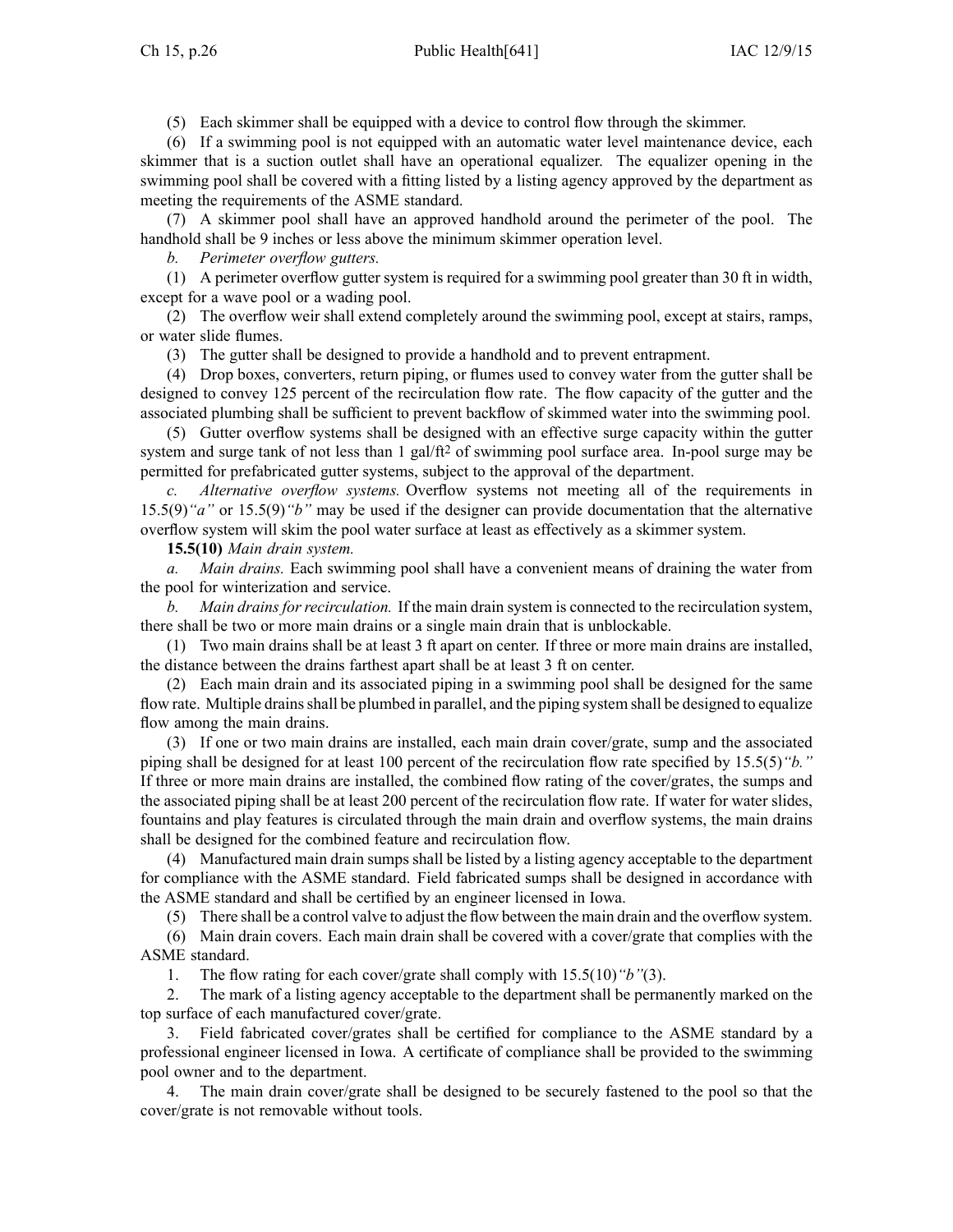*c. Feature outlets.* Where fully submerged outlets for play or decorative features or water slides are in the swimming pool, the outlets shall be designed in accordance with 15.5(10)*"b."*

**15.5(11)** *Disinfection.*

*a.* Each swimming pool recirculation system approved for construction after May 4, 2005, shall be equipped with an automatic controller for maintenance of the disinfectant level in the swimming pool water. The control output of the controller to the disinfectant feed system shall be based on the continuous measurement of the ORP of the water in the swimming pool recirculation system.

*b.* No disinfection system designed to use di-chlor or tri-chlor shall be installed for an indoor swimming pool after May 4, 2005.

*c.* Disinfection system capacity. A continuous feed disinfectant system shall be provided. The disinfectant feed system shall have the capacity to deliver at least 10 mg/L chlorine or bromine equivalent based on the recirculation flow rate required in 15.5(5)*"b"* for an outdoor swimming pool and 4 mg/L chlorine or bromine equivalent based on the recirculation flow rate required in 15.5(5)*"b"* for an indoor swimming pool.

*d.* Feeder listing. A disinfectant feeder (except chlorine gas feed equipment) shall be listed by NSF or by another listing agency approved by the department as complying with the requirements of Standard 50.

*e.* Chemical feed stop. The disinfectant system shall be installed so that chemical feed is automatically and positively stopped when the recirculation flow is interrupted.

*f.* Gas chlorinators. Gas chlorinator facilities shall comply with applicable federal, state and local laws, rules and ordinances and the requirements below.

(1) The chlorine supply and gas feeding equipment shall be housed in <sup>a</sup> separate room or building.

1. No entrance or openable window to the chlorine room shall be to the inside of <sup>a</sup> building used other than for the storage of chlorine.

2. The chlorine room shall be provided with an exhaust system which takes its suction not more than 8 inches from the floor and discharges out of doors in <sup>a</sup> direction to minimize the exposure of swimming pool patrons to chlorine gas. The exhaust system shall be capable of producing 15 air changes per hour in the chlorine room.

3. An automatic chlorine leak detector and alarm system shall be provided in the chlorine room. The alarm system shall provide visual and audible alarm signals outside the chlorine room.

4. An air intake shall be provided near the ceiling of the chlorine room. The air intake and the exhaust system outlet shall be at least 4 ft apart.

5. The room shall have <sup>a</sup> window at least 12 inchessquare. The window glassshall be shatterproof.

6. The door of the chlorine enclosure shall open outward. The inside of the door shall be provided with panic hardware.

7. The chlorine room shall have adequate lighting.

8. Electrical switches for the exhaust system and for the lighting shall be outside the chlorine room and adjacent to the door, or in an adjoining room.

9. An anchoring system shall be provided so that full and empty chlorine cylinders can be individually secured.

10. Scales shall be provided for weighing the cylinders that are in use.

(2) A chlorine enclosure that is 30 inches deep or less and 72 inches wide or less and that isinstalled out of doors shall comply with the above requirements except:

1. An automatic chlorine leak detector is not required.

2. The enclosure shall have <sup>a</sup> window of at least 48 in<sup>2</sup> .

3. The light and exhaust fan may be activated by opening the door rather than by <sup>a</sup> separate switch.

(3) The chlorinator shall be designed to preven<sup>t</sup> the backflow of water into the chlorine cylinder.

*g.* Solution feed. Where <sup>a</sup> metering pump is used to feed <sup>a</sup> solution of disinfectant, the disinfectant solution container shall have <sup>a</sup> capacity of at least one day's supply at the rate specified in 15.5(11)*"c,"* excep<sup>t</sup> that when the system is designed to feed directly from <sup>a</sup> 55-galshipping container, <sup>a</sup> largersolution container is not required.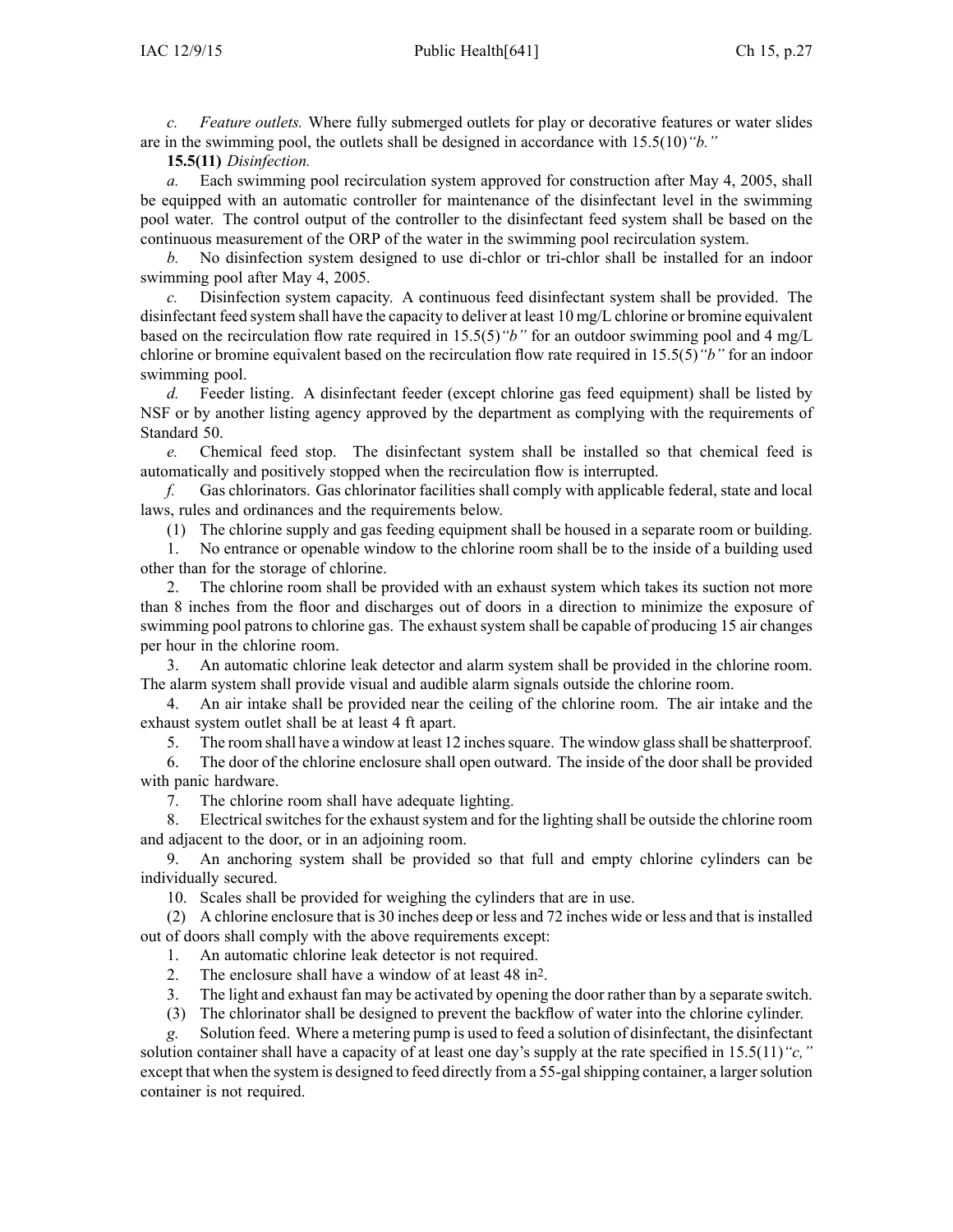NOTE: Secondary containment must be provided when <sup>a</sup> tank larger than 55 gallons is installed for the storage of sodium hypochlorite.

*h.* Erosion disinfectant feeders. The storage capacity of an erosion feeder shall be at least one day's supply of disinfectant at the rate specified in 15.5(11)*"c."*

*i.* Test equipment. Test equipment complying with the following requirements shall be provided.

(1) The test equipment shall provide for the direct measurement of free chlorine and combined chlorine from 0 to 10 ppm in increments of 0.2 ppm or less over the full range, or total bromine from 0 to 20 ppm in increments of 0.5 ppm over the full range.

(2) The test equipment shall provide for the measurement of swimming pool water pH from 7.0 to 8.0 with at least five increments in that range.

(3) The test equipment shall provide for the measurement of total alkalinity and calcium hardness with increments of 10 ppm or less.

(4) The test equipment shall provide for the measurement of cyanuric acid from 30 to 100 ppm. This requirement may be waived for <sup>a</sup> facility that does not use cyanuric acid or <sup>a</sup> stabilized chlorine disinfectant.

## **15.5(12)** *pH control.*

*a. pH controller required.* Each swimming pool recirculation system approved for construction after May 4, 2005, shall be equipped with <sup>a</sup> controller thatsensesthe pH of the swimming pool water, and that automatically controls the operation of <sup>a</sup> metering pump for the addition of <sup>a</sup> pH control chemical or the operation of a carbon dioxide  $(CO<sub>2</sub>)$  gas feed system.

*b. pH chemical feed required.* Each swimming pool shall have <sup>a</sup> metering pump for the addition of a pH control chemical to the pool recirculation system, or a carbon dioxide  $(CO<sub>2</sub>)$  gas feed system.

*Metering pump listing.* A metering pump shall be listed by NSF or by another listing agency approved by the department as meeting the requirements of Standard 50.

*d. CO2 cylinder anchors.* Where carbon dioxide  $(CO<sub>2</sub>)$  is used as a method of pH control, an anchoring system shall be provided to individually secure full and empty  $CO<sub>2</sub>$  cylinders.

*e. Chemical feed stop.* The pH control system shall be installed so that chemical feed is automatically and positively stopped when the recirculation flow is interrupted.

**15.5(13)** *Safety.*

*a.* Diving areas.

(1) Diving boards are permitted only if the diving area dimensions conform to the minimum requirements shown in Figure 3, Tables 4 and 5. Alternative diving well configurations may be used, subject to the approval of the department, but the boundaries of the diving well shall be outside the boundaries prescribed in these rules. The distances specified in Tables 4 and 5 shall be measured from the top center of the leading edge of the diving board. The reference water level shall be the midpoint of the skimmer opening for <sup>a</sup> skimmer pool or <sup>a</sup> stainless steel gutter system with surge weirs. The reference water level for <sup>a</sup> gutter pool shall be the top of the gutter weir.

(2) Where diving boards are specified that have been advertised or promoted to be "competition" diving boards, the diving area shall comply with the standards of the National Collegiate Athletic Association (NCAA) or the National Federation of State High School Associations (NFSHSA).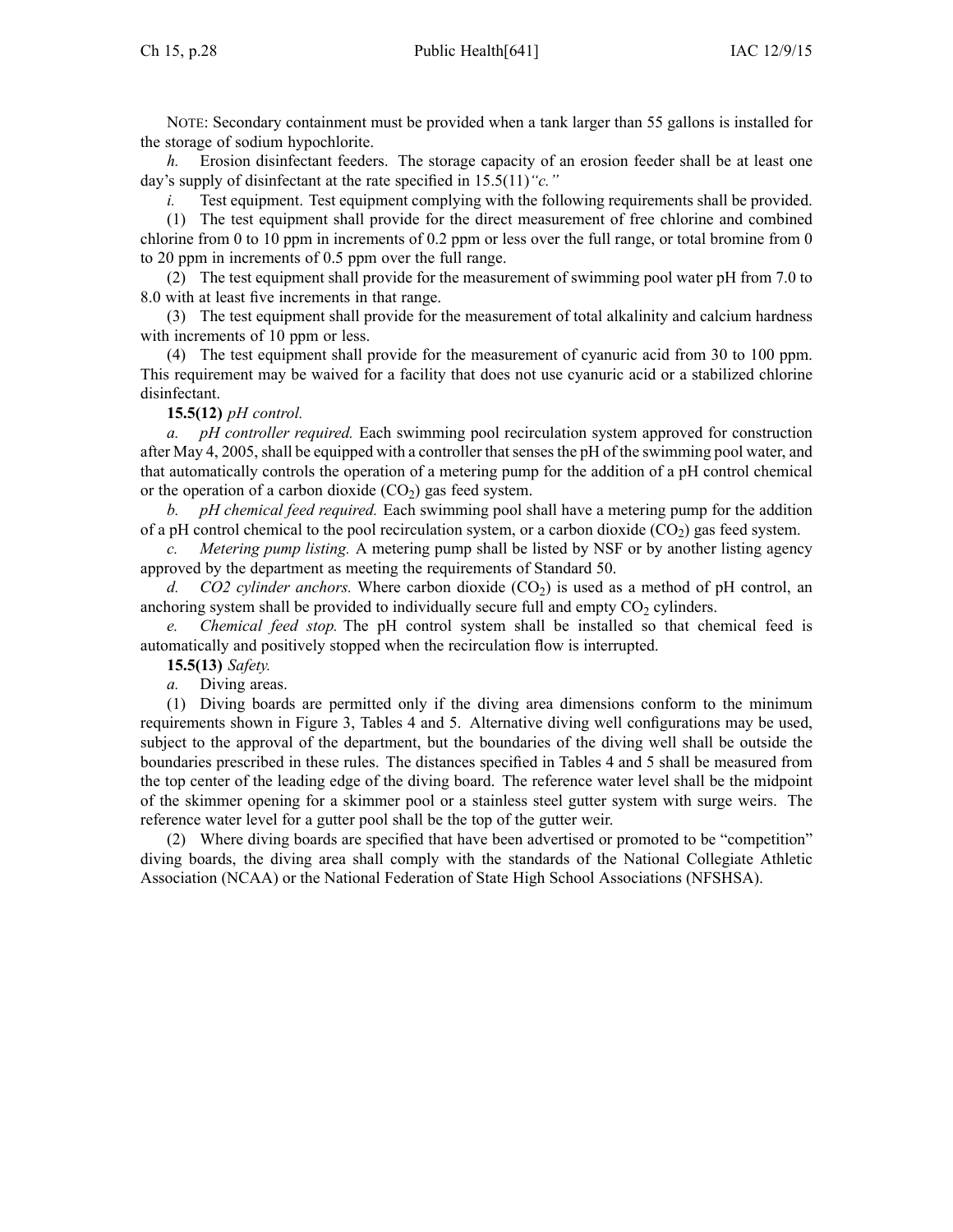

R minimum <sup>=</sup> Pool depth minus Vertical wall depth from the water line minus 3 inches.

|                                          |                            | Minimum Dimensions |                  |                 | Minimum Width<br>of Pool |                   |                  |                  |                  |
|------------------------------------------|----------------------------|--------------------|------------------|-----------------|--------------------------|-------------------|------------------|------------------|------------------|
| Diving Board Height<br>Above Water       | Maximum<br>Board<br>Length | D1                 | D2               | L1              | L <sub>2</sub>           | L <sub>3</sub>    | Pt A             | Pt B             | PtC              |
| Deck level to 2/3 meter                  | 10 <sub>f</sub>            | 7 <sub>f</sub> t   | $8.5 \text{ ft}$ | $2.5$ ft        | 8 <sub>f</sub>           | $10.5 \text{ ft}$ | 16 <sub>ft</sub> | 18 <sub>ft</sub> | 18 <sub>ft</sub> |
| Greater than 2/3 meter to<br>$3/4$ meter | $12 \text{ ft}$            | $7.5$ ft           | 9 <sub>ft</sub>  | 3 <sub>f</sub>  | 9 <sub>ft</sub>          | $12 \text{ ft}$   | 18 <sub>f</sub>  | $20$ ft          | $20$ ft          |
| Greater than 3/4 meter to<br>1 meter     | 16 <sub>f</sub>            | $8.5 \text{ ft}$   | 10 <sub>f</sub>  | 4 <sub>ft</sub> | 10 <sub>f</sub>          | $15$ ft           | $20$ ft          | $22$ ft          | $22$ ft          |
| Greater than 1 meter to 3<br>meters      | 16 <sub>f</sub>            | $11 \text{ ft}$    | 12 <sub>f</sub>  | 6 <sub>f</sub>  | $10.5 \text{ ft}$        | $21$ ft           | $22$ ft          | $24$ ft          | $24$ ft          |

| anie |  |  |  |
|------|--|--|--|
|------|--|--|--|

| DΗ<br>л |  |
|---------|--|
|---------|--|

| Diving Board Height Above Water | To Pool Side | To 1-Meter Board | To 3-Meter Board |
|---------------------------------|--------------|------------------|------------------|
| Deck level to 1 meter           | 10 ft        | 8 ft             | 10 ft            |
| Greater than 1 meter            | $11-ft$      | 10 ft            | 10 ft            |

(3) There shall be <sup>a</sup> completely unobstructed clear distance of 13 ft above the diving board measured from the center of the front end of the board. This area shall extend at least 8 ft behind, 8 ft to each side, and 16 ft beyond the end of the diving board.

(4) Diving boards and platforms over 3 meters high are prohibited excep<sup>t</sup> where approved by the department.

(5) Diving boards and platforms shall have slip-resistant surfaces.

(6) Diving board supports, ladders, and guardrails.

1. Supports, platforms, and steps for diving boards shall be of substantial construction and of sufficient structural strength to safely carry the maximum anticipated loads.

2. Ladders, steps, supports, handrails and guardrails shall be of corrosion-resistant materials or shall be provided with <sup>a</sup> corrosion-resistant coating. They shall be designed to have no exposed sharp edges. Ladder steps shall have slip-resistant surfaces.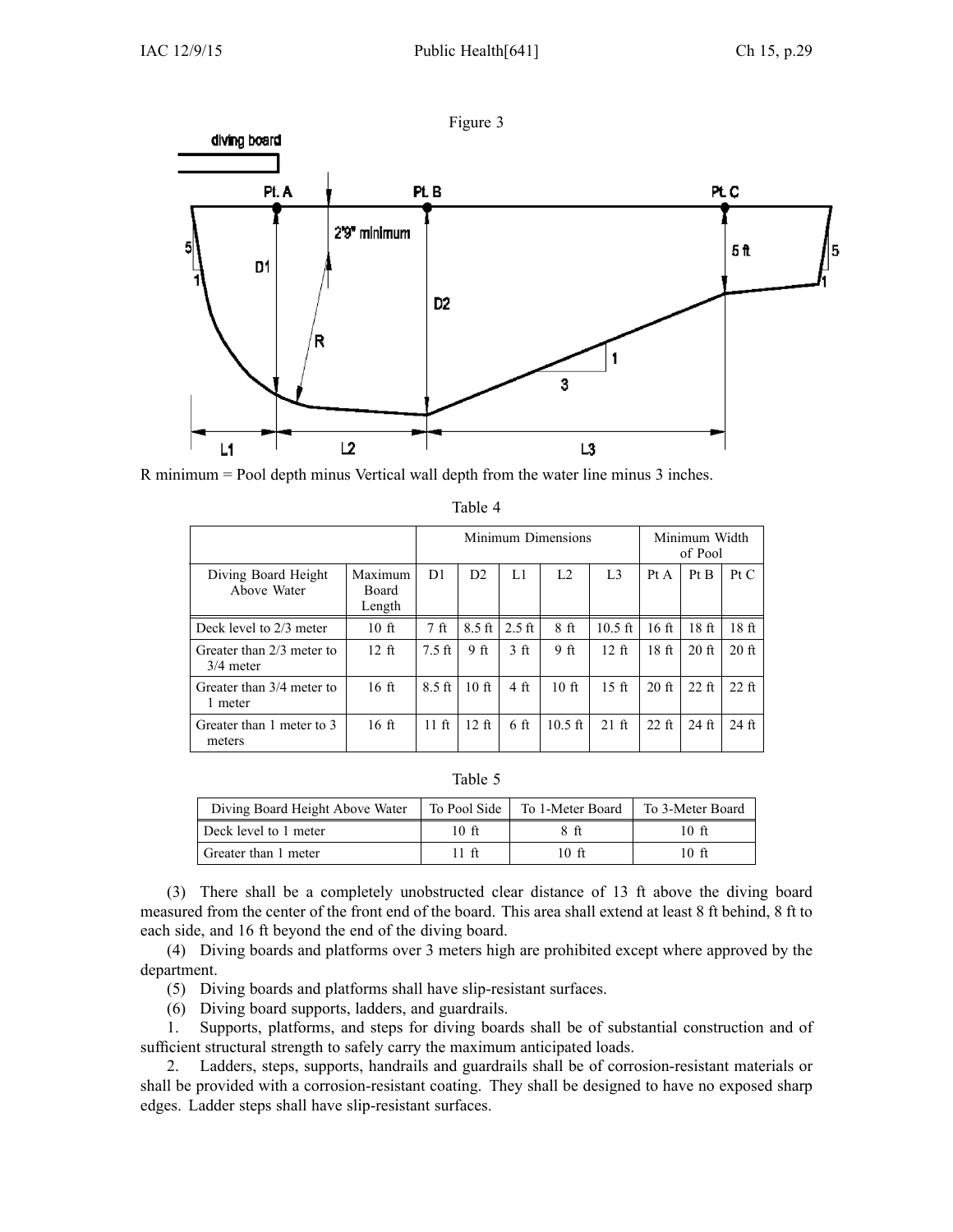3. Handrails shall be provided at steps and ladders leading to diving boards and diving platforms. Guardrails shall be provided for diving boards and platforms which are more than 1 meter above the water. Guardrails for diving boards and platforms shall be at least 36 inches high and shall have at least one horizontal mid-bar and shall extend to the edge of the water.

*b.* Starting blocks and starting block installation shall meet the requirements of the competition governing body (National Collegiate Athletic Association, USA Swimming, or National Federation of State High School Associations).

*c.* Stairs, ladders, and recessed steps.

(1) Ladders or recessed steps shall be provided in the deep portion of <sup>a</sup> swimming pool and in the shallow portion if the vertical distance from the bottom of the swimming pool to the deck is more than 2 ft. Stairs or ramps may be used instead of ladders or recessed steps at the shallow end of the swimming pool.

(2) If <sup>a</sup> swimming pool is over 30 ft wide, recessed steps, ladders, ramps, or stairs shall be installed on each side. If <sup>a</sup> stairway centered on the shallow end wall of the swimming pool is within 30 ft of each side of the swimming pool, that end of the swimming pool shall be considered in compliance with this subrule.

(3) The foot contact surfaces of stairs, ramps, ladder rungs, and recessed steps shall be slip-resistant.

(4) Ladders.

1. Ladders shall have <sup>a</sup> handrail on each side which extends from below the water surface to the top surface of the deck.

2. Ladders, treads, or supports shall be of <sup>a</sup> color contrasting with the swimming pool walls; however, stainless steel ladders may be used with stainless steel wall pools.

3. A ladder shall have <sup>a</sup> tread width of at least 16 inches and <sup>a</sup> uniform rise of 12 inches or less.

4. The distance between the swimming pool wall and the vertical rail of <sup>a</sup> laddershall be no greater than 6 inches and no less than 3 inches. The lower end of each ladder rail shall be securely covered with <sup>a</sup> smooth nonmetallic cap. The lower end of each ladder rail shall be within 1 inch of the swimming pool wall.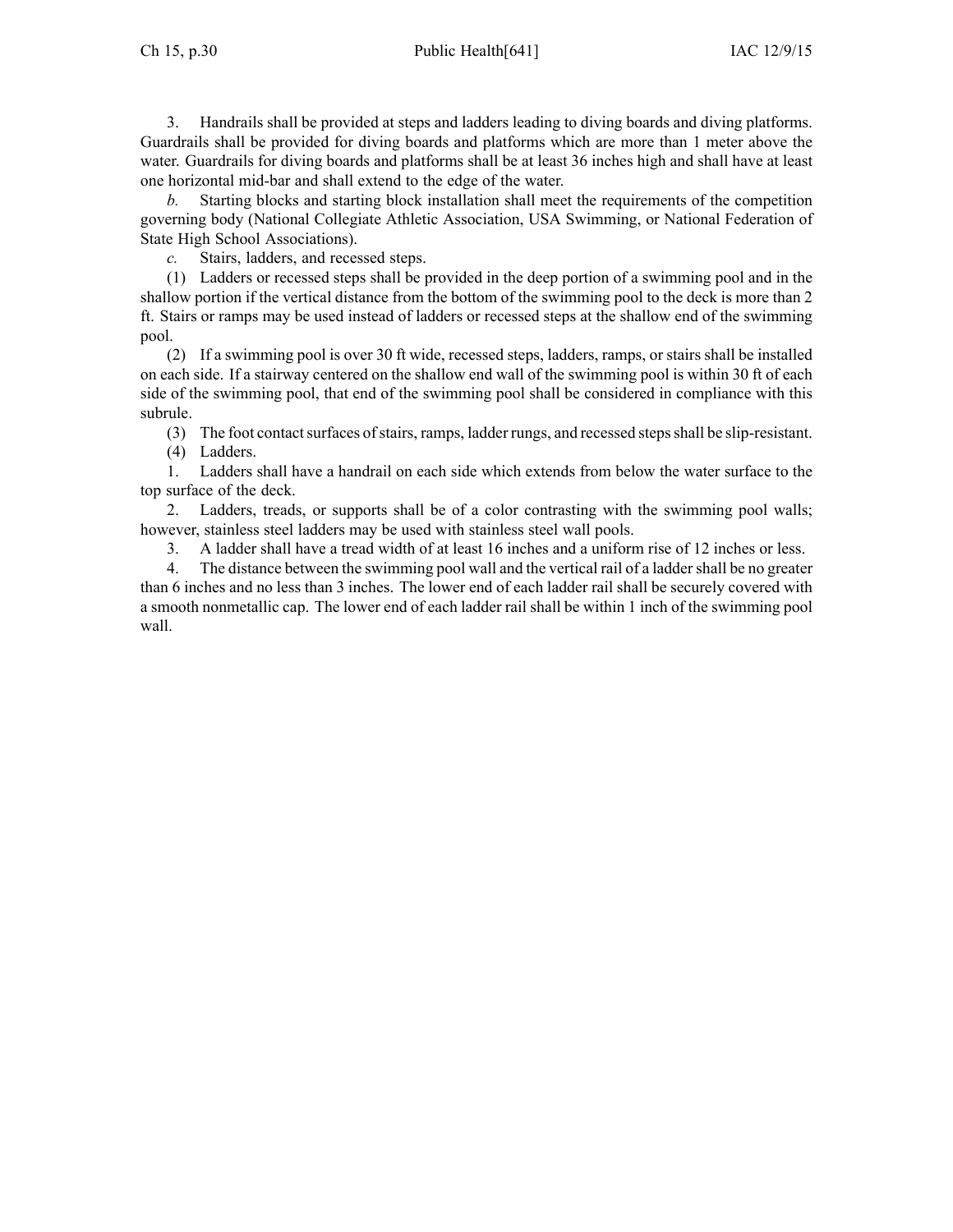

(5) Recessed steps.

1. Recessed steps shall have <sup>a</sup> tread depth of at least 5 inches, <sup>a</sup> tread width of at least 12 inches, and <sup>a</sup> uniform rise of no more than 12 inches.

2. Each set of recessed steps shall be equipped with <sup>a</sup> securely anchored deck-level grab rail on each side.

3. Recessed steps shall drain to the pool.

(6) Stairs.

1. Stairs shall have <sup>a</sup> uniform tread depth of at least 12 inches and <sup>a</sup> uniform rise of no more than 10 inches. The area of each tread shall be at least 240 in<sup>2</sup> .

2. Stairs shall be provided with at least one handrail for each 12 ft in width. Handrails shall be between 34 inches and 38 inches high, measured vertically from the line defined by the front edge of the steps.

3. A stripe at least 1 inch wide of <sup>a</sup> color contrasting with the step surface and with the swimming pool floor shall be marked at the top front edge of each tread. The stripe shall be slip-resistant.

(7) Handrails and grab rails.

1. Ladders, handrails, and grab rails shall be designed to be securely anchored so that tools are required for their removal.

2. Ladders, handrails, and grab rails shall be constructed of corrosion-resistant materials or provided with corrosion-resistant coatings. They shall have no exposed sharp edges.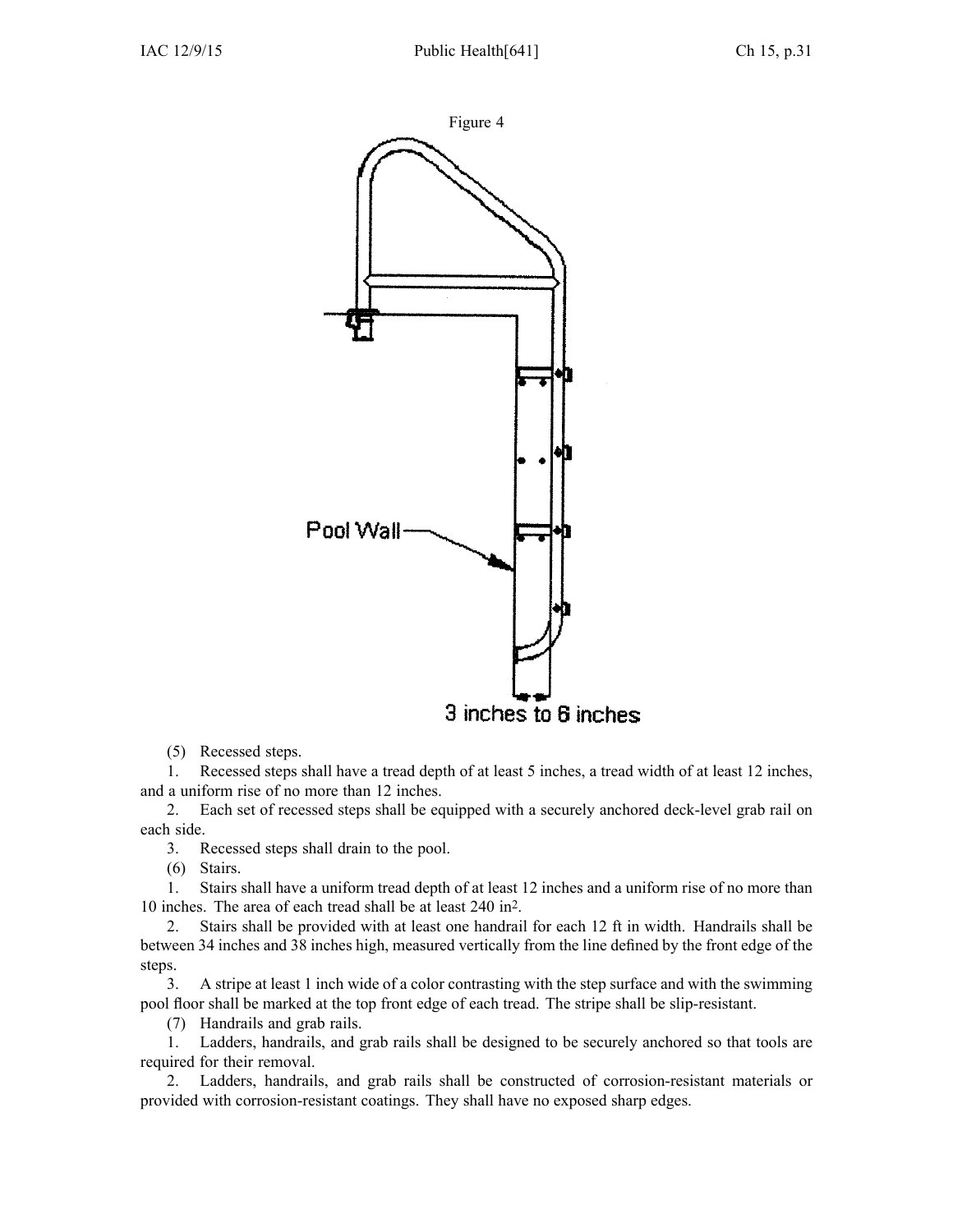Ch 15, p.32 Public Health[641] IAC 12/9/15

*d.* Floor slope. The bottom of the swimming pool shall slope toward the main drain(s). The slope of the swimming pool bottom where the water is less than 5 ft deep shall not exceed 1 ft vertical in 12 ft horizontal.

(1) Subject to the approval of the department, <sup>a</sup> swimming pool may be designed to have the change in slope (from 1:12 or less to <sup>a</sup> steeper slope) at <sup>a</sup> point where the water depth is less than 5 ft. The marking requirements of 15.5(13)*"f"*(3) and 15.5(13)*"f"*(4) shall apply and, if possible, depth markers which are clearly visible to persons in the pool shall be provided.

(2) For <sup>a</sup> wave pool, steeper slopes may be approved by the department if they are required for the proper function of the wave pool.

*e.* Walls.

(1) Walls in the deep section of <sup>a</sup> swimming pool shall be vertical to <sup>a</sup> water depth of at least 2.8 ft. If <sup>a</sup> transition radius is provided, it shall comply with Figure 3.



(2) The term "vertical" is interpreted to permit slopes not greater than 1 ft horizontal for each 5 ft of depth of side wall (11° from vertical).

(3) Ledges, when provided, shall fall within an 11° line from vertical, starting at the water surface (Figure 5). A ledge shall be no less than 4 inches wide and no more than 8 inches wide. A ledge shall have <sup>a</sup> slip-resistant surface.

*f.* Surface finish and markings.

(1) The swimming pool floor shall have <sup>a</sup> slip-resistant finish.

(2) The bottom and sides of the swimming pool shall be white or <sup>a</sup> light color. This does not prohibit painting or marking racing lines or turn targets.

(3) Where the slope of <sup>a</sup> swimming pool bottom in <sup>a</sup> shallow area changes from 1:12 or less to <sup>a</sup> slope greater than 1:12, or at the 5-ft depth area, the pool bottom and sides shall be marked with <sup>a</sup> stripe at least 4 inches wide in <sup>a</sup> color contrasting with the pool bottom and sides. The stripe shall be on the shallow side of the slope change or 5-ft depth area within 6 inches of the slope change or 5-ft depth area. Depending on the pool configuration, more than one stripe may be required.

(4) A float line with floats no more than 5 ft apar<sup>t</sup> shall be installed on the shallow side of the stripe required in 15.5(13)*"f"*(3) within 12 inches of the stripe.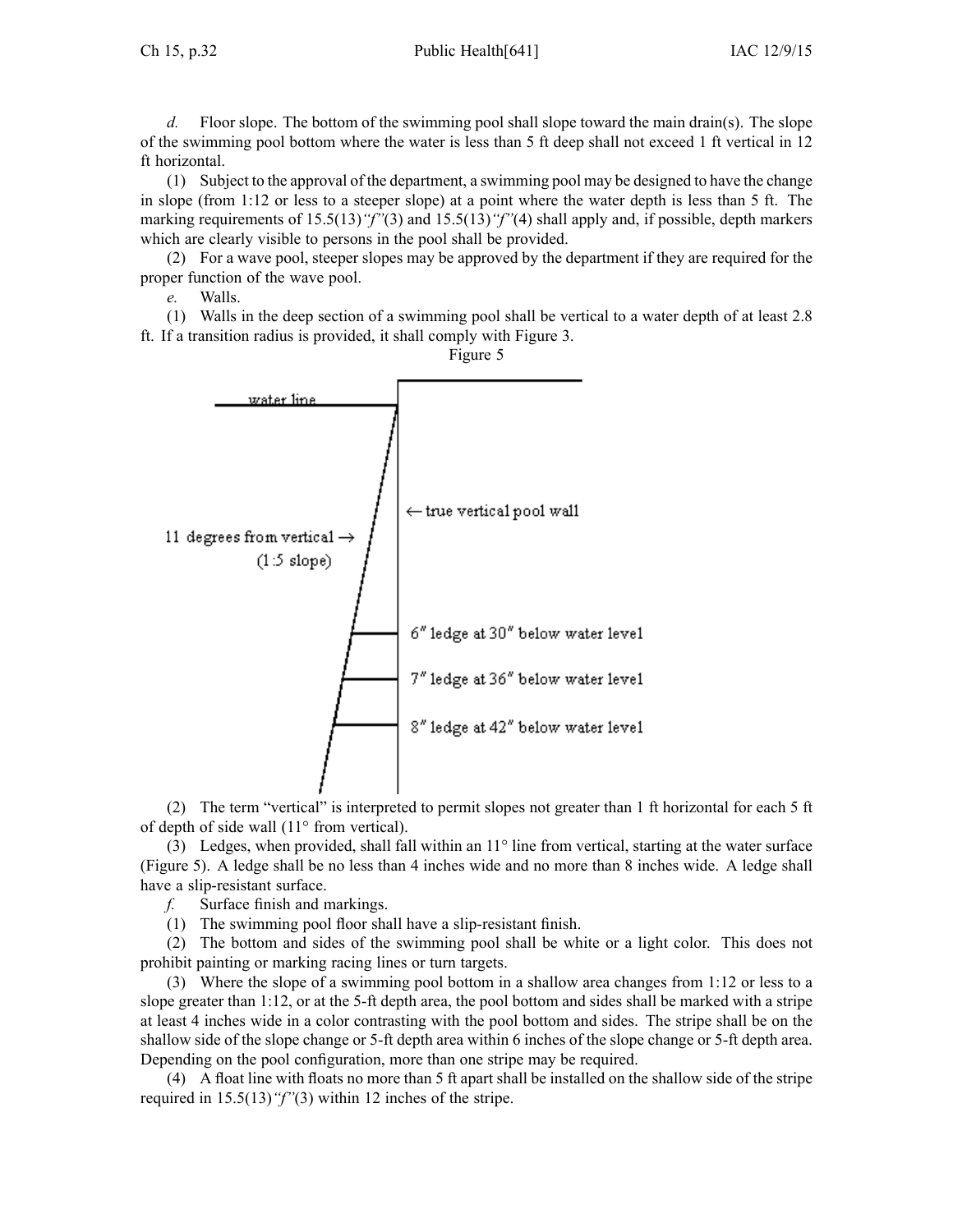(5) The landing area for <sup>a</sup> swimming pool slide or <sup>a</sup> water slide which does not terminate in <sup>a</sup> separate plunge pool shall be delineated by <sup>a</sup> float line or as approved by the department.

(6) Depth markers.

1. Depth markers shall be painted or otherwise marked on the deck within 3 ft of the edge of <sup>a</sup> swimming pool. The depth of <sup>a</sup> wave pool shall also be marked on the side walls of the wave pool above the maximum static water level where the static water depth is 3 ft or more and on the deep-end wall of the wave pool.

2. Depth markers shall be located 25 ft apar<sup>t</sup> or less, center to center, around the full perimeter of <sup>a</sup> swimming pool.

EXCEPTIONS: Depth markers are not required at the zero-depth end of <sup>a</sup> wading pool, wave pool, or <sup>a</sup> zero-depth swimming pool. Depth markers are not required on the deck of <sup>a</sup> plunge pool on the flume discharge end or on the exit end if stairs are used for exit.

3. The maximum depth of <sup>a</sup> swimming pool shall be marked on both sides of <sup>a</sup> swimming pool at the main drain.

4. The water depth of <sup>a</sup> swimming pool shall be marked at both ends of <sup>a</sup> float line required by 15.5(13)*"f"*(4).

5. In shallow water, the depth shall be marked at 1-ft depth intervals starting at one of the points specified in "3" and "4" above, if the 1-ft depth interval is less than 25 ft. The zero depth shall be used as the starting point for <sup>a</sup> zero-depth swimming pool.

6. In deep water, the words "Deep Water" may be used in place of numerals excep<sup>t</sup> as required in "3" above.

7. "No Diving" or equivalent wording or graphics shall be marked on the swimming pool deck within 3 ft of the edge of the swimming pool where the water is shallow and at other pool areas determined by management. The markers shall be 25 ft apar<sup>t</sup> or less, center to center, around the perimeter of the area. This marking is not required at the zero-depth end of <sup>a</sup> wave pool or of <sup>a</sup> zero-depth swimming pool. "No Diving" or equivalent wording or graphics shall be marked on the deck of <sup>a</sup> leisure river in the areas where users will be permitted. The "No Diving" markers shall be within 3 ft of the edge of the leisure river at intervals not to exceed 25 ft on center.

8. Letter, number and graphic markers shall be slip-resistant, of <sup>a</sup> contrasting color from the deck and at least 4 inches in height.

9. In lieu of the requirements of "1" through "8" above, the maximum depth of <sup>a</sup> wading pool may be posted in lettering <sup>a</sup> minimum of 3 inches high at each entrance to the wading pool area and at least at one conspicuous location inside the wading pool enclosure. "No Diving" markers are not required at <sup>a</sup> wading pool.

10. The depth of <sup>a</sup> leisure river shall be posted at the entrance(s) to the leisure river in characters at least 3 inches high. The depth of the leisure river shall be marked on the side wall of the leisure river above the static water level at intervals not to exceed 50 ft on center. The depth of the leisure river shall be marked on the deck in the areas where users will be permitted. The depth markers shall be within 3 ft of the edge of the leisure river at intervals not to exceed 25 ft on center.

*g.* Lifeguard chairs. One elevated lifeguard chair or station shall be provided for <sup>a</sup> swimming pool with a water surface area of 2000 to 4000 ft<sup>2</sup> inclusive; two chairs shall be provided if the area is 4001 to 6000 ft<sup>2</sup> ; three chairs shall be provided if the area is 6001 ft<sup>2</sup> or more. A swimming pool is not required to have more than three lifeguard chairs or stations. This requirement does not apply to wave pools, leisure rivers or wading pools.

*h.* Emergency equipment and facilities.

(1) If <sup>a</sup> swimming pool facility employs lifeguards, whether required by rule or not, the lifeguards shall be provided with the minimum equipment required by their training including, but not necessarily limited to, rescue tubes and personal CPR masks.

(2) A minimum of one unit of lifesaving equipment shall be provided for each 1500  $\text{ft}^2$  of water surface area or fraction thereof. The area of <sup>a</sup> swimming pool where the water is 2 ft deep or less may be subtracted from the total area for this requirement. A swimming pool is not required to have more than ten units of lifesaving equipment.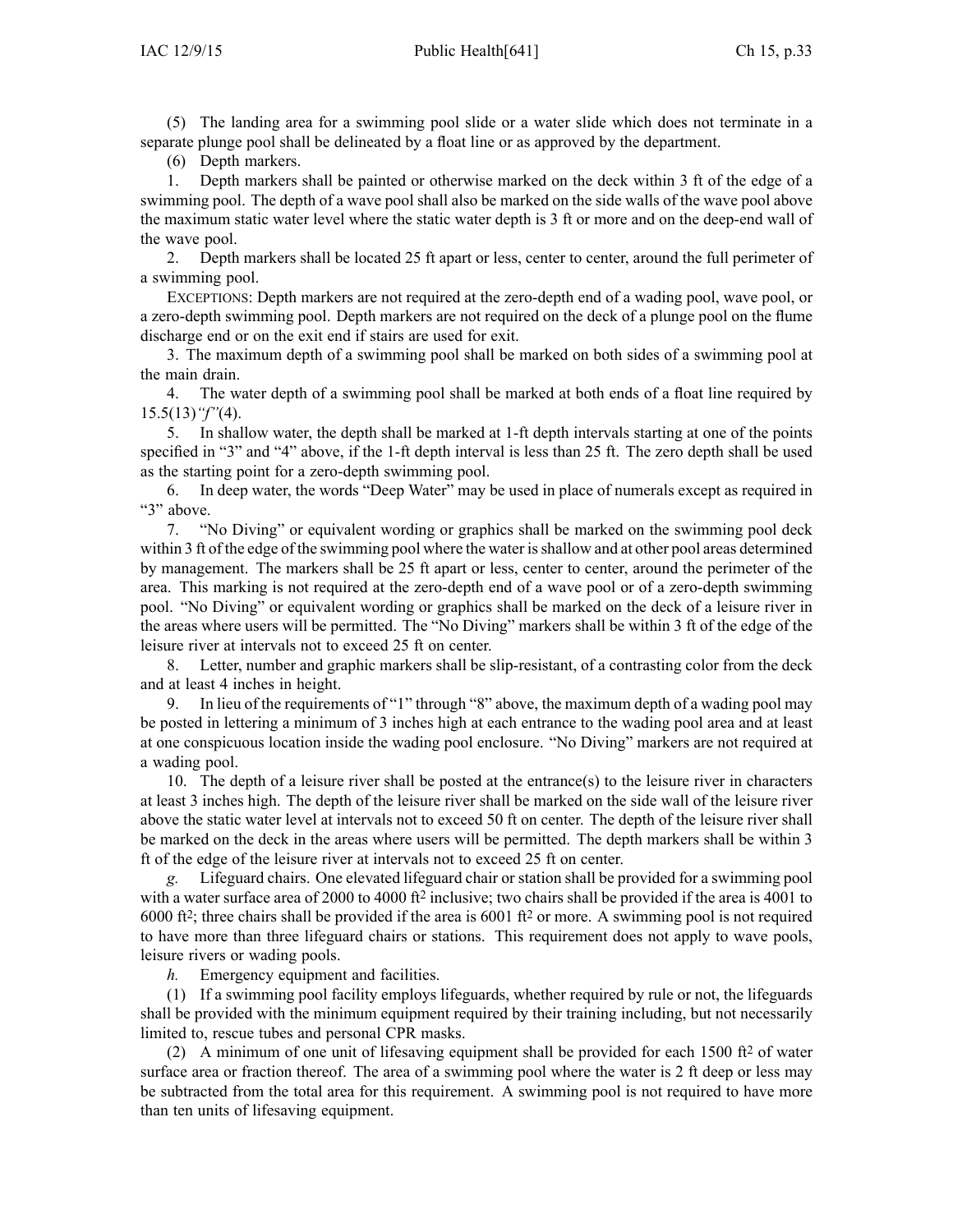(3) A unit of lifesaving equipment consists of at least one of the following:

1. A U.S. Coast Guard-recognized ring buoy fitted with a ¼-inch diameter line with a length at least one-half the width of the pool, but no more than 60 ft; or

2. A life pole with <sup>a</sup> "shepherd's crook," having blunted ends with <sup>a</sup> minimum length of 8 ft; or

3. A rescue buoy which is made of <sup>a</sup> hard, buoyant plastic and is provided with molded handgrips along each side, <sup>a</sup> shoulder strap, and <sup>a</sup> towing rope between 4 and 6 ft long; or

4. A rescue tube made of <sup>a</sup> soft, strong foam material 3 inches by 6 inches by 40 inches with <sup>a</sup> molded strap providing <sup>a</sup> ring at one end and <sup>a</sup> hook at the other. Attached to the ring end shall be <sup>a</sup> 6-ft-long towline with <sup>a</sup> shoulder strap; or

5. Any other piece of rescue equipment approved by the department.

Rescue equipment identified in 15.5(13)*"h"*(3)"3" and 15.5(13)*"h"*(3)"4" above shall be used only at swimming pools where lifeguards are employed.

(4) Whenever lifeguard chairs are provided, each chair shall be equipped with at least one unit of lifesaving equipment.

(5) A standard spine board with straps and head immobilizer shall be provided at each swimming pool where lifeguards are required by rule.

*i.* Pool enclosures.

(1) Except for <sup>a</sup> fill and drain wading pool, <sup>a</sup> circulated wading pool that is drained when not in use, or <sup>a</sup> spray pad, <sup>a</sup> swimming pool shall be enclosed by <sup>a</sup> fence, wall, building, or combination thereof not less than 4 ft high. The enclosure shall be constructed of durable materials.

(2) A fence, wall, or other means of enclosure shall have no openings that would allow the passage of <sup>a</sup> 4-inch sphere, and shall not be easily climbable by toddlers. The distance between the ground and the top of the lowest horizontal suppor<sup>t</sup> accessible from outside the facility, or between the two lowest horizontal supports accessible from outside the facility, shall be at least 45 inches. A horizontal suppor<sup>t</sup> is accessible if it is on the exterior of the fence relative to the swimming pool, or if the space between the vertical members of <sup>a</sup> fence is greater than 1<sup>¾</sup> inches.

(3) Gates and doors shall be installed in the enclosure for general access, maintenance and emergency access. At least one 36-inch-wide gate or door shall be installed for emergency access. When closed, gates and doors shall comply with the requirements of 15.5(13)*"i"*(1) and (2). Gates and doors shall be lockable. Except where lifeguard or structured program supervision is provided whenever the swimming pool is open, gates and doors shall be self-closing and self-latching.

(4) If <sup>a</sup> wading pool is within 50 ft of <sup>a</sup> swimming pool, the wading pool shall have <sup>a</sup> barrier at least 36 inches high separating it from the swimming pool. A barrier installed after May 4, 2005, shall have no openings that would allow the passage of <sup>a</sup> 4-inch sphere and shall not be easily climbable by toddlers. The barrier shall have at least one 36-inch-wide gate or door. Gates and doors shall be lockable. Except where lifeguard supervision is provided, gates and doors shall be self-closing and self-latching.

The department may approve alternate managemen<sup>t</sup> of the area between the wading pool and swimming pool at facilities where lifeguards are provided whenever the pools are open. The alternate managemen<sup>t</sup> plan shall be in writing and shall be at the facility when the pools are open.

(5) An indoor swimming pool shall be enclosed by <sup>a</sup> barrier at least 3 ft high if there are sleeping rooms, hallways, apartments, condominiums, or permanen<sup>t</sup> recreation areas which are used by children and which open directly into the swimming pool area. No opening in the barrier shall permit the passage of <sup>a</sup> 4-inch sphere. The barrier shall not be easily climbable by toddlers. There shall be at least one 36-inch-wide gate or door through the barrier. Gates and doors shall be lockable. Except where lifeguard supervision is provided whenever the pool is open, gates and doorsshall be self-closing and self-latching.

*j.* Electrical. Construction or reconstruction shall meet the requirements in Section 680 of the National Electrical Code, 70-05, as published by the National Fire Protection Association, Batterymarch Park, Quincy, MA 02269, and the following requirements:

(1) Each electrical outlet in the deck, shower and dressing rooms and the pool water treatment equipment areas shall be equipped with <sup>a</sup> properly installed ground fault circuit interrupter (GFCI) at the outlet or at the breaker serving the outlet. Electrical outlets energized through an ORP/pH controller are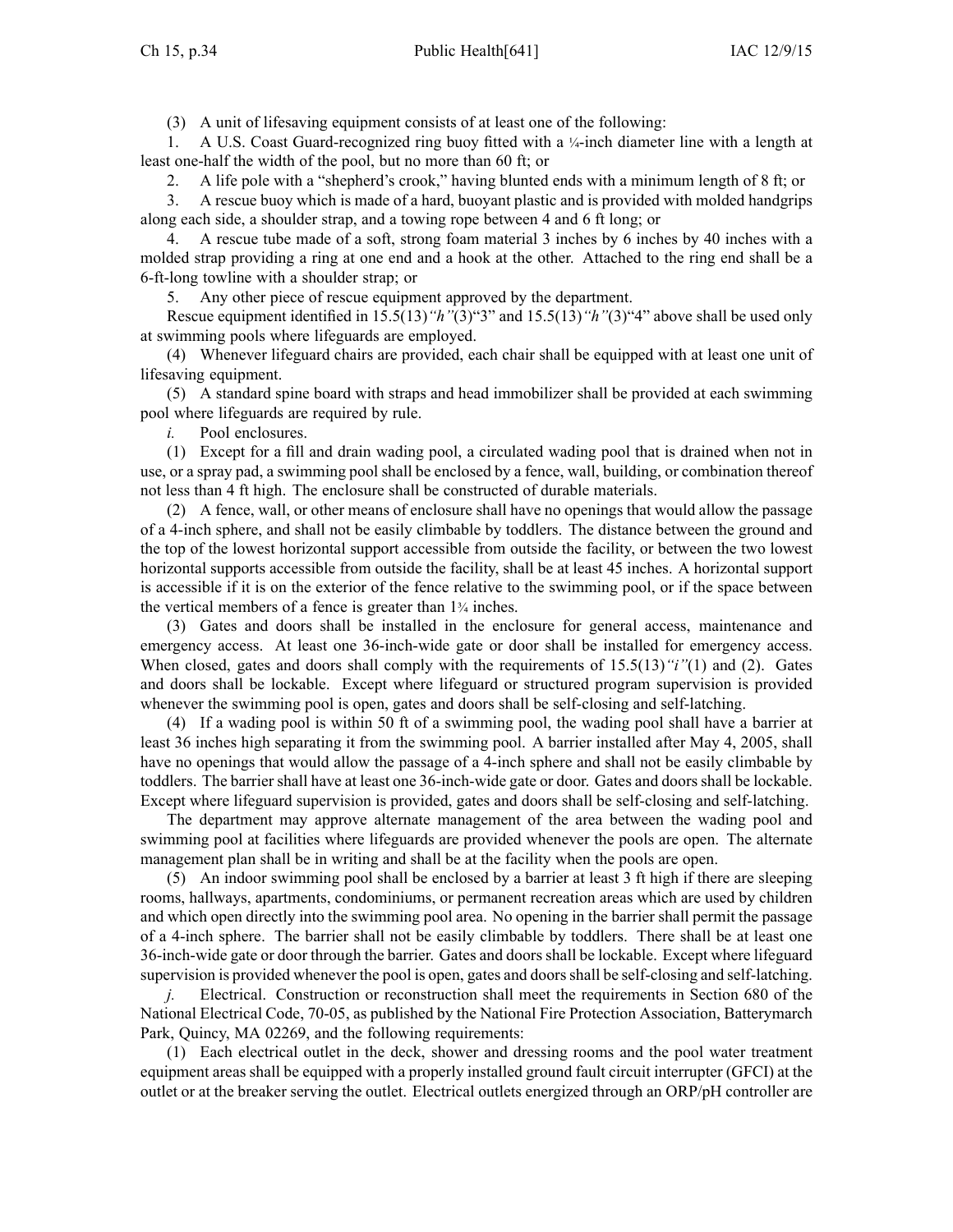not required to have <sup>a</sup> separate GFCI if the controller is equipped with <sup>a</sup> GFCI or is energized through <sup>a</sup> GFCI breaker.

(2) An underwater light circuit shall be equipped with <sup>a</sup> GFCI unless the underwater light(s) operates at 15 volts or less.

*k.* Lighting. Artificial lighting shall be provided at indoor swimming pools and at outdoor swimming pools which are to be used after sunset in accordance with the following:

(1) Underwater lighting of at least 8 lamp lumens/ $ft^2$  or 0.5 watts/ $ft^2$  of water surface area, located to provide illumination of the entire swimming pool bottom, and area lighting of at least 10 lumens/ft<sup>2</sup> or 0.6 watts/ft<sup>2</sup> of deck area.

(2) If underwater lights are not provided, overhead lighting of at least 30 lumens/ft<sup>2</sup> or 2.0 watts/ft<sup>2</sup> of swimming pool water surface area shall be provided.

*l.* Swimming pool slides. Swimming pool slides shall meet the requirements of the January 1, 2004, product standard of the United States Consumer Product Safety Commission (CFR Title 16, Part 1207). Swimming pool slides shall be installed in accordance with the manufacturer's recommendations.

**15.5(14)** *Wading pools.* Wading pools shall comply with the applicable provisions of 15.5(1) to 15.5(13), excep<sup>t</sup> as modified below.

*a.* A wading pool shall have at least 4 ft of deck.

*b.* Overflow system.

(1) Intermittent fixed weir overflow structures, including gutters, overflow fixtures, and drains at zero depth may be used. They shall have <sup>a</sup> hydraulic capacity of at least 125 percen<sup>t</sup> of the recirculation flow rate. The designer shall be responsible for demonstrating that the overflow system will provide adequate skimming.

(2) If skimmers are used, there shall be at least one skimmer for every 500 ft<sup>2</sup> of water surface area or fraction thereof.

1. The recirculation flow rate shall be at least 3.8 gpm per lineal inch of skimmer weir or as required in 15.5(5)*"b,"* whichever is greater.

2. The skimmer(s) suction line may be connected to the main drain line in lieu of an equalizer.

3. A skimmer(s) may be used in combination with overflow drains in <sup>a</sup> zero-depth wading pool.

*c.* Inlet system. Inlets shall be designed to uniformly distribute treated water throughout the wading pool. Wall and floor inlets or other means may be used, alone or in combination. The designer shall be responsible for demonstrating that the inlet system will provide adequate distribution of the treated water.

**15.5(15)** *Wave pools.* Wave poolsshall comply with the applicable provisions of 15.5(1) to 15.5(13), excep<sup>t</sup> as modified below.

*a. Overflow not required.* Perimeter overflow gutters and skimmers are not required on the deep-end wall where the wave generation equipment is located.

*b. Overflow drain at zero depth.* There shall be an overflow drain or weir across the full width of the zero-depth end of the wave pool. Full width is interpreted to allow construction joints at each end of the drain. The combined length of the joints shall be no more than 10 percen<sup>t</sup> of the width of the end of the pool.

The drain shall be covered with <sup>a</sup> grate designed to preven<sup>t</sup> entrapment. The grate shall be designed so that it is securely fastened to the pool floor and cannot be removed without <sup>a</sup> tool or tools.

*c. Deck above zero depth.* The deck above the overflow drain at the zero-depth end of the pool may slope to the overflow drain for <sup>a</sup> distance no greater than 15 ft. The deck slope shall be no greater than 1 ft vertical in 12 ft horizontal.

*d. Overflow gutter or fittings.* There shall be <sup>a</sup> perimeter overflow gutter or overflow fittings along both sides of the wave pool where the water is 3 ft deep or more.

(1) If <sup>a</sup> perimeter overflow gutter is used, it shall be designed to preven<sup>t</sup> entrapment during wave action. Overflow grates shall be securely fastened so they will not be dislodged by wave action.

(2) Overflow fittings need not be continuous, but they shall be spaced no more than 10 ft apart.

*e. Overflow capacity.* The combined hydraulic capacity of the overflow drain at zero depth and the gutter or overflow outlets shall be at least 125 percen<sup>t</sup> of the recirculation flow rate.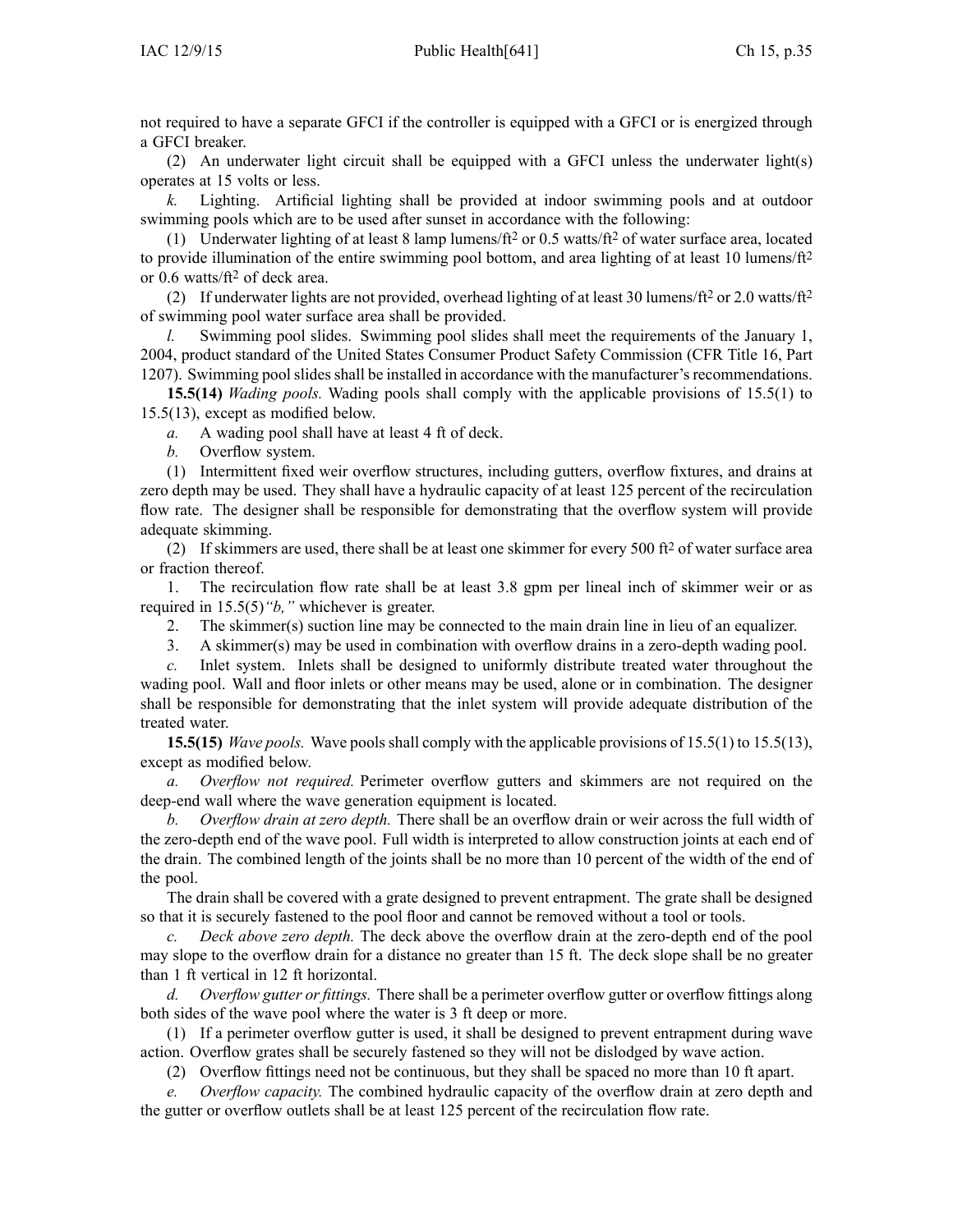*f. Main drains.* The main drain system shall comply with the requirements of 15.5(10).

*g. Wave generator openings.* Openings or connections between the wave pool and the wave generation equipment shall be designed to preven<sup>t</sup> entrapment of users.

*h. Side barrier.* There shall be <sup>a</sup> continuous barrier along the full length of each side of <sup>a</sup> wave pool. The barrier shall be at least 42 inches high and installed no more than 3 ft from the side of the wave pool.

*i. Emergency switches.* Emergency switches which will stop the wave action shall be provided in at least four locations on the deck of the wave pool. Switch locations shall be marked by signs or contrasting bright colors.

*j. Float line.* A wave pool shall be equipped with a float line with floats spaced no more than 5 ft apart. The float line shall be located at least 6 ft from the deep-end wall. Users shall not be permitted between the float line and the deep-end wall.

**15.5(16)** *Zero-depth swimming pools.* Zero-depth swimming pools shall comply with the applicable provisions of 15.5(1) to 15.5(13), excep<sup>t</sup> as modified below.

*a. Overflow drain at zero depth.* There shall be an overflow drain or weir across the full width of the zero-depth end of the swimming pool. Full width is interpreted to allow construction joints at each end of the drain. The combined length of the joints shall be no more than 10 percen<sup>t</sup> of the width of the end of the pool.

(1) The drain shall be covered with <sup>a</sup> grate designed to preven<sup>t</sup> entrapment. The grate shall be designed so that it is not removable without <sup>a</sup> tool.

(2) The drain and its associated piping shall be designed to convey at least 50 percen<sup>t</sup> of the recirculation flow rate.

*b. Deck above zero depth.* The deck above the overflow drain at the zero-depth end of the pool may slope to the overflow drain for <sup>a</sup> distance no greater than 15 ft. The deck slope shall be no greater than 1 ft vertical in 12 ft horizontal.

*c. Perimeter overflow gutter.* If <sup>a</sup> perimeter overflow gutter is provided, the gutter may be interrupted in the area where the water is less than 2 ft deep provided that:

(1) The length of the perimeter overflow gutter and overflow drain shall be at least 60 percen<sup>t</sup> of the total pool perimeter.

(2) The hydraulic capacity of the perimeter overflow gutter system combined with the overflow drain shall be at least 125 percen<sup>t</sup> of the recirculation flow rate.

*d. Skimmers.* Recessed automatic surface skimmers may be used with the overflow drain at zero depth in accordance with 15.5(9)*"a."* The hydraulic capacity of the skimmer/drain system shall be at least 125 percen<sup>t</sup> of the recirculation flow rate.

**15.5(17)** *Water slides.* Water slides shall comply with the applicable provisions of 15.5(1) to 15.5(13) and the following:

*a. Flume construction.* A water slide flume shall comply with the following:

(1) The flume shall be perpendicular to the plunge or swimming pool wall for at least 10 ft from the flume end.

(2) The flume shall be sloped no more than 1 ft vertical in 10 ft horizontal for at least 10 ft before the end of the flume.

(3) The flume shall terminate between 6 inches below and 2 inches above the design water level in the plunge pool or swimming pool.

(4) There shall be at least 5 ft between the side of the plunge pool or swimming pool and the side of the flume. Adjacent flumes shall be at least 10 ft apar<sup>t</sup> on center.

(5) The inside surface of <sup>a</sup> flume shall be smooth and continuous.

(6) The flume shall be designed to ensure that users cannot be thrown out of the flume and to minimize user collisions with the sides of the flume.

(7) The flume shall have no sharp edges within reach of <sup>a</sup> user while the user is in the proper riding position.

(8) The flume path shall be designed to preven<sup>t</sup> users from becoming airborne while in the ride.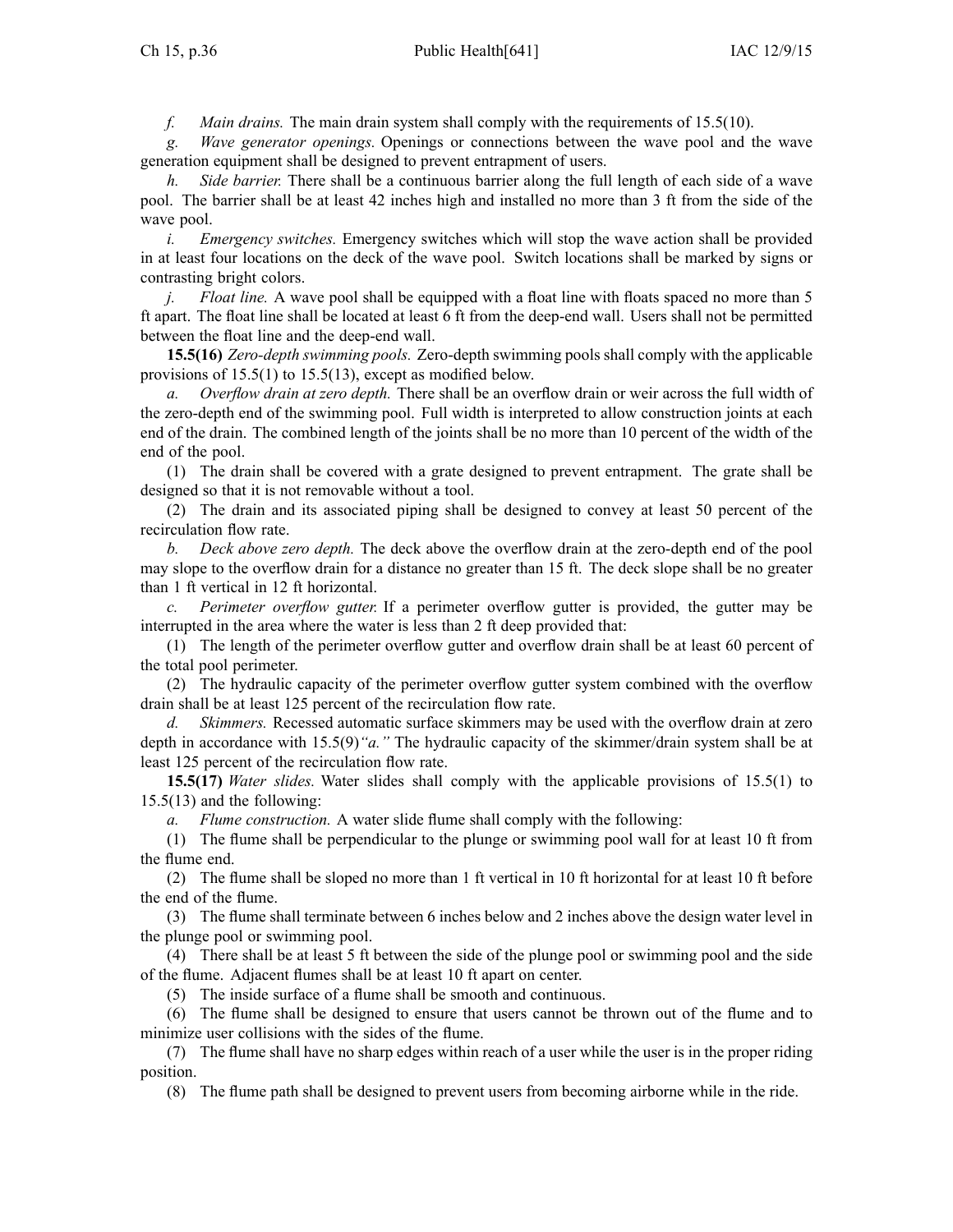*b. Water slide landing areas.* The landing area for <sup>a</sup> water slide flume shall comply with the following:

(1) The water depth shall be at least 3 ft and no more than 4 ft at the end of the flume and for at least 15 ft beyond the end of the flume.

(2) The landing area floor may slope up to <sup>a</sup> minimum of 2 ft water depth subject to (1) above. The slope shall be no greater than 1 ft vertical in 12 ft horizontal.

(3) There shall be at least 20 ft between the end of the flume and any barrier or steps.

(4) If the water slide flume ends in <sup>a</sup> swimming pool, the landing area shall be divided from the rest of the swimming pool by <sup>a</sup> float line or as approved by the department.

*c. Speed slides.* A speed slide shall provide for the safe deceleration of the user. A run-out system or <sup>a</sup> special plunge pool entry system shall control the body position of the user relative to the slide to provide for <sup>a</sup> safe exit from the ride.

*d. Decks.* The deck around <sup>a</sup> water slide plunge pool shall be at least 4 ft wide, excep<sup>t</sup> on the side where the flume enters the pool. A walkway which is at least 4 ft wide and meets the requirements of a deck shall be provided between the plunge pool and the slide steps.

*e. Alternate overflow systems.* Intermittent fixed weir overflow structures may be used for <sup>a</sup> separate plunge pool if:

(1) Floor inlets are provided according to the requirements of 15.5(8)*"c."*

(2) The hydraulic capacity of the combined overflow structures and the appurtenant piping is at least 125 percen<sup>t</sup> of the recirculation flow rate. The department may require more hydraulic capacity based on the specific design of the plunge pool system.

*f. Pump reservoir.* If <sup>a</sup> pump reservoir or surge tank is provided, it shall have <sup>a</sup> capacity of at least one minute of the combined recirculation and flume flow. Openings between the plunge pool and the pump reservoir or surge tank shall be designed and constructed in accordance with 15.5(10)*"a"* and *"b."*

*g. Swimming pool water level.* If the water slide flume ends in <sup>a</sup> swimming pool, the water level shall not be lowered more than 1 inch when the flume pump(s) is operating.

*h. Suction outlets.* If <sup>a</sup> fully submerged suction outlet is in <sup>a</sup> plunge pool or in <sup>a</sup> swimming pool, it shall be located away from normal water slide user traffic areas. The suction outlet system shall be designed in accordance with 15.5(10)*"b."*

*i. Outlet covers.* Rescinded IAB 6/3/09, effective 7/8/09.

*j. Water slide suppor<sup>t</sup> structure.* The suppor<sup>t</sup> structure for <sup>a</sup> water slide and for any access stairs or ramps shall be designed and constructed to withstand the anticipated structural loading, both static and dynamic, including wind forces.

*k. Stairs.* A stairway providing access to the top of <sup>a</sup> water slide shall be at least 2 ft wide. Stair surfaces shall be slip-resistant and easily cleanable. The stairway shall comply with the applicable requirements of state and local building codes and Occupational Safety and Health Administration requirements.

*l. Alternate water slide designs.* Water slides differing substantially from the standards in this subrule may be approved if the designer provides sufficient information to demonstrate to the department that the slide and its landing area can be operated safely.

**15.5(18)** *Multisection water recreation pools.* A multisection water recreation pool shall comply with the applicable provisions of  $15.5(1)$  to  $15.5(13)$  and the following:

*a. Recirculation flow rate.* The minimum recirculation flow rate for <sup>a</sup> multisection water recreation pool shall be determined by computing the recirculation flow rate for each section of the pool in accordance with 15.5(5)*"b"* and adding the flow rates together.

*b. Water distribution.* The treated water distribution system shall be designed to return treated water to the sections of the pool in proportion to the flow rates determined in *"a"* above.

*c. Float lines.* Each section of <sup>a</sup> multisection water recreation pool shall be separated from the other sections by <sup>a</sup> float line meeting the requirements of 15.5(13)*"f"*(4).

**15.5(19)** *Spray pads.* A spray pad shall comply with the applicable provisions of 15.5(1) through 15.5(13) and the following: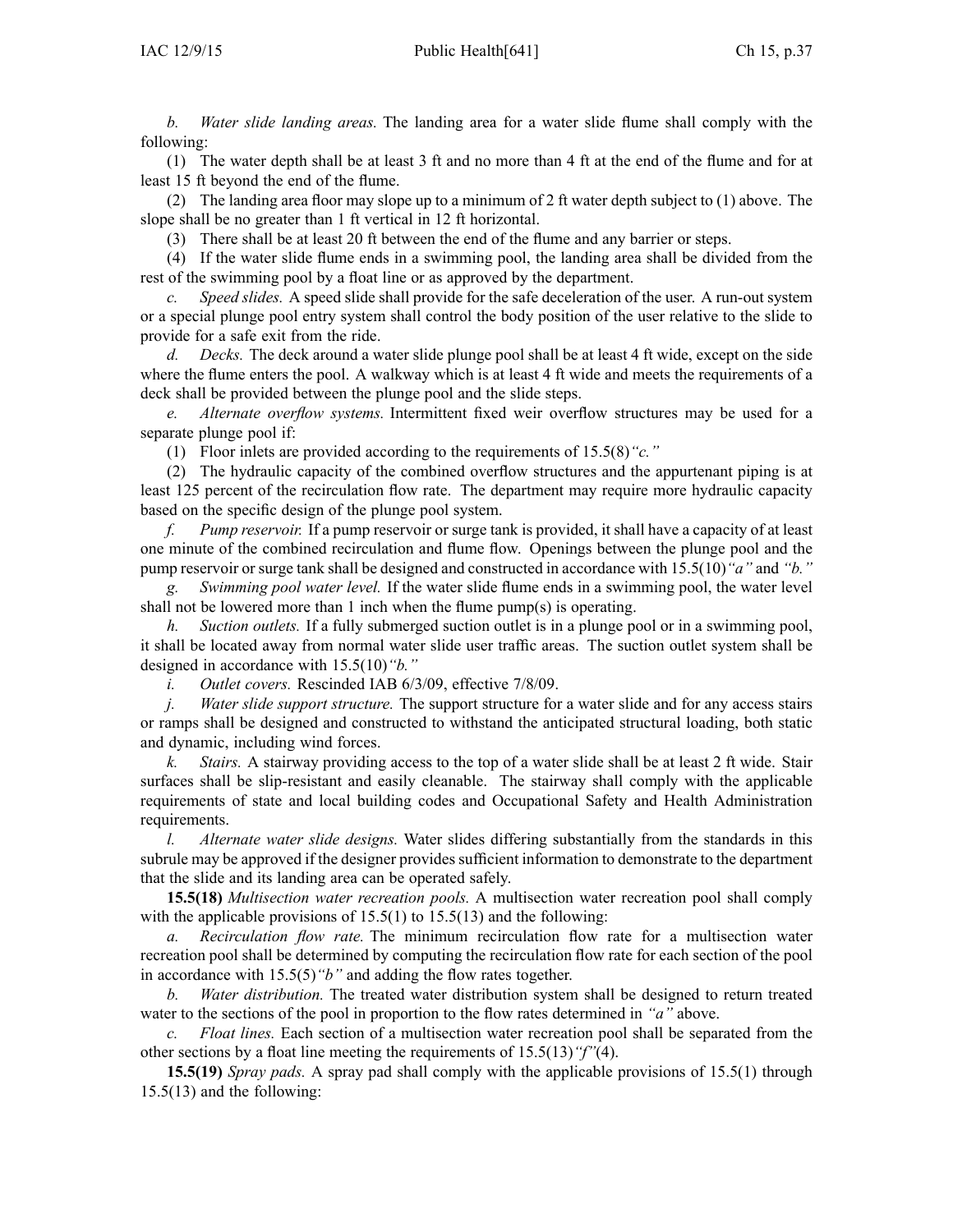*a.* The surface of <sup>a</sup> spray pad shall be impervious and durable. Padding specifically designed for spray pads may be used with play features. The padding shall be water resistant or shall permit full drainage without retaining water in its structure. Walking surfaces shall be slip-resistant.

*b.* The spray pad surface shall slope to drain at least 1/8 inch per ft, but no more than 1/2 inch per ft. Deck or other areas outside the spray pad shall not drain into the spray pad.

*c.* A spray pad shall be exempt from fencing requirements  $(15.5(13)$ "*i"*); "No Lifeguard" sign requirements (15.4(6)*"d"*); safety equipment requirements (15.4(4)*"f"*); and depth marking requirements (15.4(4)*"j"*). Unless the spray pad is supervised by facility staff, <sup>a</sup> sign shall be posted near the spray pad that addresses:

(1) No running on or around the spray pad.

(2) No rough play.

(3) No facility supervision. Parents are responsible for supervising their children.

Facility managemen<sup>t</sup> may adopt and pos<sup>t</sup> other rules deemed necessary for user safety and the proper operation of the spray pad.

*d.* Spray pad drains shall be gravity outlets. At least two drains shall be provided, or <sup>a</sup> single drain that is unblockable shall be provided.

(1) The drain system and associated piping shall be designed for 125 percen<sup>t</sup> of the flow into the spray pad (play feature and recirculation, as applicable).

(2) Each drain cover/grate shall be flush with the spray pad surface and shall have no opening wider than ½ inch.

(3) Each drain cover/grate shall be designed to be securely fastened to the spray pad so that the drain cover/grate is not removable without tools.

(4) Drain cover/grates that are exposed to foot traffic shall:

1. Have <sup>a</sup> slip-resistant surface; and

2. Support <sup>a</sup> 300-pound concentrated load when tested in accordance with the ASME standard, Section 3.3. Structural strength shall be verified by documentation of test results from <sup>a</sup> testing agency approved by the department or by certification by an engineer licensed in Iowa; and

3. If the drain cover is exposed to sunlight, be resistant to ultraviolet light (UV) in accordance with the ASME standard, Section 3.2.2. UV resistance shall be verified by documentation of test results from <sup>a</sup> testing agency approved by the department or by certification by an engineer licensed in Iowa.

*e.* Spray pads with independent treatment systems.

(1) The minimum volume of water for <sup>a</sup> spray pad shall be two minutes of the flow of the play features and the recirculation system combined.

(2) The water storage tank shall have <sup>a</sup> volume of at least 125 percen<sup>t</sup> of the volume specified in (1). The tank shall be accessible for cleaning and inspection.

(3) The recirculation (treatment) system and the play feature pump and piping system shall be separate.

(4) The recirculation system inlet(s) and outlet(s) within the water storage tank shall be designed to ensure <sup>a</sup> uniform disinfectant concentration and pH level throughout the water volume of the spray pad.

(5) The play feature pump system shall be designed so that it will not operate if the recirculation system is not operating.

(6) There shall be <sup>a</sup> readily accessible sample tap in the equipment area that allows sampling of the water in the play feature piping.

*f.* Spray pads using water from an adjacent swimming pool or wading pool.

(1) If there is <sup>a</sup> suction outlet in the swimming pool or wading pool for the play feature pump(s), the outlet shall be designed as <sup>a</sup> main drain as specified in 15.5(10). Water velocity through the outlet cover shall be 1<sup>½</sup> ft per sec or less.

(2) If the adjacent pool has <sup>a</sup> volume of 10,000 gallons or less, or if the spray pad water is circulated directly from the swimming pool surge tank, the spray pad pump system shall be equipped for automatic supplemental disinfection in accordance with 15.5(11), excep<sup>t</sup> that the disinfection capacity shall be at least one-half of the capacity specified in 15.5(11)*"c"*; with filtration in accordance with 15.5(6); or both.

*g.* Play features and spraysshall be designed and installed so that they do not create <sup>a</sup> safety hazard.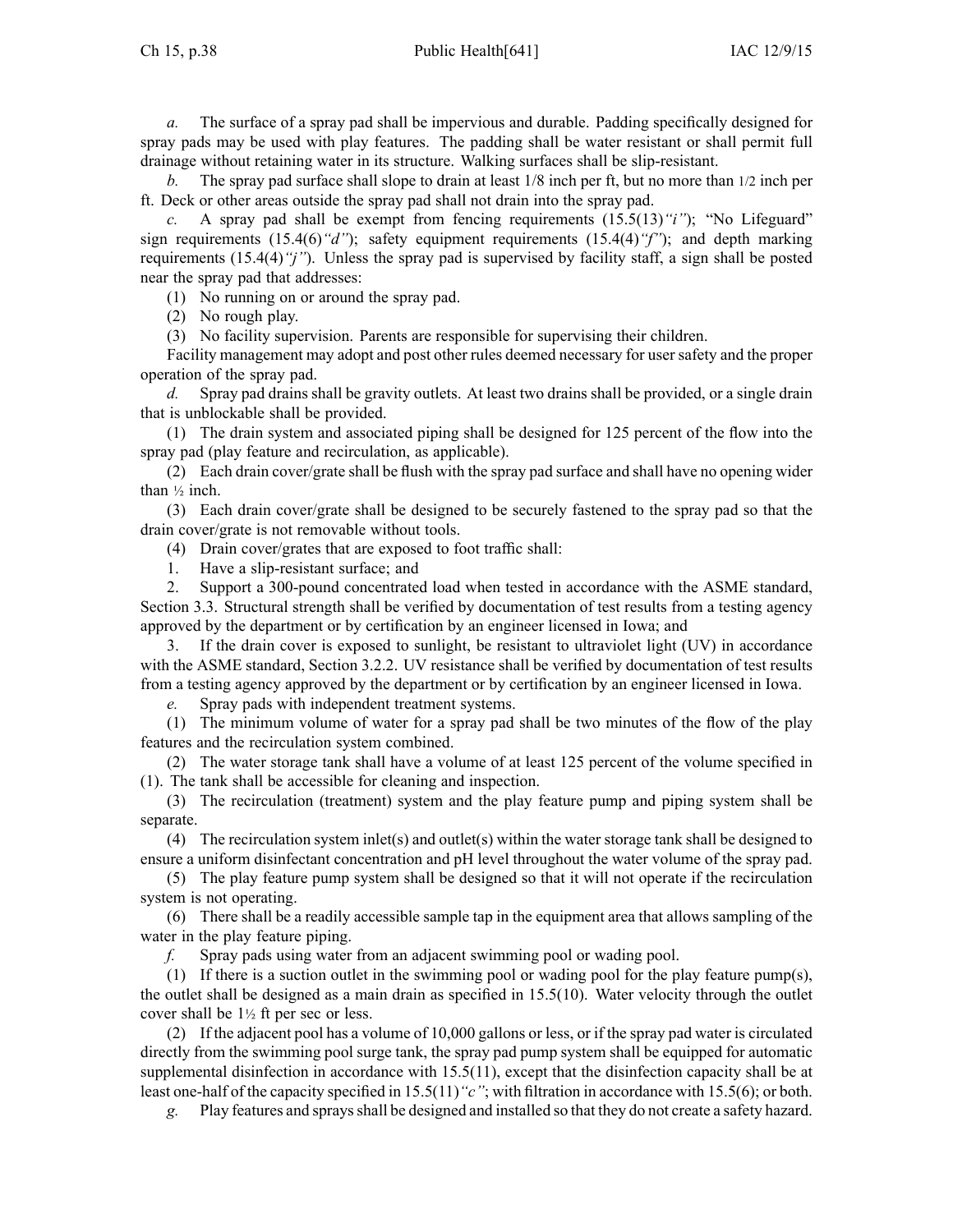(1) Surface sprays shall be flush with the spray pad surface. Spray openings shall have <sup>a</sup> diameter of <sup>½</sup> inch or less. Noncircular spray openings shall have <sup>a</sup> width of <sup>½</sup> inch or less.

(2) Aboveground features shall not presen<sup>t</sup> <sup>a</sup> tripping hazard. Features shall have no sharp edges or points and no rough surfaces. Aboveground features shall be constructed of corrosion-resistant materials or provided with a corrosion-resistant coating. Accessible spray openings shall have a diameter of  $\frac{1}{2}$  inch or less. Noncircular accessible spray openings shall have <sup>a</sup> width of <sup>½</sup> inch or less.

**15.5(20)** *Leisure rivers.* A leisure river shall comply with the applicable requirements of 15.5(1) through 15.5(13) and the following:

*a.* The leisure river propulsion system and recirculation system shall be separate.

*b.* Intermittent fixed weir structures may be used for the overflow system. At least two separate fixed weir structures shall be used. The hydraulic capacity of the overflow system using fixed weir structures shall be at least 125 percen<sup>t</sup> of the recirculation flow rate. Fixed weir structures shall be designed to preven<sup>t</sup> entrapment of leisure river users.

*c.* A deck as specified in 15.5(4) is not required in areas where users are not permitted. A leisure river and the area on the inside and outside perimeter of the leisure river shall be designed to ensure that lifeguard staff and emergency personnel can access any par<sup>t</sup> of the leisure river quickly and to provide <sup>a</sup> sufficient hard surface area for emergency functions.

*d.* The depth of a leisure river shall be posted conspicuously at the entrance(s) to the leisure river in characters at least 3 inches high. The depth of the leisure river shall be marked on the side wall of the leisure river above the static water level at intervals not to exceed 50 ft on center. The depth of the leisure river shall be marked on the deck in the areas where users are permitted. The depth markers shall be within 3 ft of the edge of the leisure river at intervals not to exceed 25 ft on center.

*e.* "No Diving" characters or graphics shall be marked every 25 ft on center on the deck in deck areas where users are permitted.

*f.* At least one user egress point shall be provided for each 500 ft of leisure river length (measured at the centerline) or fraction thereof.

*g.* Outlets for the leisure river propulsion system shall be designed in accordance with 15.5(10)*"b."*

**15.5(21)** *Showers, dressing rooms, and sanitary facilities.*

*a. Facilities required.* Bather preparation facilities shall be provided at each swimming pool facility excep<sup>t</sup> where the swimming pool facility is intended to serve living units such as <sup>a</sup> hotel, motel, apartment complex, condominium association, dormitory, subdivision, mobile home park, or resident institution.

*b. Swimming pool patron load.* If <sup>a</sup> bathhouse is provided, the patron load for determining the minimum sanitary fixtures (Table 6) is:

(1) One individual per  $15 \text{ ft}^2$  of water surface in shallow areas.

(2) One individual per 20 ft<sup>2</sup> of water surface in deep areas with the exclusion of 300 ft<sup>2</sup> of water surface for each diving board.

(3) For each swimming pool slide, 200 ft<sup>2</sup> shall be excluded, and for each water slide which terminates in the swimming pool, 300 ft<sup>2</sup> shall be excluded in determining the patron load.

*c. Bathhouses.*

(1) A bathhouse shall be designed and constructed to meet the requirements of the local building ordinance. If no local ordinance is in effect, the bathhouse shall be designed to meet the requirements of the state of Iowa building code, 661—Chapter 16, Iowa Administrative Code.

(2) Bathhouse floors shall have <sup>a</sup> slip-resistant finish and shall slope at least 1/8 inch/ft to drain. Except as provided in 15.5(19) "*c*"(3), floor coverings shall comply with the requirements of 15.5(4) "*c*."

(3) Olefin, or other approved carpeting, may be permitted in locker room or dressing room areas provided:

1. There is an adequate drip area between the carpeting and the shower room, toilet facilities, swimming pool, or other areas where water can accumulate.

2. Drip areas shall be constructed of materials as described in 15.5(4)*"b"* and 15.5(4)*"c."*

(4) Bathhouse fixtures shall be provided in accordance with Table 6.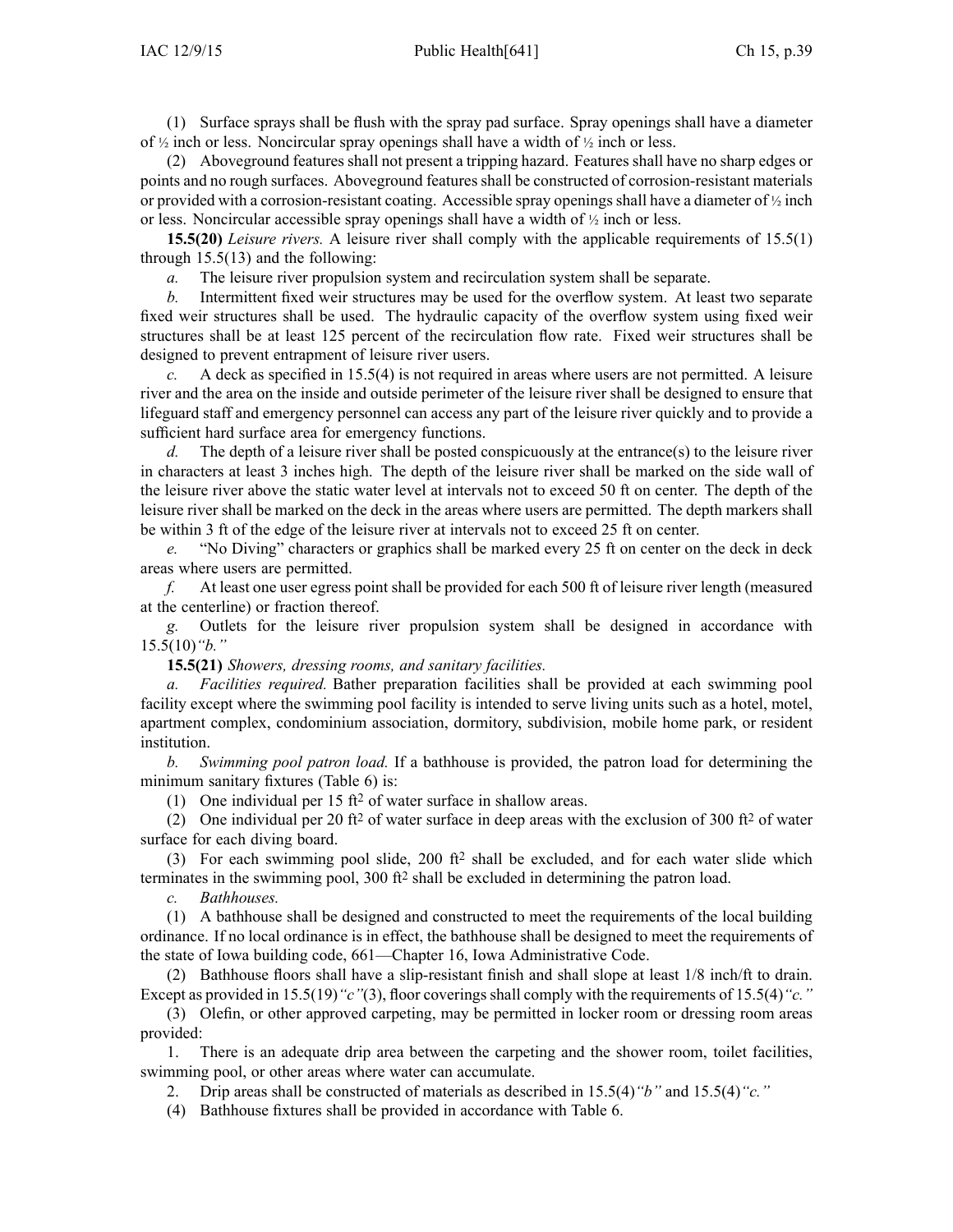|              |                |         | Male    |            |         | Female  |            |
|--------------|----------------|---------|---------|------------|---------|---------|------------|
| Patron Load  | <b>Showers</b> | Toilets | Urinals | Lavatories | Showers | Toilets | Lavatories |
| $1 - 100$    |                |         |         |            |         |         |            |
| $101 - 200$  |                |         |         |            |         |         |            |
| $201 - 300$  |                |         |         |            |         |         |            |
| $301 - 400$  |                |         |         |            |         |         |            |
| $401 - 500$  |                |         |         |            |         |         |            |
| $501 - 1000$ |                |         |         |            |         |         |            |

Table 6 Fixtures Required

(5) All indoor swimming pool areas, bathhouses, dressing rooms, shower rooms, and toilets shall be ventilated by natural or mechanical means to control condensation and odors.

*d. Showers and lavatories.*

(1) Showers shall be supplied with water at <sup>a</sup> temperature of at least 90°F and no more than 110°F and at <sup>a</sup> rate of no more than 3 gpm per shower head.

(2) Soap dispensers or bar soap trays shall be provided at each lavatory and in the showers. Glass soap dispensers are prohibited.

*e. Hose bibs.* At least one hose bib shall be installed within the bathhouse.

*f. Storage-type hot water heaters.*

(1) Gas-fired storage-type hot water heaters shall comply with the requirements of ANSI/AGA Z21.10.1-2001, or with the requirements of ANSI/AGA Z21.10.3-2001. The heater shall bear the mark of the AGA.

(2) Electric storage-type hot water heaters shall comply with the requirements of ANSI/UL 174-1996. The heater shall bear the mark of UL.

(3) Combustion air shall be provided for fuel-burning water heaters as required by the state plumbing code, 641—Chapter 25, Iowa Administrative Code, or as required by local ordinance.

(4) Fuel-burning water heaters shall be vented as required by the state plumbing code, 641—Chapter 25, Iowa Administrative Code, or as required by local ordinance.

[**ARC 7839B**, IAB 6/3/09, effective 7/8/09; **ARC 2279C**, IAB 12/9/15, effective 1/13/16]

#### ADMINISTRATION

## **641—15.6(135I) Enforcement.**

**15.6(1)** The department may inspect swimming pools and spas regulated by these rules and enforce these rules. A city, county or district board of health may inspect swimming pools and spas regulated by these rules and enforce these rules in accordance with agreements executed with the department pursuan<sup>t</sup> to the authority of Iowa Code chapters [28E](https://www.legis.iowa.gov/docs/ico/chapter/28E.pdf) and [135I](https://www.legis.iowa.gov/docs/ico/chapter/135I.pdf).

**15.6(2)** The inspection agency shall take the following steps when enforcement of these rules is necessary.

*a. Owner notification.* As soon as possible after the violations are noted, the inspection agency shall provide written notification to the owner of the facility that:

(1) Cites each section of the Iowa Code or Iowa Administrative Code violated.

- (2) Specifies the manner in which the owner or operator failed to comply.
- (3) Specifies the steps required for correcting the violation.
- (4) Requests <sup>a</sup> corrective action plan, including <sup>a</sup> time schedule for completion of the plan.

(5) Sets <sup>a</sup> reasonable time limit, not to exceed 30 days from the receipt of the notice, within which the owner of the facility must respond.

*b. Corrective action plan review.* The inspection agency shall review the corrective action plan and approve it or require that it be modified.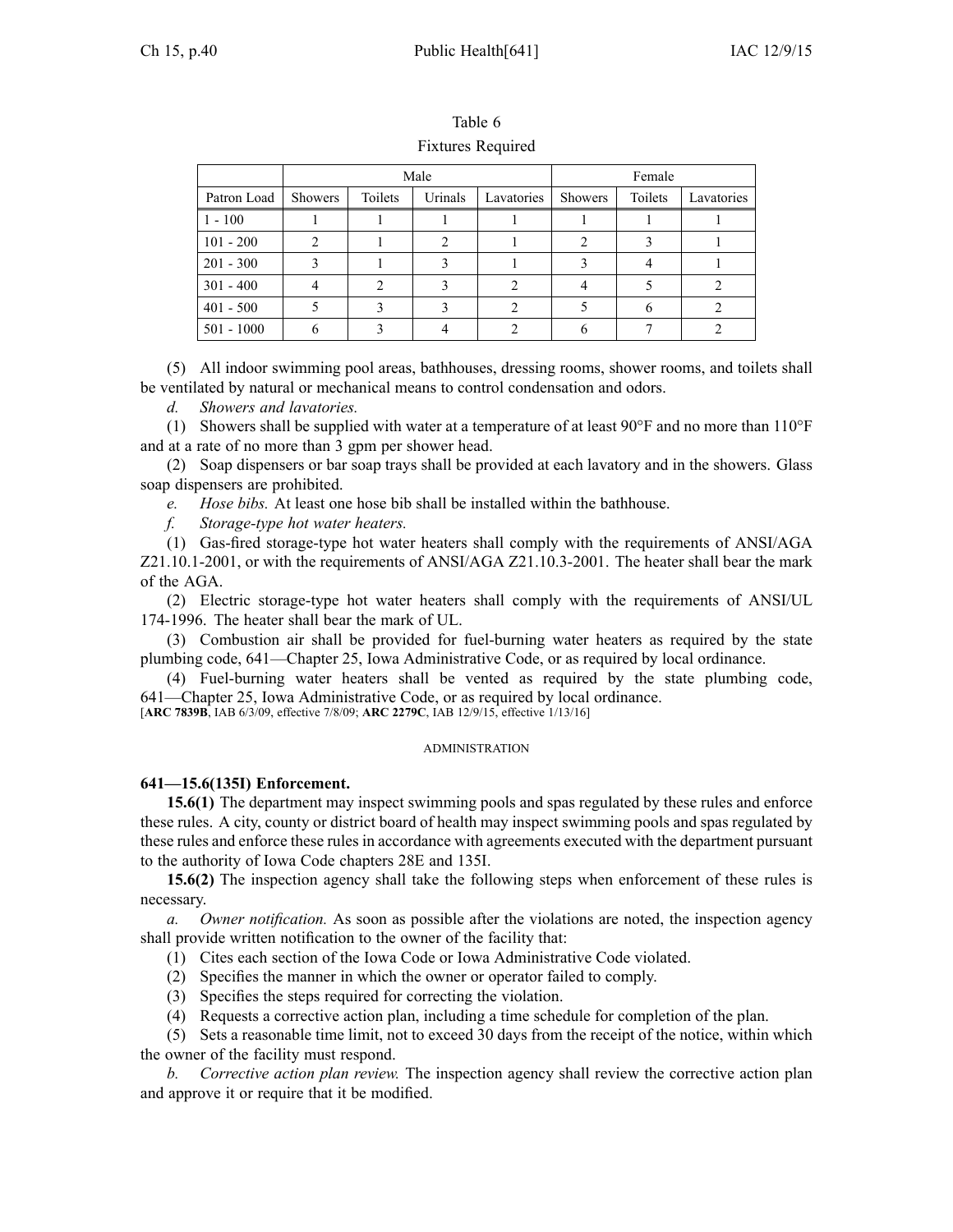*c. Failure to comply.* When the owner of <sup>a</sup> swimming pool or spa fails to comply with conditions of the written notice, the inspection agency may take enforcement action in accordance with Iowa Code chapters [137](https://www.legis.iowa.gov/docs/ico/chapter/137.pdf) and [135I](https://www.legis.iowa.gov/docs/ico/chapter/135I.pdf), or in accordance with local ordinances.

*d. Adverse actions and the appeal process.* If the department determines that the provisions of Iowa Code chapter [135I](https://www.legis.iowa.gov/docs/ico/chapter/135I.pdf) and these rules have been or are being violated, the department may withhold or revoke the registration of <sup>a</sup> swimming pool or spa, or the department or the local board of health may order that <sup>a</sup> swimming pool or spa be closed until corrective action has been taken. If the swimming pool or spa is operated without being registered, or in violation of the order of the department, the department or local inspection agency may reques<sup>t</sup> that the county attorney or the attorney general make an application in the name of the state to the district court of the county in which the violations have occurred for an order to enjoin the violations. This remedy is in addition to any other legal remedy available to the department.

(1) A local inspection agency may reques<sup>t</sup> that the department withhold or revoke the registration of <sup>a</sup> swimming pool or spa, or issue an order to close <sup>a</sup> swimming pool or spa. The reques<sup>t</sup> shall be in writing and shall list the violations of Iowa Code chapter [135I](https://www.legis.iowa.gov/docs/ico/chapter/135I.pdf) and these rules that have occurred or are occurring when the reques<sup>t</sup> is made. The local inspection agency shall provide <sup>a</sup> full accounting of the actions taken by the local inspection agency to enforce Iowa Code chapter [135I](https://www.legis.iowa.gov/docs/ico/chapter/135I.pdf) and these rules.

(2) Notice of the decision to withhold or revoke the registration for <sup>a</sup> swimming pool or spa, or an order to close <sup>a</sup> swimming pool or spa shall be delivered by restricted certified mail, return receipt requested, or by personal service. The notice shall inform the owner of the right to appeal the decision and the appeal procedures. The local inspection agency and the county attorney in the county where the swimming pool or spa is located shall be notified in writing of the decision or order.

(3) An appeal of <sup>a</sup> decision to withhold or revoke <sup>a</sup> registration or of an order to close shall be submitted by certified mail, return receipt requested, within 30 days of receipt of the department's notice. The appeal shall be sent to the Iowa Department of Public Health, Division of Environmental Health, Lucas State Office Building, 321 East 12th Street, Des Moines, Iowa 50319-0075. If such <sup>a</sup> reques<sup>t</sup> is made within the 30-day time period, the decision or order shall be deemed to be suspended. Prior to or at the hearing, the department may rescind the decision or order upon satisfaction that the reason for the decision or order has been or will be removed. After the hearing, or upon default of the applicant or alleged violator, the administrative law judge shall affirm, modify or set aside the decision or order. If no appeal is submitted within 30 days, the decision or order shall become the department's final agency action.

(4) Upon receipt of an appeal that meets contested case status, the appeal shall be transmitted to the department of inspections and appeals within 5 working days of receipt pursuan<sup>t</sup> to the rules adopted by that department regarding the transmission of contested cases. The information upon which the revocation or withholding is based shall be provided to the department of inspections and appeals.

(5) The hearing shall be conducted in accordance with 481—Chapter 10.

(6) When the administrative law judge makes <sup>a</sup> proposed decision and order, it shall be served by restricted certified mail, return receipt requested, or delivered by personalservice. The proposed decision and order then becomes the department's final agency action without further proceedings 10 days after it is received by the aggrieved party unless an appeal to the director is taken as provided in subparagraph 15.6(2)*"d"*(7).

(7) Any appeal to the director of the department for review of the proposed decision and order of the administrative law judge shall be filed in writing and mailed to the director by certified mail, return receipt requested, or delivered by personal service within 10 days after the receipt of the administrative law judge's proposed decision and order by the aggrieved party. A copy of the appeal shall also be mailed to the administrative law judge. Any reques<sup>t</sup> for appeal shall state the reason for appeal.

(8) Upon receipt of an appeal request, the administrative law judge shall prepare the record of the hearing for submission to the director. The record shall include the following:

- 1. All pleadings, motions and rules.
- 2. All evidence received or considered and all other submissions by recording or transcript.
- 3. A statement of all matters officially noticed.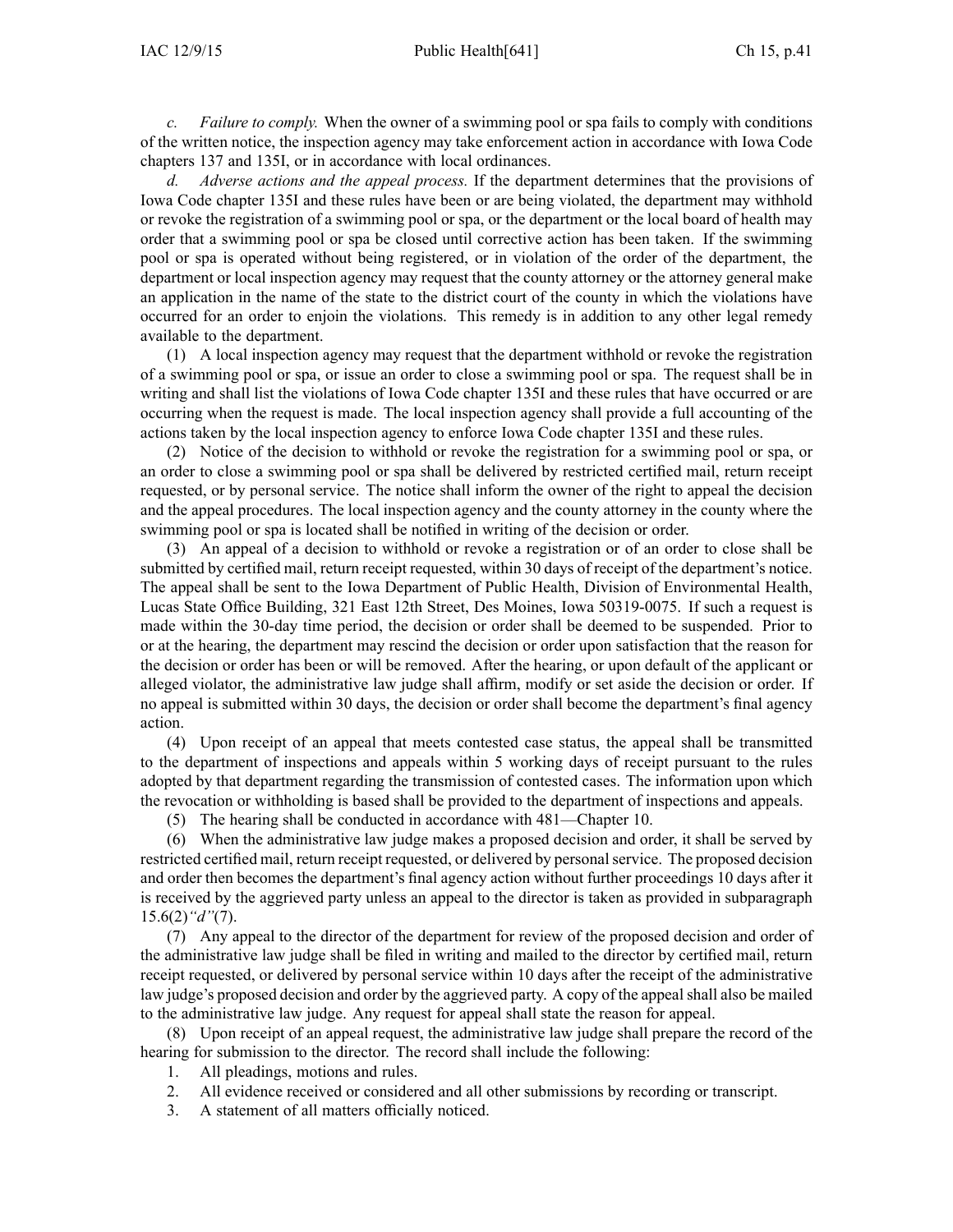- 4. All questions and offers of proof, objections, and rulings thereon.
- 5. All proposed findings and exceptions.
- 6. The proposed findings and order of the administrative law judge.

(9) The decision and order of the director becomes the department's final agency action upon receipt by the aggrieved party and shall be delivered by restricted certified mail, return receipt requested.

(10) It is not necessary for the owner to file an application for <sup>a</sup> rehearing to exhaust administrative remedies when appealing to the director or the district court as provided in Iowa Code section [17A.19](https://www.legis.iowa.gov/docs/ico/section/17A.19.pdf). The aggrieved party to the final agency action of the department that has exhausted all administrative remedies may petition for judicial review of that action pursuan<sup>t</sup> to Iowa Code chapter [17A](https://www.legis.iowa.gov/docs/ico/chapter/17A.pdf).

(11) Any petition for judicial review of <sup>a</sup> decision and order shall be filed in the district court within 30 days after the decision and order becomes final. A copy of the notice of appeal shall be sent by certified mail, return receipt requested, or by personal service to the Iowa Department of Public Health, Division of Environmental Health, Lucas State Office Building, 321 East 12th Street, Des Moines, Iowa 50319-0075.

(12) The party who appeals <sup>a</sup> final agency action to the district court shall pay the cost of the preparation of <sup>a</sup> transcript of the contested case hearing for the district court.

**641—15.7(135I) Variances.** A variance to these rules may be granted only by the department. A variance can be granted only if sufficient information is provided to substantiate the need for and propriety of the action.

**15.7(1)** Requests for variances shall be in writing and shall be sent to the local inspection agency for comment. The local inspection agency shall send the reques<sup>t</sup> for variance to the department within 15 business days of its receipt.

**15.7(2)** The granting or denial of <sup>a</sup> variance will take into consideration, but not be limited to, the following criteria:

*a.* Substantially equal protection of health and safety shall be provided by <sup>a</sup> means other than that prescribed in the particular rule, or

*b.* The degree of violation of the rule is sufficiently small so as not to pose <sup>a</sup> significant risk of injury to any individual, and the remedies necessary to alleviate this minor violation would incur substantial and unreasonable expense on the par<sup>t</sup> of the person seeking <sup>a</sup> variance.

**15.7(3)** Decisions shall be issued in writing by the department and shall include the reasons for denial or granting of the variance. Copies of decisions shall be kept at the department, and <sup>a</sup> copy shall be sent to the contracting board of health.

**15.7(4)** The applicant for <sup>a</sup> variance that is denied may reques<sup>t</sup> <sup>a</sup> review of the denial by the director of the department. The reques<sup>t</sup> shall be submitted in writing within 30 days of the applicant's receipt of the department's denial of <sup>a</sup> variance request. The reques<sup>t</sup> for <sup>a</sup> review shall be addressed to the Iowa Department of Public Health, Office of the Director, Lucas State Office Building, 321 East 12th Street, Des Moines, Iowa 50319-0075. The decision of the director shall be considered the department's final agency action.

**15.7(5)** The applicant may petition for judicial review of the final agency action pursuant to Iowa Code chapter [17A](https://www.legis.iowa.gov/docs/ico/chapter/17A.pdf).

**641—15.8(135I) Penalties.** A person violating <sup>a</sup> provision of this chapter shall be guilty of <sup>a</sup> simple misdemeanor pursuan<sup>t</sup> to the authority of Iowa Code section [135I.5](https://www.legis.iowa.gov/docs/ico/section/135I.5.pdf). Each day upon which <sup>a</sup> violation occurs constitutes <sup>a</sup> separate violation.

## **641—15.9(135I) Registration.**

**15.9(1)** *Swimming pool and spa registration.* No swimming pool or spa shall be operated in the state without being registered with the department. The owner of <sup>a</sup> swimming pool or spa or the owner's designated representative shall register the swimming pool or spa before the swimming pool or spa is first used and shall renew the registration annually on or before April 30. The initial registration and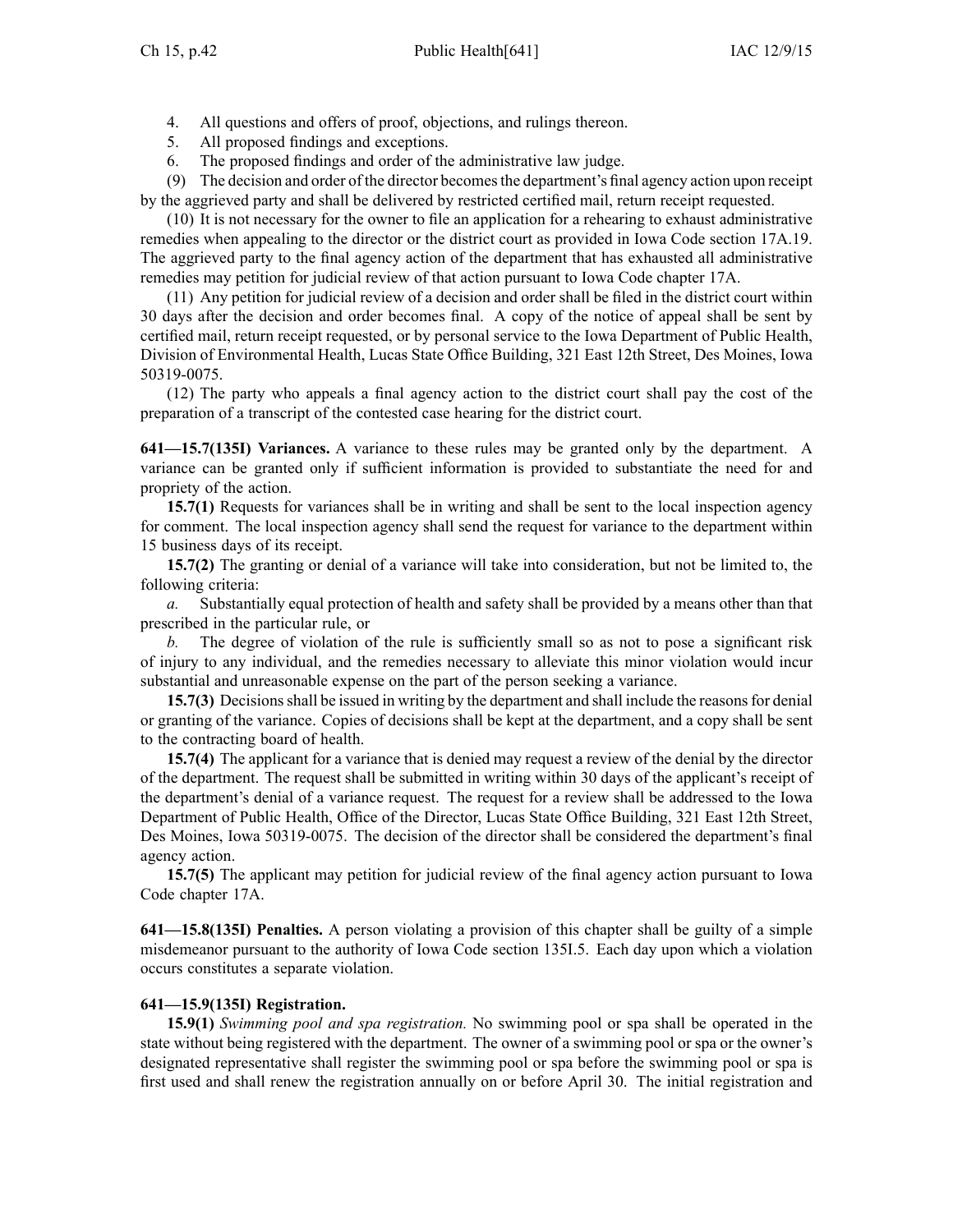registration renewal shall be submitted on forms supplied by the department. The registration for <sup>a</sup> swimming pool or spa is valid from May 1 through the following April 30.

**15.9(2)** *Change in ownership.* Within 30 days of the change in ownership of <sup>a</sup> swimming pool or spa, the new owner shall furnish the department with the following information:

- *a.* Name and registration number of the swimming pool or spa.
- *b.* Name, address, and telephone number of new owner.
- *c.* Date the change in ownership took place.
- *d.* A nonrefundable fee of \$20 per swimming pool or spa.

**15.9(3)** *Withholding registration.* The department may withhold or revoke the registration of <sup>a</sup> swimming pool or spa pursuan<sup>t</sup> to 15.6(2)*"d"* if an owner or the owner's designated representative has violated <sup>a</sup> provision of Iowa Code chapter [135I](https://www.legis.iowa.gov/docs/ico/chapter/135I.pdf) or <sup>a</sup> rule in this chapter.

## **641—15.10(135I) Training courses.**

**15.10(1)** A training course designed to fulfill the requirements of 641—15.11(135I) shall be reviewed by the department.

**15.10(2)** At least 15 days prior to the course date, the course director shall submit at <sup>a</sup> minimum the following to the department:

- *a.* A course outline with <sup>a</sup> list of instructors and gues<sup>t</sup> speakers and their qualifications.
- *b.* Date or dates the course is to be held.
- *c.* Place the course is to be held.
- *d.* Number of hours of instruction.
- *e.* Course agenda.

**15.10(3)** The department shall approve or disapprove the course of instruction in writing within 10 business days of receipt of the information required in 15.10(2).

**15.10(4)** Within 30 business days after the conclusion of the course of instruction, the course director shall furnish the department with the name and address of each person who successfully completed the course.

## **641—15.11(135I) Swimming pool/spa operator qualifications.**

**15.11(1)** A person designated as <sup>a</sup> certified operator of <sup>a</sup> facility for compliance with 15.4(6)*"a"* and 15.51(5)*"a"* shall have successfully completed <sup>a</sup> CPO® certification course, an AFO certification course, <sup>a</sup> PPSO certification course, an LAFT certification course, or another course of instruction approved by the department. A copy of <sup>a</sup> current, valid CPO®, AFO, PPSO, or LAFT certificate for the certified operator shall be maintained in the pool or spa records.

**15.11(2)** A certified operator with a CPO<sup>®</sup> certificate, a PPSO certificate, or an LAFT certificate shall attend at least ten hours of continuing education between the original certification date and the first renewal of the certificate, and shall attend at least ten additional hours of continuing education before each subsequent renewal of the certificate. A certified operator with an AFO certificate shall attend at least six hours of continuing education between the original certification date and the first renewal of the certificate, and shall attend at least six additional hours of continuing education before each subsequent renewal of the certificate. The department shall determine the continuing education requirements for <sup>a</sup> certified operator training course that is approved after May 4, 2005. Proof of continuing education shall be kept with certification records at the facility.

## **641—15.12(135I) Fees.**

**15.12(1)** *Registration fees.* For each swimming pool or spa, the registration fee is \$35. Registration fees are delinquent if not received by the department by April 30 or the first business day thereafter. The owner shall pay <sup>a</sup> \$25 penalty for each month or fraction thereof that the fee is late for each swimming pool or spa that is required to be registered.

**15.12(2)** *Registration change fees.* For each swimming pool or spa, the fee for <sup>a</sup> change of ownership, change of facility name, or other change in registration is \$20.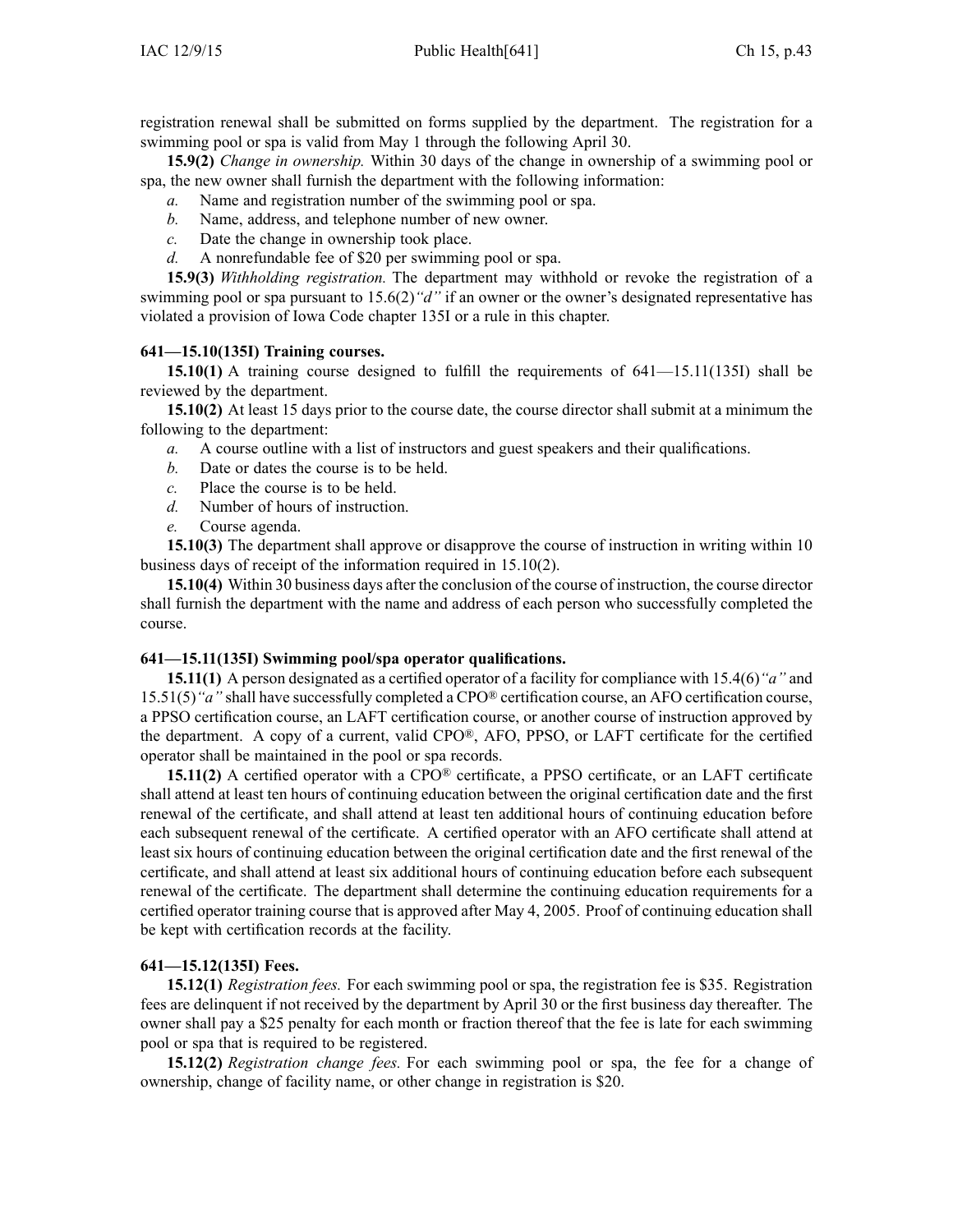**15.12(3)** *Inspection fees.* The inspection agency shall bill the owner of <sup>a</sup> facility upon completion of an inspection. Inspection fees are due upon receipt of <sup>a</sup> notice of paymen<sup>t</sup> due.

When the swimming pool is located within the jurisdiction of <sup>a</sup> local inspection agency, the local inspection agency may establish fees needed to defray the costs of inspection and enforcement under this chapter. Inspection fees billed by <sup>a</sup> local inspection agency shall be paid to the local inspection agency or its designee.

*a. Inspection fee schedule.*

| Pool Type                                                                   | Inspection Fee |
|-----------------------------------------------------------------------------|----------------|
| Swimming pool or leisure river, surface area less than 1500 ft <sup>2</sup> | \$170          |
| Swimming pool or leisure river, surface area $1500 \text{ ft}^2$ or greater | \$270          |
| Wave pool                                                                   | \$270          |
| Water slide and plunge pool                                                 | \$270          |
| Spa                                                                         | \$170          |
| Wading pool less than or equal to 500 $\mathrm{ft}^2$                       | \$50           |
| Wading pool greater than 500 ft <sup>2</sup>                                | \$90           |
| Residential swimming pool used for commercial purposes                      | \$50           |

| Table 7                 |  |
|-------------------------|--|
| Swimming Pools and Spas |  |

| n<br>а |  |
|--------|--|
|        |  |

#### Water Slides

|                                                  | Inspection Fee |
|--------------------------------------------------|----------------|
| Each additional water slide into a plunge pool   | \$75           |
| Water slide into a swimming pool                 | \$175          |
| Each additional water slide into a swimming pool | \$75           |

*b. Multipool facilities.* If more than one pool (swimming pool, water slide, wave pool, wading pool, or spa) is located within <sup>a</sup> fenced compound or <sup>a</sup> building, the inspection fee for the pools in the fenced compound or building shall be reduced by 10 percent. This reduction does not apply to the fees specified in Table 8.

*c. Special inspection fee.* When an inspection agency determines that <sup>a</sup> special inspection is required, i.e., <sup>a</sup> follow-up inspection or an inspection generated by complaints, the inspection agency may charge <sup>a</sup> special inspection fee which shall be based on the actual cost of providing the inspection.

*d. Penalty.* Unpaid inspection fees will be considered delinquent 45 days after the date of the bill. A penalty of \$30 per month or fraction thereof that the paymen<sup>t</sup> is delinquent will be assessed to the owner for each pool inspected.

## **15.12(4)** *Plan review fees.*

*a. New construction.* A plan review fee as specified in Tables 9, 10 and 11 shall be submitted with <sup>a</sup> construction permit application for each body of water in <sup>a</sup> proposed facility. If two or more pools share <sup>a</sup> common recirculation system as specified in 15.5(5)*"a,"* the plan review fee shall be 25 percen<sup>t</sup> less than the total plan review fee required by Tables 9, 10 and 11.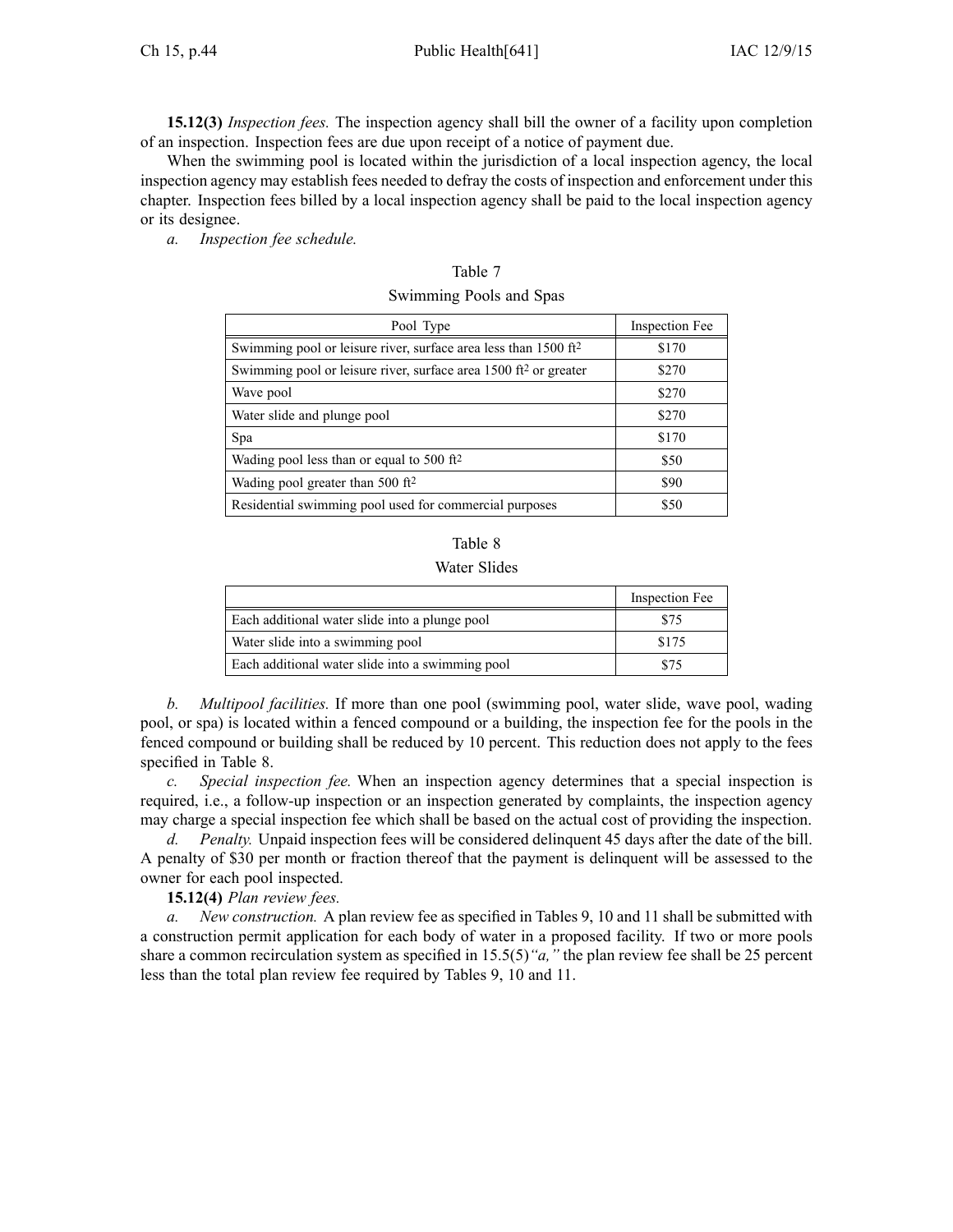| Swimming Pool Area (ft <sup>2</sup> ) | Plan Review Fee |
|---------------------------------------|-----------------|
| less than 500                         | \$165           |
| 500 to 999                            | \$275           |
| 1000 to 1999                          | \$385           |
| 2000 to 3999                          | \$550*          |
| 4000 and greater                      | \$825*          |

Table 9 Swimming Pools, Wading Pools and Wave Pools

\*This may include one water slide.

#### Table 10

#### Water Slides

| Description                                                     | Plan Review Fee |
|-----------------------------------------------------------------|-----------------|
| Water slide and dedicated plunge pool                           | \$550           |
| Each additional water slide into a plunge pool or swimming pool | \$165           |

#### Table 11

#### Spas

| Spa Volume (gal) | Plan Review Fee |
|------------------|-----------------|
| less than 500    | \$165           |
| 500 to 999       | \$275           |
| $1000 +$         | \$385           |

*b. Reconstruction.* The plan review fee for reconstruction is \$250 for each swimming pool, spa or bathhouse altered in the reconstruction.

*c. Penalty for construction without <sup>a</sup> permit.* Whenever any work for which <sup>a</sup> permit is required has been started before <sup>a</sup> permit is issued, the plan review fee shall be 150 percen<sup>t</sup> of the fee specified in 15.12(3)*"a"* or *"b."* The department may require that construction not done in accordance with the rules be corrected before <sup>a</sup> facility is used.

EXCEPTION: After receiving <sup>a</sup> construction permit application, the department may authorize preliminary construction on <sup>a</sup> project to start before issuance of <sup>a</sup> permit. The authorization shall be in writing to the owner or the owner's authorized representative.

**15.12(5)** *Training fees.* The course sponsor for <sup>a</sup> training course designed to fulfill the requirements of 641—15.11(135I) shall pay to the department a fee of \$20 for each person who successfully completes the course. The fee is due within 30 business days of the completion of the course.

**641—15.13(135I) 28E agreements.** A city, county or district board of health may apply to the department for authority to inspect swimming pools and spas and enforce these rules.

**15.13(1)** Application and review process. Applications shall be made to the Iowa Department of Public Health, Swimming Pool Program, Lucas State Office Building, 321 East 12th Street, Des Moines, Iowa 50319-0075.

**15.13(2)** Each application shall include, at <sup>a</sup> minimum:

*a.* A commitment that inspectors will meet the educational requirements of 641—15.11(135I). A person who is <sup>a</sup> registered sanitarian (R.S.) or <sup>a</sup> registered environmental health specialist (R.E.H.S.) with the National Environmental Health Association shall be considered to have met the educational requirements of subrule 15.11(2).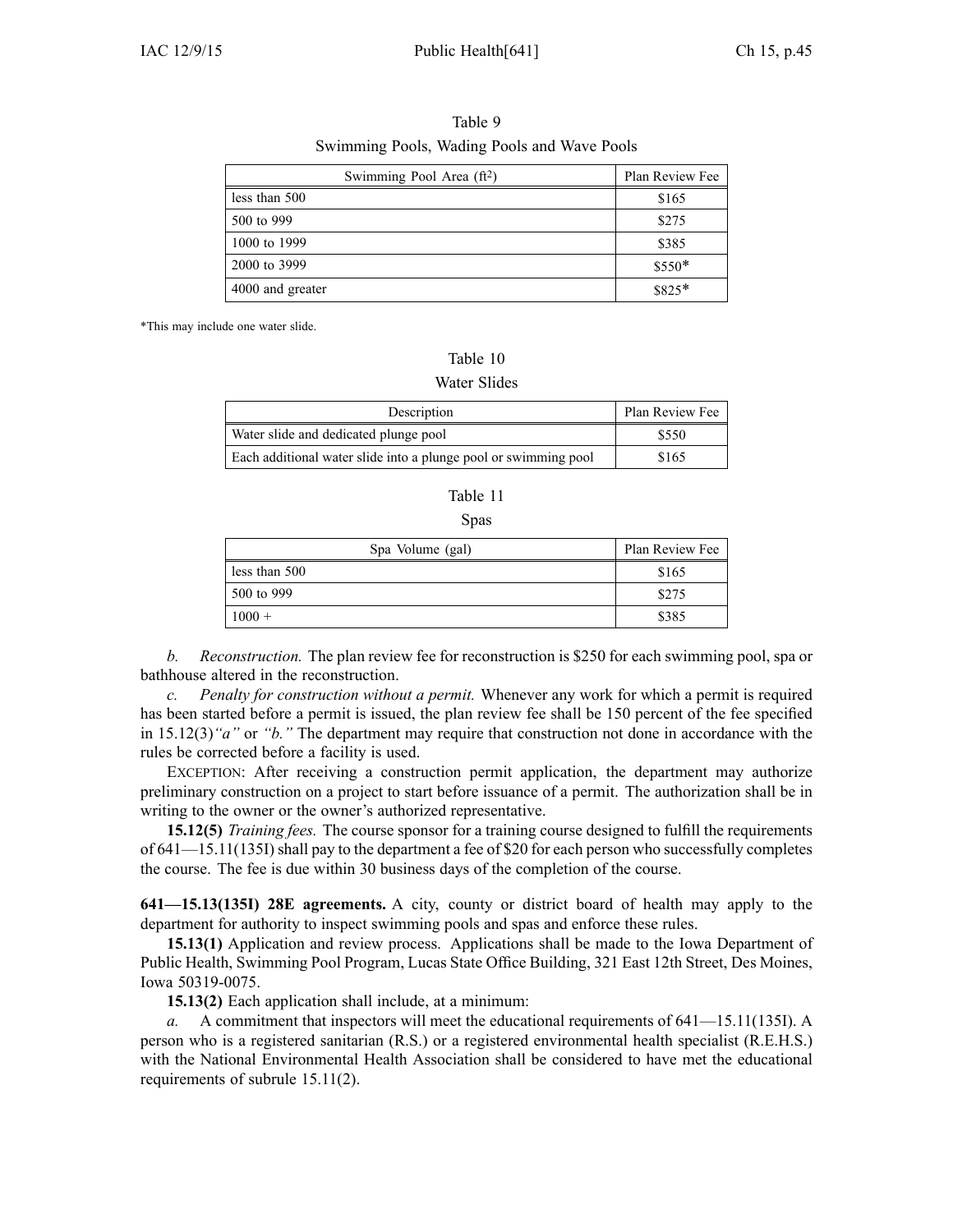*b.* A statement of the ability of the board of health to provide inspections of all swimming pools and spas within the contracted area.

*c.* A statement of the ability of the board of health to follow enforcement procedures contained in subrule 15.6(2).

**15.13(3)** If the department approves the application, the 28E agreemen<sup>t</sup> shall be perpetual, subject to the conditions set forth by both parties. The agreemen<sup>t</sup> shall include the terms and conditions required by Iowa Code chapter [28E](https://www.legis.iowa.gov/docs/ico/chapter/28E.pdf) and any additional terms agreed to by the parties.

## **641—15.14(135I) Application denial or partial denial—appeal.**

**15.14(1)** Denial or partial denial of an application shall be done in accordance with the requirements of Iowa Code section [17A.12](https://www.legis.iowa.gov/docs/ico/section/17A.12.pdf). Notice to the applicant of denial or partial denial shall be served by restricted certified mail, return receipt requested, or by personal service.

**15.14(2)** Any reques<sup>t</sup> for appeal concerning denial or partial denial shall be submitted by the aggrieved party, in writing, to the department by certified mail, return receipt requested, within 30 days of the receipt of the department's notice. The address is Iowa Department of Public Health, Swimming Pool Program, Lucas State Office Building, 321 East 12th Street, Des Moines, Iowa 50319-0075. Prior to or at the hearing, the department may rescind the denial or partial denial. If no reques<sup>t</sup> for appeal is received within the 30-day time period, the department's notice of denial or partial denial shall become the department's final agency action.

**15.14(3)** Upon receipt of an appeal that meets contested case status, the appeal shall be forwarded within five working days to the department of inspections and appeals, pursuan<sup>t</sup> to the rules adopted by that agency regarding the transmission of contested cases. The information upon which the adverse action is based and any additional information which may be provided by the aggrieved party shall also be provided to the department of inspections and appeals.

**641—15.15** to **15.50** Reserved.

SPAS

**641—15.51(135I) Spa operations.** A spa shall be operated in <sup>a</sup> safe, sanitary manner and shall meet the following operational standards.

**15.51(1)** *Filtration and recirculation.*

*a.* Filters. A spa shall have <sup>a</sup> filtration system in good working condition which provides water clarity in compliance with the water quality standards of subrule 15.51(2).

(1) Each filter cartridge shall be replaced with <sup>a</sup> new, unused, or cleaned and disinfected filter cartridge in accordance with the manufacturer's recommendations for pressure rise at the inlet of the filter, but at least once <sup>a</sup> month. If <sup>a</sup> functioning pressure gauge is not presen<sup>t</sup> at the filter inlet, the filter cartridge(s) shall be replaced whenever the spa is drained and at least every two weeks. Filter cartridge replacements shall be recorded in the spa records.

(2) Each sand filter serving <sup>a</sup> spa shall be opened at least annually and the sand media examined for grease buildup, channeling and other deficiencies. The sand shall be cleaned and disinfected before the filter is pu<sup>t</sup> back into service. The annual inspection shall be recorded in the spa records.

(3) Each diatomaceous earth filter serving <sup>a</sup> spa shall be dismantled, and the filter socks and the interior of the filter shall be cleaned and disinfected at least annually. The annual cleaning shall be recorded in the spa records.

(4) The recirculation system shall have an operating pressure gauge located in front of the filter if it is <sup>a</sup> pressure filter system. A vacuum filter system shall have <sup>a</sup> vacuum gauge located between the filter and the pump.

*b.* The recirculation system for <sup>a</sup> spa shall treat one spa volume of water in 30 minutes or less.

*c.* Continuous operation required. Pumps, filters, disinfectant feeders, flow indicators, gauges, and all related components of the spa water recirculation system shall be operated continuously whenever the spa contains water, excep<sup>t</sup> for cleaning or servicing.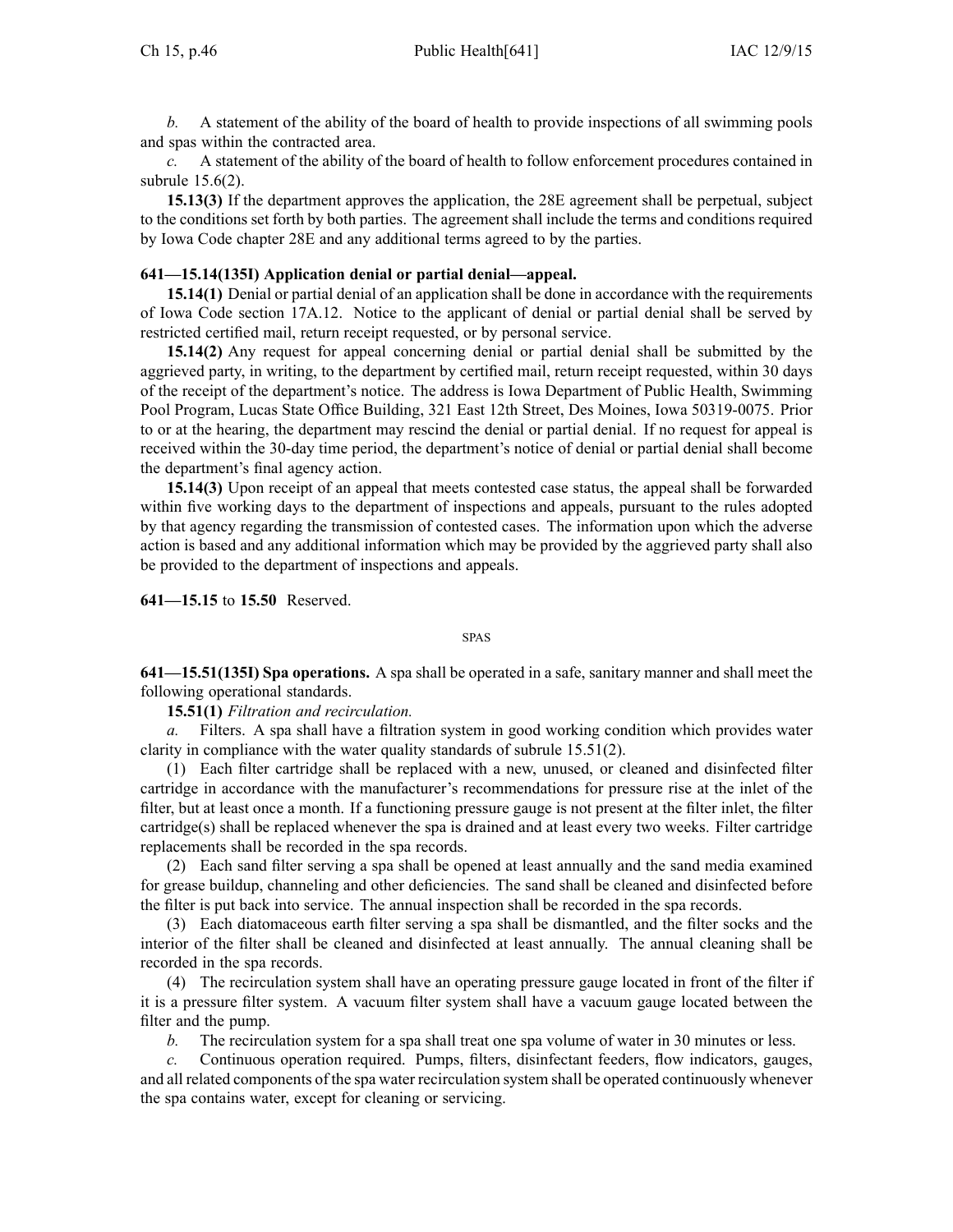*d.* Inlets. The recirculation system shall have inlets adequate in design, number, location, and spacing to ensure effective distribution of treated water and maintenance of uniform disinfectant residual throughout the spa.

*e.* Skimmers. A spa shall have at least one skimmer.

(1) Each skimmer shall have <sup>a</sup> self-adjusting weir in place and operational.

(2) Each skimmer shall have an easily removable basket or screen upstream from any valve.

*f.* Wastewater. Wastewater and backwash water from <sup>a</sup> spa shall be discharged through an air break or an air gap.

*g.* Watersupply. The watersupplied to <sup>a</sup> spa shall be from <sup>a</sup> watersupply meeting the requirements of the department of natural resources for potable water.

(1) Water supplied to <sup>a</sup> spa shall be discharged to the spa system through an air gap or <sup>a</sup> reduced-pressure principle backflow device meeting AWWA C-511-97, "Reduced-Pressure Principle Backflow-Prevention Assembly."

(2) Each hose bib at <sup>a</sup> facility shall be equipped with an atmospheric vacuum breaker or <sup>a</sup> hose connection backflow preventer.

*h.* Spa water heaters.

(1) Electric water heaters shall bear the seal of UL.

(2) Gas-fired water heaters shall bear the seal of the AGA and shall be equipped with <sup>a</sup> pressure relief valve.

(3) Fuel-burning water heaters shall be vented to the outside, in accordance with the Iowa state plumbing code.

(4) Each indoor swimming pool equipment room with fuel-burning water heating equipment shall have one or more openings to the outside of the room for the provision of combustion air.

**15.51(2)** *Water quality and testing.*

*a. Disinfection.*

(1) Spa water shall have <sup>a</sup> free chlorine residual of at least 2.0 ppm and no greater than 8.0 ppm, or <sup>a</sup> total bromine residual of at least 4.0 ppm and no greater than 18 ppm when the spa is open for use, excep<sup>t</sup> as given in Table 12.

(2) A spa shall be closed if the free chlorine is measured to be less than 1.0 ppm or the total bromine is measured to be less than 2.0 ppm.

(3) The spa shall be closed if <sup>a</sup> free chlorine measurement exceeds 8.0 ppm or if the total bromine measurement exceeds 18 ppm, excep<sup>t</sup> as given in Table 12.

(4) If an ORP controller with <sup>a</sup> readout meeting the requirements of 15.51(2)*"f"*(4) is installed on the spa system, the spa water shall have an ORP of at least 700 mV, but no greater than 880 mV, excep<sup>t</sup> as given in Table 12. The spa shall be closed if the ORP is less than 650 mV or greater than 880 mV.

(5) The spa shall be closed if the cyanuric acid concentration in the spa water exceeds 80 ppm. The spa may be reopened when the cyanuric acid concentration is 40 ppm or less.

(6) No cyanuric acid shall be added to an indoor spa after May 4, 2005, excep<sup>t</sup> through an existing chemical feed system designed to deliver di-chlor or tri-chlor. No cyanuric acid in any form shall be added to an indoor spa after June 30, 2008.

|         | Preferred Operating Range |                | Acceptable Operating Range |               |                |
|---------|---------------------------|----------------|----------------------------|---------------|----------------|
| ORP(mV) | Free Cl (ppm)             | Total Br (ppm) | ORP(mV)                    | Free Cl (ppm) | Total Br (ppm) |
| 700-880 | $2.0 - 8.0$               | $4.0 - 18.0$   | 700-880                    | $1.0 - 1.8$   | $2.0 - 3.5$    |
|         |                           |                | $650 - 700^{\#}$           | $2.0 - 8.0$   | $4.0 - 18.0$   |
|         |                           |                | $650 - 700^{\dagger}$      | $8.2 - 10.0$  | $18.5 - 22.0$  |

| г<br>۰.<br>г. |  |
|---------------|--|
|---------------|--|

# If these conditions occur on any 3 consecutive days or on any 5 days within <sup>a</sup> 7-day period, and the conditions reoccur after the spa is drained and cleaned, the facility managemen<sup>t</sup> shall evaluate water parameters including, but not limited to, cyanuric acid, pH, combined chlorine, and phosphates (ortho- and total); and other conditions at the spa. The facility managemen<sup>t</sup> shall modify parameters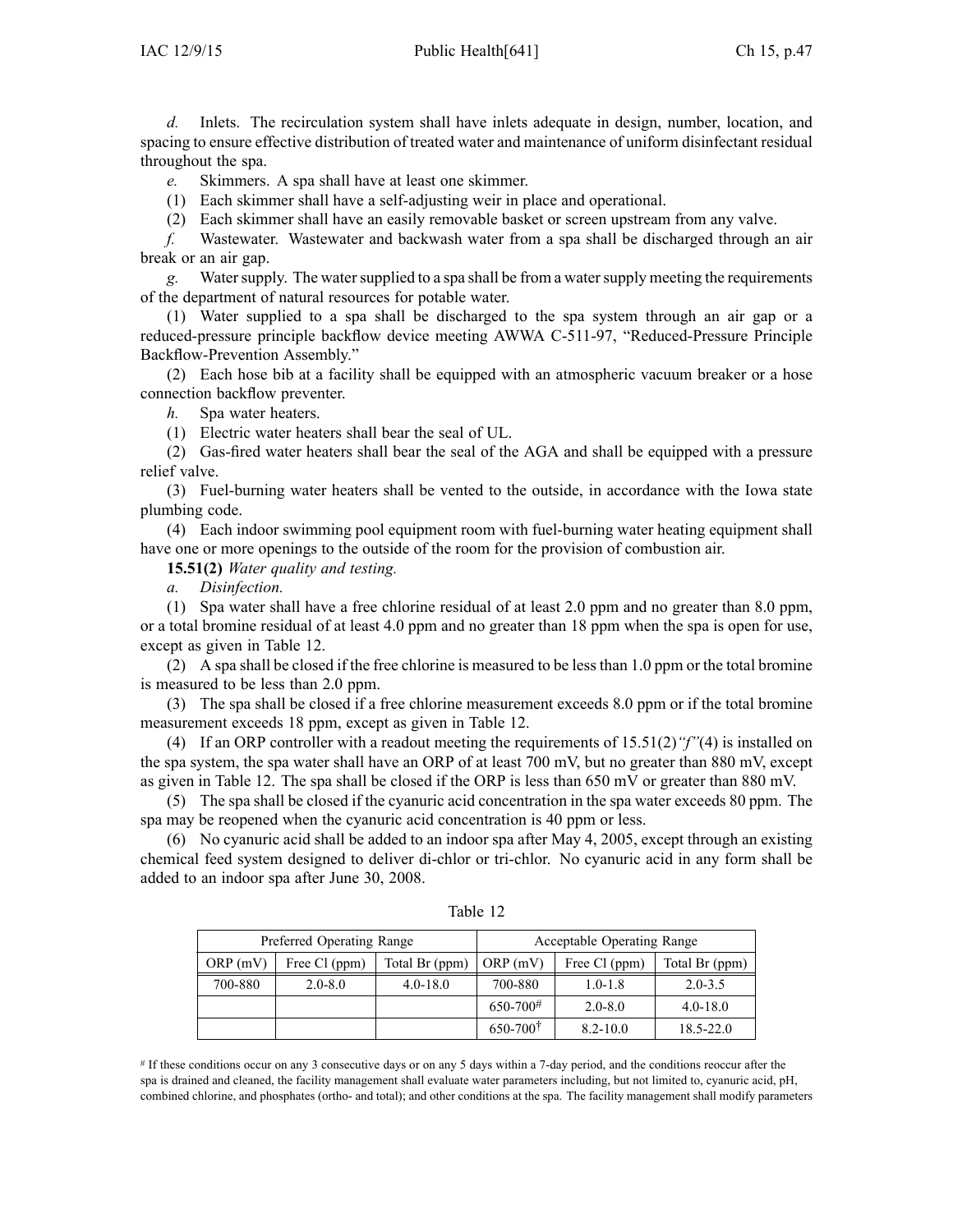and conditions as practical to bring the ORP to <sup>a</sup> minimum of 700 mV. The evaluation shall be completed within 30 days after the low ORP condition is known to the facility management. A written repor<sup>t</sup> of the evaluation shall be kept with the spa records.

† If these conditions occur on any 2 consecutive days or on any 4 days within <sup>a</sup> 7-day period, the facility managemen<sup>t</sup> shall drain and clean the spa and notify the inspection agency. If the conditions reoccur after the spa is drained and cleaned, the facility managemen<sup>t</sup> shall cause the conditions at the spa specified in the previous footnote and the function of the ORP equipment to be investigated by <sup>a</sup> professional pool service company. A written repor<sup>t</sup> detailing source water parameters, spa water parameters, spa design (including information about the installed mechanical and chemical equipment), other conditions affecting the disinfectant concentration and the ORP, and the actions taken to increase ORP relative to the disinfectant residual shall be submitted to the local inspection agency within 30 days after the low ORP condition is known to the facility management.

*b. pH level.* The pH of spa water shall be 7.2 to 7.8.

*c. Water clarity.* A spa shall be closed if the grate openings on drain fittings at or near the bottom of the spa are not clearly visible when the agitation system is off.

*d. Bacteria detection.*

(1) If coliform or *Pseudomonas aeruginosa* bacteria are detected in <sup>a</sup> sample taken in accordance with 15.51(2)<sup>*"e"*(8), the spa shall be drained, cleaned, and disinfected. The spa may reopen, and a</sup> check sample shall be taken when the spa water meets the requirements of paragraphs *"a," "b"* and *"c"* above. If coliform or *Pseudomonas aeruginosa* bacteria are detected in the check sample, the spa shall be closed. The spa shall be drained, physically cleaned, and disinfected. The filter(s) shall be cleaned and disinfected.

1. For cartridge filters, the cartridge shall be replaced with <sup>a</sup> new, unused cartridge or <sup>a</sup> cleaned, disinfected cartridge; the filter housing shall be physically cleaned, then disinfected.

2. For sand and DE filters, the filter shall be opened and the media and components cleaned and disinfected.

The spa may reopen when no coliform or *Pseudomonas aeruginosa* bacteria are detected in <sup>a</sup> spa water sample taken when the spa water meets the requirements of paragraphs *"a," "b"* and *"c"* above.

(2) The facility managemen<sup>t</sup> shall notify the local inspection agency of the positive bacteriological result within one business day after the facility managemen<sup>t</sup> has become aware of the result.

*e. Test frequency.* The results of the tests required below shall be recorded in the spa records.

(1) The disinfectant residual in the spa water shall be tested or the ORP of the spa water shall be checked each day before the spa is opened for use and at intervals not to exceed two hours thereafter until the spa closing time. For <sup>a</sup> spa at <sup>a</sup> condominium complex, an apartment building or <sup>a</sup> homeowners association with 25 or fewer living units, the disinfectant level in the spa water shall be tested or the ORP of the spa water shall be checked at least twice each day the spa is available for use.

If the spa is equipped with an automatic controller with <sup>a</sup> readout or local printout of ORP complying with the requirements of 15.51(2) "f"(4), the operator may make visual readings of ORP in lieu of manual testing, but the spa water shall be tested manually for disinfectant residual at least twice per day. Both ORP and disinfectant residual shall be recorded when manual testing is done. The operator shall specify in the spa records which results are from the manual tests.

(2) The pH of the spa water shall be tested each day before the spa is opened for use and at intervals not to exceed two hours thereafter until the spa closing time. For <sup>a</sup> spa at <sup>a</sup> condominium complex, an apartment building or <sup>a</sup> homeowners association with 25 or fewer living units, the pH of the spa water shall be tested at least twice each day the spa is available for use.

If the spa is equipped with an automatic controller with <sup>a</sup> readout or local printout of pH complying with the requirements of 15.51(2) "f"(5), the operator may make visual readings of pH in lieu of manual testing, but the spa water shall be tested manually for pH at least twice per day. The operator shall specify in the spa records which results are from the manual tests.

(3) The spa water temperature shall be measured whenever <sup>a</sup> manual test of the spa water is performed.

(4) If <sup>a</sup> chlorine compound is used for disinfection, the spa water shall be tested for combined chlorine at least once <sup>a</sup> day.

(5) If cyanuric acid or <sup>a</sup> stabilized chlorine is used in <sup>a</sup> spa, the spa watershall be tested for cyanuric acid at least once <sup>a</sup> day.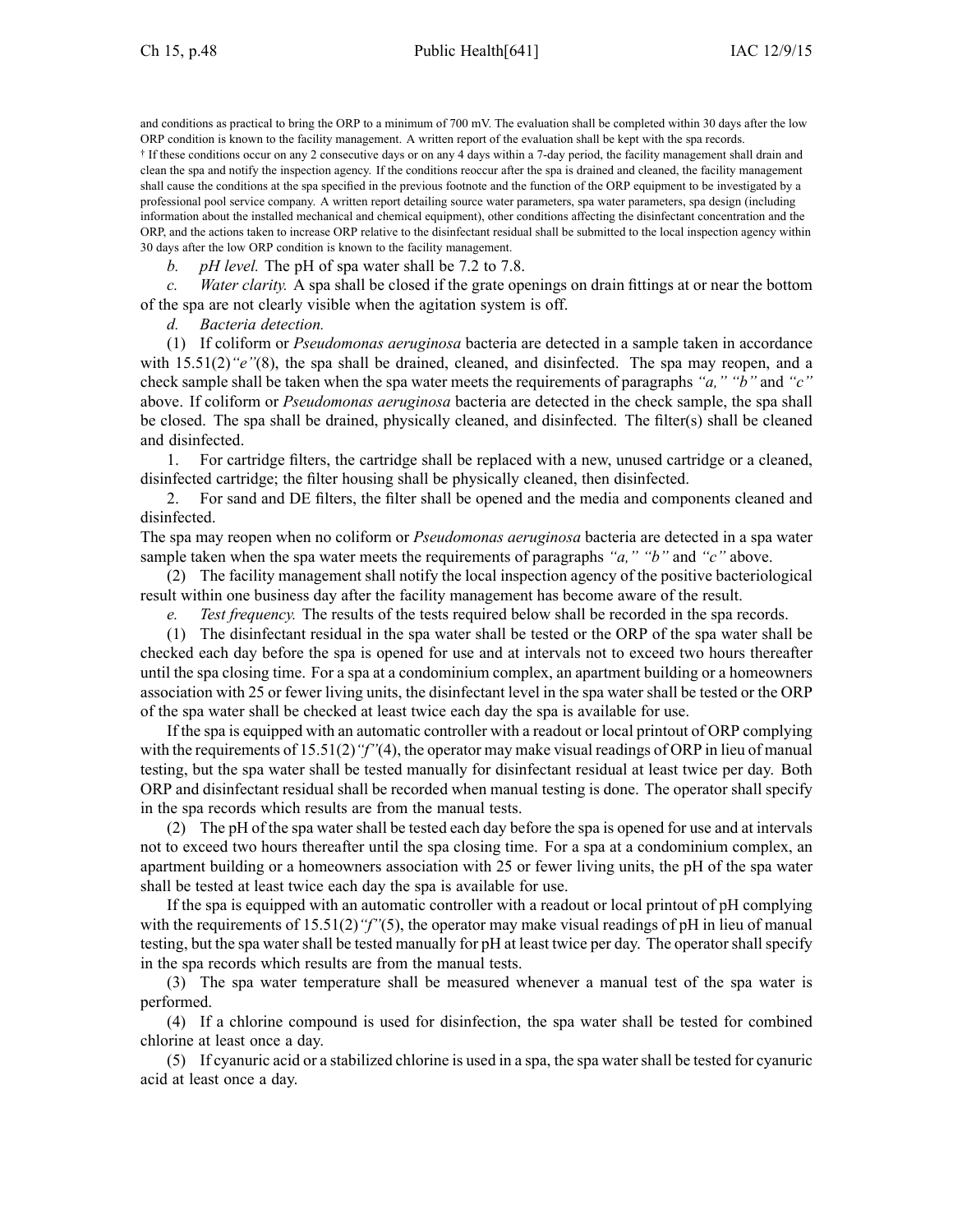(6) The spa water shall be tested for total alkalinity each time the spa is refilled and at least once in each week that the spa is open for use.

(7) The spa water shall be tested for calcium hardness each time the spa is refilled.

(8) At least once in each month that <sup>a</sup> spa is open for use, <sup>a</sup> sample of the spa water shall be submitted to <sup>a</sup> laboratory certified by the department of natural resources for the determination of coliform bacteria in drinking water. The sample shall be analyzed for total coliform and *Pseudomonas aeruginosa*.

*f. Test equipment.*

(1) Each facility shall have functional water testing equipment for free chlorine and combined chlorine, or total bromine; pH; total alkalinity; calcium hardness; and cyanuric acid (if cyanuric acid or <sup>a</sup> stabilized chlorine is used at the facility).

(2) The test equipment shall provide for the direct measurement of free chlorine and combined chlorine from 0 to 10 ppm in increments of 0.2 ppm or less over the full range, or total bromine from 0 to 20 ppm in increments of 0.5 ppm or less over the full range.

(3) The test equipment shall provide for the measurement of spa water pH from 7.0 to 8.0 with at least five increments in that range.

(4) A controller readout used in lieu of manual disinfectant residual testing shall be <sup>a</sup> numerical analog or digital display (indicator lights are not acceptable) with an ORP scale with <sup>a</sup> range of at least 600 to 900 mV with increments of 20 mV or less.

(5) A controller readout used in lieu of manual pH testing shall be <sup>a</sup> numerical analog or digital display (indicator lights are not acceptable) with <sup>a</sup> range at least as required in 15.51(2)*"f"*(3) with increments of 0.2 or less over the full range.

*g. Operator availability.* A person knowledgeable in testing water and in operating the water treatment equipment shall be available whenever <sup>a</sup> spa is open for use.

**15.51(3)** *Disinfection systems and cleaning.*

*a. Disinfectant system.*

(1) Equipment for continuous feed of <sup>a</sup> chlorine or bromine compound to the spa water shall be provided and shall be operational. The equipment shall be adjustable in at least five increments over its feed capacity. Where applicable, the chemical feeder shall be listed by NSF or another listing agency approved by the department for compliance with Standard 50.

(2) The disinfectant equipment shall be capable of providing at least 10 ppm of chlorine or bromine to the spa water based on the recirculation flow rate.

(3) Equipment and piping used to apply any chemicals to the water shall be of such size, design, and material that they may be cleaned. All material used for such equipment and piping shall be resistant to the action of chemicals to be used.

- (4) The use of chlorine gas is prohibited.
- *b. Cleaning and superchlorination.*
- (1) A spa shall be clean.

(2) A spa containing 500 gal of water or less shall be drained, cleaned and refilled <sup>a</sup> minimum of once <sup>a</sup> week. A spa containing over 500 gal to 2000 gal of water shall be drained, cleaned and refilled <sup>a</sup> minimum of one time every two weeks. A spa with <sup>a</sup> water volume greater than 2000 gal shall be drained, cleaned and refilled <sup>a</sup> minimum of one time every three weeks.

The department may permit <sup>a</sup> longer period between refills for spas over 2000 gal upon evaluation of the use of the spa. Such permission shall be in writing, and <sup>a</sup> copy shall be available to an inspector upon request.

(3) The inspection agency may require that <sup>a</sup> spa be drained, cleaned, and superchlorinated prior to further usage.

**15.51(4)** *Safety.*

*a.* Chemical safety.

(1) No disinfectant chemical, pH control chemical, algaecide, shock treatment chemical, or any other chemical that is toxic or irritating to humans shall be added to <sup>a</sup> spa over the top when the spa is occupied. If chemicals are added to the spa over the top, the spa shall not be occupied for <sup>a</sup> period of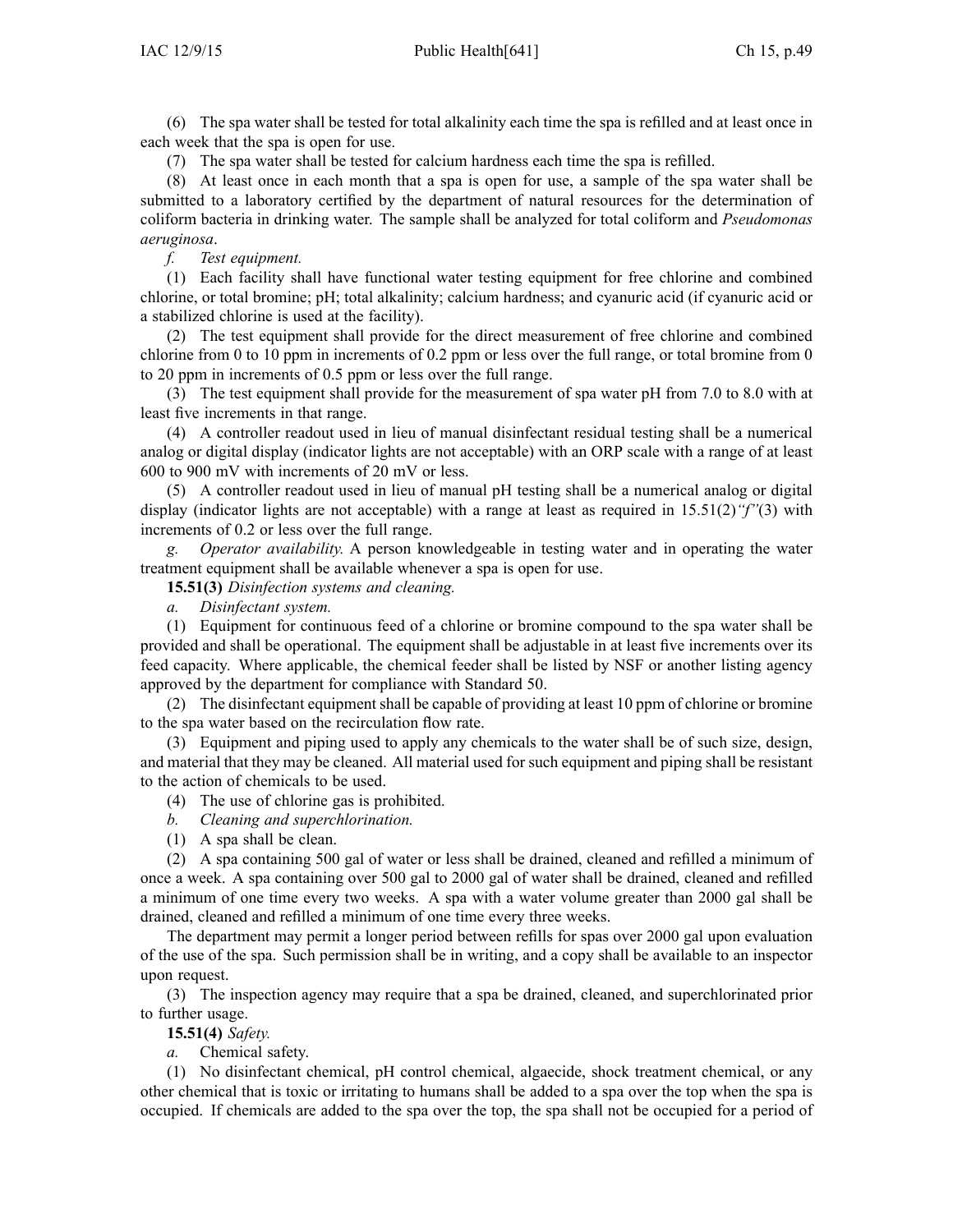at least 30 minutes. The operator shall test the spa water as appropriate before allowing use of the spa. The chemical addition and the test results shall be recorded in the spa records.

(2) Spa chemicals shall be stored and handled in accordance with the manufacturer's recommendations.

(3) Material safety data sheets (MSDS) for the chemicals used in the spa shall be at the facility in <sup>a</sup> location known and readily accessible to the facility staff.

(4) Chemical containers shall be clearly labeled.

(5) A chemical hazard warning sign shall be placed at the entrance of <sup>a</sup> room where chemicals are used or stored or where bulk containers are located.

*b.* Stairs, ladders, recessed steps, and ramps.

(1) When the top rim of <sup>a</sup> spa is more than 24 inches above the surrounding floor area, stairs or <sup>a</sup> ramp shall be provided to the top of the spa.

(2) Stairs, ladders, ladder rungs, and ramps shall be slip-resistant.

(3) Where stairs and ramps are provided, they shall be equipped with <sup>a</sup> handrail.

(4) Ladders and handrails shall be constructed of corrosion-resistant materials or provided with corrosion-resistant coatings. They shall have no exposed sharp edges.

(5) Ladders, handrails and grabrails shall be securely anchored.

*c.* Water temperature. Water temperature in the spa shall not exceed 104°F. The spa shall be closed if the water temperature exceeds 104°F.

(1) A thermometer shall be available to measure temperatures in the range of 80° to 120°F.

(2) Water temperature controls shall be accessible only to the spa operator.

*d.* Emergency telephone. Each facility where lifeguards are not provided shall have <sup>a</sup> designated emergency telephone or equivalent communication system that can be operated without coins. The communication system shall be available to users of the spa whenever the spa is open. If the emergency communication system is not located within the spa enclosure, management shall post a sign(s) indicating the location of the emergency telephone. Instructions for emergency use of the telephone shall be posted near the telephone.

*e.* Water level. Water level shall be maintained at the skimming level.

*f.* Fully submerged outlets. Each fully submerged outlet shall be designed to preven<sup>t</sup> user entrapment. A spa shall be closed if the cover/grate of <sup>a</sup> fully submerged outlet is missing or broken.

(1) For <sup>a</sup> spa constructed prior to May 13, 1998, each pump that draws water directly from <sup>a</sup> fully submerged outlet shall be connected to two or more outlets or <sup>a</sup> single outlet with an area of at least 144 in<sup>2</sup> .

(2) Each fully submerged outlet shall have <sup>a</sup> cover/grate that has been tested for compliance with the requirements of the ASME standard by <sup>a</sup> testing agency approved by the department or that is certified for compliance by an engineer licensed in Iowa.

1. The cover/grate for an outlet system with a single fully submerged outlet shall have a flow rating of at least 100 percen<sup>t</sup> of the maximum system flow rate. The combined flow rating for the cover/grates for an outlet system with more than one fully submerged outlet shall be at least 200 percen<sup>t</sup> of the maximum system flow rate.

The maximum system flow rate is the design flow rate for the pump(s) directly connected to the outlet(s) in an outlet system. In the absence of better information, the maximum system flow rate is the capacity of the pump(s) at 50 feet TDH, based on the manufacturer's published pump curves.

2. Fully submerged outlet cover/grates shall not be removable without the use of tools.

3. Purchase records and product information that demonstrate compliance shall be maintained by the facility for at least five years from the time the cover/grate is purchased. If <sup>a</sup> field fabricated cover/grate is certified for compliance to the ASME standard by an engineer licensed in Iowa, <sup>a</sup> copy of the certification letter shall be kept at the facility for at least five years from the certification date.

(3) A spa with <sup>a</sup> single fully submerged outlet that is not unblockable and that is directly connected to <sup>a</sup> pump shall be closed if the outlet does not have <sup>a</sup> cover/grate that complies with the ASME standard.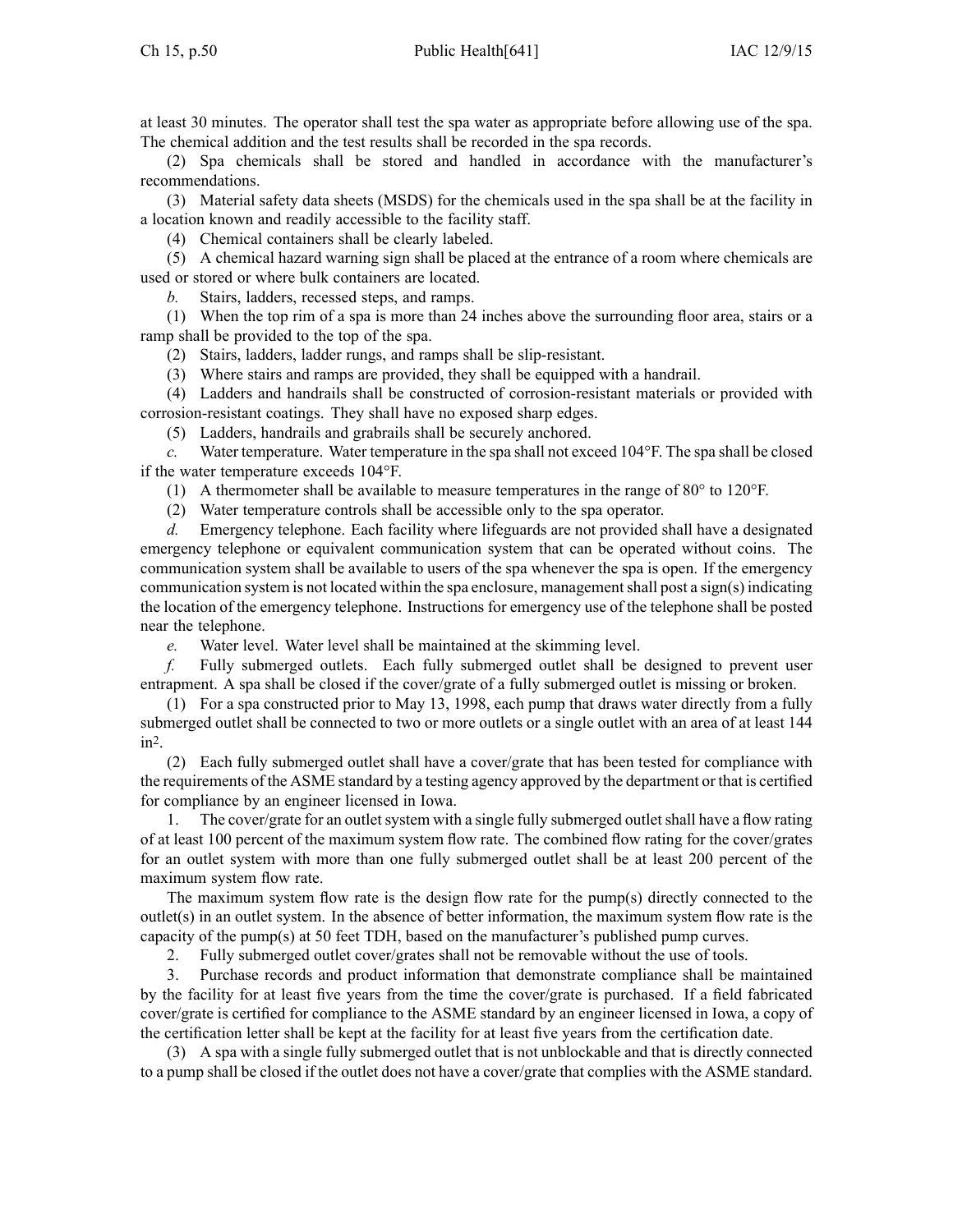If <sup>a</sup> spa has two or more fully submerged outlets on <sup>a</sup> single surface that are all less than 3 ft apar<sup>t</sup> on center, are not unblockable, and are directly connected to <sup>a</sup> pump, the spa is considered to have <sup>a</sup> single fully submerged outlet.

(4) A spa with <sup>a</sup> single fully submerged outlet that is not unblockable and that is directly connected to <sup>a</sup> pump shall be closed if the outlet system is not equipped with <sup>a</sup> safety vacuum release system that is listed for compliance with ASME/ANSI A112.19.17-2002, "Manufactured Safety Vacuum Release Systems (SVRS) for Residential and Commercial Swimming Pool, Spa, Hot Tub, and Wading Pool Suction Systems," by <sup>a</sup> listing agency approved by the department; or another vacuum release system approved by the department.

1. Purchase records and product information that demonstrate compliance shall be maintained by the facility for at least five years from the time the SVRS is purchased or another approved system is installed.

2. An SVRS shall be installed in accordance with the manufacturer's instructions.

3. An SVRS shall be tested for proper function at the frequency recommended by the manufacturer, but at least once in each month the spa is operated. The date and result of each test shall be recorded.

(5) In lieu of compliance with subparagraphs (2), (3) and (4) above, <sup>a</sup> fully submerged outlet in <sup>a</sup> spa may be disabled with the approval of the department, excep<sup>t</sup> that an equalizer in <sup>a</sup> skimmer may be plugged without department approval. The managemen<sup>t</sup> of the spa shall submit to the department information including, but not necessarily limited to:

1. The area and volume of the spa;

2. Detailed information about the inlet system, including the location of the inlets and the type of inlet fitting;

3. The number of skimmers and pipe sizes;

4. Pump information and flow rates for the outlet system; and

5. Filter type, number of filters, the size of the filter(s), and whether multiple filters are backwashed together or separately.

If the department approves the application to disable the outlet, the outlet valve shall be closed and the valve secured by removing the handle, by locking the handle closed, or by another method approved by the department. The outlet may be physically disconnected from the pump system at the option of the facility management.

*g.* Spa walls and floor shall be smooth and easily cleanable.

*h.* Decks.

- (1) The deck shall have <sup>a</sup> slip-resistant surface.
- (2) The deck shall be clean and free of debris.

(3) A hose bib shall be provided for flushing or cleaning of the deck.

(4) Glass objects, other than eyeglasses and safety glass doors and partitions, shall not be permitted on the deck.

*i.* There shall be no underwater or overhead projections or obstructions which would endanger user safety or interfere with proper spa operation.

*j.* Electrical.

(1) Each electrical outlet in the deck, shower room, and pool water treatment equipment areas shall be equipped with <sup>a</sup> properly installed ground fault circuit interrupter (GFCI) at the outlet or at the breaker serving the outlet. Electrical outlets energized through an ORP/pH controller are not required to have <sup>a</sup> separate GFCI if the controller is equipped with <sup>a</sup> GFCI or is energized through <sup>a</sup> GFCI breaker. Ground fault circuit interrupter receptacles and breakers shall be tested at least once in each month the spa is operating. Test dates and results shall be recorded in the spa records.

(2) There shall be no outlets located on, or within 5 ft of, the inside wall of <sup>a</sup> spa.

(3) An air switch within reach of persons in the spa and its connecting tube shall be constructed of materials that do not conduct electricity.

(4) Lighting.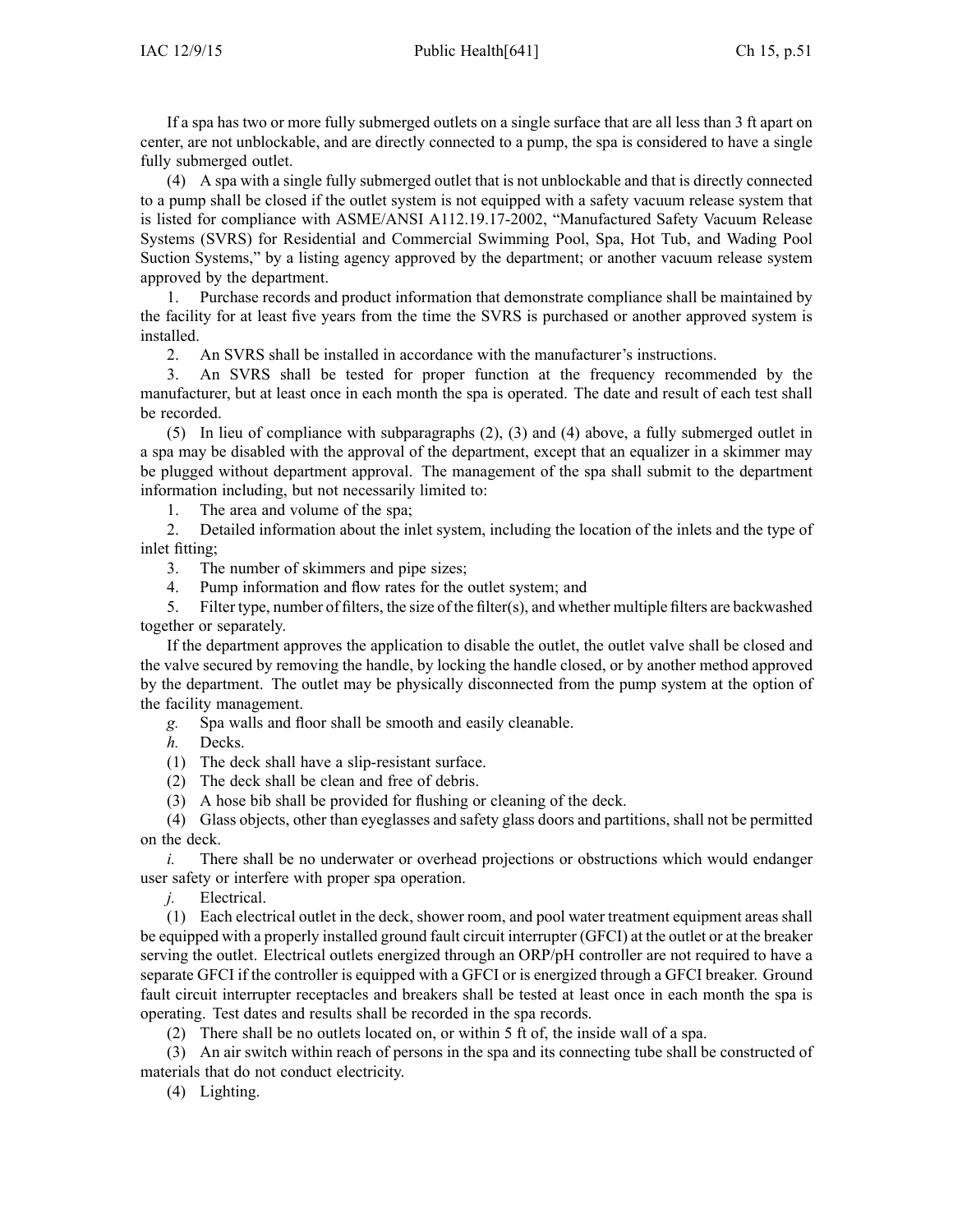1. Artificial lighting shall be provided at all spas which are to be used at night or which do not have adequate natural lighting so all portions of the spa, including the bottom and main drain, may be readily seen.

2. Underwater lights and fixtures shall be designed for their intended use. When the underwater lights operate at more than 15 volts, the underwater light circuit shall be equipped with <sup>a</sup> GFCI. When underwater lights need to be repaired, the electricity shall be shut off until repairs are completed.

3. No electrical wiring shall extend over an outdoor spa.

*k.* Fencing.

(1) A spa shall be enclosed by <sup>a</sup> fence, wall, building, or combination thereof not less than 4 ft high. The spa enclosure shall be constructed of durable materials. A spa may be in the same room or enclosure as another spa or <sup>a</sup> swimming pool.

(2) A fence, wall, or other means of enclosure shall have no openings that would allow the passage of <sup>a</sup> 4-inch sphere, and shall not be easily climbable by toddlers. The distance between the ground and the top of the lowest horizontal suppor<sup>t</sup> accessible from outside the facility, or between the two lowest horizontal supports accessible from outside the facility, shall be at least 45 inches. A horizontal suppor<sup>t</sup> is considered accessible if it is on the exterior of the fence relative to the spa, or if the gap between the vertical members of the fence is greater than 1<sup>¾</sup> inches.

(3) At least one gate or door with an opening of at least 36 inches in width shall be provided for emergency purposes. When closed, gates and doors shall comply with the requirements of (2) above. Gates and doors shall be lockable. Except where lifeguard supervision is provided whenever the spa is open, gates and doors shall be self-closing and self-latching.

(4) If there are sleeping rooms, apartments, condominiums, or permanen<sup>t</sup> recreation areas which are used by children and which open directly into the spa area, the spa shall be enclosed by <sup>a</sup> barrier at least 3 ft high. No opening in the barrier shall permit the passage of <sup>a</sup> 4-inch sphere. The barrier shall not be easily climbable by toddlers. There shall be at least one 36-inch-wide gate or door through the barrier. Gates and doors shall be lockable. Except where lifeguard supervision is provided whenever the spa is open, gates and doors provided shall be self-closing and self-latching.

*l.* Agitation system control. The agitation system control shall be installed out of the reach of persons in the spa. The "on" cycle for the agitation system shall be no more than ten minutes.

**15.51(5)** *Management, notification, and records.*

*a. Certified operator required.* Each spa facility shall employ <sup>a</sup> certified operator. One certified operator may be responsible for <sup>a</sup> maximum of three facilities.

*b. Spa rules sign.* A "Spa Rules" sign shall be posted near the spa. The sign shall include the following stipulations:

(1) Persons with <sup>a</sup> medical condition, including pregnancy, should not use the spa without first consulting with <sup>a</sup> physician.

(2) Anyone having <sup>a</sup> contagious disease shall not use the spa.

(3) Persons shall not use the spa immediately following exercise or while under the influence of alcohol, narcotics, or other drugs.

(4) Persons shall not use the spa alone or without supervision.

- (5) Children shall be accompanied by an adult.
- (6) Persons shall not use the spa longer than ten minutes.
- (7) No one shall dive or jump into the spa.

(8) The maximum patron load of the spa. (The maximum patron load of <sup>a</sup> spa is one individual per 2 lineal ft of inner edge of seat or bench.)

*c. Spa depth.* The maximum depth of <sup>a</sup> spa shall be posted at <sup>a</sup> conspicuous location near the spa in numerals or letters at least 3 inches high.

*d. Glass prohibited.* Glass objects other than eyeglasses, safety glass doors, and partitions shall not be permitted in <sup>a</sup> spa enclosure.

*e. Operational records.* The operator of <sup>a</sup> spa shall have the spa operational records for the previous 12 months at the facility and shall make these records available when requested by <sup>a</sup> swimming pool/spa inspector. These records shall contain <sup>a</sup> day-by-day account of spa operation, including: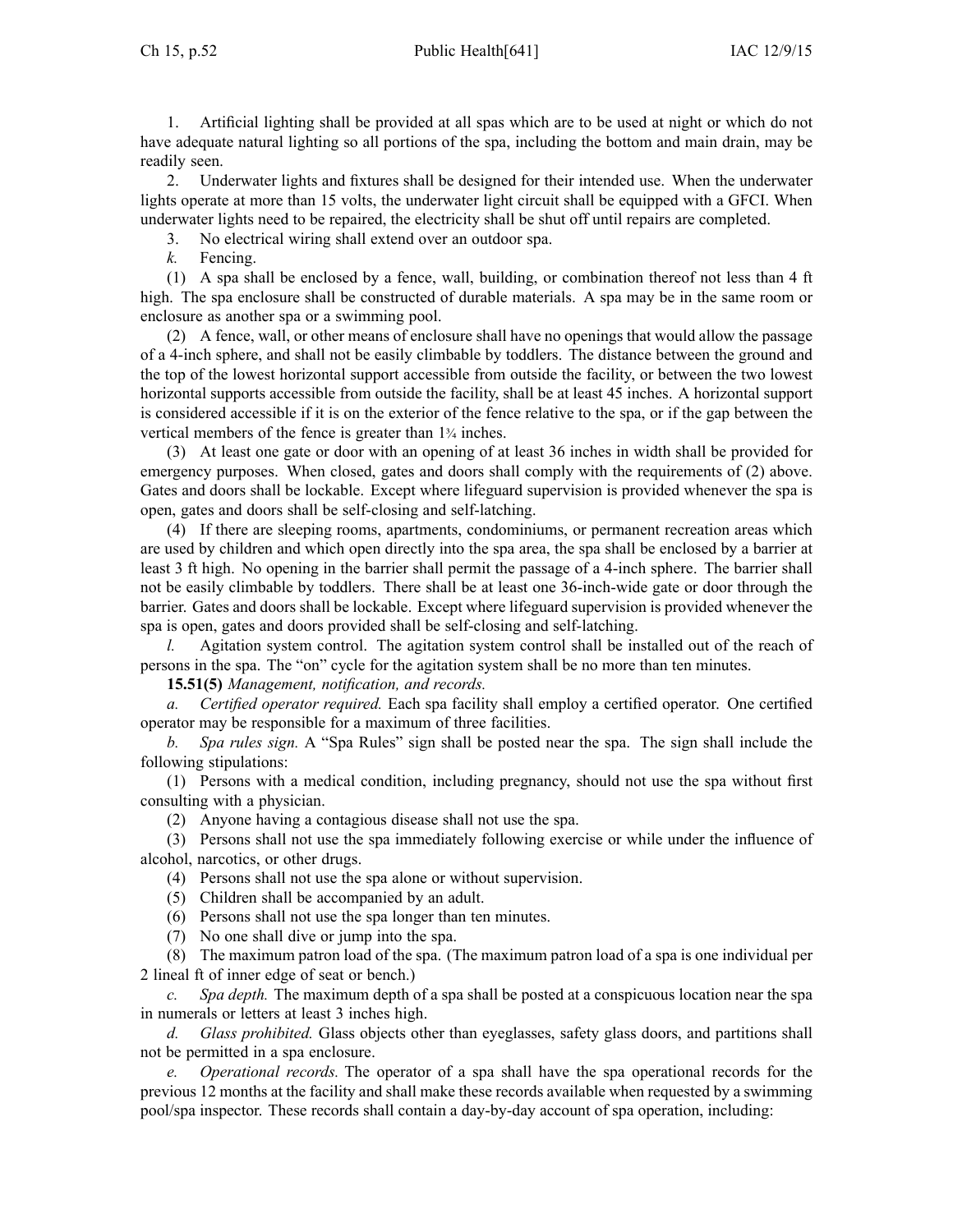(1) ORP and pH readings, results of pH, free chlorine or total bromine residual, cyanuric acid (if used), combined chlorine, total alkalinity, and calcium hardnesstests, and any other chemical test results.

- (2) Results of microbiological analyses.
- (3) Water temperature measurements.
- (4) Reports of complaints, accidents, injuries, or illnesses.
- (5) Dates and quantities of chemical additions, including resupply of chemical feed systems.
- (6) Dates when filters were backwashed or cleaned or <sup>a</sup> filter cartridge(s) was changed.
- (7) Draining and cleaning of spa.
- (8) Dates when ground fault circuit interrupter receptacles or circuit breakers were tested.
- (9) Dates of review of material safety data sheets.
- (10) If applicable, dates and results of tests of each SVRS installed at <sup>a</sup> facility.

*f. Submission ofrecords.* An inspection agency may require facility managemen<sup>t</sup> to submit copies of readings of ORP and pH, chemical test results and microbiological analyses to the inspection agency on <sup>a</sup> monthly basis. The inspection agency shall notify the facility managemen<sup>t</sup> of this requirement in writing at least 15 days before the reports are to be submitted for the first time. The facility managemen<sup>t</sup> shall submit the required reports to the inspection agency within 10 days after the end of each month of operation.

*g. Operations manual.* A permanen<sup>t</sup> manual for operation of <sup>a</sup> spa shall be at the facility. The manual shall include instructions for routine operations at the spa including, but not necessarily limited to:

- (1) Maintaining the chemical supply for the chemical feed systems.
- (2) Filter backwash or cleaning.
- (3) Water testing procedures, including the required frequency of testing.

(4) Procedures for draining, cleaning and refilling the spa, including chemical adjustments and controller adjustments.

- (5) Controller sensor maintenance, where applicable.
- (6) Superchlorination.

*h. Schematic drawing.* A schematic drawing of the spa recirculation system shall be posted in the swimming pool filter room orshall be in the operations manual. Clear labeling of the spa piping with flow direction and water status (unfiltered, treated, backwash) may be substituted for the schematic drawing.

*i. Material safety data sheets.* Copies of material safety data sheets (MSDS) for the chemicals used at the spa shall be kept at the facility in <sup>a</sup> location known and readily accessible to facility staff with chemical-handling responsibilities. Each member of the facility staff with chemical-handling responsibilities shall review the MSDS at least annually. The facility managemen<sup>t</sup> shall retain records of the MSDS reviews at the facility and shall make the records available upon reques<sup>t</sup> by <sup>a</sup> swimming pool inspector.

*j. Emergency plans.* A written emergency plan shall be provided. The plan shall include, but may not be limited to, actions to be taken in cases of drowning, hyperthermia, serious illness or injury, chemical-handling accidents, weather emergencies, and other serious incidents. The emergency plan shall be reviewed with the facility staff at least once <sup>a</sup> year, and the dates of review or training shall be recorded. The written emergency plan shall be kept at the facility and shall be available to <sup>a</sup> swimming pool inspector upon request.

*k. Temporary spas.*

(1) A person offering temporary spas for rent shall be <sup>a</sup> certified operator.

(2) Records of temporary spas shall be maintained for one year which identify the location of all installations.

(3) Written operational instructions shall be provided to individuals operating or leasing <sup>a</sup> spa. The instructions shall be consistent with this chapter and provide guidance in the following areas:

- 1. Acceptable sources of water supply and procedure for cross-connection control—15.51(1)*"g."*
- 2. Methods for routine cleaning and superchlorination—15.51(3)*"b."*

3. Proceduresfor maintaining prescribed levels of disinfectant residual, pH, total alkalinity, clarity, and microbiological quality, and using the test kit—15.51(2)*"a"* to 15.51(2)*"f."*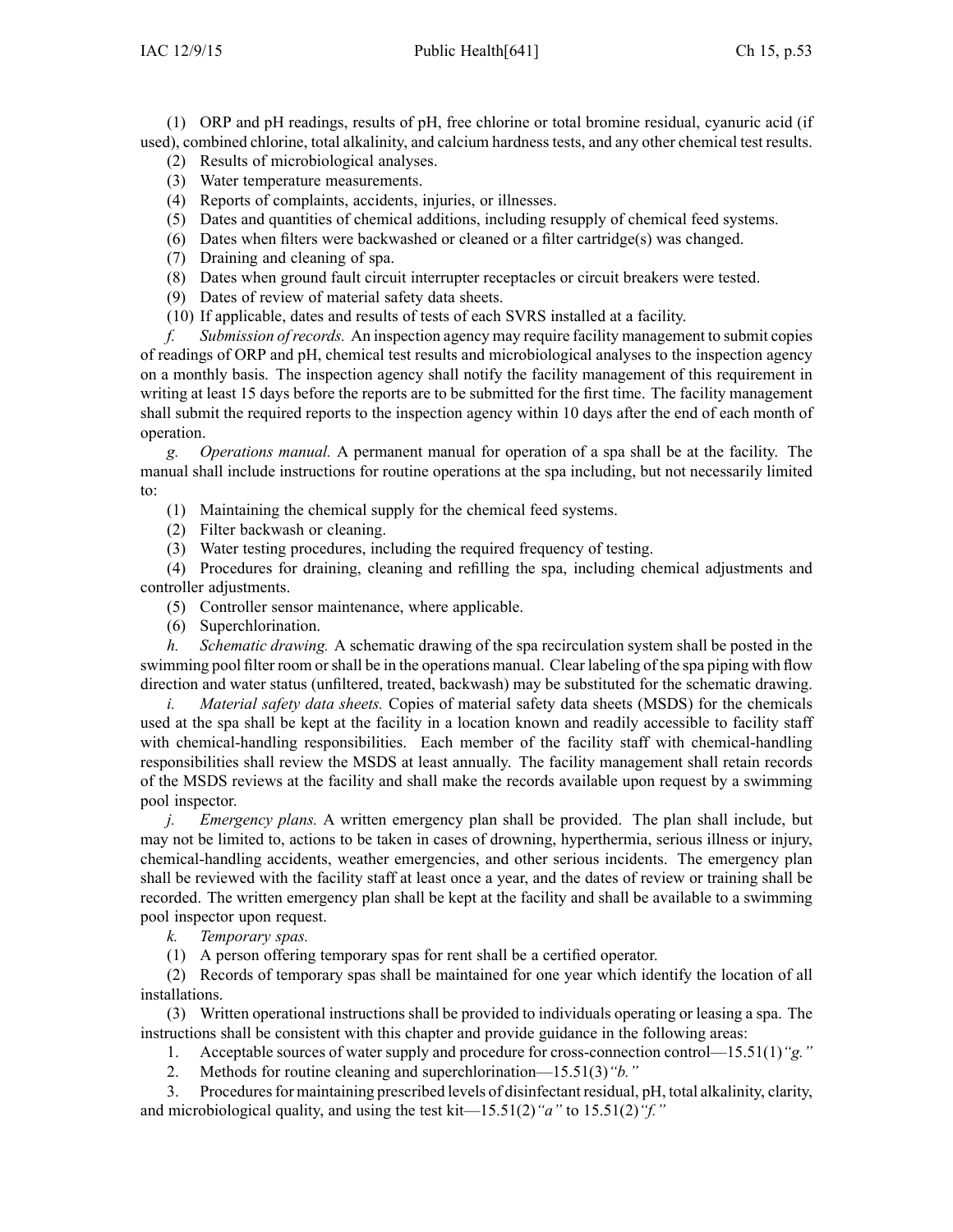- 4. Procedures for maintaining temperature and operation of temperature controls—15.51(4)*"c."*
- 5. Warning to preven<sup>t</sup> electrical hazards—15.51(4)*"j."*
- 6. Procedures for operation of filters, including backwashing—15.51(1)*"a."*

7. A warning to the renter that the renter should preven<sup>t</sup> unauthorized or accidental access to <sup>a</sup> spa when it contains water.

**15.51(6)** *Reports.* Spa operators shall repor<sup>t</sup> to the local inspection agency, within one working day of occurrence, all deaths; near drowning incidents; head, neck, and spinal cord injuries; and any injury which renders <sup>a</sup> person unconscious or requires immediate medical attention. [**ARC 7839B**, IAB 6/3/09, effective 7/8/09]

**641—15.52(135I) Construction and reconstruction.** A spa constructed or reconstructed after May 4, 2005, shall comply with the following standards. Nothing in these rules is intended to exemp<sup>t</sup> spas and associated structures from any applicable federal, state or local laws, rules or ordinances. Applicable requirements include, but are not limited to, the handicapped access and energy requirements of the state building code, the fire and life safety requirements of the state fire marshal, the rules of the department of workforce development, and the rules of the department of natural resources.

## **15.52(1)** *Construction permits.*

*a. Permitrequired.* No spa shall be constructed or reconstructed without the owner or <sup>a</sup> designated representative of the owner first receiving <sup>a</sup> permit from the department. Construction shall be completed within 24 months from the date the construction permit is issued unless a written extension is granted by the department.

*b. Permit application.* The owner of <sup>a</sup> proposed or existing spa or <sup>a</sup> designated representative of the owner shall apply for <sup>a</sup> construction permit on forms provided by the department. The application shall be submitted to the department at least 15 days prior to construction of <sup>a</sup> new spa or the reconstruction of <sup>a</sup> spa.

*c. Plan submission.* Three sets of plans and specifications shall be submitted with the application. A nonrefundable plan review fee shall be remitted with the application for each spa as required in 15.12(4).

*d. Notification of completion.* The owner of <sup>a</sup> newly constructed or reconstructed facility or the owner's designated representative shall notify the department in writing at least 15 business days prior to opening the spa.

**15.52(2)** *Plans and specifications.*

*Plan certification.* Plans and specifications shall be sealed and certified in accordance with the rules of the engineering and land surveying examining board or the architectural examining board by an engineer or architect licensed to practice in Iowa.

(1) This requirement may be waived by the department if the project is the addition or replacement of <sup>a</sup> chemical feed system, including <sup>a</sup> disinfection system, or <sup>a</sup> simple replacement of <sup>a</sup> filter or pump or both.

(2) If the requirement for engineering plans is waived, the owner of the spa assumes full responsibility for ensuring that the construction or reconstruction complies with these rules and with any other applicable federal, state and local laws, rules, and ordinances.

*b. Content of plans.* Plans and specifications shall contain sufficient information to demonstrate to the department that the proposed spa will meet the requirements of this chapter. The information shall include, but may not be limited to:

(1) The name and address of the owner and the name, address, and telephone number of the architect or engineer responsible for the plans and specifications. If <sup>a</sup> contractor applies for <sup>a</sup> construction permit, the name, address and telephone number of the contractor shall be included.

(2) The location of the project by street address or other legal description.

(3) A site plan showing the spa in relation to buildings, streets, any swimming pool within the same general area, water and sewer service, gas service, and electrical service.

(4) Detailed scale drawings of the spa and its appurtenances, including <sup>a</sup> plan view and cross sections at <sup>a</sup> scale of <sup>¼</sup> inch per foot or larger. The location of inlets, overflow system components,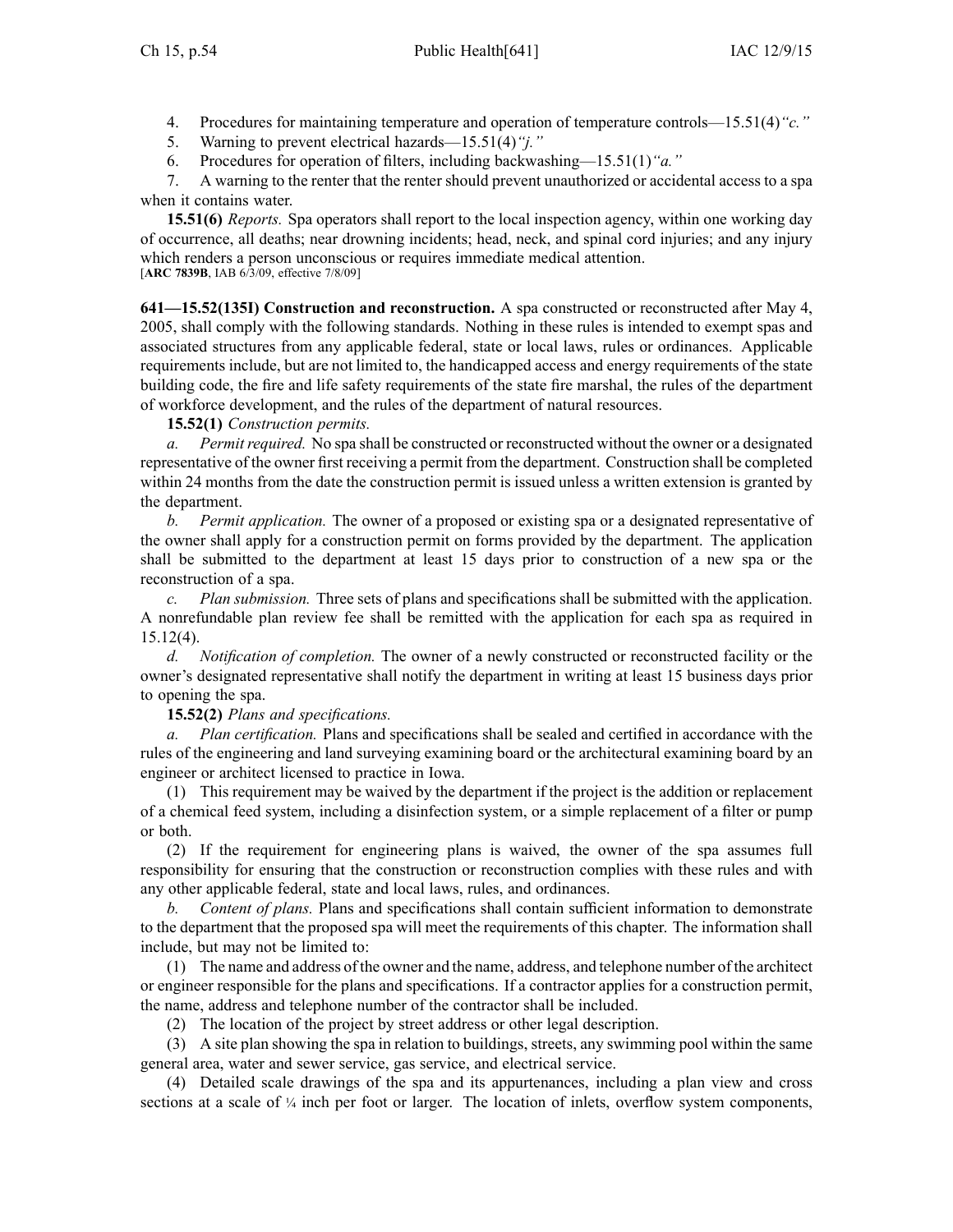main drains, deck and deck drainage, the location and size of spa piping, and the spa steps and handrails shall be shown.

(5) A drawing(s) showing the location, plan, and elevation of filters, pumps, chemical feeders, ventilation devices, and heaters, and additional drawings or schematics showing operating levels, backflow preventers, valves, piping, flow meters, pressure gauges, thermometers, the make-up water connection, and the drainage system for the disposal of filter backwash water.

(6) Plan and elevation drawings of bathhouse facilitiesincluding dressing rooms; lockers; showers, toilets and other plumbing fixtures; water supply and drain and vent systems; gas service; water heating equipment; electrical fixtures; and ventilation systems, if provided.

(7) Complete technical specifications for the construction of the spa, for the spa equipment and for the spa appurtenances.

*c. Deviation from plans.* No deviation from the plans and specifications or conditions of approval shall be made without prior approval of the department.

**15.52(3)** *General design.*

*a.* Materials. A spa shall be constructed of materials which are inert, stable, nontoxic, watertight, and durable.

*b.* Water depth. The maximum water depth for <sup>a</sup> general use spa shall not exceed 4 ft measured from the overflow level of the spa. The maximum depth of any seat or sitting bench shall not exceed 2 ft measured from the overflow level. A special-use spa may be deeper than 4 ft with written approval from the department.

*c.* Structural loading. A spa shall be designed and constructed to withstand anticipated structural loading for both full and empty conditions.

*d.* Distance from <sup>a</sup> swimming pool. A spa may be immediately adjacent to <sup>a</sup> swimming pool, or <sup>a</sup> minimum of 4 ft from <sup>a</sup> Class B swimming pool or 6 ft from <sup>a</sup> Class A swimming pool. The distance shall be measured from the outside edge of <sup>a</sup> ladder suppor<sup>t</sup> or handrail on the deck, <sup>a</sup> lifeguard stand, <sup>a</sup> swimming pool slide, or <sup>a</sup> similar obstruction.

*e.* Water supply. The water supplied to <sup>a</sup> spa shall be from <sup>a</sup> source meeting the requirements of the department of natural resources for potable water.

(1) Water supplied to <sup>a</sup> spa shall be discharged to the spa system through an air gap or <sup>a</sup> reduced-pressure principle backflow device complying with the requirements of AWWA C-511-97, "Reduced-Pressure Principle Backflow-Prevention Assembly."

(2) Each hose bib at <sup>a</sup> facility shall be equipped with an atmospheric vacuum breaker or <sup>a</sup> hose connection backflow preventer.

*f.* Sewer separation required. No par<sup>t</sup> of <sup>a</sup> spa recirculation system may be directly connected to <sup>a</sup> sanitary sewer. An air break or an air gap shall be provided.

*g.* Operations manual. The owner shall require that <sup>a</sup> permanen<sup>t</sup> manual for operation of <sup>a</sup> spa be provided. The manual shall include, but may not be limited to:

(1) Instructions for routine operations at the spa including, but not necessarily limited to:

- 1. Filter backwash or cleaning.
- 2. Maintaining the chemical supply for the chemical feed systems.
- 3. Vacuuming and cleaning the spa.
- 4. Spa water testing procedures, including the frequency of testing.
- 5. Superchlorination.

6. Controller sensor maintenance and calibration, including the recommended frequency of maintenance.

(2) For each centrifugal pump, a pump performance curve plotted on an  $8\frac{1}{2}$   $\times$  11" or larger sheet.

(3) For each chemical feeder, the maximum rated output listed in weight per time or volume per time units.

(4) Basic operating and maintenance instructions for spa equipment that requires cleaning, adjustment, lubrication, or parts replacement, with recommended maintenance frequencies or the parameters that would indicate <sup>a</sup> need for maintenance.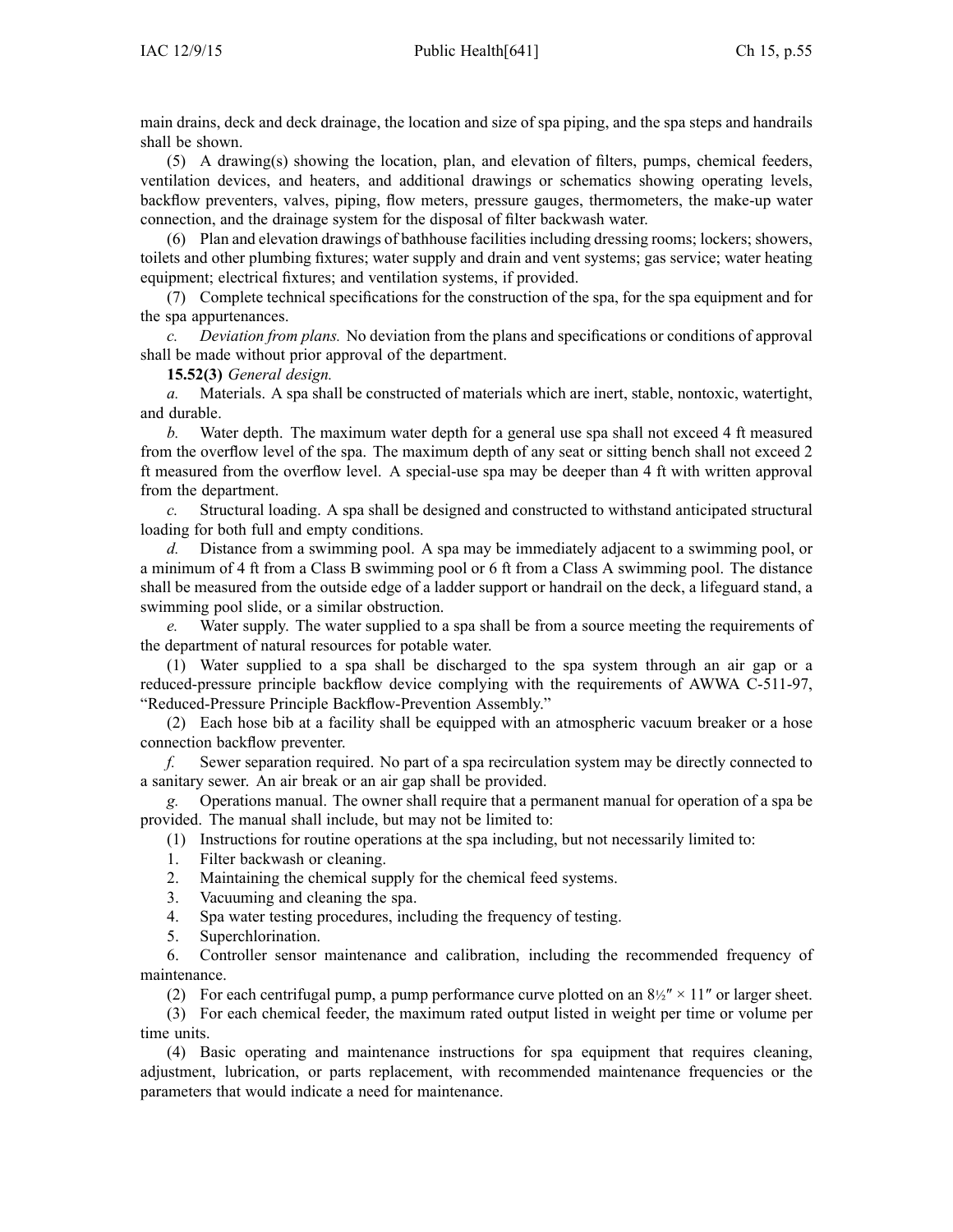*h.* A schematic drawing of the spa recirculation system shall be posted in the spa filter room or shall be included in the operations manual. Clear labeling of the spa piping with flow direction and water status (unfiltered, treated, backwash) may be substituted for the schematic drawing.

*i.* A permanent file containing the operations and maintenance manuals for the equipment installed at the spa shall be established. The file shall include <sup>a</sup> source for parts or maintenance for the equipment at the spa. The file may be located in <sup>a</sup> location other than the facility, but the file shall be readily available to the facility managemen<sup>t</sup> and maintenance staff.

**15.52(4)** *Decks.* A spa shall have <sup>a</sup> deck around at least 50 percen<sup>t</sup> of the spa perimeter. The deck shall be at least 4 ft wide.

*a. Deck materials.* The deck shall be constructed of stable, nontoxic, and durable materials.

*b. Deck drainage.* The deck shall drain away from the spa at <sup>a</sup> slope of at least 1/8 inch/ft, but no more than 1/2 inch/ft to deck drains or to the surrounding ground surface. The deck shall be constructed to eliminate standing water.

*c. Deck surface.* The deck shall be provided with <sup>a</sup> slip-resistant, durable, and cleanable surface.

*d. Deck covering.* A deck covering may be used provided that:

(1) The covering allows drainage so that the covering and the deck do not remain wet or retain moisture.

(2) The covering is inert and will not suppor<sup>t</sup> bacterial growth.

(3) The covering provides <sup>a</sup> slip-resistant surface.

(4) The covering is durable and cleanable.

*e. Steps orramp required.* When the top rim of <sup>a</sup> spa is more than 24 inches above the surrounding floor area, stairs or <sup>a</sup> ramp shall be provided to the top of the spa. Stairs or <sup>a</sup> ramp shall be designed in accordance with the state building code or the building code adopted by the jurisdiction in which the spa is located.

**15.52(5)** *Recirculation.*

*a. Separate recirculation required.* A spa shall have <sup>a</sup> recirculation system separate from another spa or any swimming pool.

*b. Recirculation flow rate.* The recirculation system shall be capable of processing one spa volume of water within 30 minutes. For spas with skimmers, the recirculation flow rate shall be at least 3.8 gpm per lineal inch of skimmer weir or the flow rate required above, whichever is greater.

*c. Recirculation pump.* The recirculation pump(s) shall be listed by NSF or by another listing agency approved by the department as complying with the requirements of Standard 50 and shall comply with the following requirements:

(1) The pump(s) shall supply the recirculation flow rate required by 15.52(5)*"b"* at <sup>a</sup> TDH of at least that given in "1," "2" or "3" below, unless <sup>a</sup> lower TDH is shown by the designer to be hydraulically appropriate. A valve for regulating the rate of flow shall be provided in the recirculation pump discharge piping.

1. 40 feet for vacuum filters; or

2. 60 feet for pressure sand filters; or

3. 70 feet for pressure diatomaceous earth filters or cartridge filters.

(2) A separate pump or pumps shall be provided for the spa agitation system.

(3) For sand filter systems, the pump and filter system shall be designed so that each filter can be backwashed at <sup>a</sup> rate of at least 15 gpm/ft<sup>2</sup> of filter area.

(4) If <sup>a</sup> pump is located at an elevation higher than the spa water surface, it shall be self-priming or the piping shall be arranged to preven<sup>t</sup> the loss of pump prime when the pump is stopped.

(5) Where <sup>a</sup> vacuum filter is used, <sup>a</sup> vacuum limit control shall be provided on the pump suction line. The vacuum limit switch shall be set for <sup>a</sup> maximum vacuum of 18 in Hg.

(6) A compound vacuum-pressure gauge shall be installed on the pump suction line as close to the pump as practical. A vacuum gauge may be used for pumps with suction lift. A pressure gauge shall be installed on the pump discharge line as close to the pump as practical. Gauges shall be of such <sup>a</sup> size and located so that they may be easily read by the operator.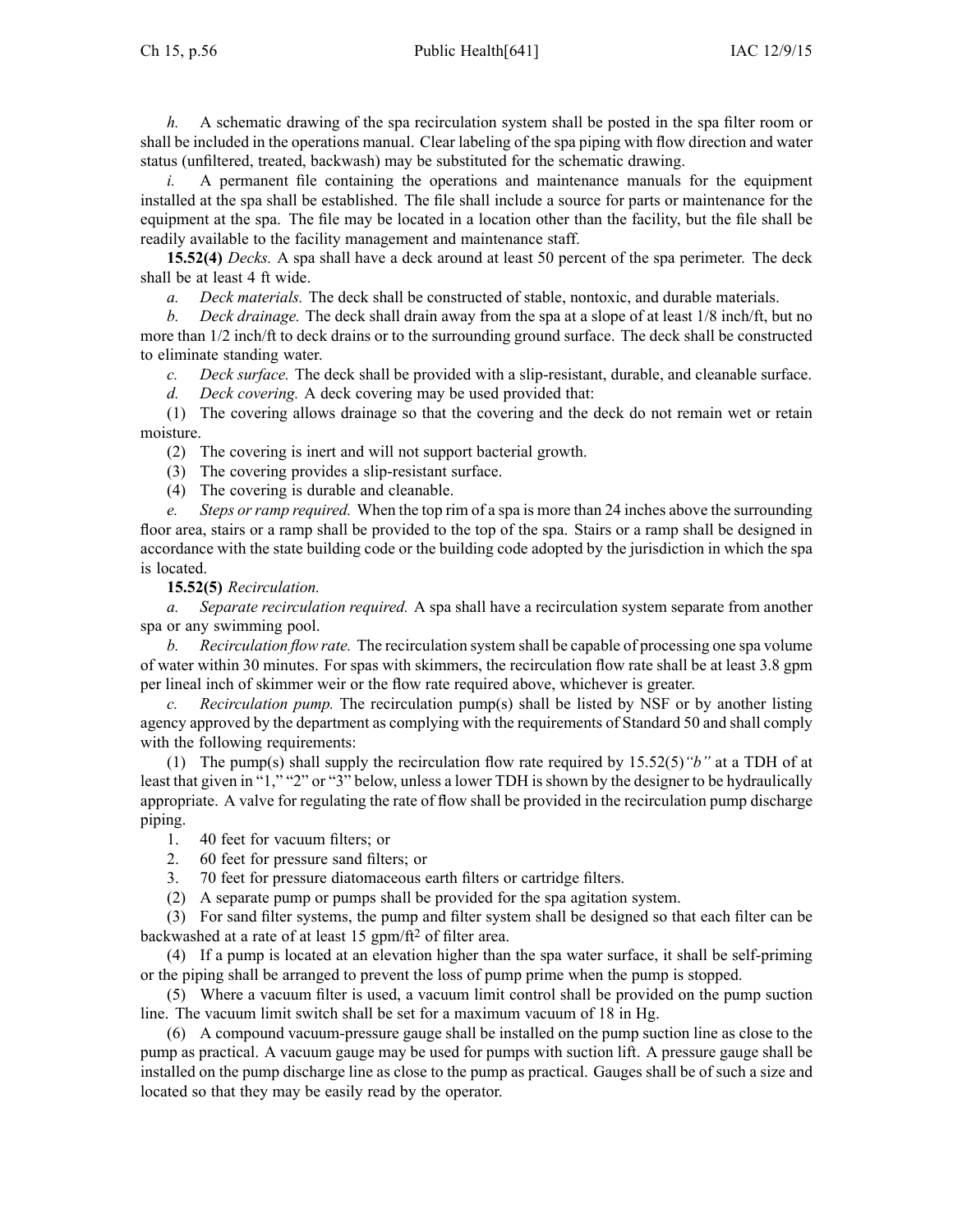(7) On pressure filter systems, <sup>a</sup> hair and lint strainer shall be installed on the suction side of the recirculation pump. The hair and lint strainer basket shall be readily accessible for cleaning, changing, or inspection. A spare strainer basket shall be provided. This requirement may be waived for systems using vertical turbine pumps or pumps designed for solids handling.

*d. Spa water heater.*

(1) A heating coil, pipe or steam hose shall not be installed in <sup>a</sup> spa.

(2) Gas-fired spa water heaters shall comply with the requirements of ANSI/AGA Z21.56-2001,

ANSI/AGA Z21.56a-2004, and ANSI/AGA Z21.26b-2004. The data plate of the heater shall bear the AGA mark.

(3) Electric spa water heaters shall comply with the requirements of UL 1261 and shall bear the UL mark.

(4) A spa water heater with an input of greater than 400,000 BTU/hour (117 kilowatts) shall have <sup>a</sup> water heating vessel constructed in accordance with ASME Boiler Code, Section 8. The data plate of the heater shall bear the ASME mark.

(5) A thermometer shall be installed in the piping to measure the temperature of the water returning to the spa. The thermometer shall be located so that it may be read easily by an operator.

(6) Combustion air shall be provided for fuel-burning water heaters as required by the state plumbing code, 641—Chapter 25, Iowa Administrative Code, or as required by local ordinance.

(7) Fuel-burning water heaters shall be vented as required by the state plumbing code, 641—Chapter 25, Iowa Administrative Code, or as required by local ordinance.

(8) Fuel-burning water heaters shall be equipped with <sup>a</sup> pressure relief valve sized for the energy capacity of the heater.

*e. Flow meters.*

(1) Each spa recirculation system shall be provided with <sup>a</sup> permanently installed flow meter to measure the recirculation flow rate.

(2) A flow meter shall be accurate within 5 percent of the actual flow rate between  $\pm 20$  percent of the recirculation flow rate specified in 15.52(5)*"b"* or the nominal recirculation flow rate specified by the designer.

(3) A flow meter shall be installed on <sup>a</sup> straight length of pipe with sufficient clearance from valves, elbows or other sources of turbulence to attain the accuracy required by 15.52(5)*"e"*(2). The flow meter shall be installed so that it may be easily read by the facility staff, or <sup>a</sup> remote readout of the flow rate shall be installed where it may be easily read by the staff. The designer may be required to provide documentation that the installation meets the requirements of subparagraph (2).

**15.52(6)** *Filtration.* A filter shall be listed by NSF or by another listing agency approved by the department as complying with the requirements of Standard 50 and shall comply with the following requirements:

*a.* Pressure gauges. Each pressure filter shall have <sup>a</sup> pressure gauge on the inlet side. Gauges shall be of such <sup>a</sup> size and located so that they may be read easily by the operator. A differential pressure gauge which gives the difference in pressure between the inlet and outlet of the filter may be used in place of <sup>a</sup> pressure gauge.

*b.* Air relief valves. An air relief valve shall be provided for each pressure filter.

*c.* Backwash water visible. Backwash water from <sup>a</sup> pressure filter shall discharge through an observable free fall, or <sup>a</sup> sight glass shall be installed in the backwash discharge line.

*d.* Backwash water discharge. Backwash water shall be discharged indirectly to <sup>a</sup> sanitary sewer or another point of discharge approved by the department of natural resources.

*e.* Rapid sand filter.

- (1) The filtration rate shall not exceed 3 gpm/ft<sup>2</sup> of filter area.
- (2) The backwash rate shall be at least 15 gpm/ft<sup>2</sup> of filter area.
- *f.* High-rate sand filter.
- (1) The filtration rate shall not exceed 15 gpm/ft<sup>2</sup> of filter area.
- (2) The backwash rate shall be at least 15 gpm/ft<sup>2</sup> of filter area.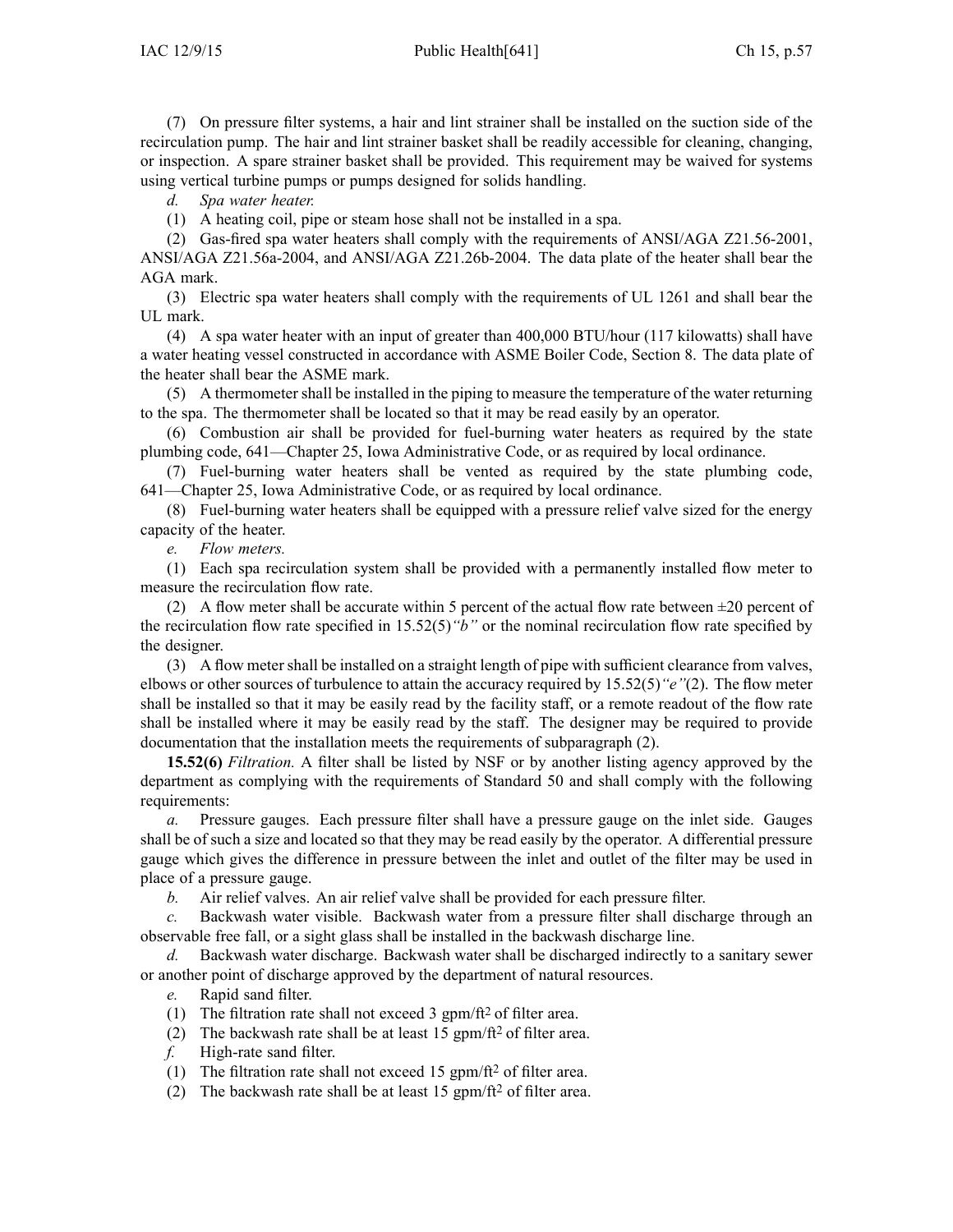(3) If more than one filter tank is served by <sup>a</sup> pump, the designer shall demonstrate that backwash flow rate to each filter tank meets the requirements of subparagraph (2), or an isolation valve shall be installed at each filter tank to permit each filter to be backwashed individually.

*g.* Vacuum sand filter.

(1) The filtration rate shall not exceed 15 gpm/ft<sup>2</sup> of filter area.

(2) The backwash rate shall be at least 15 gpm/ft<sup>2</sup> of filter area.

(3) An equalization screen shall be provided to evenly distribute the filter influent over the surface of the filter sand.

(4) Each filter system shall have an automatic air-purging cycle.

*h.* Sand filter media shall comply with the filter manufacturer's specifications.

*i.* Diatomaceous earth filters.

(1) The filtration rate shall not be greater than 1.5 gpm/ft<sup>2</sup> of effective filter area except that a maximum filtration rate of 2.0 gpm/ft<sup>2</sup> may be allowed where continuous body feed is provided.

(2) Diatomaceous earth filter systems shall have piping to allow recycling of the filter effluent during precoat.

(3) Waste diatomaceous earth shall be discharged to <sup>a</sup> sanitary sewer or other point of discharge approved by the department of natural resources. The discharge may be subject to the requirements of the local waste water utility.

*j.* Cartridge filters.

(1) The filtration rate shall not exceed 0.38 gpm/ft<sup>2</sup> .

- (2) A duplicate set of cartridges shall be provided.
- *k.* Other filter systems may be used if approved by the department.

**15.52(7)** *Piping.*

*a. Piping standards.* Spa piping shall conform to applicable nationally recognized standards and shall be specified for use within the limitations of the manufacturer's specifications. Spa piping shall comply with the applicable requirements of NSF/ANSI Standard 61, "Drinking Water System Components—Health Effects." Plastic pipe shall comply with the requirements of NSF/ANSI Standard 14, "Plastic Piping Components and Related Materials," for potable water pipe.

*b. Pipe sizing.* Spa recirculation piping shall be sized so that water velocities do not exceed 6 ft/sec for suction flow and 10 ft/sec for pressure flow.

*c. Skimmer pipe capacity.* The piping for the skimmer system shall be designed to convey 100 percen<sup>t</sup> of the recirculation flow rate.

*d. Main drain pipe capacity.* The main drain piping shall be designed to convey 100 percen<sup>t</sup> of the recirculation flow rate. If the spa agitation system uses the same suction piping as the recirculation system, the piping shall be designed for the combined flow within the requirements of paragraph *"b"* above.

*e. Separate piping required.* The piping from the spa agitation system pump to the spa shall be separate from the recirculation system piping.

**15.52(8)** *Inlets.*

*a.* Wall inlets shall be provided for <sup>a</sup> spa.

*b.* The inlets shall be adequate in design, number, location, and spacing to ensure effective distribution of treated water and the maintenance of <sup>a</sup> uniform disinfectant residual throughout the spa. At least two recirculation inlets shall be provided.

(1) Inlets shall be located at least 6 inches below the design water surface.

(2) Inlets shall be directional flow-type inlets. Each inlet shall have <sup>a</sup> fitting with an opening of 1 inch diameter or less.

*c.* Each agitation system opening shall have <sup>a</sup> fitting with an opening of 1 inch diameter or less.

**15.52(9)** *Skimmers.* A recessed automatic surface skimmer shall be listed by NSF or by another listing agency approved by the department as complying with the requirements of Standard 50, excep<sup>t</sup> that an equalizer is not required for <sup>a</sup> skimmer installed in <sup>a</sup> spa equipped with an automatic water level maintenance device.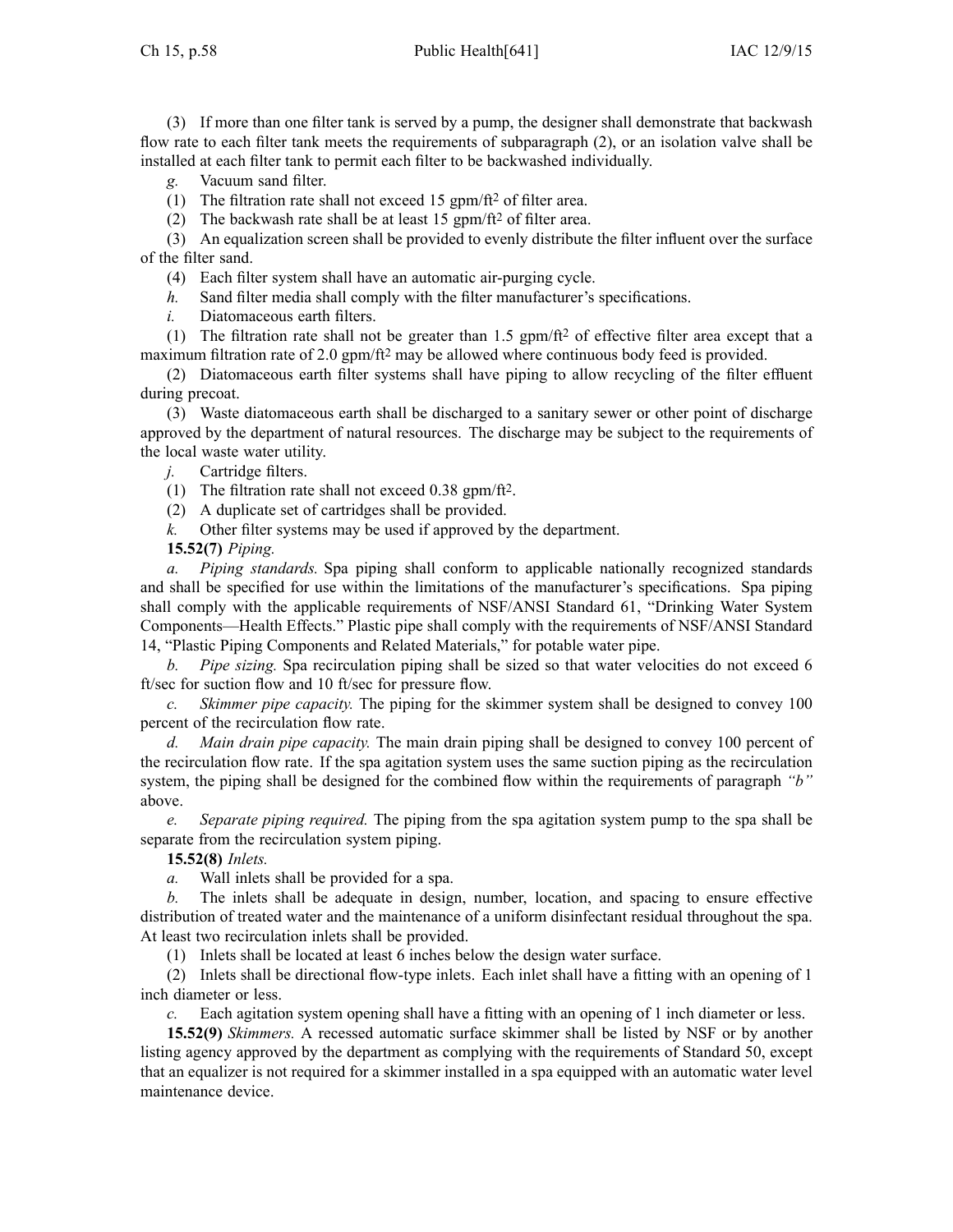*a.* Skimmers required. A spa shall have at least one skimmer for each 100 ft<sup>2</sup> of surface area or fraction thereof.

*b.* Flow-through skimmers. Each skimmer shall be designed for <sup>a</sup> flow-through rate of at least 3.8 gpm per lineal inch of weir. The combined capacity of all skimmers in <sup>a</sup> spa shall not be less than the total recirculation rate.

*c.* Skimmer weirs. Skimmers shall have weirs that adjust automatically to variations in water level of at least 4 inches.

*d.* Flow control. Skimmers shall be equipped with <sup>a</sup> device to control flow through the skimmer.

*e.* Equalizers. If <sup>a</sup> spa is not equipped with an automatic water level maintenance device, each skimmer shall have an operational equalizer. The equalizer opening in the spa shall be covered with <sup>a</sup> fitting listed by <sup>a</sup> listing agency approved by the department as meeting the requirements of the ASME standard.

*f.* The skimmer(s) shall not be connected to the agitation system.

**15.52(10)** *Main drain system.* Each spa shall have <sup>a</sup> convenient means of draining the water from the spa for service. Spa main drains may be on the sidewall of <sup>a</sup> spa near the spa bottom.

*a.* Suction outlets. If <sup>a</sup> spa pump is directly connected to <sup>a</sup> main drain or another fully submerged outlet, the pump shall be connected to two or more fully submerged outlets or to <sup>a</sup> single fully submerged outlet that is unblockable. The recirculation system and the agitation system may use the same fully submerged outlet(s).

(1) Two fully submerged outlets that are directly connected to one or more pumps in the same outlet system shall be at least 3 ft apar<sup>t</sup> on center or on different spa surfaces. If three or more fully submerged outlets that are all directly connected to one or more pumps in the same outlet system are installed, the distance between the outlets farthest apar<sup>t</sup> shall be at least 3 ft on center or the outlets shall be installed on different spa surfaces.

(2) If there is only one fully submerged outlet in an outlet system, the flow rating of the outlet cover/grate, sump and the associated piping shall be at least 100 percen<sup>t</sup> of the maximum system flow rate. If two or more fully submerged outlets are installed in an outlet system, the combined flow rating of the cover/grates, the sumps and the associated piping shall be at least 200 percen<sup>t</sup> of the maximum system flow rate. Multiple outlets in an outlet system shall be plumbed in parallel.

The maximum system flow rate for the recirculation system is the flow rate specified in 15.52(5)*"b"* or the design flow rate, whichever is greater. The maximum system flow rate for the agitation system is the specified design flow rate. If <sup>a</sup> flow rate is not specified, the maximum system flow rate shall be the flow capacity of the pump(s) at 50 feet TDH, based on the manufacturer's published pump curves.

*b.* Control valve. If <sup>a</sup> main drain is connected to the recirculation system, there shall be <sup>a</sup> control valve to adjust the flow between the main drain and the overflow system.

*c.* Main drain covers. Each main drain or other fully submerged outlet shall be covered with <sup>a</sup> cover/grate that is listed as complying with the requirements of the ASME standard by <sup>a</sup> listing agency approved by the department. A listed cover/grate shall be used in accordance with its listing.

(1) The flow rating for the cover/grate(s) shall comply with 15.52(10)*"a"*(2).

(2) The mark of <sup>a</sup> listing agency acceptable to the department shall be permanently marked on the top surface of each manufactured cover/grate.

(3) Field fabricated cover/grates shall be certified for compliance to the ASME standard by <sup>a</sup> professional engineer licensed in Iowa. A certificate of compliance shall be provided to the spa owner and to the department.

(4) The fully submerged outlet cover/grate shall be designed to be securely fastened to the spa so that the cover/grate is not removable without tools.

*d.* For outlet systems with manufactured sumps, the sumps shall be listed by a listing agency acceptable to the department for compliance with the ASME standard. Field fabricated sumps shall be designed in accordance with the ASME standard and shall be certified by an engineer licensed in Iowa. **15.52(11)** *Disinfection and pH control.*

*a.* Controller required. A spa recirculation system shall be equipped with an automatic controller for maintenance of the disinfectant level and pH in the spa water. The control output of the controller to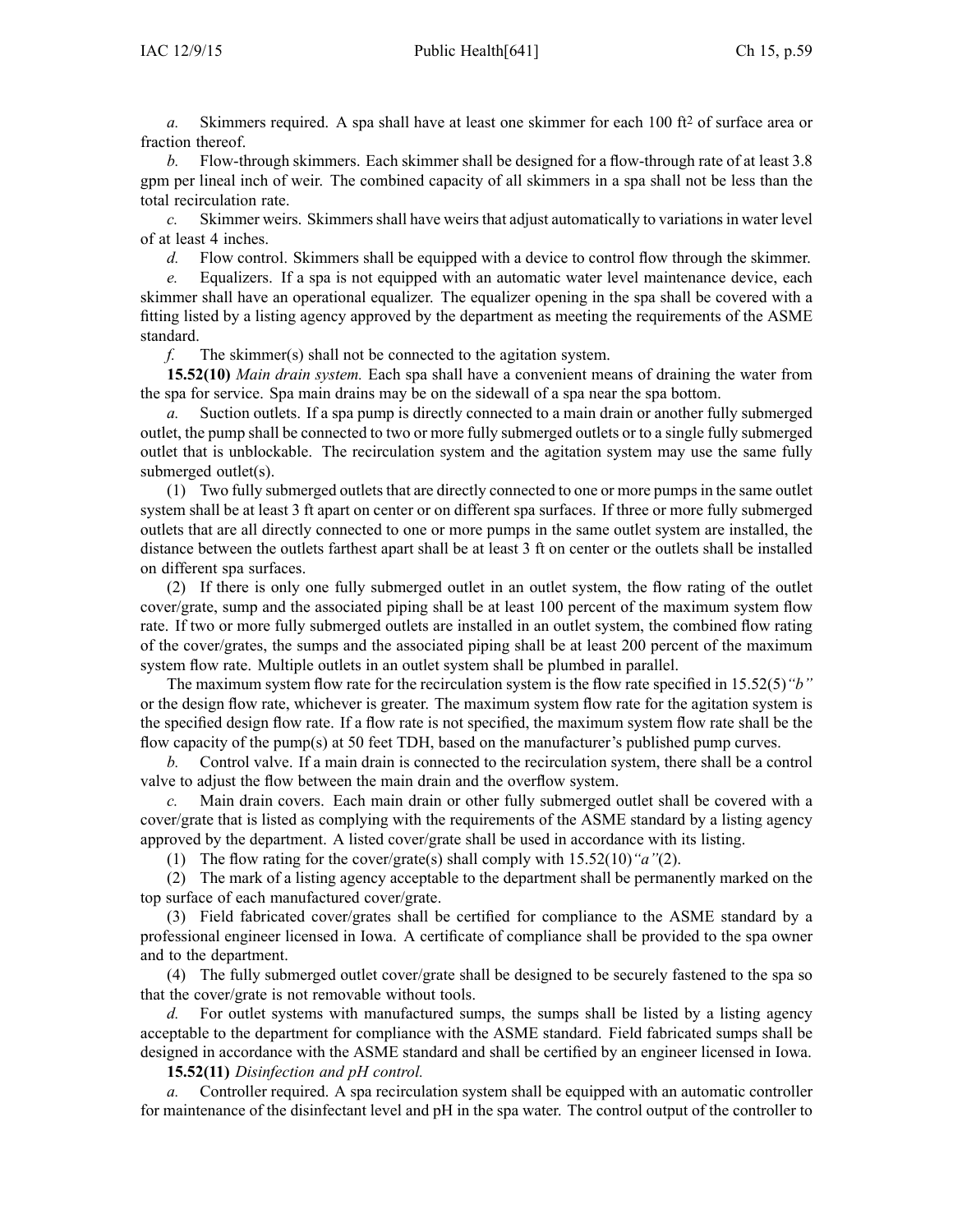the chemical feed systems shall be based on the continuous measurement of the ORP and the pH of the water in the spa recirculation system.

*b.* No disinfection system designed to use di-chlor or tri-chlor shall be installed for an indoor spa after May 4, 2005.

*c.* Disinfection system. A continuous feed disinfectant system shall be provided. The disinfectant feed system shall have the capacity to supply at least 10 mg/L chlorine or bromine based on the recirculation flow rate required in 15.52(5)*"b."*

Disinfection feeder listing. A disinfectant feeder shall be listed by NSF or by another listing agency approved by the department as complying with the requirements of Standard 50.

*e.* Gas chlorine shall not be used as <sup>a</sup> disinfectant for <sup>a</sup> spa.

*f.* Solution feed. Where <sup>a</sup> metering pump is used to feed <sup>a</sup> solution of disinfectant, the disinfectant solution container shall have <sup>a</sup> capacity of at least one day's supply at the rate specified in 15.52(11)*"c."*

*g.* Erosion chlorine feeders. The storage capacity of an erosion feeder shall be at least one day's supply of disinfectant at the rate specified in 15.52(11)*"c."*

*h.* pH chemical system. Each spa shall have <sup>a</sup> metering pump for the addition of <sup>a</sup> pH control chemical to the spa recirculation system, or a carbon dioxide  $(CO<sub>2</sub>)$  gas feed system. A metering pump shall be listed by NSF or another listing agency approved by the department as complying with the requirements of Standard 50.

*i.* Chemical feed stop. The chemical feed systems shall be designed so that chemical feed is automatically and positively stopped when the recirculation flow is interrupted.

*j.* Test equipment. Test equipment complying with the following requirements shall be provided.

(1) The test equipment shall provide for the direct measurement of free chlorine and combined chlorine from 0 to 10 ppm in increments of 0.2 ppm or less over the full range, or total bromine from 0 to 20 ppm in increments of 0.5 ppm over the full range.

(2) The test equipment shall provide for the measurement of spa water pH from 7.0 to 8.0 with at least five increments in that range.

(3) The test equipment shall provide for the measurement of total alkalinity and calcium hardness with increments of 10 ppm or less.

(4) The test equipment shall provide for the measurement of cyanuric acid from 30 to 100 ppm. This requirement may be waived for <sup>a</sup> facility that does not use cyanuric acid or <sup>a</sup> stabilized chlorine disinfectant.

## **15.52(12)** *Safety.*

*a. Spa entry.* A spa shall have at least one stairway, ramp, ladder, or set of recessed steps designating <sup>a</sup> point of entry and exit for every 50 ft of perimeter or fraction thereof.

(1) Stair steps leading into <sup>a</sup> spa shall be at least 12 inches wide, the tread depth shall be no less than 10 inches, and the riser height shall be no more than 12 inches. If <sup>a</sup> bench or seat is used as <sup>a</sup> par<sup>t</sup> of the stair, the first riser height from the bottom of the spa to the seat or bench shall be no more than 14 inches. Except for the first riser, the riser height shall be uniform.

1. Stair steps shall be provided with <sup>a</sup> slip-resistant surface.

- 2. The stair steps shall be provided with two handrails or grab rails, one on each side of the steps.
- (2) Ladders.

1. Ladders shall be provided with <sup>a</sup> handrail which extends from below the water surface to the top surface of the deck on each side of the ladder.

2. Ladders shall be of <sup>a</sup> color contrasting with the spa walls.

(3) Recessed steps.

1. Recessed steps shall have <sup>a</sup> tread depth of at least 5 inches, <sup>a</sup> tread width of at least 12 inches, and <sup>a</sup> uniform rise of no more than 12 inches.

2. Recessed steps shall be provided with <sup>a</sup> handrail or with deck-level grab rails on each side of the recessed steps.

3. Recessed steps shall drain to the spa.

(4) Handrails and grab rails.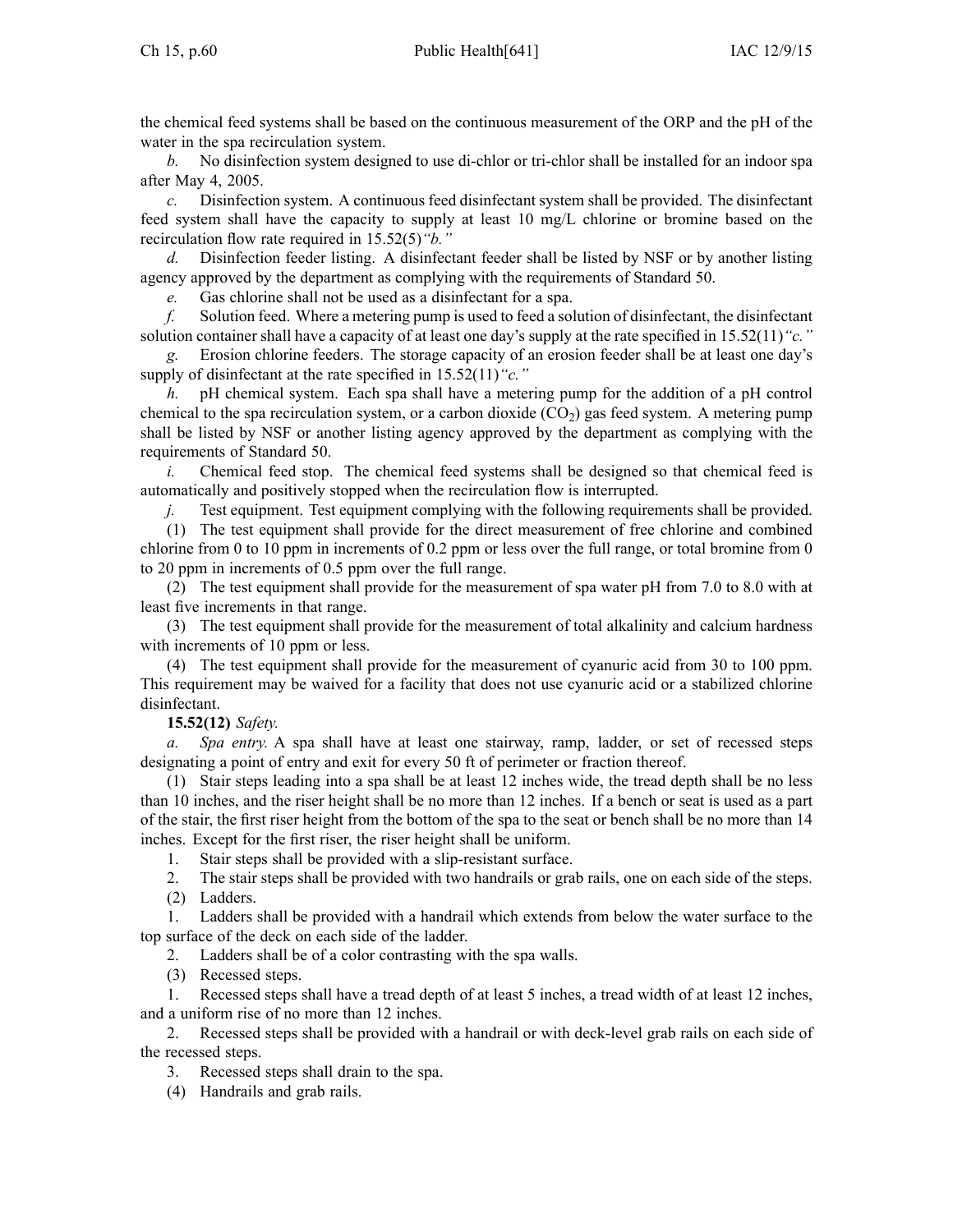1. Ladders, handrails, and grab rails shall be designed to be securely anchored and so that tools are required for their removal.

2. Ladders, handrails, and grab rails shall be of corrosion-resistant materials, or provided with corrosion-resistant coatings. They shall have no exposed sharp edges.

*b. Agitation system control.* The agitation system start control shall be installed out of the reach of persons in the spa. The "on" cycle for the agitation system shall be no more than ten minutes.

*c. Electrical.* New construction or reconstruction shall comply with the requirements of the National Electrical Code, 70-2005, as published by the National Fire Protection Association, Batterymarch Park, Quincy, MA 02269.

*d. Lighting.* Artificial lighting shall be provided at indoor spas and at outdoor spas which are to be used after sunset, in accordance with the following:

(1) Underwater lighting of at least 60 lamp lumens/ft<sup>2</sup> or 0.5 watts/ft<sup>2</sup> of water surface area and area lighting of at least 10 lumens/ft<sup>2</sup> or 0.6 watts/ft<sup>2</sup> of deck area.

(2) If underwater lights are not provided, overhead lighting of at least 30 lumens/ft<sup>2</sup> or 2.0 watts/ft<sup>2</sup> of spa water surface area shall be provided.

*e. Spa enclosure.*

(1) A spa shall be enclosed by <sup>a</sup> fence, wall, building, or combination thereof not less than 4 ft high. The spa enclosure shall be constructed of durable materials. A spa may be in the same room or enclosure as another spa or <sup>a</sup> swimming pool.

(2) A fence, wall, or other means of enclosure shall have no openings that would allow the passage of <sup>a</sup> 4-inch sphere, and shall not be easily climbable by toddlers. The distance between the ground and the top of the lowest horizontal suppor<sup>t</sup> accessible from the outside of the facility, or between the two lowest horizontal supports accessible from outside the facility, shall be at least 45 inches. A horizontal suppor<sup>t</sup> is considered accessible if it is on the exterior of the fence relative to the spa, or if the gap between the vertical members of the fence is greater than 1<sup>¾</sup> inches.

(3) At least one gate or door with an opening of at least 36 inches in width shall be provided for emergency purposes. When closed, gates and doors shall comply with the requirements of (2) above. Gates and doors shall be lockable. Except where lifeguard or structured program supervision is provided whenever the spa is open, gates and doors shall be self-closing and self-latching.

(4) For indoor spas, if there are sleeping rooms, apartments, condominiums, or permanen<sup>t</sup> recreation areas used by children which open directly into the spa area, the spa shall be enclosed by <sup>a</sup> barrier at least 3 ft high. No opening in the barrier shall permit the passage of <sup>a</sup> 4-inch sphere. There shall be at least one 36-inch-wide gate or door through the barrier. Gates and doors shall be lockable. Except where lifeguard supervision is provided whenever the spa is open, gates or doors shall be self-closing and self-latching.

[**ARC 7839B**, IAB 6/3/09, effective 7/8/09]

These rules are intended to implement Iowa Code chapter [135I](https://www.legis.iowa.gov/docs/ico/chapter/135I.pdf).

[Filed prior to 7/1/52]

[Filed emergency 7/11/86 after Notice 6/4/86—published 7/30/86, effective 7/11/86]

[Filed emergency 5/15/87 after Notice 3/25/87—published 6/3/87, effective 5/15/87]

[Filed emergency 7/10/87—published 7/29/87, effective 7/10/87]

[Filed 1/12/90, Notices 11/1/89◊—published 2/7/90, effective 3/14/90]

[Filed 1/15/93, Notice 10/14/92—published 2/3/93, effective 3/10/93]

[Filed emergency 3/10/93—published 3/31/93, effective 3/10/93]

[Filed emergency 7/16/93—published 8/4/93, effective 7/16/93]

[Filed 3/18/98, Notice 1/28/98—published 4/8/98, effective 5/13/98]

[Filed 9/17/99, Notice 6/16/99—published 10/6/99, effective 11/10/99]

[Filed 3/11/05, Notice 2/2/05—published 3/30/05, effective 5/4/05]

[Filed 1/10/08, Notice 11/21/07—published 1/30/08, effective 3/5/08]

[Filed ARC 7839B (Notice ARC 7675B, IAB 4/8/09), IAB 6/3/09, effective 7/8/09]